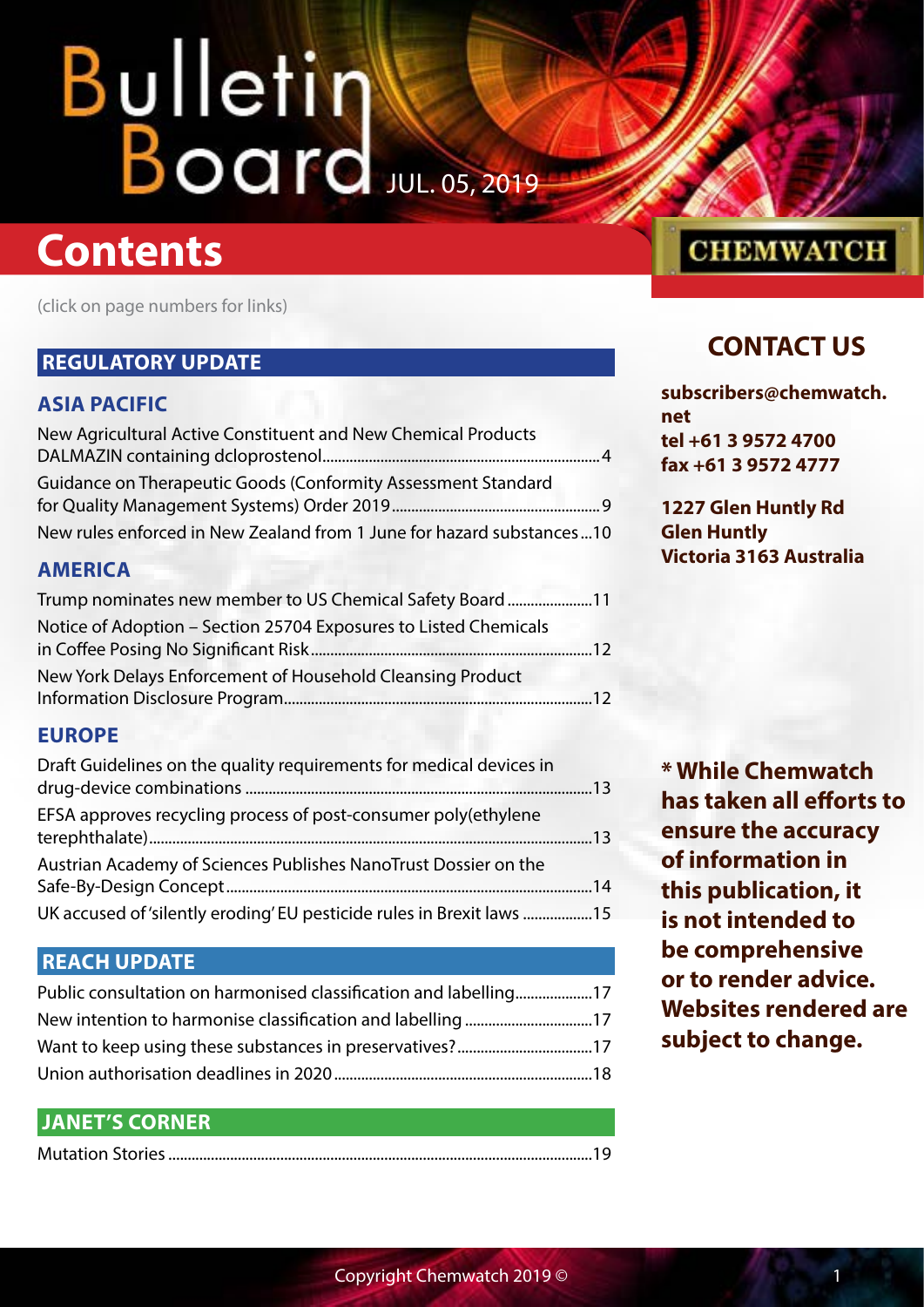## **Contents**

## **[HAZARD ALERT](#page-19-0)**

| <b>GOSSIP</b>                                                            |
|--------------------------------------------------------------------------|
| New textile dyeing method drastically reduces water needed and           |
| New technique for studying rusting of steel benefits mining industry  26 |
| New method to evaluate comfort of smart and functional textiles27        |
|                                                                          |
| New metamaterial can improve MRI quality and reduce scan time30          |
| Oozing white mucus from giant salamanders makes excellent<br>32          |
| After 40 Years of Searching, Scientists Identify The Key Flaw in Solar   |
|                                                                          |
| Polar bears inspire strong, elastic, heat-insulating aerogel 36          |
|                                                                          |
| Chemists could make 'smart glass' smarter by manipulating it at the      |
| Fertiliser plants emit 100 times more methane than reported38            |
|                                                                          |
| For hydrogen power, mundane materials might be almost as good            |
|                                                                          |
| Settling the debate: Solving the electronic surface states of            |
| Structuring sweetness: What makes Stevia 200 times sweeter than sugar46  |
|                                                                          |
| Neutrons allow analysis of polymer gels' unusual attributes49            |

## **[CURIOSITIES](#page-51-0)**

| Ultra-processed food link to disease and death grows - so do we            |  |
|----------------------------------------------------------------------------|--|
|                                                                            |  |
| Coffee not as bad for heart and circulatory system as previously thought54 |  |

New polymer tackles PFAS pollution [.......................................................................50](#page-49-0)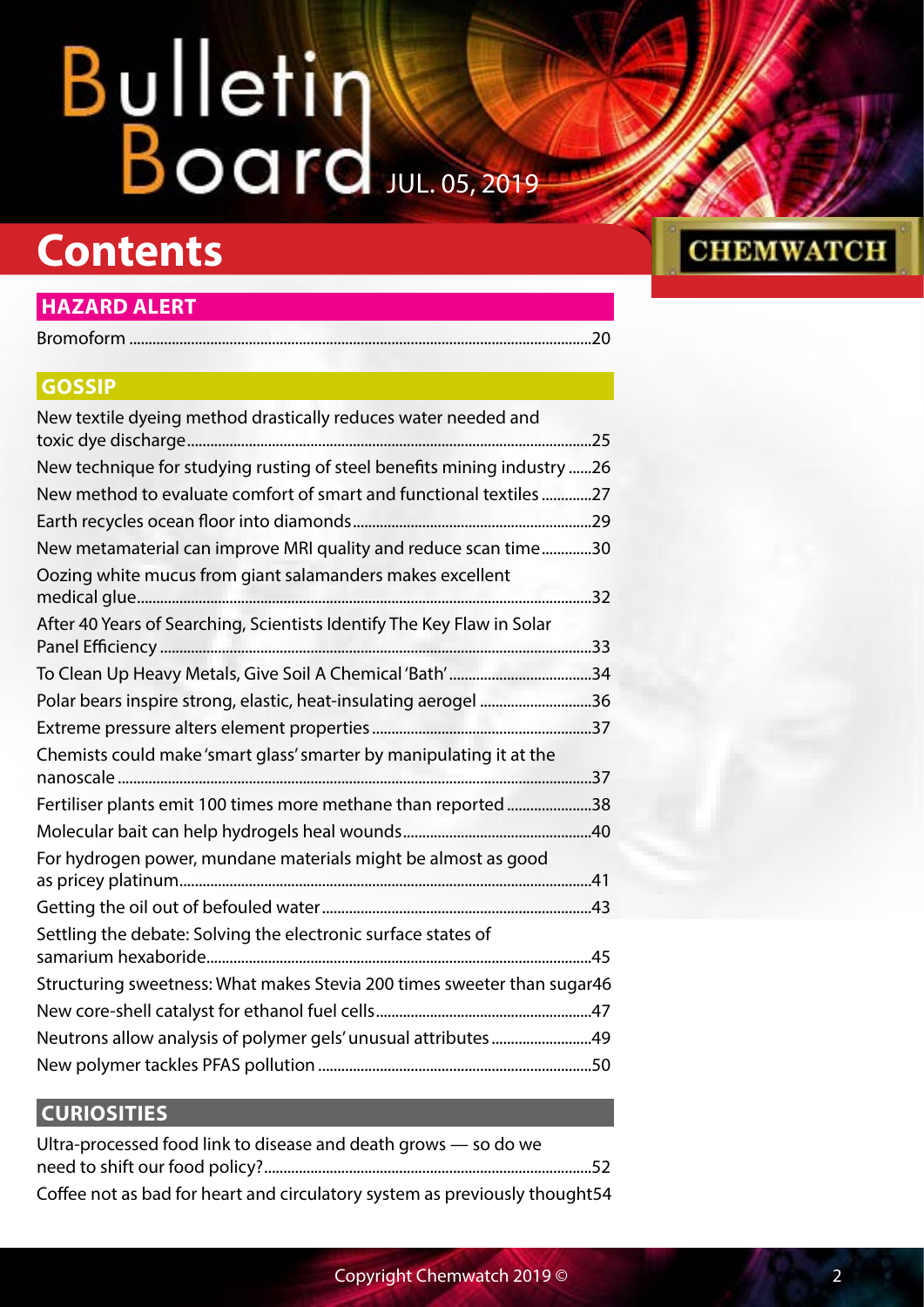## **Contents**

| High blood pressure is one of Australia's biggest killers, but you can | .55 |
|------------------------------------------------------------------------|-----|
| Type A blood converted to universal donor blood with help from         | .58 |
| Canada to ban plastic bags and straws as it cleans up its act          | .60 |
| Justice Through Citizen Science: How 'Chemical Fingerprinting'         | .61 |
| How your body processes food is only partially down to your genes      | .64 |
| How teabags became a secret weapon in the fight against climate        | .66 |
| Sleeping with artificial light at night associated with weight gain in |     |
|                                                                        | .68 |
| Undetected diabetes linked to heart attack and gum disease             | 70  |
| Scientists May Have Found Why We Love Fancy Chocolate So Much,         | .72 |
| Scientists Have Some Disappointing News For All of Us Hitting The      | .73 |
| Algorithm provides customized caffeine strategy for alertness          | 74  |
| What do cold and flu medicines actually do? Our guide, from            | .75 |

## **[TECHNICAL NOTES](#page-78-0)**

| (Note: Open your Web Browser and click on Heading to link to section)79 |  |
|-------------------------------------------------------------------------|--|
|                                                                         |  |
|                                                                         |  |
|                                                                         |  |
|                                                                         |  |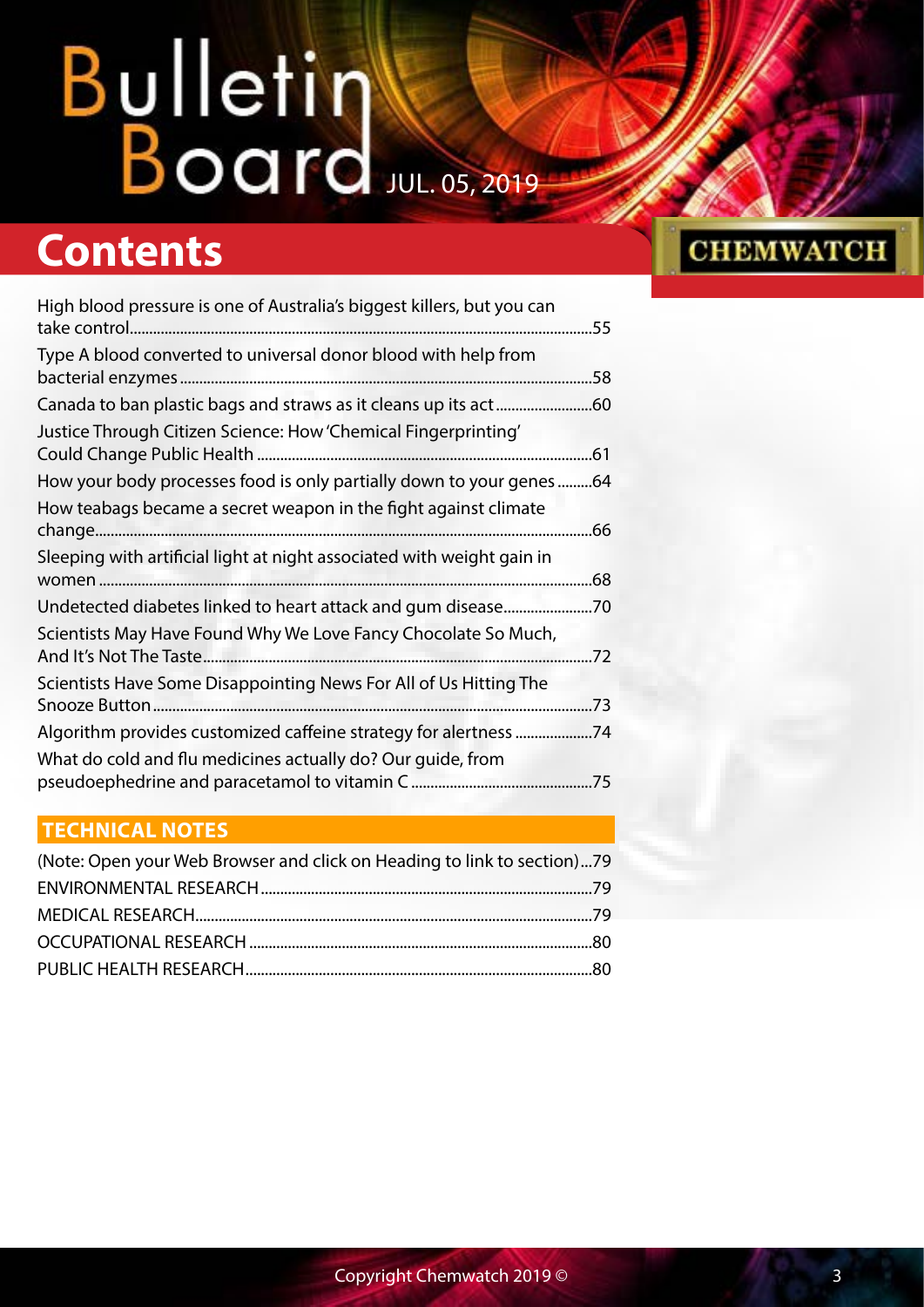## <span id="page-3-0"></span>Bulletin  $B$ oard  $JUL.$  05, 2019

## **Regulatory Update**

## **ASIA PACIFIC**

## **New Agricultural Active Constituent and New Chemical Products DALMAZIN containing dcloprostenol**

## *2019-06-21*

The Australian Pesticides and Veterinary Medicines Authority (APVMA) has before it an application for the approval of a new active constituent, d-cloprostenol, and an application for registration of a new product DALMAZIN containing the new active constituent. The product is indicated for the induction of oestrus, synchronisation of oestrus and induction of parturition in cows, sows and mares.

## Particulars of the active constituents

- Common Name: d-cloprostenol
- IUPAC Name: (5Z)-7-[(1R,2R,3R,5S)-2-[(1E,3R)-4-(3-chlorophenoxy)-3 hydroxybut-1-en-1-yl]-3,5- dihydroxycyclopentyl]-hept-5-enoic acid
- Chemical Abstracts Name: 5-Heptenoic acid, 7-[(1R,2R,3R,5S)- 2-[(1E,3R)-4-(3-chlorophenoxy)-3-hydroxy-1- buten-1-yl]-3,5 dihydroxycyclopentyl]-,(5Z)-
- Manufacturer's Code: SUPE008
- Molecular Formula: C22H29ClO6
- Molecular Weight: 424.9 g/mol
- Chemical Family: F2α prostaglandin synthetic analogue
- Mode of Action: It is a potent luteolytic agent; within hours of administration, it causes the corpus luteum to stop production of progesterone, and to reduce in size over several days. This effect is used in animals to induce oestrus and/or to cause abortion.

Summary of the APVMA's evaluation D-Cloprostenol active constituent

The APVMA has evaluated the chemistry aspects of d-cloprostenol (physico-chemical properties, spectroscopic identification, manufacturing process, quality control procedures, specifications, batch analysis results and analytical methods) and found them to be acceptable. There is no pharmacopeia monograph for d-cloprostenol. The APVMA has considered the toxicological aspects of d-cloprostenol, and concluded that there are no toxicological concerns to the approval of this active constituent. An Acceptable Daily Intake (ADI) has been established at 0.075 µg/kg bw/d. An Acute Reference Dose (ARfD) was considered to be unnecessary due to its low acute toxicity. d-cloprostenol is covered by the existing entry for

**The Australian Pesticides and Veterinary Medicines Authority (APVMA) has before it an application for the approval of a new active constituent, d-cloprostenol, and an application for registration of a new product DALMAZIN containing the new active constituent**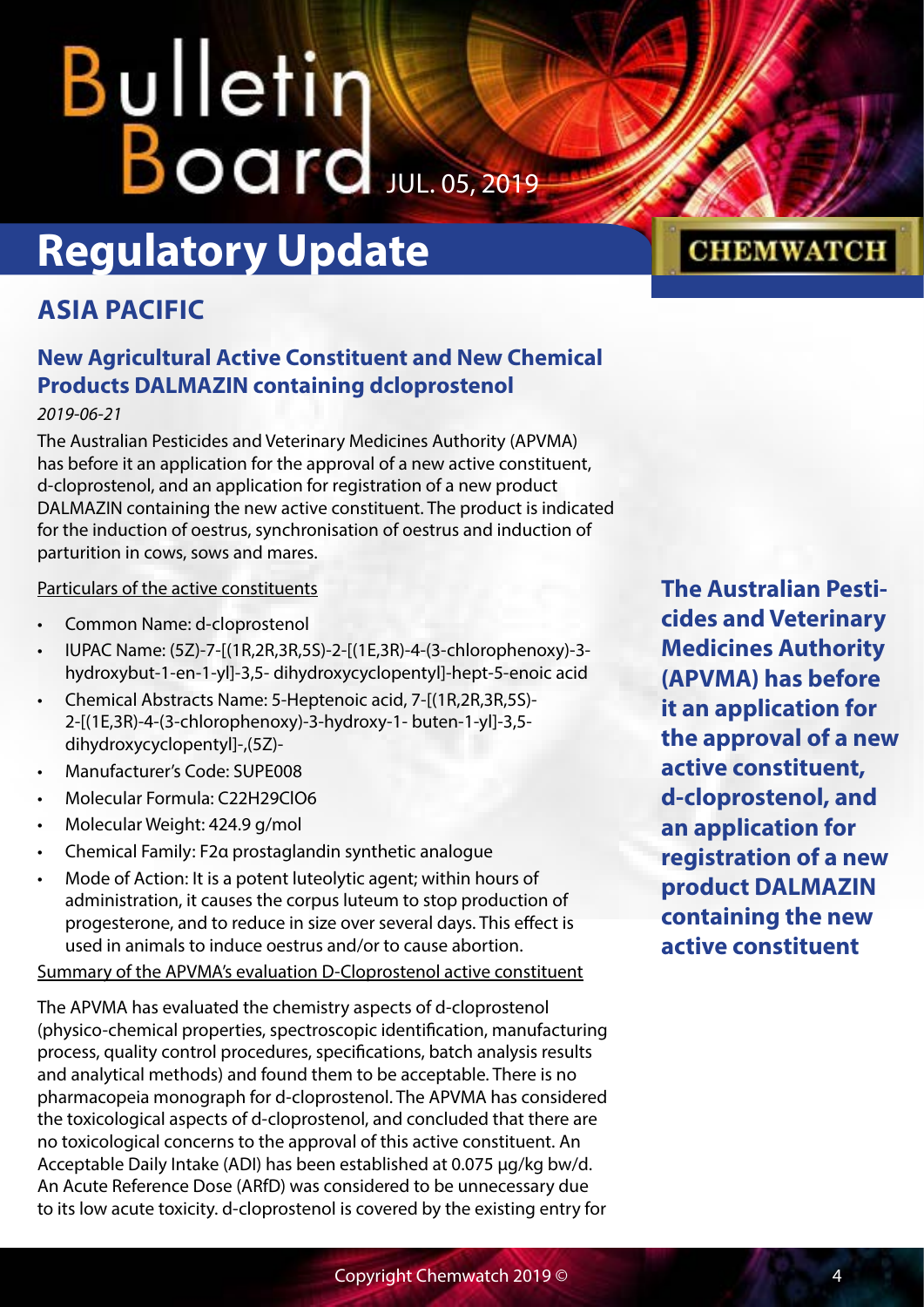## **Regulatory Update**

cloprostenol in Schedule 4 of the Standard for the Uniform Scheduling of Medicines and Poisons (SUSMP). A reference to a substance in the SUSMP includes every stereoisomer of the substance, and therefore the Schedule 4 listing is applicable for d-cloprostenol. The APVMA is satisfied that the proposed importation and use of d-cloprostenol would not be an undue toxicological hazard to the safety of people exposed to it during its handling and use.

## Particulars Of The Product

Proposed product name(s): DALMAZIN

Applicant company: ETHICAL AGENTS AUSTRALIA PTY LTD

Name of active constituent: d-cloprostenol

Signal heading: Schedule 4 Summary of proposed use: For use in the induction of oestrus in mares, synchronisation or induction of oestrus in cows and induction of parturition in cows and sows. The product is also indicated for the expulsion of mummified foetus, induction of abortion, ovarian dysfunction (persistent corpus luteum, luteal cyst) treatment, endometritis/pyometra and delayed uterine involution treatment in cows. Dosage and route of administration: The proposed dose of DALMAZIN is 2 mL given intramuscularly in cows and 1 mL given intramuscularly in sows and mares. For synchronisation of oestrus in cows, up to 2 intramuscular (IM) doses will be being given 11 days apart, and for the induction of farrowing in pigs 2 IM doses will be given 6 hours apart. DALMAZIN is also proposed for various therapeutic reproductive indications in cows, with dosing frequency ranging from a single dose to up to 3 doses given on consecutive days.

## Pack sizes: 20 mL vial, 100 mL bag

Withholding period: CATTLE & PIGS MEAT: DO NOT USE less than 1 day before slaughter for human consumption. MILK: Zero (0) days. HORSES: DO NOT USE in horses that may be used for human consumption Side effects: When used in cows for induction of parturition and dependent on the time of treatment relative to the date of conception, the incidence of retained placenta may be increased. Behavioural changes seen after treatment for induction of farrowing are similar to those changes associated with natural farrowing and usually cease within one hour. Occurrence of anaerobic infection is likely if anaerobic bacteria penetrate the tissue of the injection site. Typical local reactions due to anaerobic infection are swelling and crepitus at the injection site.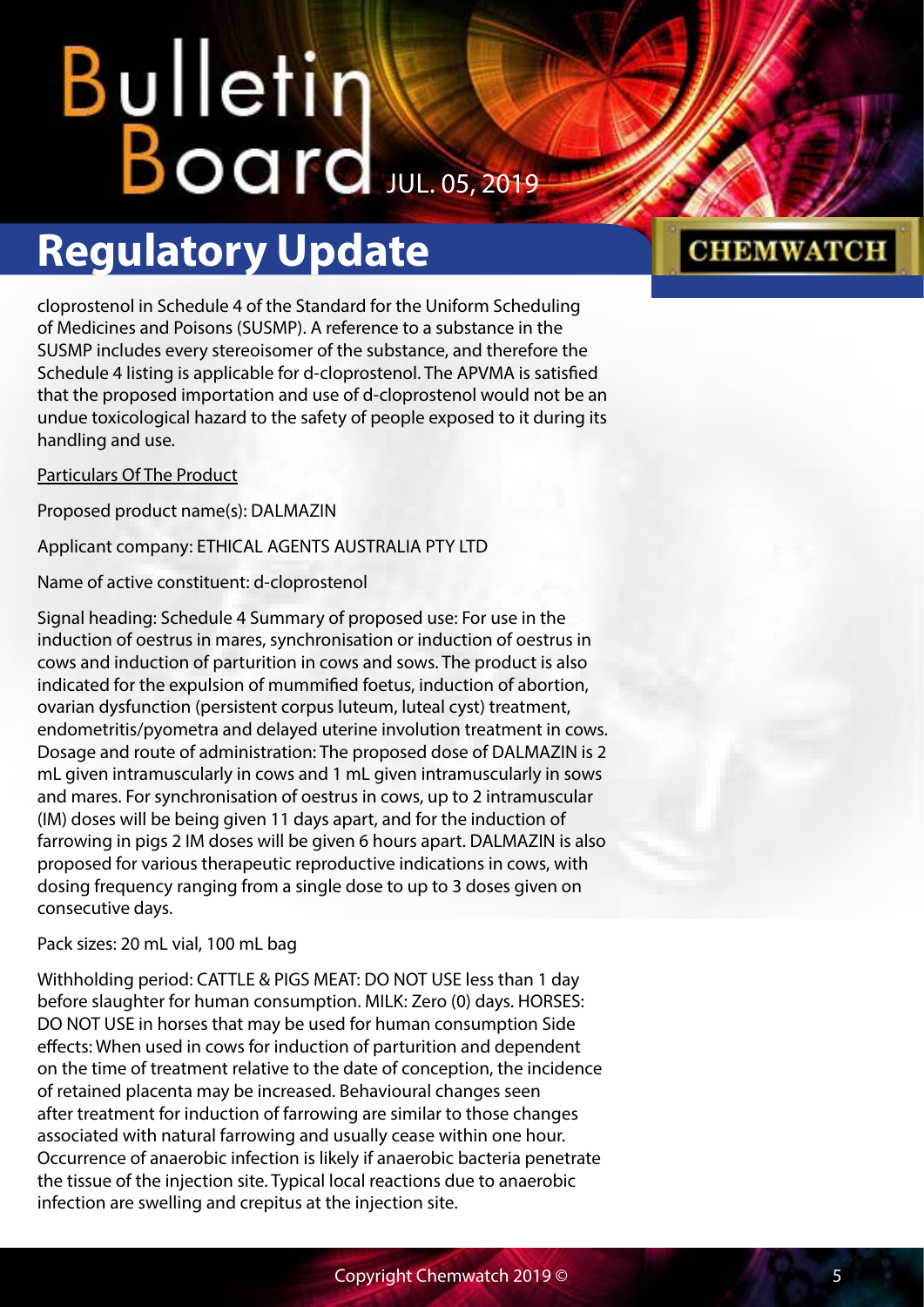## Bulletin  $B$ oard Jul. 05, 2019

## **Regulatory Update**

Summary Of The APVMA's Evaluation of Dalmazin In Accordance With The Requirements Of Section 14(1)(C) Of The Agricultural And Veterinary Chemicals Code Act 1994

The APVMA has evaluated the proposed product DALMAZIN and is satisfied that the proposed chemical product meets the safety (s 5A), efficacy (s 5B) and the trade (s 5D) criteria if used according to label instructions. 1. The APVMA has evaluated the application and in its assessment in relation to whether the safety criteria has been met in accordance with the definition set out in section 5A of the Agvet Code, and proposes to determine that: (i) The APVMA is satisfied that the proposed use of DALMAZIN would not be an undue hazard to the safety of people exposed to it during its handling and use. The APVMA has conducted a risk assessment for the product and in conjunction with the estimated hazard profile, determined whether the proposed use of the product would not be an undue health hazard to humans. The APVMA estimated the acute toxicity of DALMAZIN based on information provided by the applicant. The acute toxicity of the proposed product was ascertained from toxicological studies in laboratory animals using the active constituent and the product formulation. Based on the findings of the acute toxicological studies, the active constituent, dcloprostenol, and the product present a low acute oral and dermal toxicity. On genotoxicity, d-cloprostenol is unlikely to be genotoxic in vivo. The active was also not found to have reproductive and developmental toxicity. The APVMA recommends the following first aid statement (a) – If poison occurs, contact a doctor or Poisons Information Centre. Phone Australia 13 11 26. The APVMA also recommends the following safety directions: Repeated exposure may cause allergic disorders. Wash hands after use. The first aid instruction and safety directions will be included on the product label. (ii) The APVMA is satisfied that the proposed use of DALMAZIN will not be an undue hazard to the safety of people using anything containing their residues. d-cloprostenol is rapidly eliminated from pigs and cattle and that animals are unlikely to be sent for slaughter immediately after treatment with indications for reproduction. Coverage of the proposed uses in the APVMA Maximum Residue Limits (MRL) Standard as a Table 5 entry was considered appropriate. Table 5 lists uses of substances where MRLs are not necessary. MRLs are not necessary in situations where residues do not or should not occur in foods or animal feeds; or where the residues are identical to or indistinguishable from natural food components; or otherwise are of no toxicological significance. (iii) The APVMA is satisfied that the proposed use of DALMAZIN containing the active constituent d-cloprostentol is not likely to be harmful to human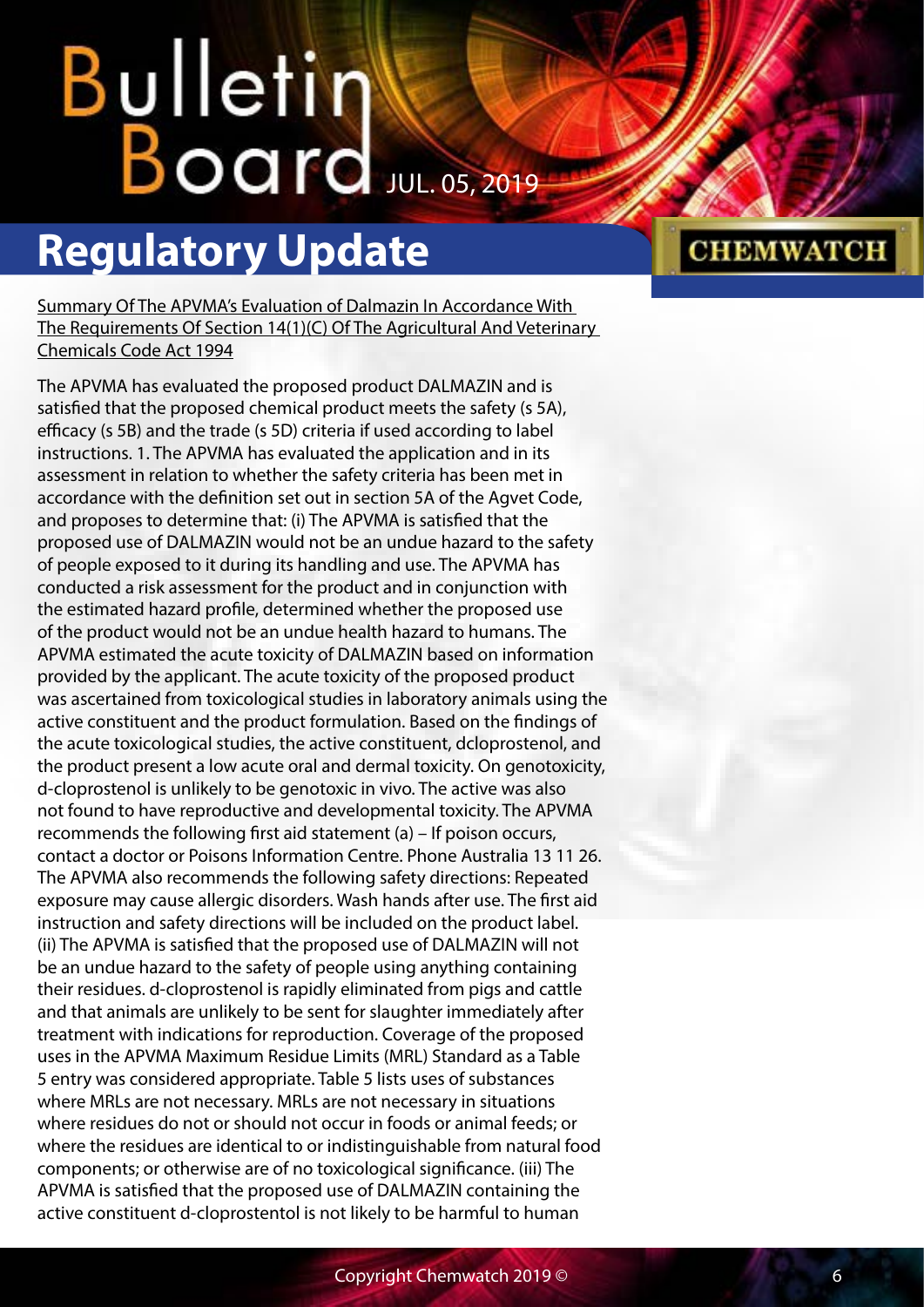## Bulletin  $B$ oard Jul. 05, 2019

## **Regulatory Update**

beings if used according to the product label directions. d-cloprostenol is listed in Schedule 4 of the Australian Standard for Uniform Scheduling of Medicines and Poisons (SUSMP). The Schedule 4 signal heading is PRESCRIPTION ANIMAL REMEDY. The product will be administered principally by veterinarians, although it is expected that the product will also be used by dairy, pig and equine farmers/operators. If the latter is the case, it would be expected that these operators would also be experienced in the handling of veterinary drugs. (iv) The APVMA is satisfied that the proposed use of DALMAZIN is not likely to have an unintended effect that is harmful to animals, plants or the environment if used according to the product label directions. The environmental assessment applied the standard VICH GL6 guidance for a Phase 1 assessment which applies the total residue approach. The total residue approach assumes 100% of d-cloprostenol administered to the animal is excreted in the waste matrices. The assessment considered both intensively reared animals and pasture animals. Two days of treatment were assumed for cows and sows, while one day of treatment was assumed for mares. The environmental risks of the proposed use of DALMAZIN were determined to be acceptable. The results of the target animal safety studies indicated that, at the proposed label dose rate of 0.15 mg dcloprostenol (2 mL DALMAZIN) per animal in cattle and 0.075 mg d-cloprostenol (1 mL DALMAZIN) in pigs and mares, DALMAZIN is unlikely to cause serious adverse reactions in cattle, pigs and horses. The following contraindications: non-use in gestating and dystocic animals, non-use in animals suffering from cardiovascular, respiratory and gastrointestinal tract disease are listed in the proposed label. The APVMA will approve the following side effects to be listed on the DALMAZIN label: occurrence of anaerobic infection and typical reactions at injection sites, increase in the incidence of retained placentas when used in cattle, and behavioural changes when used during farrowing in sows. An increased mortality in piglets when the product is used for the induction of parturition in sows before the 112th day of gestation is listed as a precaution. 2. The APVMA has evaluated the applications and in its assessment in relation to whether the efficacy criteria have been met in accordance with the definition set out in section 5B of the Agvet Code, and proposes to determine that: (i) In relation to its assessment of efficacy under section 5B (2)(a), the APVMA is satisfied that data from trials supporting the efficacy of the products adequately demonstrate that if used according to the product label directions, the product is effective for the proposed uses. The efficacy data submitted included dose determination, dose confirmation and field studies. The trial designs, treatment group sizes, ages and types of animal used, experimental conditions, administration of test and reference products, sample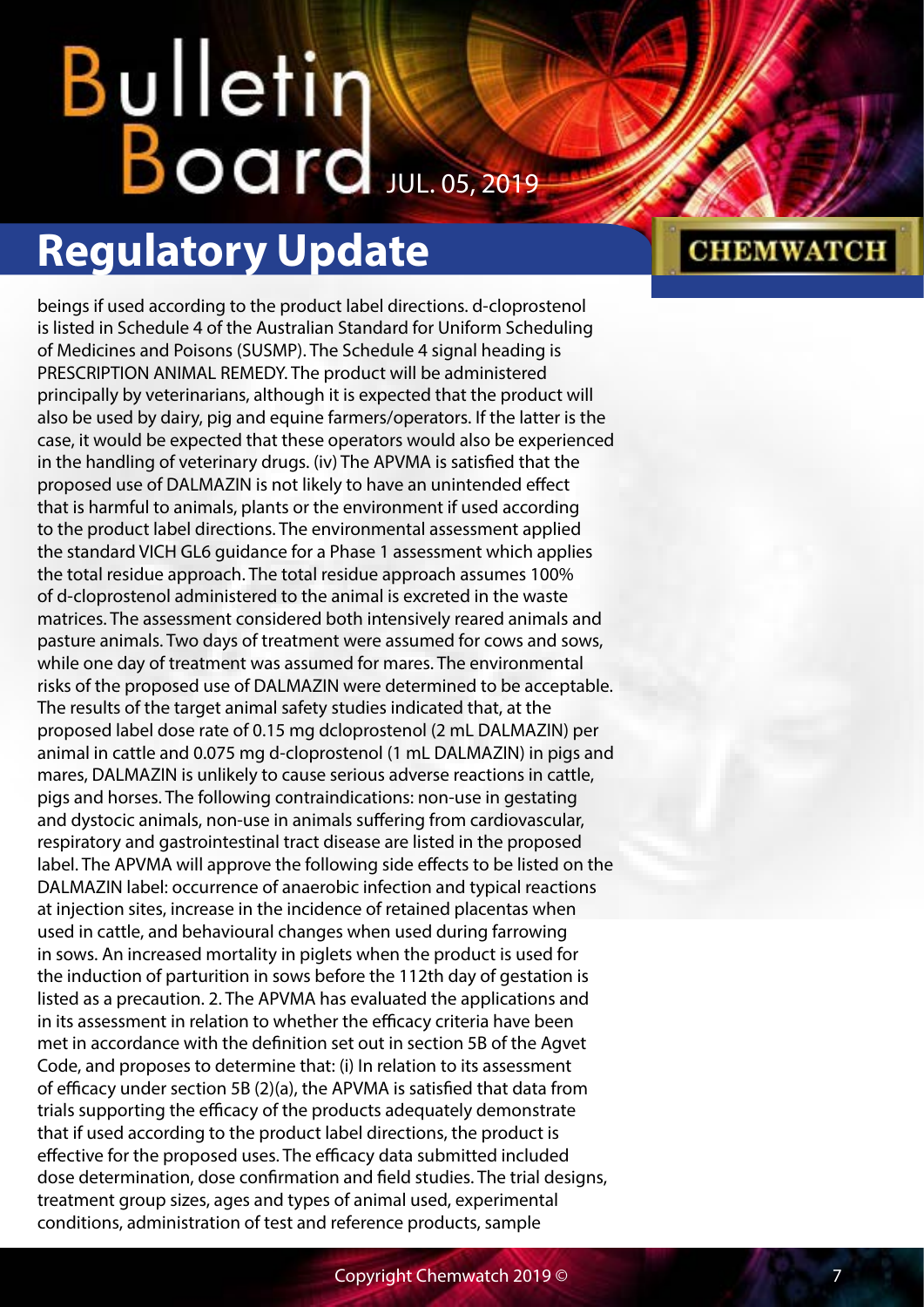## **Regulatory Update**

collection and analysis of data were generally appropriate for establishing the efficacy of the test product under normal use conditions for various reproductive indications in cattle, pigs and horses. The proposed dose of 2 mL DALMAZIN given intramuscularly in cows, and 1 mL given intramuscularly in sows and mares demonstrated efficacy in all the trials that were submitted. 3. The APVMA has evaluated the application and in its assessment in relation to whether the trade criteria have been met in accordance with the definition set out in section 5C of the Agvet Code, and proposes to determine that: (i) DALMAZIN residues are not expected in cattle meat, offal or milk or pig meat and offal following the proposed use. It is considered that the risk to international trade associated with the proposed use in cattle and pigs with the withholding periods is low.

## Making A Submission

In accordance with section 12 of the Agvet Code, the APVMA invites any person to submit a relevant written submission as to whether the active constituent d-cloprostenol should be approved. Submissions should relate only to matters that are considered in determining whether the safety criteria set out in section 5A of the Agvet Code have been met. Submissions should state the grounds on which they are based. In accordance with section 13 of the Agvet Code, the APVMA invites any person to submit a relevant written submission as to whether DALMAZIN should be registered. Submissions should relate only to matters that are required by the APVMA to be taken into consideration in determining whether the safety, efficacy or trade criteria have been met. Submissions should state the grounds on which they are based. Submissions must be received by the APVMA within 28 days of the date of this notice and be directed to the contact listed below. All submissions to the APVMA will be acknowledged in writing via email or by post. Relevant comments will be taken into account by the APVMA in deciding whether the product should be registered and in determining appropriate conditions of registration and product labelling.

When making a submission please include:

- contact name
- company or group name (if relevant)
- email or postal address
- the date you made the submission.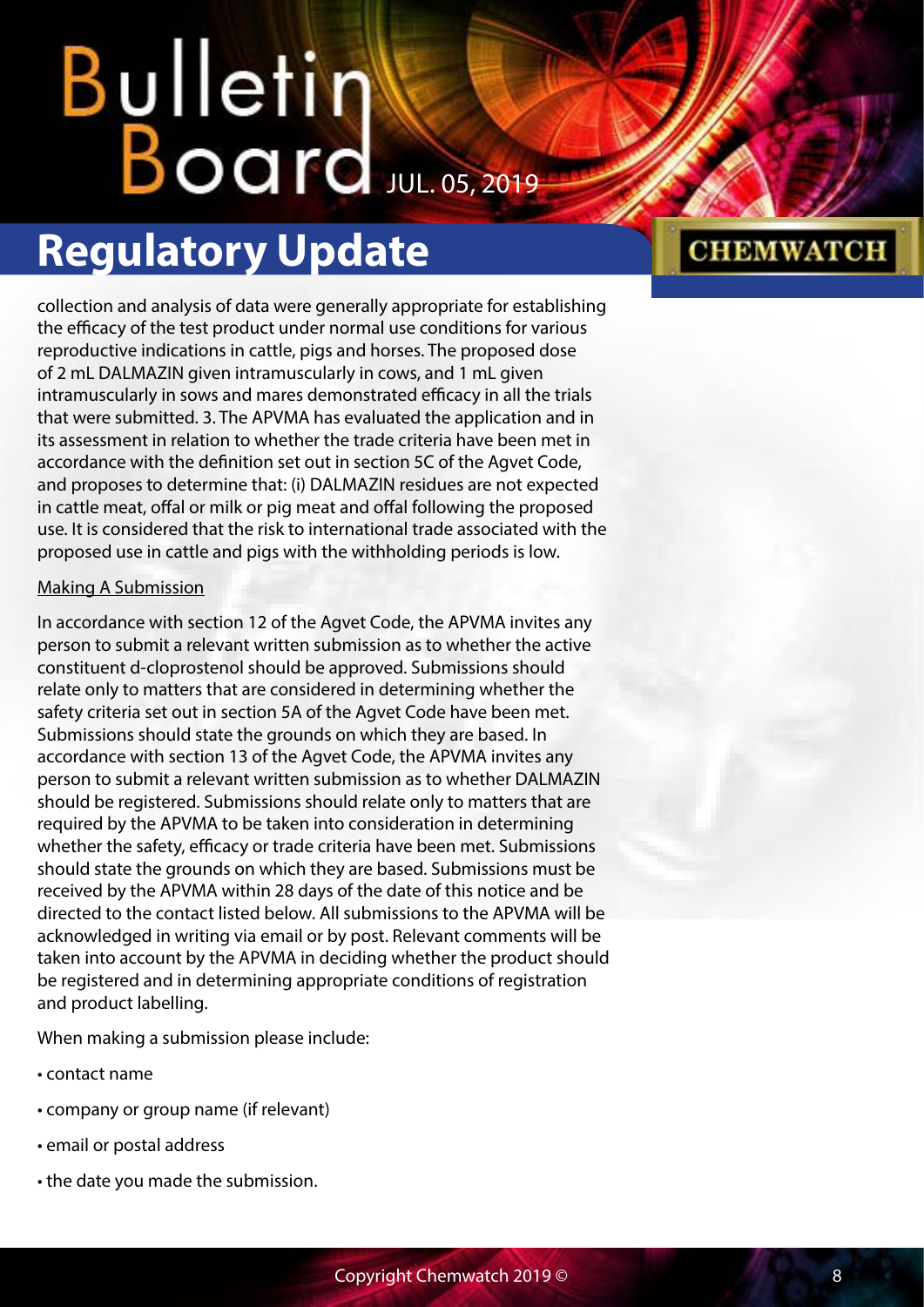## <span id="page-8-0"></span>Bulletin Williams

## **Regulatory Update**

### All personal and confidential commercial information (CCI) material contained in submissions will be treated confidentially.

APVMA Chemical Gazette, 18 June 2019

<http://www.apvma.gov.au>

## **Guidance on Therapeutic Goods (Conformity Assessment Standard for Quality Management Systems) Order 2019**

### *2019-06-21*

Two key requirements of the conformity assessment procedures for medical devices are that a manufacturer must implement:

- a Quality Management System (QMS) for the design, production, packaging, labelling and final inspection of a device, and
- inspection and quality assurance techniques that are to be applied during the production of a device

The *[Therapeutic Goods \(Conformity Assessment Standard for Quality](https://www.legislation.gov.au/Series/F2019L00426)  [Management Systems\) Order 2019](https://www.legislation.gov.au/Series/F2019L00426)* specifies relevant medical device standards for quality management systems and medical devices intended to be supplied in a sterile state. The Order ensures that if a manufacturer's QMS, or inspection and quality assurance techniques, comply with the relevant standards specified in the Order, the TGA will treat the QMS, or the inspection and quality assurance techniques, as if they comply with the parts of the conformity assessment procedures specified in the Order. Apart from ISO13485:2016 for QMS, this order also identifies a number of other ISO standards, or parts of ISO standards, referred to in the former Order that have been updated by ISO since that order was first introduced. For example:

ISO 11137-2:2006 Sterilization of health care products Radiation Part 2: Establishing the sterilization dose, has been revised by ISO 11137-2:2013 Sterilization of health care products Radiation Part 2: Establishing the sterilization dose; and ISO 13408-1:1998 Aseptic processing of health care products Part 1: General requirements, has been revised by ISO 13408-1:2008 Aseptic processing of health care products Part 1: General requirements.

ISO standards are often adopted by regional or national standards organisations. Where a regionally or nationally adopted version of an ISO standard has been applied and the adopted version of the standard is

## Copyright Chemwatch 2019 © 9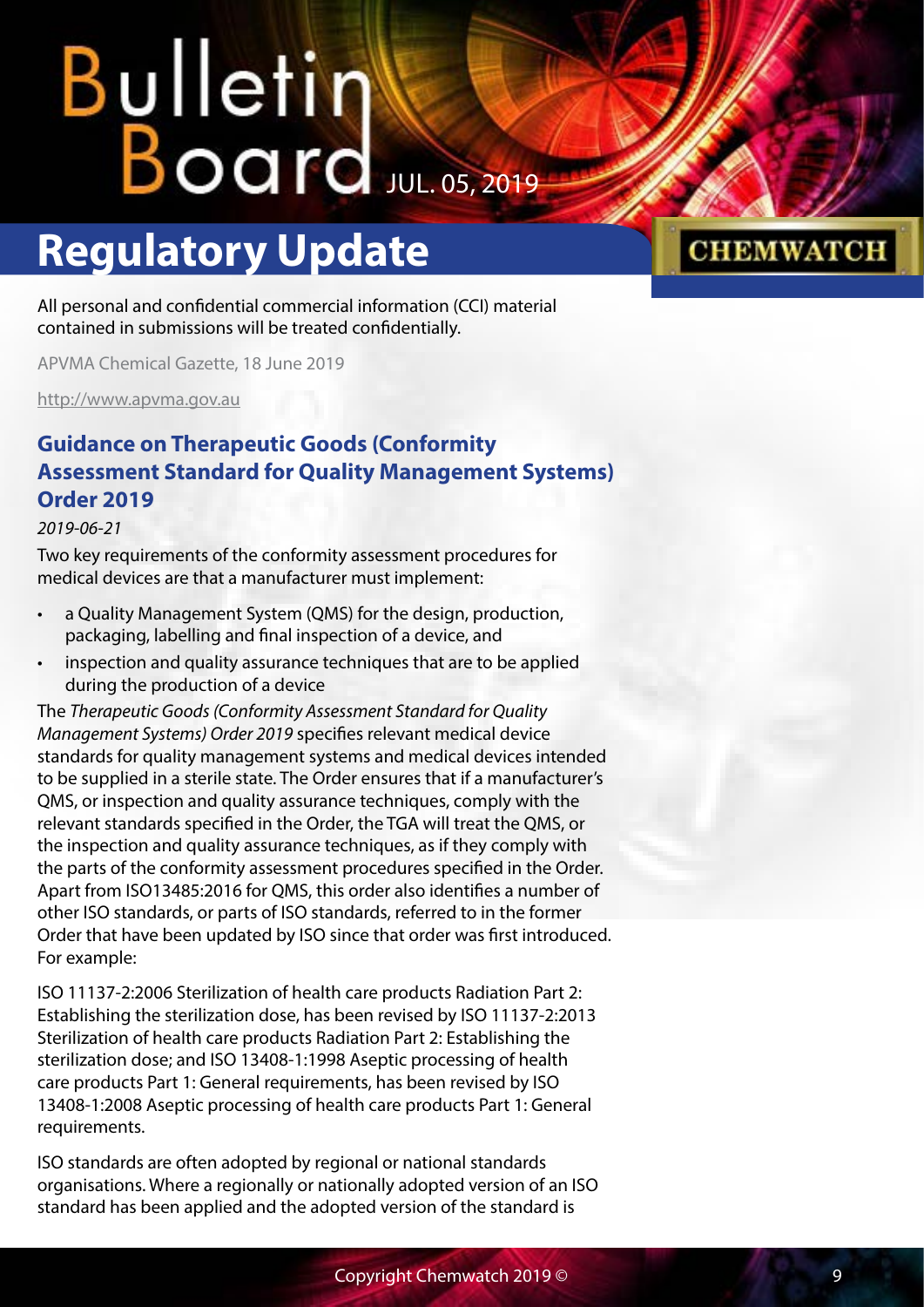## <span id="page-9-0"></span>**Regulatory Update**

identical to the original parent publication of the ISO standard, the TGA treats these standards as being interchangeable with the original parent ISO standard. For example, the standard *ISO 13485:2016 - Medical Devices - Quality management Systems- Requirements for regulatory purposes* has been adopted as an identical regional or national standard in several jurisdictions:

- EN ISO 13485:2016 (also I.S. EN ISO, DIN EN ISO, BS EN ISO, NSAI ISO etc.) in Europe,
- ANSI/AAMI/ISO 13485:2016 in the USA, and
- AS ISO13485:2017 in Australia.

While the Order only specifies the parent ISO 13485:2016 standard, where a manufacturer has met the requirements of an identical regional/ national adopted standard the TGA considers that the requirements of ISO 13485:2016 have also been met.

TGA, 19 June 2019

<http://www.tga.gov.au/>

## **New rules enforced in New Zealand from 1 June for hazard substances**

## *2019-06-21*

New rules have been enforced in New Zealand as of 1 June for hazard substances in class 6 (toxic) and class 8 (corrosive) and for handling of hazardous waste.

## Class 6 and 8 substances

For these substances you have to establish a hazardous substance location (HSL), which must meet specific requirements for capacity and storage. The HSL must be notified to WorkSafe, the New Zealand authority on hazardous substances. From 1 December 2019 a location compliance certificate will also be mandatory. Read more on [WorkSafes hjemmeside,](https://worksafe.govt.nz/topic-and-industry/hazardous-substances/managing/storage/) including a quick guide to class 6 and 8 substances.

### Hazardous waste

As of 1 June, hazardous waste is subject to most of the rules for the safe use, handling and storage of hazardous substances. This means that you need to include any hazardous waste used or stored at your site in your

**New rules have been enforced in New Zealand as of 1 June for hazard substances in class 6 (toxic) and class 8 (corrosive) and for handling of hazardous waste.**

**.**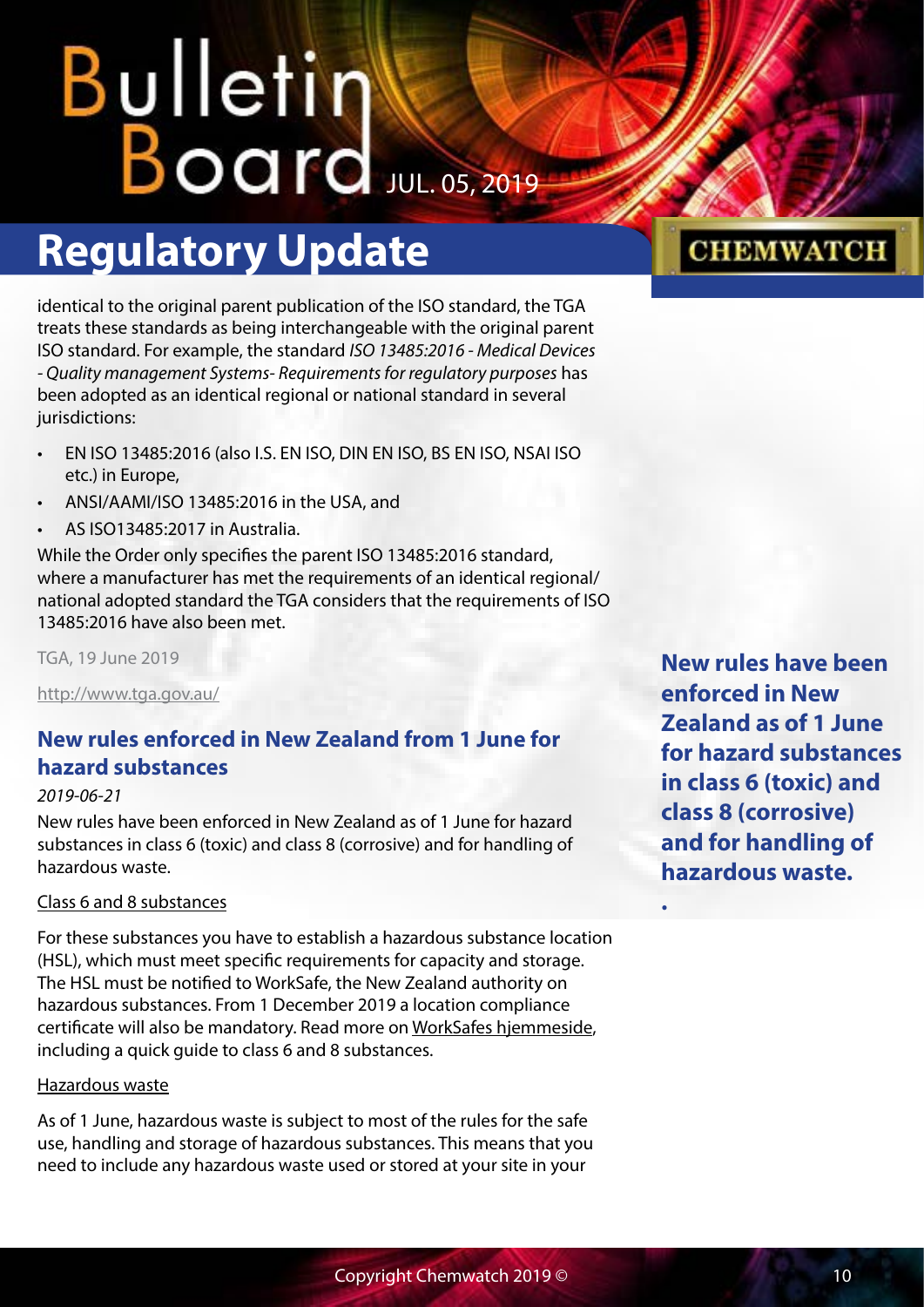## <span id="page-10-0"></span>Bulletin Karl

## **Regulatory Update**

inventory and label any containers that hold hazardous waste. Further information is available [here.](https://worksafe.govt.nz/topic-and-industry/hazardous-substances/managing/hazardous-waste/)

DHI Newsletter, June 2019

<http://www.dhigroup.com>

## **AMERICA**

## **Trump nominates new member to US Chemical Safety Board**

### *2019-06-21*

President Donald J. Trump has nominated Katherine Andrea Lemos to be a member of the US Chemical Safety and Hazard Investigation Board for a five-year term. Lemos has previously served in the Federal Aviation Administration and the National Transportation Safety Board, according to the announcement. She is currently the director of autonomous systems for Northrop Grumman's aerospace sector. According to the announcement, she has a background in system safety, accident investigation, human factors, and advanced technology research and integration. The independent board investigates chemically related industrial accidents and has been operating for 20 years. Nominations to the CSB must be confirmed by the Senate. Lemos's nomination comes as a surprise because Trump has three times tried to eliminate funding for the board. The board currently has only three of its five member positions filled; the current members' terms expire in December, February 2020, and August 2020. The board has been operating with an interim chair for the past year after the previous chair resigned. Despite the president's request to eliminate the CSB, Congress has continued funding support. Several members of Congress and industry representatives have urged the president to nominate new members. "Given the President's previous attempts to zero out the board, it's interesting that he has decided to nominate a new board member," says Michael Wright, director of health, safety, and environment for the United Steelworkers union. "We hope this signals that he now sees CSB's value. The nominee has an impressive résumé and if confirmed, we look forward, as a stakeholder, to her service."

Chemical & Engineering News, 14 June 2019

<http://pubs.acs.org/cen/news>

**Trump has nominated Katherine Andrea Lemos to be a member of the US Chemical Safety and Hazard Investigation Board for a five-year term.**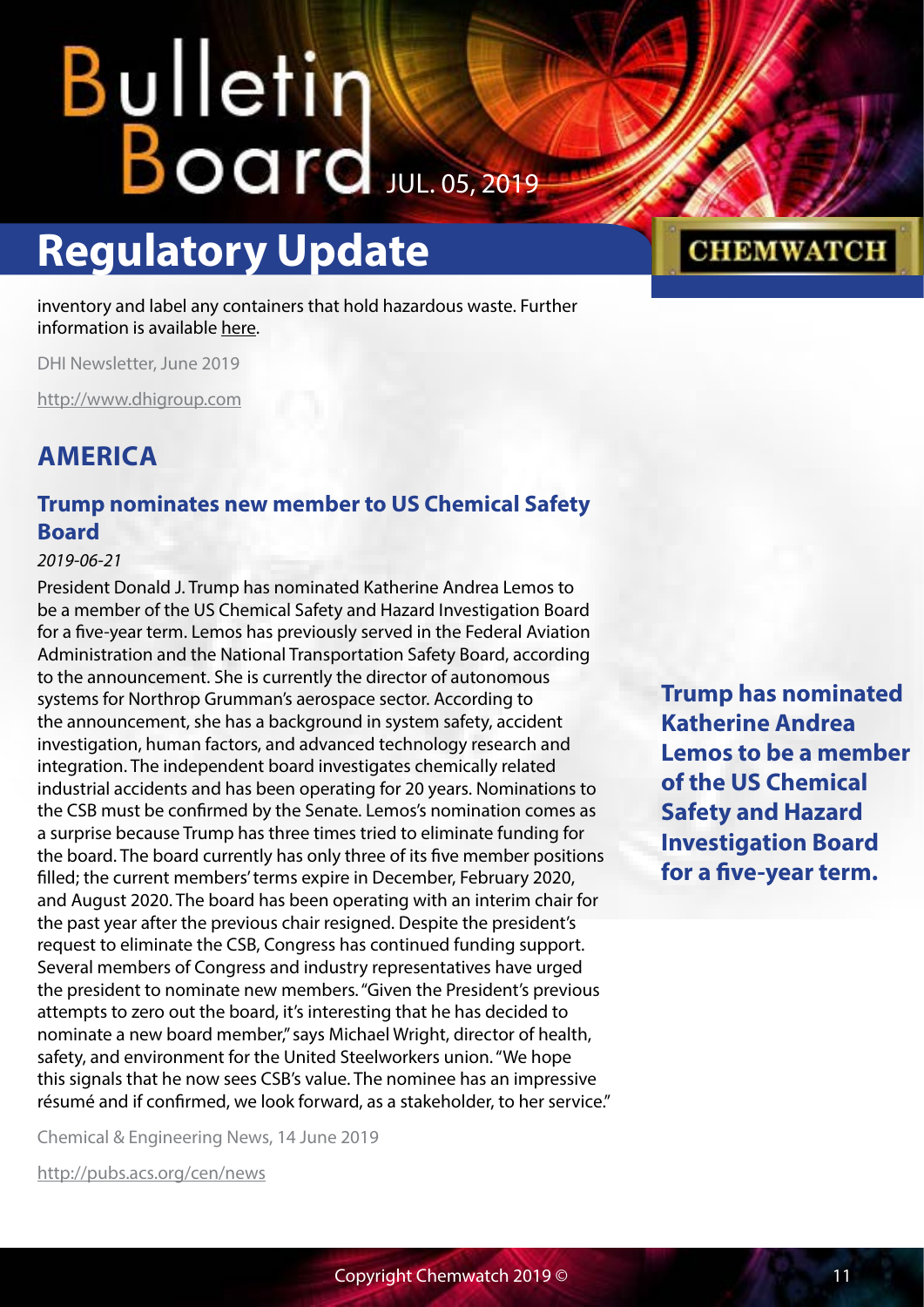## <span id="page-11-0"></span>**Bulletin** Board JUL. 05, 2019

## **Regulatory Update**

## **Notice of Adoption – Section 25704 Exposures to Listed Chemicals in Coffee Posing No Significant Risk**

*2019-06-20*

On 3 June 2019, the Office of Administrative Law approved the adoption of Title 27, California Code of Regulations, section 25704, Exposures to Listed Chemicals in Coffee Posing No Significant Risk. The regulation will be effective on 1 October 2019. Section 25704 states, "Exposures to chemicals in coffee, listed on or before 15 March 2019 as known to the state to cause cancer, that are created by and inherent in the processes of roasting coffee beans or brewing coffee do not pose a significant risk of cancer." The regulatory text and the supporting rulemaking documents are available at the following links:

- [Notice of Modified Text Exposures to Listed Chemicals in Coffee](https://oehha.ca.gov/media/downloads/crnr/noticemodifiedtext03152019.pdf)  [Posing No Significant Risk](https://oehha.ca.gov/media/downloads/crnr/noticemodifiedtext03152019.pdf)
- [Final Statement of Reasons Exposures to Listed Chemicals in Coffee](https://oehha.ca.gov/media/downloads/crnr/fsorcoffee060719.pdf)  [Posing No Significant Risk](https://oehha.ca.gov/media/downloads/crnr/fsorcoffee060719.pdf)
- [Regulation Text Exposures to Listed Chemicals in Coffee Posing No](https://oehha.ca.gov/media/downloads/crnr/regtextcoffee060719.pdf)  [Significant Risk](https://oehha.ca.gov/media/downloads/crnr/regtextcoffee060719.pdf)
- [Stamped Form 400 Exposures to Listed Chemicals in Coffee Posing No](https://oehha.ca.gov/media/downloads/crnr/form400approved060319.pdf)  [Significant Risk](https://oehha.ca.gov/media/downloads/crnr/form400approved060319.pdf)

OEHHA, 7 June 2019

<http://www.oehha.ca.gov>

## **New York Delays Enforcement of Household Cleansing Product Information Disclosure Program**

## *2019-06-21*

On 12 June 2019, the New York State Department of Environmental Conservation (NYSDEC) announced that it will delay enforcement of the [Household Cleansing Product Information Disclosure Program](https://www.dec.ny.gov/chemical/109021.html) (Disclosure Program) from 1 July 2019, to 1 January 2020. NYSDEC states in the 12 June 2019, [Environmental Notice Bulletin](https://www.dec.ny.gov/enb/20190612_not0.html) that it will begin enforcing any violations of the required disclosure as of 2 January 2020. According to the notice, NYSDEC "will continue to work with any manufacturers on the design of their websites, or entertain any questions regarding compliance with website design or safety data sheets." NYSDEC "remains committed to working with the manufacture[r]s to implement this program in the best manner possible." On 9 January 2019, NYSDEC previously delayed enforcement of its Disclosure Program. The Disclosure Program sets forth

**On 3 June 2019, the Office of Administrative Law approved the adoption of Title 27, California Code of Regulations, section 25704, Exposures to Listed Chemicals in Coffee Posing No Significant Risk.**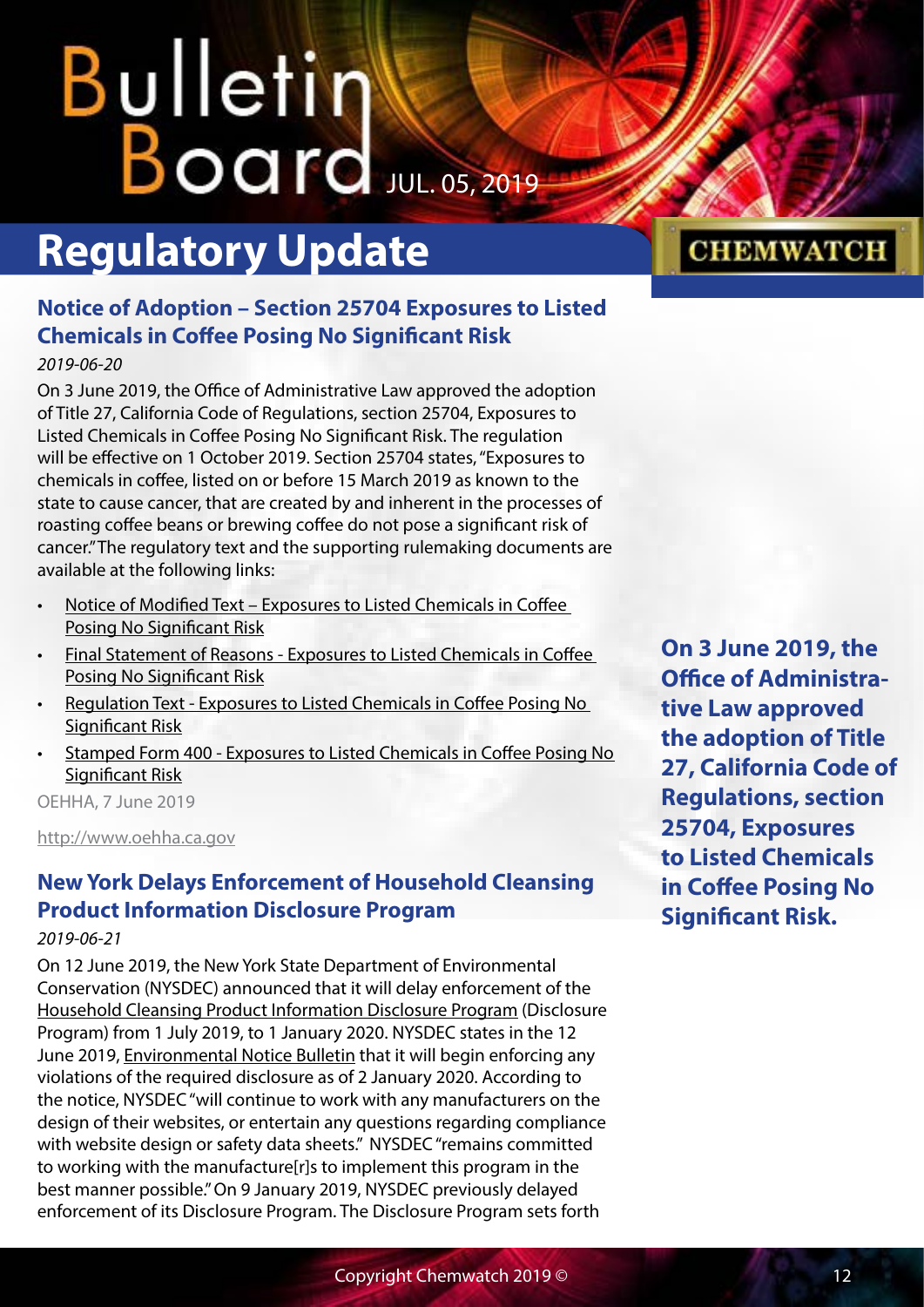## <span id="page-12-0"></span>**Regulatory Update**

extensive requirements for manufacturers of certain consumer cleaning products to disclose information regarding the ingredients in those products.

National Law Review, 18 June 2019

<http://www.natlawreview.com>

## **EUROPE**

## **Draft Guidelines on the quality requirements for medical devices in drug-device combinations**

### *2019-06-21*

The European Medicines Agency (EMA) has released a draft guideline on the quality requirements for medical devices in drug-device combinations for public consultation. Drug-device combinations are medical devices in human medicines that include a device for the administration, dosing or use of the medicine. The guideline addresses the new obligations in the EU Medical Devices Regulation (MDR 2017/745), in particular the requirements under Article 117. Article 117 foresees that a marketing authorisation application will include a CE certificate or declaration of conformity for the device or, in certain cases, an opinion from a notified body. In the draft guideline it is specified which information about the device that needs to be submitted as part of an initial marketing authorisation application. Comments on the public consultation must be submitted by 31 August 2019. Further information is available at: [Draft](https://www.ema.europa.eu/en/quality-requirements-drug-device-combinations)  [guideline: Quality requirements for drug-device combinations.](https://www.ema.europa.eu/en/quality-requirements-drug-device-combinations)

DHI Newsletter, June 2019

<http://www.dhigroup.com>

## **EFSA approves recycling process of post‐consumer poly(ethylene terephthalate)**

### *2019-06-21*

The European Food Safety Authority, EFSA, has approved a recycling process of post‐consumer poly(ethylene terephthalate) (PET) flakes for use in food contact materials (FCM). The PET flakes originate from materials and articles manufactured in accordance with the EU legislation on FCM and contains no more than 5% of PET from non‐food consumer applications. The PET flakes have been evaluated and approved not to be a

## **CHEMWATCH**

**The European Medicines Agency (EMA) has released a draft guideline on the quality requirements for medical devices in drug-device combinations for public consultation.**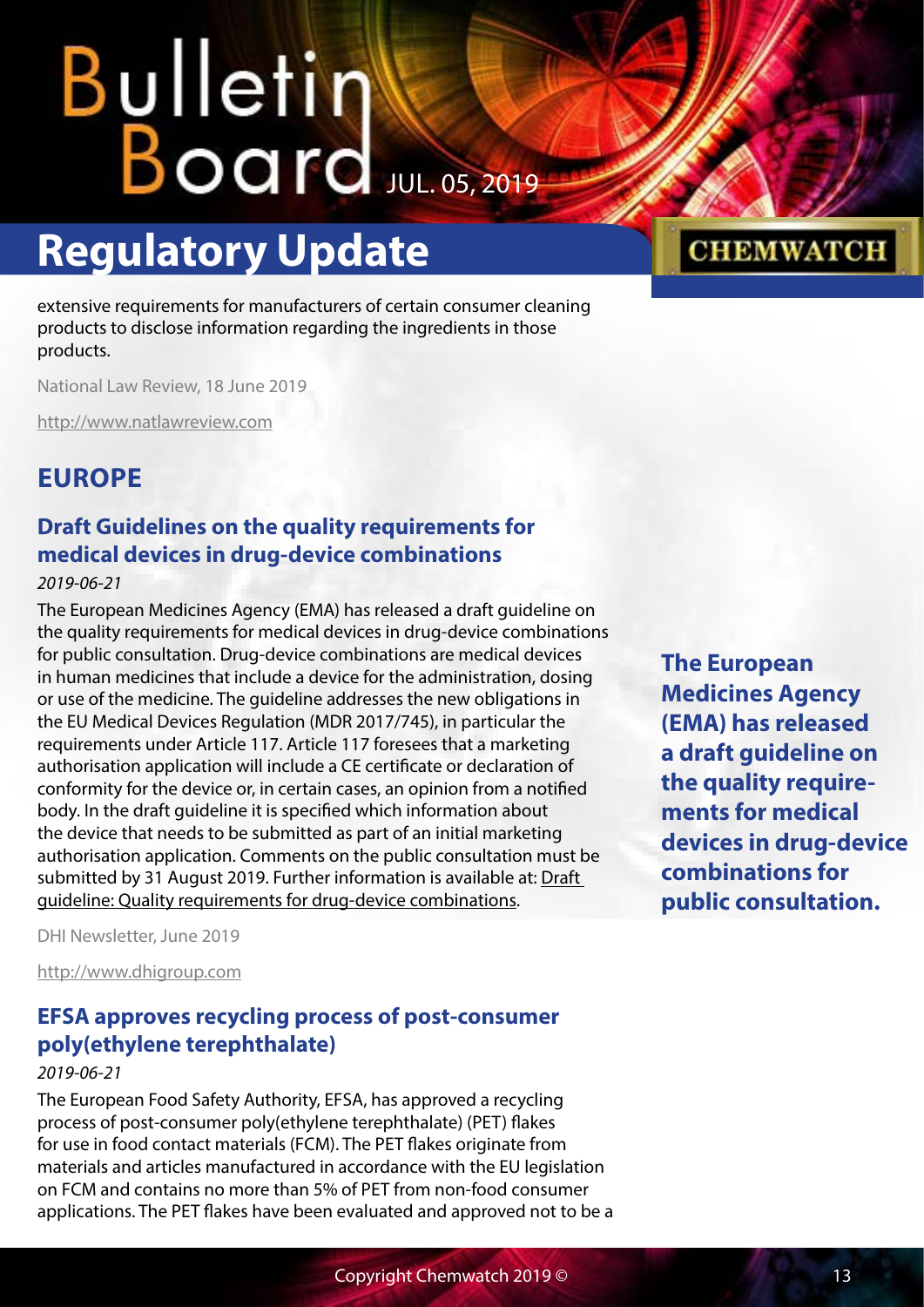## <span id="page-13-0"></span>**Bulletin**  $B$ oard Jul. 05, 2019

## **Regulatory Update**

risk to human health when used for contact with foodstuffs for long-term storage at room temperature, with or without hot-fill. Articles made of this recycled PET are not intended to be used in microwave and conventional ovens. The approved recycling process is based on the [EREMA Multi-](https://efsa.onlinelibrary.wiley.com/doi/10.2903/j.efsa.2019.5677)[Purpose Reactor \(MPR\) technology](https://efsa.onlinelibrary.wiley.com/doi/10.2903/j.efsa.2019.5677) and was submitted by the Italian company Alimpet S.r.L. In the EU, recycling processes must be evaluated and authorised before the recycled plastic materials or articles are placed on the market for food contact.

DHI Newsletter, June 2019

<http://www.dhigroup.com>

## **Austrian Academy of Sciences Publishes NanoTrust Dossier on the Safe-By-Design Concept**

### *2019-06-21*

The Institute of Technology Assessment of the Austrian Academy of Sciences has published a NanoTrust Dossier entitled "Safe-by-Design — The Early Integration of Safety Aspects in Innovation Processes." The Dossier presents an overview of the concepts behind the idea of integrating health or environmental safety considerations in the design of materials, products, or processes, focusing on the nano-specific Safeby-Design (SbD) concept. SbD aims to take account of safety issues early on and throughout the entire product development process. According to the Dossier, the nano-specific concepts of SbD are intended to address prevailing uncertainties about potential risks to the environment and human health at the beginning stages in the development of new nanomaterials and products. The Dossier states that the basic assumption of the SbD concept is that risks can be reduced through the choice of materials, products, tools, and technologies, making them as safe as possible. Particular attention is paid to the product development stage, when it is still possible to intervene to control the selection of these factors. In line with the precautionary principle, the early integration of safety in the innovation process is generally seen as desirable. In recent years, according to the Dossier, many projects have been dedicated to the SbD concept and its practical implementation in industry. Alongside the strengths of the concept, such as the early focus on safety-relevant issues, a number of challenges concerning practical applicability have been identified. The Dossier notes that the voluntary nature of the use of SbD increases the users' outlay in money and time without any visible added benefit for the enterprise. Currently, therefore, "the nano-specific SbD concept must be considered as difficult to implement, although the effort

**The Dossier presents an overview of the concepts behind the idea of integrating health or environmental safety considerations in the design of materials, products, or processes, focusing on the nano-specific Safe-by-Design (SbD) concept.**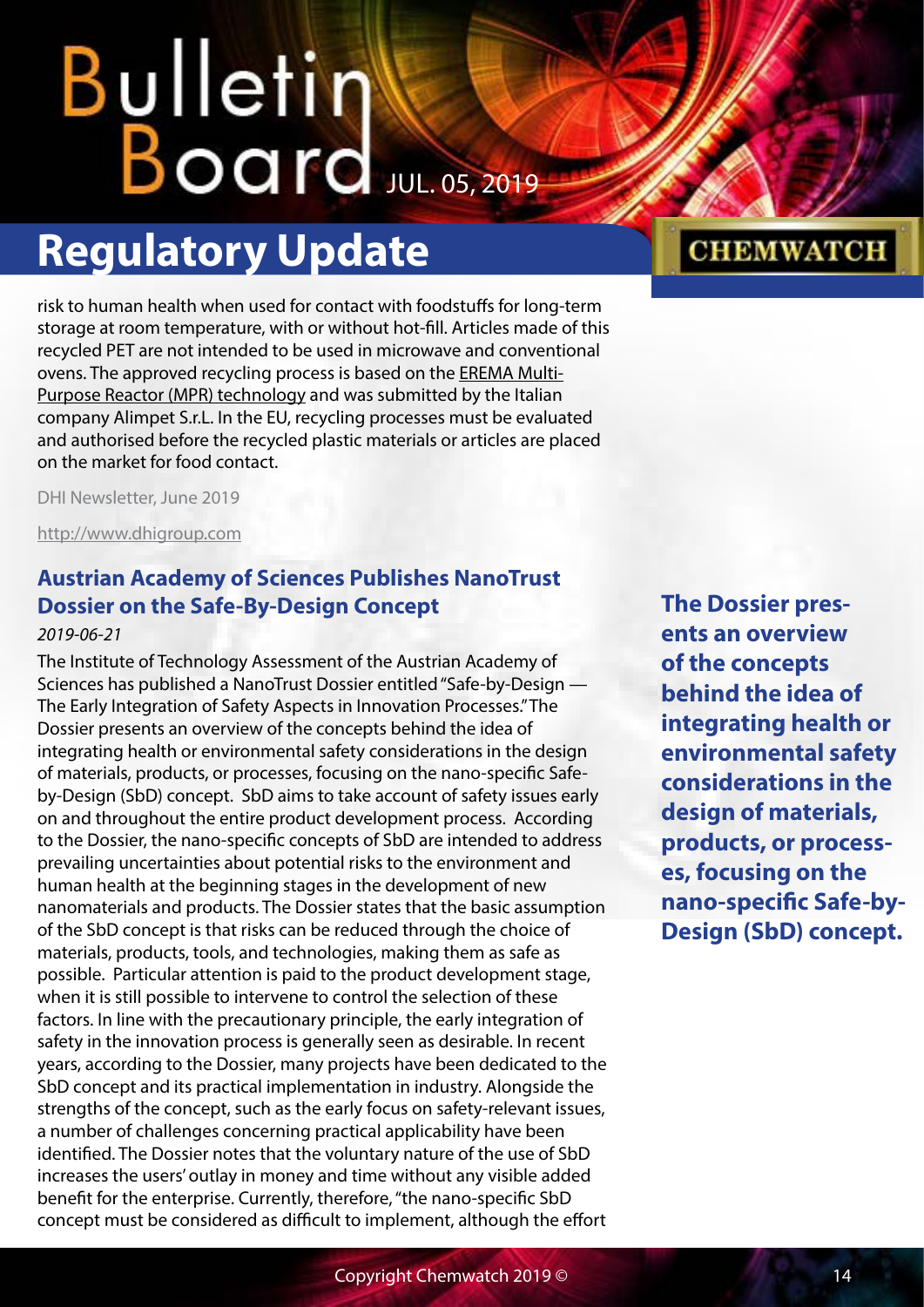## <span id="page-14-0"></span>Bulletin Board JUL. 05, 2019

## **Regulatory Update**

to include safety as early as possible in the innovation process is generally very positively received." The Dossier includes a summary of projects at the European Union (EU) and national levels that have addressed or are addressing SbD in the nano-context.

Nano & Other Emerging Technologies, 12 June 2019

<http://nanotech.lawbc.com>

## **UK accused of 'silently eroding' EU pesticide rules in Brexit laws**

## *2019-06-21*

The UK has been accused of "silently eroding" key environmental and human health protections in the Brexit-inspired rush to convert thousands of pages of European Union pesticide policy into British law. Despite government claims the process would be little more than a technical exercise, analysis by the University of Sussex's UK Trade Policy Observatory (UKTPO) has uncovered significant departures from EU regulations, including the removal of a blanket ban on hormone-disrupting chemicals, which are known to cause adverse health effects such as cancer, birth defects and immune disorders. The UK legislation removes the EU system of checks and balances to give a handful of ministers the power to create, amend and revoke pesticide legislation. It also appears to weaken the existing "precautionary principle" approach, which requires scientific evidence from an independent body that a pesticide is safe to use. Instead, UK ministers are given the option to obtain and consider such evidence at their own discretion. The changes could lead to the widespread use in the UK of harmful and carcinogenic pesticides, the researchers warn. But because the laws are being drawn up so quickly and at such a high volume, there has been little scrutiny of the process, said Emily Lydgate, a UKTPO fellow and senior lecturer at the university. "The creation of over 10,000 pages of new legislation, which effectively convert EU law into UK rulebooks, is one of the most intensive and significant efforts that the government has made to prepare for [Brexit](https://www.theguardian.com/politics/eu-referendum)," she said. "You'd normally think this would be so significant that it would justify primary legislation but because it's a conversion, it's undergone a very minimal parliamentary process." The EU [provides](https://www.theguardian.com/politics/2019/mar/27/eu-fears-environmental-fallout-from-wild-west-brexit) up to 80% of the UK's environmental laws, which include regulations on pesticides, landfills, recycling and climate heating. Under the new regulations, however, power to make, amend and revoke pesticide legislation will be devolved to each of the national territories and consolidated to a secretary of state in England, relevant ministers in Scotland and Wales, and the competent authority in Northern Ireland.

**Analysis finds changes such as removal of blanket ban on hormonedisrupting chemicals**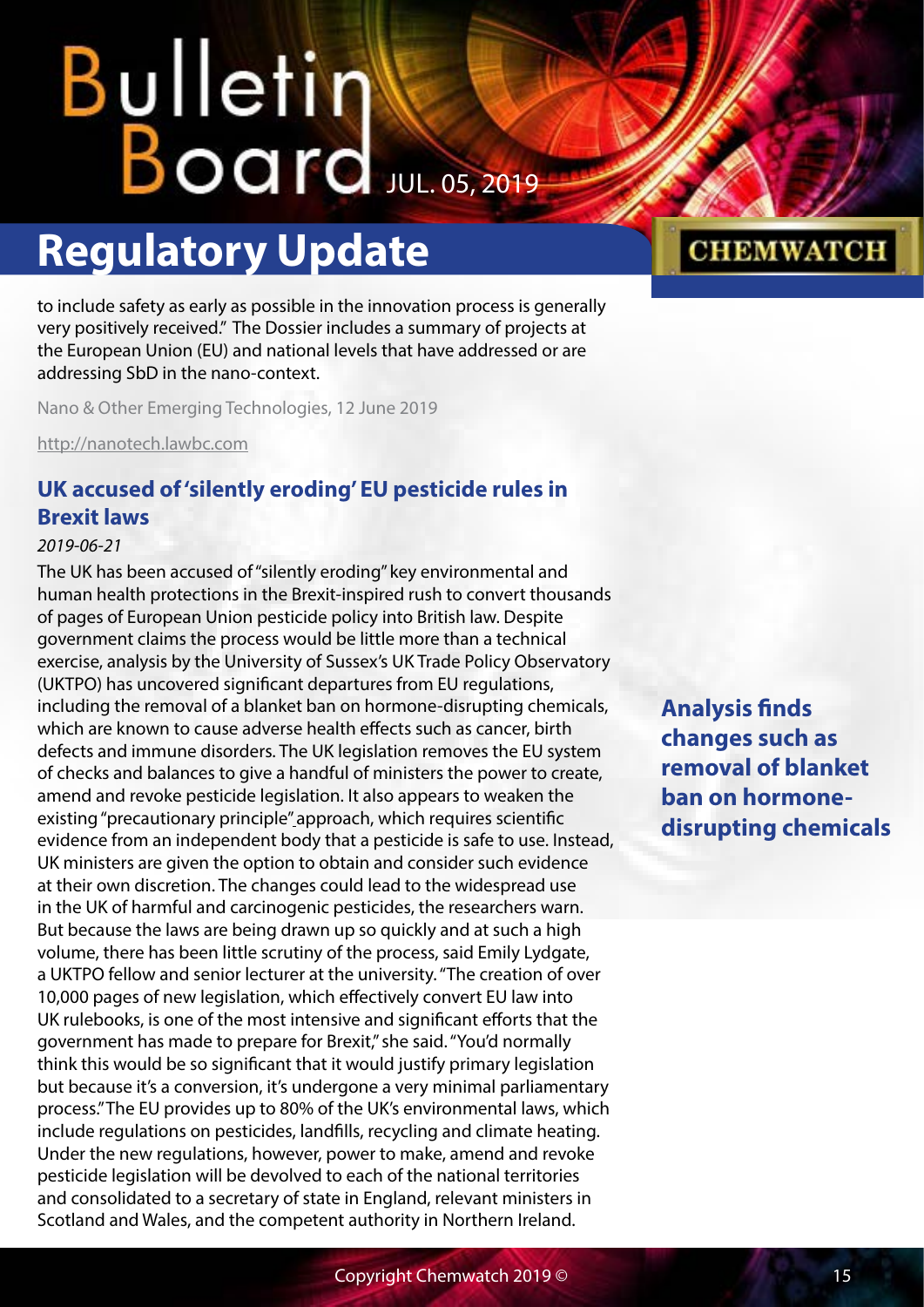## Bulletin  $B$ oard Jul. 05, 2019

## **Regulatory Update**

Ffion Thomas, a master's student from the sustainability charity the Centre for Alternative Technology who was involved in the analysis, said the devolution of power could spell disaster for trade within the UK. "Each territory could set their own regulations on pesticides, so after exit day you could find that chemicals are approved [in one territory but not others] that have been proven harmful to human and animal health and the environment," said Thomas. Hormone-disrupting chemicals are permitted for use in Canada and the US, and both countries have criticised the EU ban. Whether the UK government's decision to remove the ban was an invitation to open trade talks with North America was as yet unclear, said Lydgate. "But the US and Canada have complained about [the ban] for a long time and it would certainly be on the table in a trade deal," she added. Josie Cohen, the head of policy and campaigns at the Pesticide Action Network UK charity, warned the overall legislative changes could give ministers the power to open the door to further pesticide deregulation and potentially make them vulnerable to lobbying. "Despite the government commitment to uphold UK standards, these legal instruments threaten to eliminate crucial checks and balances and leave us woefully under-resourced to protect human health and environment from pesticides," she said. "Before EU exit, the government must invest in creating a UK standalone regime which is fit for purpose. Otherwise we will end up with larger quantities of increasingly harmful chemicals being allowed in our food and farms." The Department for Environment, Food and Rural Affairs said: "We will maintain the robust regulation of pesticides as we leave the EU, prioritising the protection of people and the environment. As always, we will continue to make all decisions on pesticides based on the best scientific evidence, following advice from the independent expert committee on pesticides."

The Guardian, 12 June 2019

<http://www.guardian.com>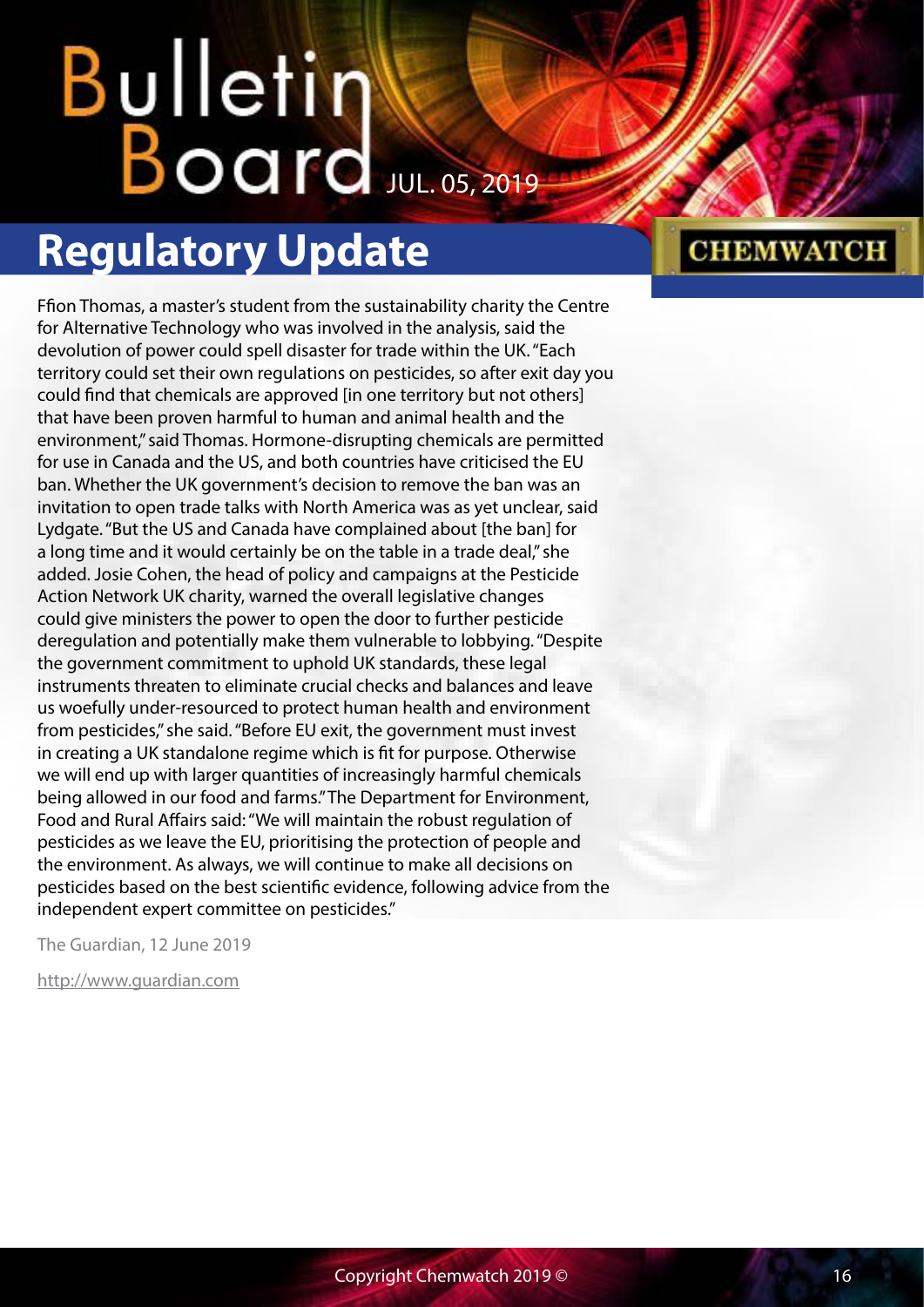# <span id="page-16-0"></span>Bulletin<br>Board

## **REACH Update**

## **Public consultation on harmonised classification and labelling**

## *2019-06-21*

The European Chemicals Agency (ECHA) is looking for comments on the harmonised classification and labelling proposals for: quinoclamine (ISO); 2-amino-3-chloro-1,4-naphthoquinone (EC 220-529-2, CAS 2797- 51-5). Please note that a combined format including the draft (renewal) assessment report prepared according to the Plant Protection Products Regulation and the proposal for harmonised classification and labelling (CLH Report) according to the CLP Regulation has been used. For additional information, consult the Commission's Guidelines on Active Substances and Plant Protection Products; tellurium (EC 236-813-4, CAS 13494-80-9); and tellurium dioxide (EC 231-193-1, CAS 7446-07-3). The deadline for comments is 16 August 2019. Further information is available at:

- [CLH consultations](http://elmlinks.echa.europa.eu/c/4/?T=OTMzMDcxOTU%3AcDEtYjE5MTcwLTA5NTlmYWNjMGQ4NTQ0ZmJiYWU0NGM0NjIwNTY1OWJk%3AbmF0QGNoZW13YXRjaC5uZXQ%3AbGVhZC1hMDI0MDJjZmMwZTBlNzExODBmYTAwNTA1Njk1MmIzMS03M2M5Nzk1MDk1NmE0MWFhYWEyNjgyNDVlNTQ2ODYwMg%3AZmFsc2U%3AOA%3A%3AaHR0cHM6Ly9lY2hhLmV1cm9wYS5ldS9oYXJtb25pc2VkLWNsYXNzaWZpY2F0aW9uLWFuZC1sYWJlbGxpbmctY29uc3VsdGF0aW9uP19jbGRlZT1ibUYwUUdOb1pXMTNZWFJqYUM1dVpYUSUzZCZyZWNpcGllbnRpZD1sZWFkLWEwMjQwMmNmYzBlMGU3MTE4MGZhMDA1MDU2OTUyYjMxLTczYzk3OTUwOTU2YTQxYWFhYTI2ODI0NWU1NDY4NjAyJmVzaWQ9YmM2NmE0NWQtNWE5Mi1lOTExLTgxMGQtMDA1MDU2YjkzMTBl&K=SZOYYuPQ1PMy7uRrMmAWwA)
- [Commission's guidelines on active substances and plant protection](http://elmlinks.echa.europa.eu/c/4/?T=OTMzMDcxOTU%3AcDEtYjE5MTcwLTA5NTlmYWNjMGQ4NTQ0ZmJiYWU0NGM0NjIwNTY1OWJk%3AbmF0QGNoZW13YXRjaC5uZXQ%3AbGVhZC1hMDI0MDJjZmMwZTBlNzExODBmYTAwNTA1Njk1MmIzMS03M2M5Nzk1MDk1NmE0MWFhYWEyNjgyNDVlNTQ2ODYwMg%3AZmFsc2U%3AOQ%3A%3AaHR0cHM6Ly9lYy5ldXJvcGEuZXUvZm9vZC9wbGFudC9wZXN0aWNpZGVzL2FwcHJvdmFsX2FjdGl2ZV9zdWJzdGFuY2VzL2d1aWRhbmNlX2RvY3VtZW50c19lbj9fY2xkZWU9Ym1GMFFHTm9aVzEzWVhSamFDNXVaWFElM2QmcmVjaXBpZW50aWQ9bGVhZC1hMDI0MDJjZmMwZTBlNzExODBmYTAwNTA1Njk1MmIzMS03M2M5Nzk1MDk1NmE0MWFhYWEyNjgyNDVlNTQ2ODYwMiZlc2lkPWJjNjZhNDVkLTVhOTItZTkxMS04MTBkLTAwNTA1NmI5MzEwZQ&K=RWwWbJ665awDKYeV_19O_w)  [products](http://elmlinks.echa.europa.eu/c/4/?T=OTMzMDcxOTU%3AcDEtYjE5MTcwLTA5NTlmYWNjMGQ4NTQ0ZmJiYWU0NGM0NjIwNTY1OWJk%3AbmF0QGNoZW13YXRjaC5uZXQ%3AbGVhZC1hMDI0MDJjZmMwZTBlNzExODBmYTAwNTA1Njk1MmIzMS03M2M5Nzk1MDk1NmE0MWFhYWEyNjgyNDVlNTQ2ODYwMg%3AZmFsc2U%3AOQ%3A%3AaHR0cHM6Ly9lYy5ldXJvcGEuZXUvZm9vZC9wbGFudC9wZXN0aWNpZGVzL2FwcHJvdmFsX2FjdGl2ZV9zdWJzdGFuY2VzL2d1aWRhbmNlX2RvY3VtZW50c19lbj9fY2xkZWU9Ym1GMFFHTm9aVzEzWVhSamFDNXVaWFElM2QmcmVjaXBpZW50aWQ9bGVhZC1hMDI0MDJjZmMwZTBlNzExODBmYTAwNTA1Njk1MmIzMS03M2M5Nzk1MDk1NmE0MWFhYWEyNjgyNDVlNTQ2ODYwMiZlc2lkPWJjNjZhNDVkLTVhOTItZTkxMS04MTBkLTAwNTA1NmI5MzEwZQ&K=RWwWbJ665awDKYeV_19O_w)

ECHA News, 19 June 2019

<http://echa.europa.eu>

## **New intention to harmonise classification and labelling**

### *2019-06-21*

The European Chemicals Agency (ECHA) has received one proposal to harmonise the classification and labelling for bis(4-methylbenzoyl) peroxide from Germany. The proposal to harmonise the classification and labelling was received for bis(4-methylbenzoyl)peroxide (EC 407-950-9, CAS 895-85-2) can be viewed at: [Registry of CLH intentions](http://elmlinks.echa.europa.eu/c/4/?T=OTMzMDcxOTU%3AcDEtYjE5MTcwLTA5NTlmYWNjMGQ4NTQ0ZmJiYWU0NGM0NjIwNTY1OWJk%3AbmF0QGNoZW13YXRjaC5uZXQ%3AbGVhZC1hMDI0MDJjZmMwZTBlNzExODBmYTAwNTA1Njk1MmIzMS03M2M5Nzk1MDk1NmE0MWFhYWEyNjgyNDVlNTQ2ODYwMg%3AZmFsc2U%3AMTA%3A%3AaHR0cHM6Ly9lY2hhLmV1cm9wYS5ldS9yZWdpc3RyeS1vZi1jbGgtaW50ZW50aW9ucy11bnRpbC1vdXRjb21lP19jbGRlZT1ibUYwUUdOb1pXMTNZWFJqYUM1dVpYUSUzZCZyZWNpcGllbnRpZD1sZWFkLWEwMjQwMmNmYzBlMGU3MTE4MGZhMDA1MDU2OTUyYjMxLTczYzk3OTUwOTU2YTQxYWFhYTI2ODI0NWU1NDY4NjAyJmVzaWQ9YmM2NmE0NWQtNWE5Mi1lOTExLTgxMGQtMDA1MDU2YjkzMTBl&K=Z-s9pHU-tZgjbWniDbeYjQ)

ECHA News, 19 June 2019

<http://echa.europa.eu>

## **Want to keep using these substances in preservatives?**

## *2019-06-21*

Companies have withdrawn their interest to get the following active substance and product-type combinations approved in the biocides review program:

**The European Chemicals Agency (ECHA) has received one proposal to harmonise the classification and labelling for bis(4-methylbenzoyl)peroxide from Germany.**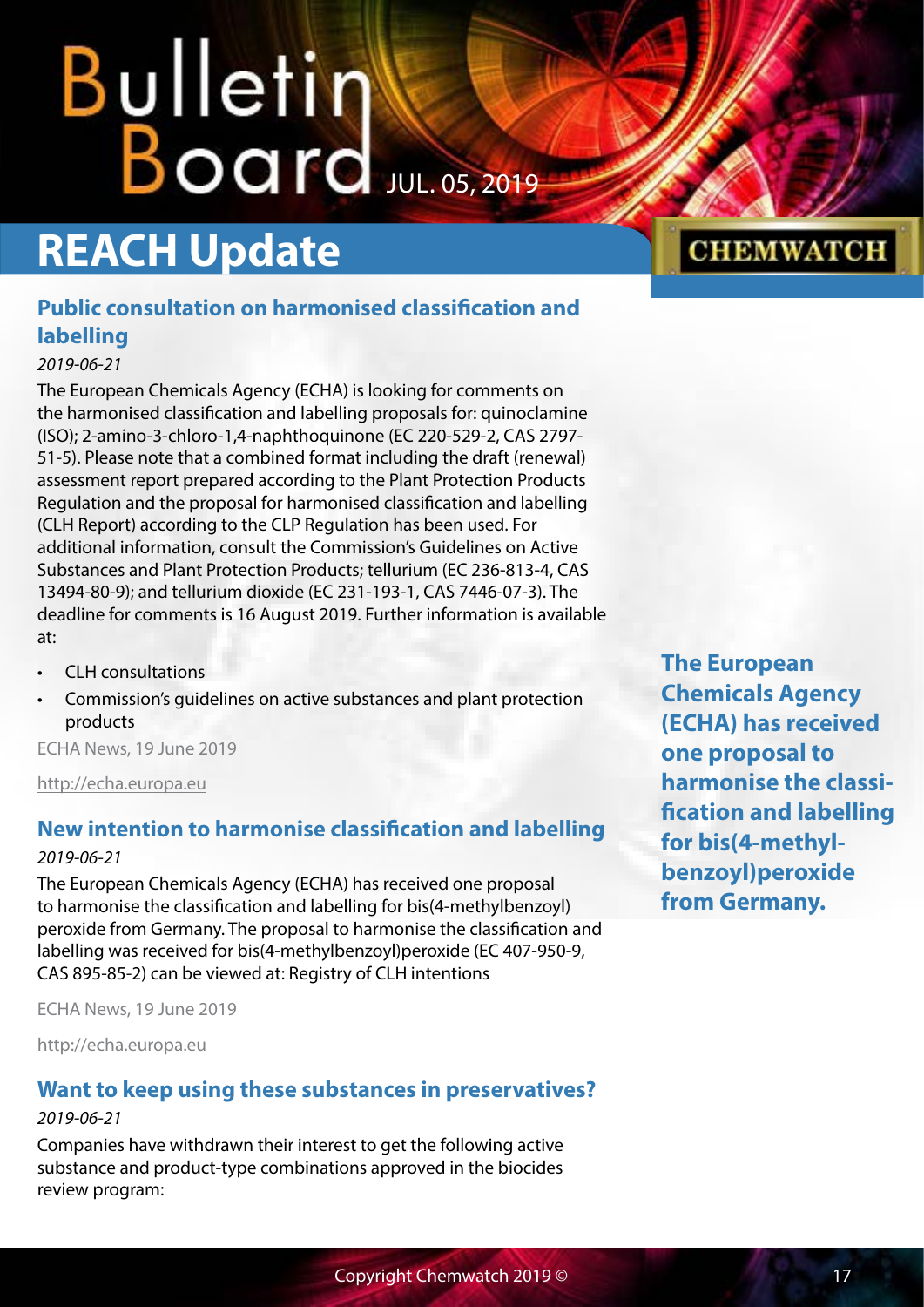## <span id="page-17-0"></span>**REACH Update**

- metam-sodium (EC 205-293-0, CAS 137-42-8) for use in preservatives for fibre, leather, rubber and polymerised materials (product-type 9) and for liquid-cooling and processing systems (product-type 11); and
- thiram (EC 205-286-2, CAS 137-26-8) for use in preservatives for fibre, leather, rubber and polymerised materials (product-type 9).

Notify ECHA by 12 June 2020 to keep these substances in the approval process. Further information is available at: [Upcoming deadlines](http://elmlinks.echa.europa.eu/c/4/?T=OTMzMDcxOTU%3AcDEtYjE5MTcwLTA5NTlmYWNjMGQ4NTQ0ZmJiYWU0NGM0NjIwNTY1OWJk%3AbmF0QGNoZW13YXRjaC5uZXQ%3AbGVhZC1hMDI0MDJjZmMwZTBlNzExODBmYTAwNTA1Njk1MmIzMS03M2M5Nzk1MDk1NmE0MWFhYWEyNjgyNDVlNTQ2ODYwMg%3AZmFsc2U%3AMTE%3A%3AaHR0cHM6Ly9lY2hhLmV1cm9wYS5ldS9yZWd1bGF0aW9ucy9iaW9jaWRhbC1wcm9kdWN0cy1yZWd1bGF0aW9uL3VwY29taW5nLWRlYWRsaW5lcz9fY2xkZWU9Ym1GMFFHTm9aVzEzWVhSamFDNXVaWFElM2QmcmVjaXBpZW50aWQ9bGVhZC1hMDI0MDJjZmMwZTBlNzExODBmYTAwNTA1Njk1MmIzMS03M2M5Nzk1MDk1NmE0MWFhYWEyNjgyNDVlNTQ2ODYwMiZlc2lkPWJjNjZhNDVkLTVhOTItZTkxMS04MTBkLTAwNTA1NmI5MzEwZQ&K=iQvJkfZdIXO50Tvoew9sGQ)

ECHA News, 19 June 2019

<http://echa.europa.eu>

## **Union authorisation deadlines in 2020**

### *2019-06-21*

The European Chemicals Agency has advised to check its website for the deadlines to apply for Union authorisation for your biocidal product. In 2020, there are currently three substances with application deadlines:

- Cyphenothrin (EC 39515-40-7, CAS 254-484-5): apply by 1 February 2020;
- Acetamiprid (EC -, CAS 135410-20-7): apply by 1 February 2020; and
- Cypermethrin (EC 257-842-9, CAS 52315-07-8): apply by 1 June 2020.

Union authorisation allows you to place a biocidal product on the market throughout the EU without the need for specific national authorisation. Further information is available at:

- [Applications deadlines for Union authorisation](http://elmlinks.echa.europa.eu/c/4/?T=OTMzMDcxOTU%3AcDEtYjE5MTcwLTA5NTlmYWNjMGQ4NTQ0ZmJiYWU0NGM0NjIwNTY1OWJk%3AbmF0QGNoZW13YXRjaC5uZXQ%3AbGVhZC1hMDI0MDJjZmMwZTBlNzExODBmYTAwNTA1Njk1MmIzMS03M2M5Nzk1MDk1NmE0MWFhYWEyNjgyNDVlNTQ2ODYwMg%3AZmFsc2U%3AMTI%3A%3AaHR0cHM6Ly9lY2hhLmV1cm9wYS5ldS9yZWd1bGF0aW9ucy9iaW9jaWRhbC1wcm9kdWN0cy1yZWd1bGF0aW9uL2F1dGhvcmlzYXRpb24tb2YtYmlvY2lkYWwtcHJvZHVjdHMvdW5pb24tYXV0aG9yaXNhdGlvbi9kZWFkbGluZXMtdW5pb24tYXV0aG9yaXNhdGlvbi1hcHBsaWNhdGlvbnMvMjAyMD9fY2xkZWU9Ym1GMFFHTm9aVzEzWVhSamFDNXVaWFElM2QmcmVjaXBpZW50aWQ9bGVhZC1hMDI0MDJjZmMwZTBlNzExODBmYTAwNTA1Njk1MmIzMS03M2M5Nzk1MDk1NmE0MWFhYWEyNjgyNDVlNTQ2ODYwMiZlc2lkPWJjNjZhNDVkLTVhOTItZTkxMS04MTBkLTAwNTA1NmI5MzEwZQ&K=d8A1NcFaOKkUqvccU7DJlw)
- [Practical guide on Union authorisation](http://elmlinks.echa.europa.eu/c/4/?T=OTMzMDcxOTU%3AcDEtYjE5MTcwLTA5NTlmYWNjMGQ4NTQ0ZmJiYWU0NGM0NjIwNTY1OWJk%3AbmF0QGNoZW13YXRjaC5uZXQ%3AbGVhZC1hMDI0MDJjZmMwZTBlNzExODBmYTAwNTA1Njk1MmIzMS03M2M5Nzk1MDk1NmE0MWFhYWEyNjgyNDVlNTQ2ODYwMg%3AZmFsc2U%3AMTM%3A%3AaHR0cHM6Ly9lY2hhLmV1cm9wYS5ldS9wcmFjdGljYWwtZ3VpZGVzL2Jwci1wcmFjdGljYWwtZ3VpZGVzP19jbGRlZT1ibUYwUUdOb1pXMTNZWFJqYUM1dVpYUSUzZCZyZWNpcGllbnRpZD1sZWFkLWEwMjQwMmNmYzBlMGU3MTE4MGZhMDA1MDU2OTUyYjMxLTczYzk3OTUwOTU2YTQxYWFhYTI2ODI0NWU1NDY4NjAyJmVzaWQ9YmM2NmE0NWQtNWE5Mi1lOTExLTgxMGQtMDA1MDU2YjkzMTBl&K=Tqzr0JganBBGzrOUgw8HQA)

ECHA News, 19 June 2019

<http://echa.europa.eu>

## **CHEMWATCH**

**The European Chemicals Agency has advised to check its website for the deadlines to apply for Union authorisation for your biocidal product.**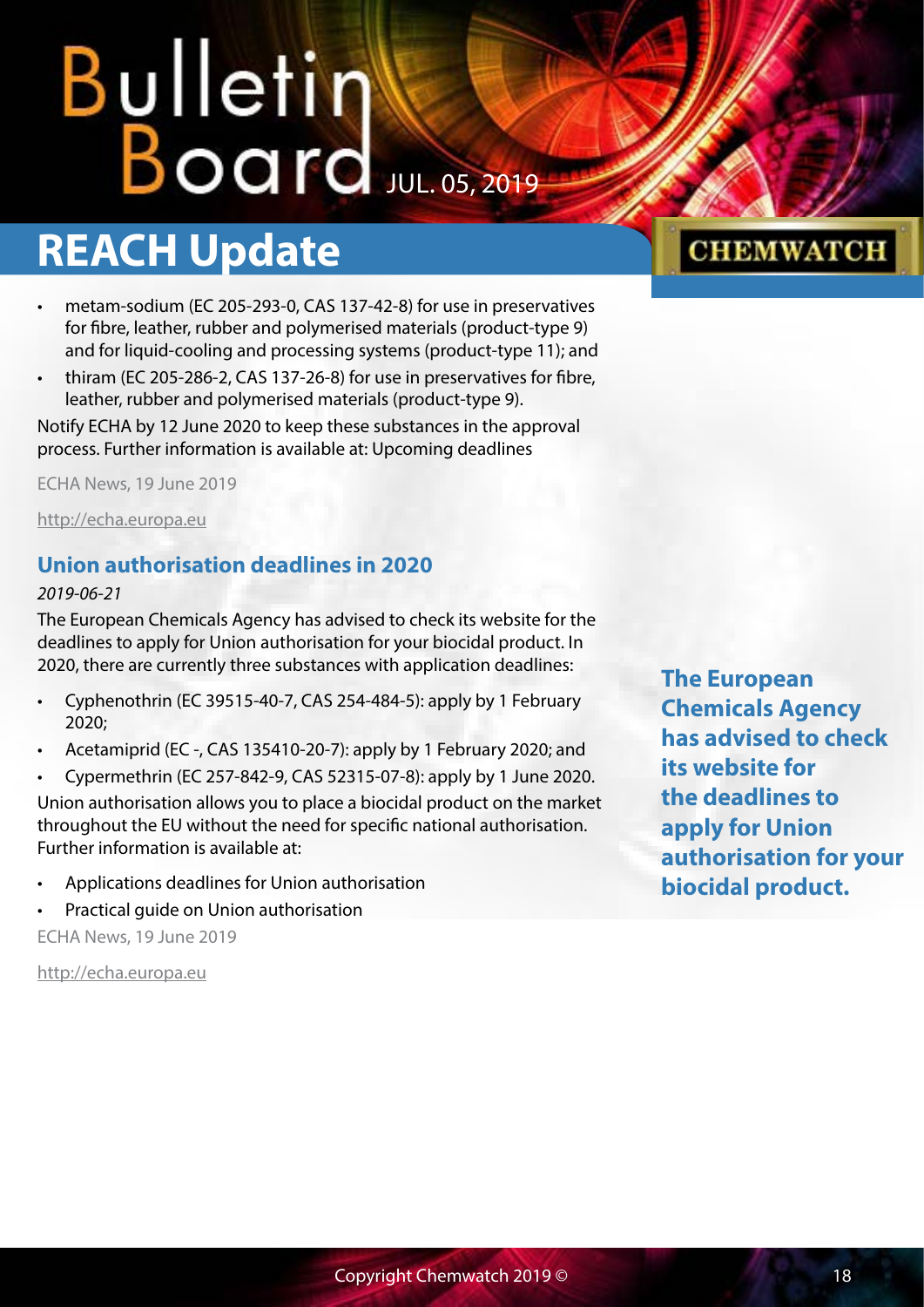## <span id="page-18-0"></span>**Janet's Corner**

## **Mutation Stories**

2019-06-14

The Paramecium Parlor



Sharing mutation stories was a DNA camping tradition.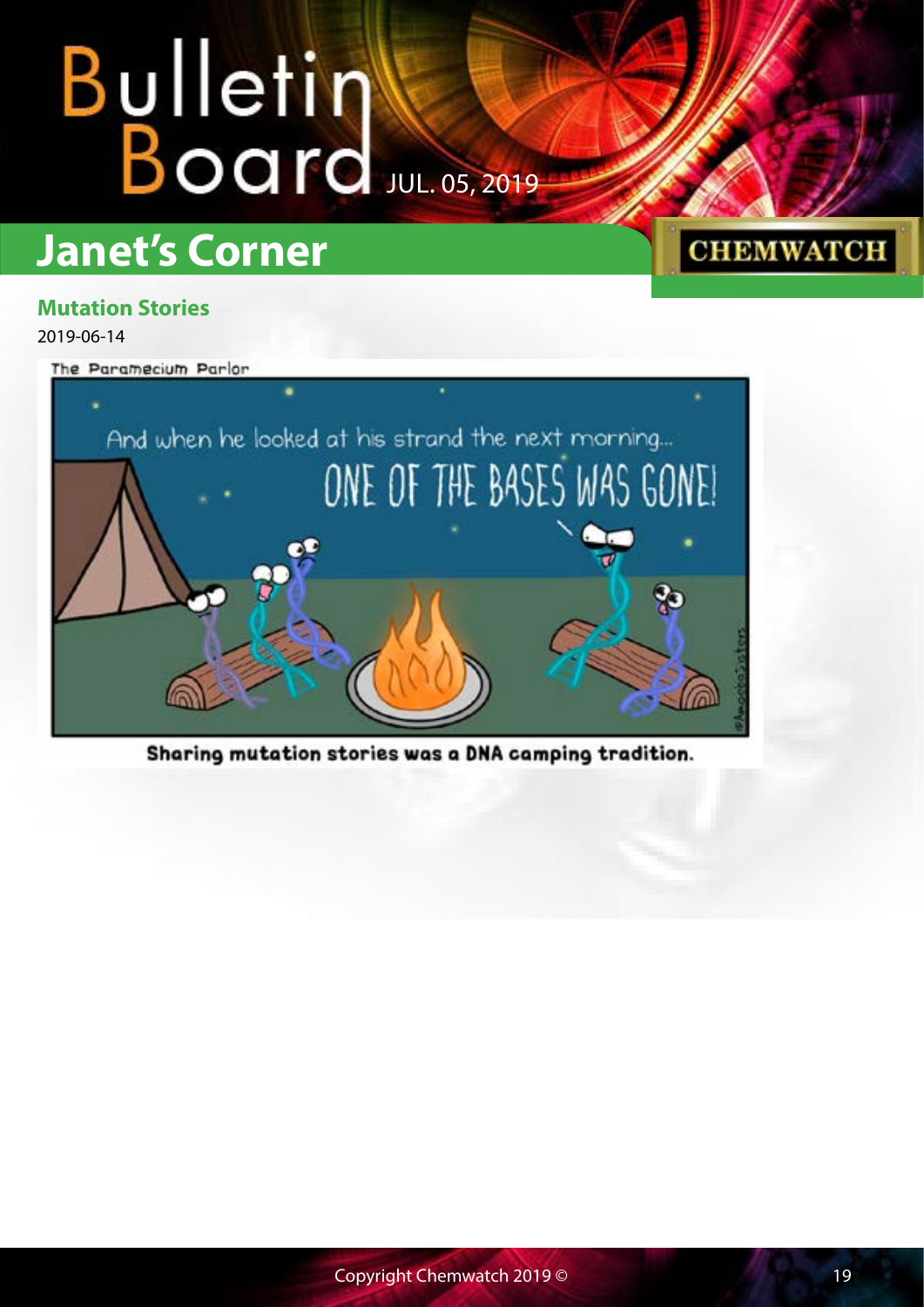## <span id="page-19-0"></span>**Hazard Alert**

## **CHEMWATCH**

## **Bromoform**

2019-06-10

Bromoform (CHB $r_{3}$ ) is a pale yellowish liquid with a sweet odour similar to chloroform. It is soluble in about 800 parts water and is miscible with alcohol, benzene, chloroform, ether, petroleum ether, acetone, and oils. It is also non-flammable and readily evaporates into the air. Bromoform is produced naturally by phytoplankton and seaweeds in the ocean and this is thought to be the predominant source to the environment. However, locally significant amounts of bromoform enter the environment formed as disinfection by-products known as the trihalomethanes when chlorine is added to drinking water to kill bacteria. [1,2]

## **USES [3]**

Bromoform is used as an intermediate in geological assaying and as a solvent for waxes, greases, and oils. It is also used in shipbuilding, aircraft, and aerospace industries and as an ingredient in fire-resistant chemicals and gauge fluid. Traces of bromoform are likely to be present in swimming pools, municipal waters, and wastes as a result of chlorination in the presence of naturally occurring bromide ions and humic substances. It is hypothesised that bromoform may be formed by the haloform reaction which occurs during the chlorination of water.

## **SOURCES & ROUTES OF EXPOSURE [2, 4]**

Studies have indicated that bromoform can easily enter the body after swallowing them in water or breathing them in air. In addition, they can enter the body through the skin (for example, by washing or showering in water containing these chemicals). Some portion of bromoform entering the body may be broken down to other compounds. Bromoform and its breakdown products can be removed from the body by being exhaled from the lungs. These chemicals leave the body fairly rapidly. Bromoform does not tend to build up in the body; 50-90% of the amount that enters the body is removed within 8 hours. The principal route of human exposure to bromoform is from drinking water that has been disinfected with chlorine, bromine, or bromine compounds. Bromoform has been detected in swimming pools that have been disinfected with bromine or bromine compounds; therefore, exposure to low levels could occur from inhalation of bromoform that has evaporated into the air or through the skin from bromoform in the water. In addition, exposure could also occur from inhalation of ambient air near factories or laboratories that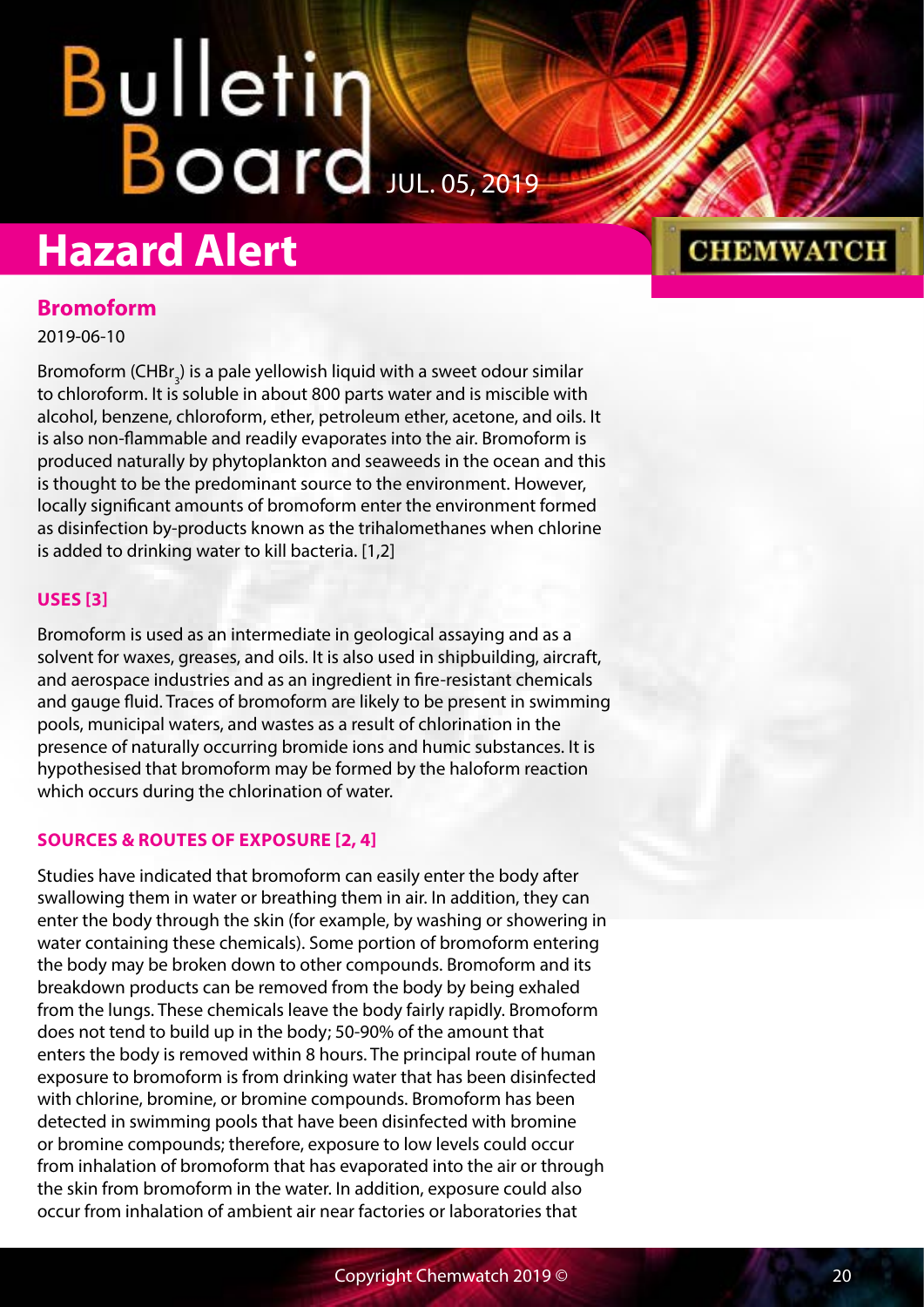## **Hazard Alert**

use bromoform. Another place for exposure is near a chemical waste site where bromoform leaked into water or soil.

## **HEALTH EFFECTS [2]**

## **Acute Effects**

Human exposure to large amounts of bromoform through inhalation and oral exposure can result in unconsciousness. Animal studies, combined with limited observations in humans, indicate that the principal adverse health effects associated with short-term inhalation or oral exposure to high levels of bromoform are CNS depression, resulting in the slowing down of normal brain activities, sedation, narcosis, and sleep, and liver and kidney injury.

## **Chronic Effects**

The long-term effects of exposure to bromoform in humans have not been studied. Animal studies indicate effects on the liver, kidney, and CNS from chronic oral exposure to bromoform. The Reference Dose (RfD) for bromoform is 0.02 milligrams per kilogram body weight per day (mg/ kg/d) based on hepatic lesions in rats. The United States Environmental Protection Agency has determined that there are insufficient data to calculate a Reference Concentration (RfC) for bromoform.

## **Cancer Risk**

The only available human cancer study suggested a positive correlation between levels of bromoform in drinking water and the incidence of several tumour types. However, this study was considered to be incomplete and preliminary because the study design did not permit consideration of variables such as personal habits, residential histories, and past exposures. Animal studies have demonstrated an increase in the incidences of liver and intestinal tumours following oral exposure to bromoform. EPA considers bromoform to be a probable human carcinogen and has ranked it in EPA's Group B2.

## **SAFETY [5]**

## **First Aid Measures**

• Eye Contact: Check for and remove any contact lenses. Immediately flush eyes with running water for at least 15 minutes, keeping eyelids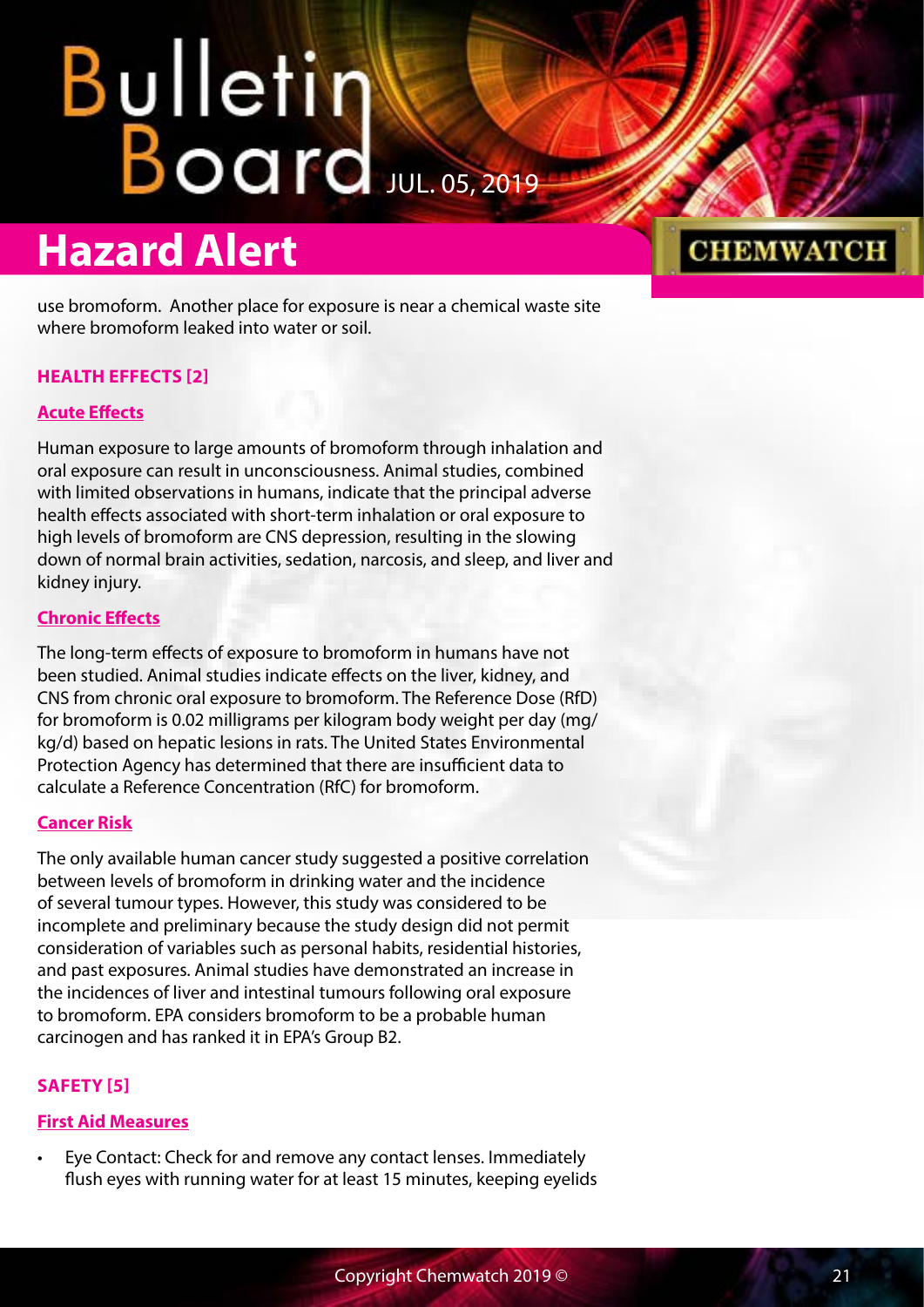## **Hazard Alert**

open. Cold water may be used. WARM water MUST be used. Get medical attention.

- Skin Contact: In case of contact, immediately flush skin with plenty of water. Cover the irritated skin with an emollient. Remove contaminated clothing and shoes. Wash clothing before reuse. Thoroughly clean shoes before reuse. Get medical attention.
- Serious Skin Contact: Wash with a disinfectant soap and cover the contaminated skin with an anti-bacterial cream. Seek immediate medical attention.
- Inhalation: If inhaled, remove to fresh air. If not breathing, give artificial respiration. If breathing is difficult, give oxygen. Get medical attention.
- Serious Inhalation: Evacuate the victim to a safe area as soon as possible. Loosen tight clothing such as a collar, tie, belt or waistband. If breathing is difficult, administer oxygen. If the victim is not breathing, perform mouth-to-mouth resuscitation. Seek medical attention.
- Ingestion: Do NOT induce vomiting unless directed to do so by medical personnel. Never give anything by mouth to an unconscious person. If large quantities of this material are swallowed, call a physician immediately. Loosen tight clothing such as a collar, tie, belt or waistband.

## **Exposure Control & Personal Protection**

## Engineering Controls

Provide exhaust ventilation or other engineering controls to keep the airborne concentrations of vapours below their respective threshold limit value.

## Personal Protection Equipment

- Splash goggles;
- Lab coat:
- Vapour respirator Be sure to use an approved/certified respirator or equivalent;
- Gloves;

Personal Protection in Case of a Large Spill:

- Splash goggles;
- Full suit;
- Vapour respirator (A self contained breathing apparatus should be used to avoid inhalation of the product);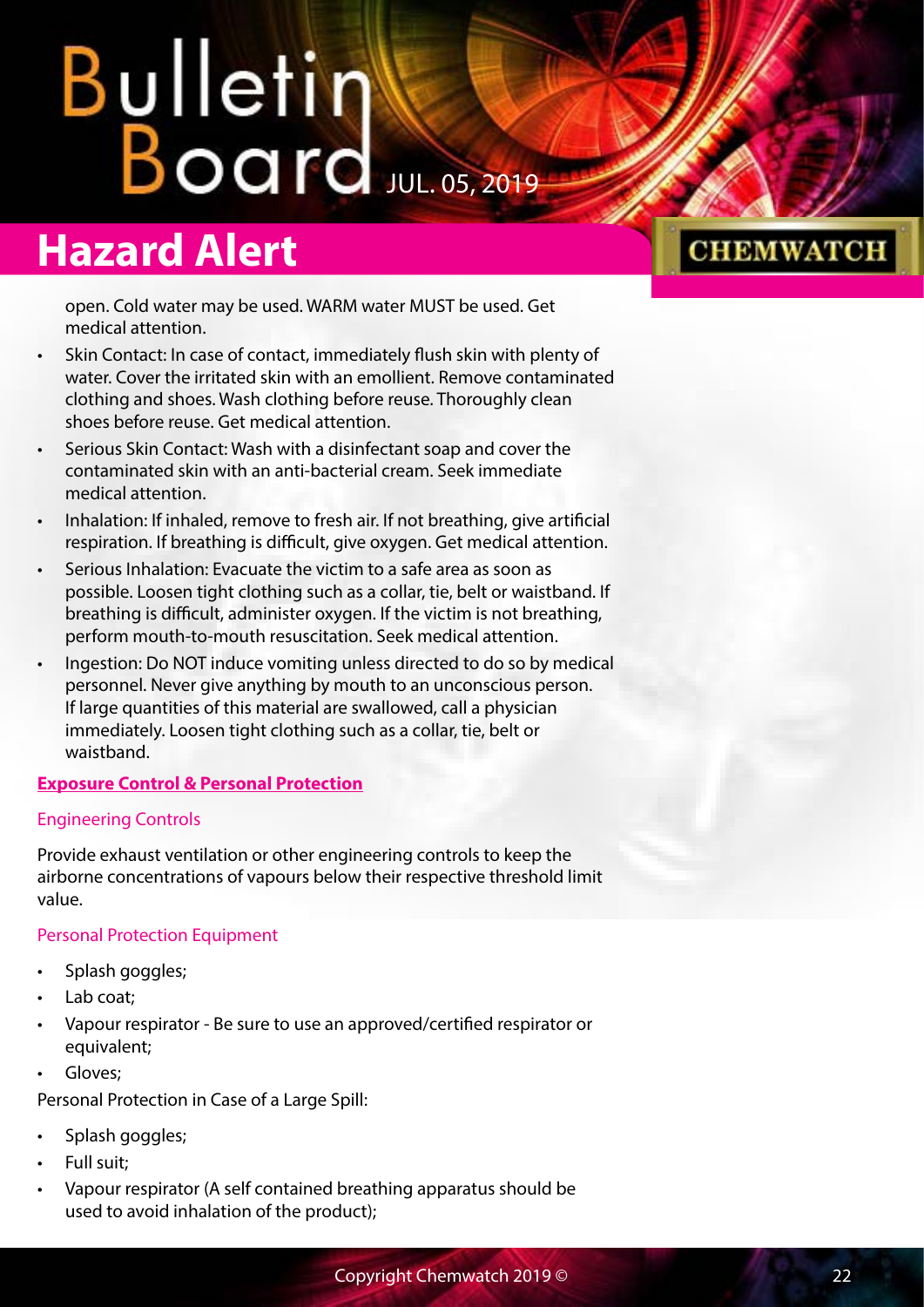## **Hazard Alert**

## **CHEMWATCH**

- Boots;
- Gloves:

*Please note: Suggested protective clothing might not be sufficient; consult a specialist BEFORE handling this product.*

## **REGULATION**

## **United States**

OSHA: The Occupational Safety & Health Administration has set the following Permissible Exposure Limit (PEL) for bromoform:

- General Industry: 29 CFR 1910.1000 Table Z-1 0.5 ppm, 5 mg/m3 TWA; Skin
- Construction Industry: 29 CFR 1926.55 Appendix A 0.5 ppm, 5 mg/m3 TWA; Skin
- Maritime: 29 CFR 1915.1000 Table Z-Shipyards 0.5 ppm, 5 mg/m3 TWA; Skin

ACGIH: American Conference of Governmental Industrial Hygienists has set a Threshold Limit Value (TLV) for bromoform of 0.5 ppm, 5.2 mg/m3 TWA; Skin; Appendix A3 - Confirmed Animal Carcinogen with Unknown Relevance to Humans

NIOSH: The National Institute for Occupational Safety and Health has set a Recommended Exposure Limit (REL) for bromoform of 0.5 ppm, 5.2 mg/ m3 TWA; Skin

## **Australia [7]**

Safe Work Australia: Safe Work Australia has set a time weighted average concentration (TWA) for bromoform of 0.5ppm or 5.2mg/m3 for a 40 hour work week.

## **REFERENCES**

- 1. <http://en.wikipedia.org/wiki/Bromoform>
- 2. <http://www.epa.gov/ttn/atw/hlthef/bromofor.html>
- 3. [http://scorecard.goodguide.com/chemical-profiles/html/bromoform.](http://scorecard.goodguide.com/chemical-profiles/html/bromoform.html) [html](http://scorecard.goodguide.com/chemical-profiles/html/bromoform.html)
- 4. <http://www.atsdr.cdc.gov/phs/phs.asp?id=711&tid=128>
- 5. <http://www.sciencelab.com/msds.php?msdsId=9927109>
- 6. https://www.osha.gov/dts/chemicalsampling/data/CH\_222000.html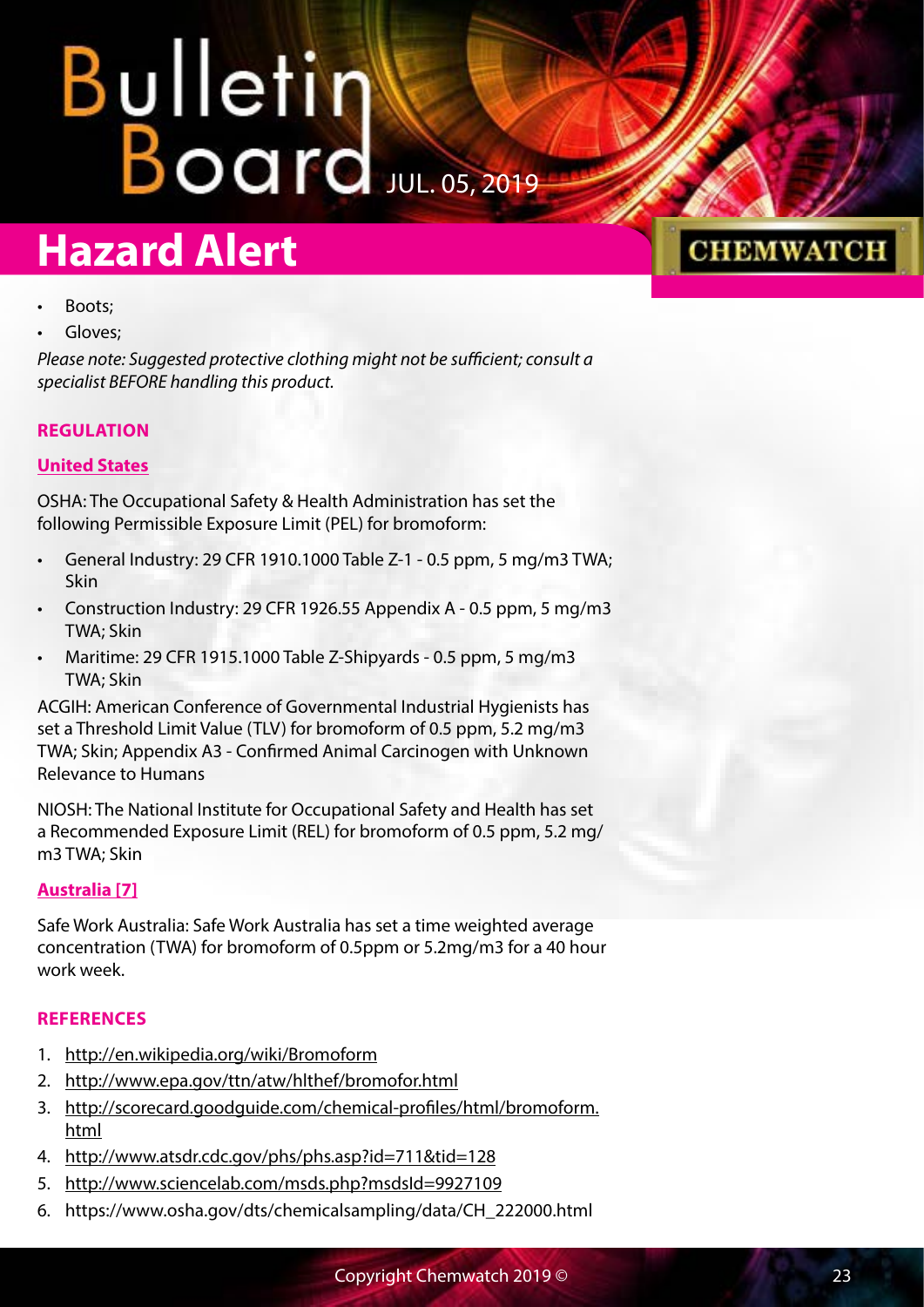## **Hazard Alert**

**CHEMWATCH** 

7. [http://www.safeworkaustralia.gov.au/sites/SWA/about/Publications/](http://www.safeworkaustralia.gov.au/sites/SWA/about/Publications/Documents/772/Workplace-exposure-standards-airborne-contaminants.pdf) [Documents/772/Workplace-exposure-standards-airborne](http://www.safeworkaustralia.gov.au/sites/SWA/about/Publications/Documents/772/Workplace-exposure-standards-airborne-contaminants.pdf)[contaminants.pdf](http://www.safeworkaustralia.gov.au/sites/SWA/about/Publications/Documents/772/Workplace-exposure-standards-airborne-contaminants.pdf)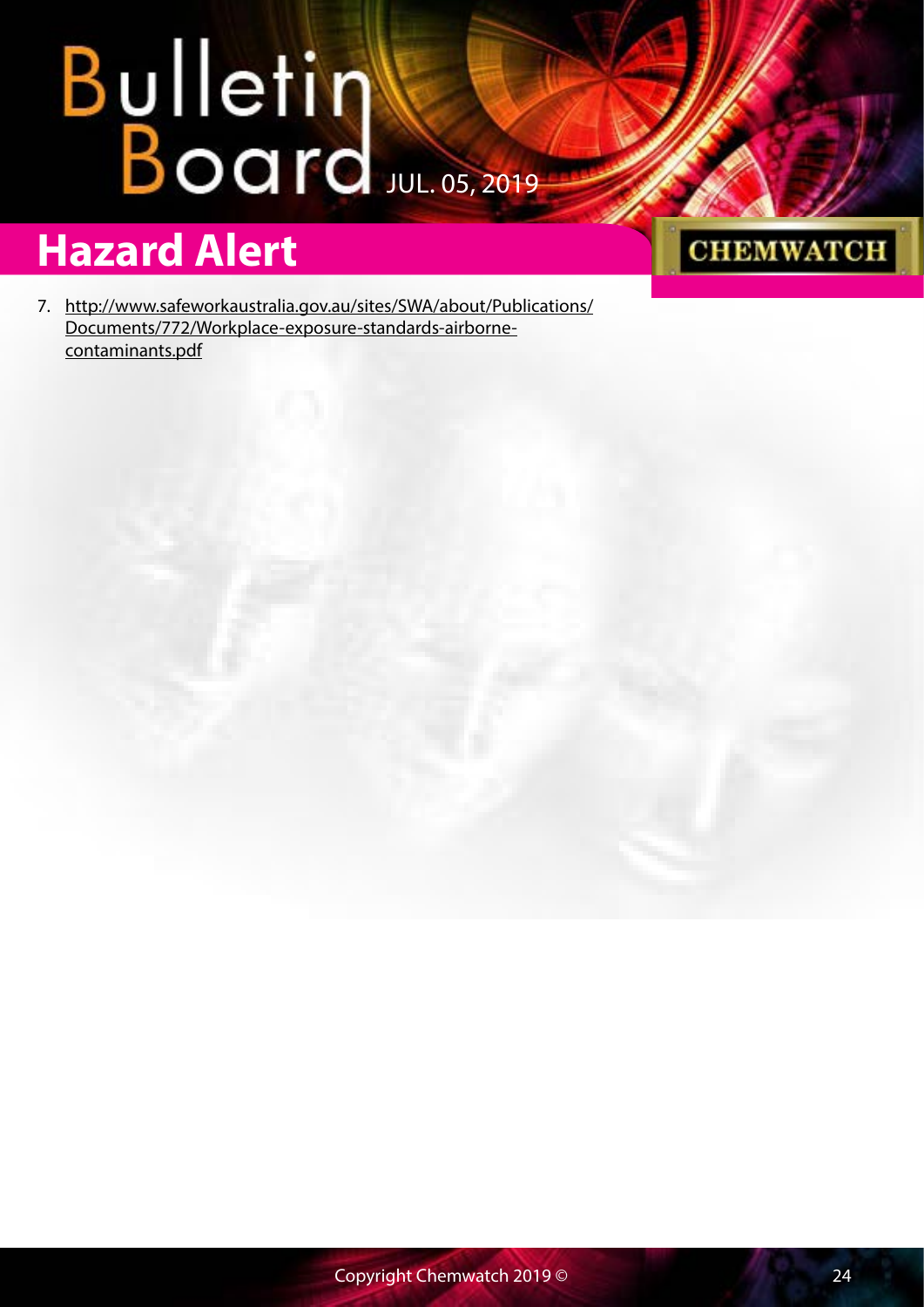## <span id="page-24-0"></span>**Gossip**

## **New textile dyeing method drastically reduces water needed and toxic dye discharge**

## *2019-06-11*

Anuradhi Liyanapathiranage is passionate about sustainability and protecting the environment through science. A University of Georgia doctoral student in the College of Family and Consumer Sciences' department of textiles, merchandising and interiors, the Sri Lanka native is researching and helping develop an environmentally friendly textile dyeing method. Traditional dyeing methods involve a dye bath that requires massive amounts of water, much of it released as toxic wastewater that can damage the environment and be costly to treat. Liyanapathiranage, along with FACS faculty members Sergiy Minko and Suraj Sharma, is researching a better approach using nanocellulose as a carrier of textile dyes that significantly reduces the amount of wastewater and toxic chemicals. Through a process of homogenisation, cellulose, a readily available natural polymer found in the cell wall of green plants, is converted into a hydrogel consisting of nanocellulose fibres. In this method, researchers dye the nanocellulose hydrogel instead of dyeing the fabric. Compared to cotton fibres, nanocellulose fibres have more surface area with high reactivity, allowing for more efficient attachment of dye molecules. "My aspiration in life is to make social transformation through science," Liyanapathiranage said. "Over the past decades, the development of material science has contributed to advances in electronics, nanotechnology and sustainable technologies. I've embraced research that enables advancing sustainable materials and sustainable technologies for industry." Using this technique, UGA researchers have been able to reduce the water needed to dye 1 kilogram of cotton from 19 litres to just 1.9 litres. Recent analysis also indicates a 60% reduction of dye discharge. Liyanapathiranage and the FACS team said they're excited about the potential impact the research can have on the textile industry. They are now looking at ways to upscale the technology to make it applicable to the industrial production process. UGA is the ideal place to make it happen, Liyanapathiranage said, based on its reputation for ground-breaking research bringing new products to market. "With the emerging trends on environmental pollution and population growth, sustainable technologies are the key to accomplishing viable socioeconomic development," she said. "I'm confident that our research projects will have a direct contribution to sustainable development, and that we

**CHEMWATCH** 

**Researchers are investigating a better approach using nanocellulose as a carrier of textile dyes that significantly reduces the amount of wastewater and toxic chemicals.**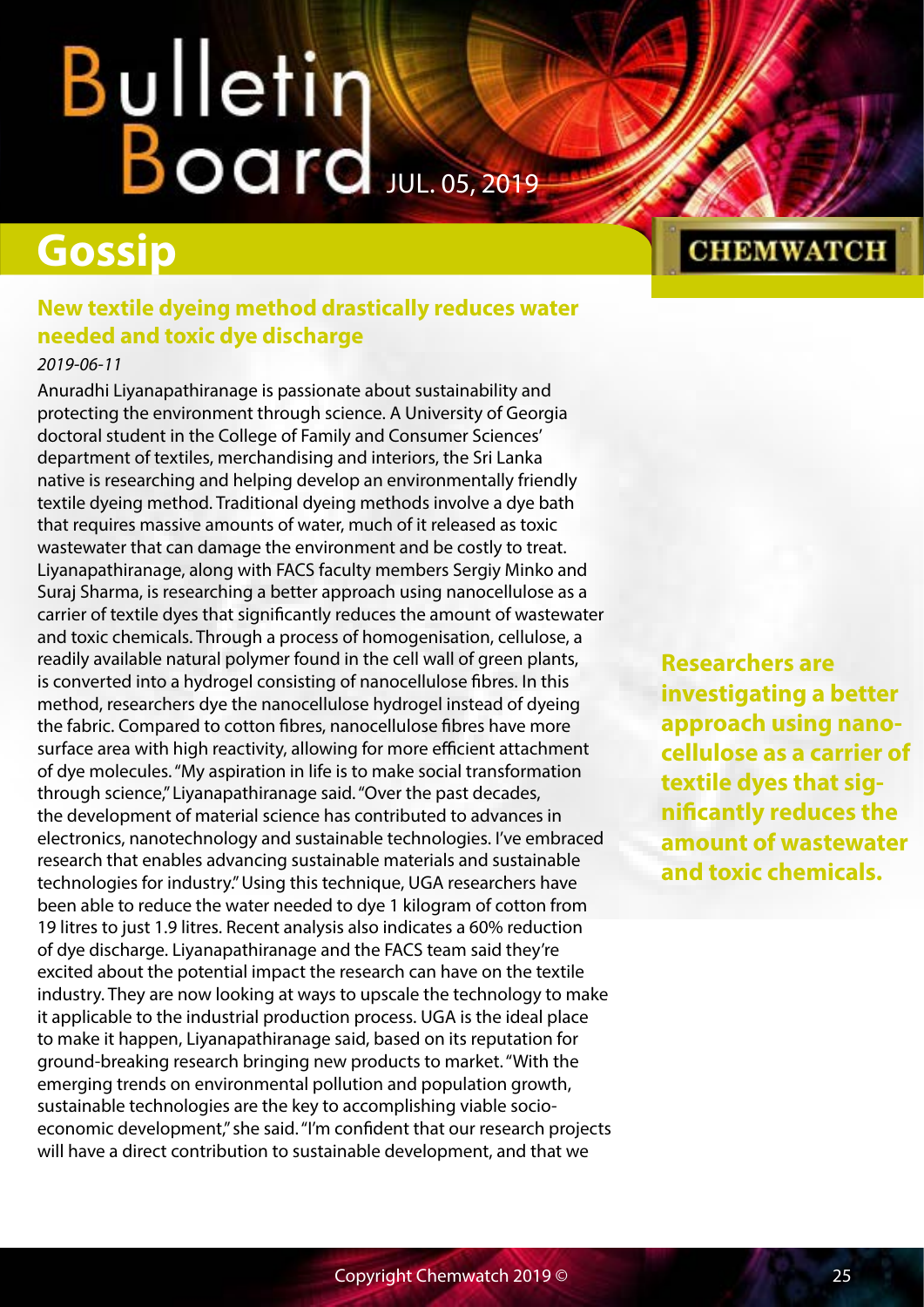# <span id="page-25-0"></span>Bulletin<br>Board

## **Gossip**

will able to make a remarkable impact on the world with our innovations and discoveries."

Phys.org, 31 May 2019

<http://phys.org>

## **New technique for studying rusting of steel benefits mining industry**

### *2019-06-11*

University of Saskatchewan (USask) Ph.D. student Arthur Situm has developed a new non-invasive technique to study the rusting of steel, research that may help with the safety of potash mining and construction of buildings, roads and bridges. At the Canadian Light Source (CLS) synchrotron, a national research facility of USask, Situm has been studying how the protective coatings of rebar—the steel reinforcing bars used to strengthen concrete —withstand rusting (corrosion). He did his research with the potash mining industry especially in mind. Salt from potash mining seeps through the porous concrete and may cause rebar to rust faster, which could require more frequent replacements. The world's largest reserves of potash, mainly used for crop fertilizer, are in Saskatchewan and the industry is integral to the provincial economy, making up nearly 30 percent of the mineral's worldwide production in 2017. "Concrete usually holds up pretty well even when the rebar is somewhat rusted, but the method I developed helps you determine at which point the protective coatings of the rebars fail, so that researchers can develop better coatings," said Situm. Unlike other methods used to study corrosion, Situm's new synchrotron technique, which stems from a combination of X-rays, a microscope and the CLS particle accelerator, shows how effective the coatings are without removing them from the rebar. Normally, coating removal damages samples by making them unusable for future testing and may interfere with the corrosion of the coating itself. The project is funded by: the federal agency NSERC; the International Minerals Innovation Institute (IMII); potash companies Nutrien, BHP and Mosaic; and Mitacs, a national not-for-profit organization that fosters growth and innovation for business and academia in Canada. "We work closely with these companies to better understand what their needs are in terms of rebar, and we regularly share our results with them and IMII," said chemistry professor Andrew Grosvenor, Situm's supervisor. "We hope that by the end of the project our work will be useful for them to further improve the safety of constructions in the potash industry." Situm has simulated different conditions for multiple types of protective

**University of Saskatchewan (USask) Ph.D.**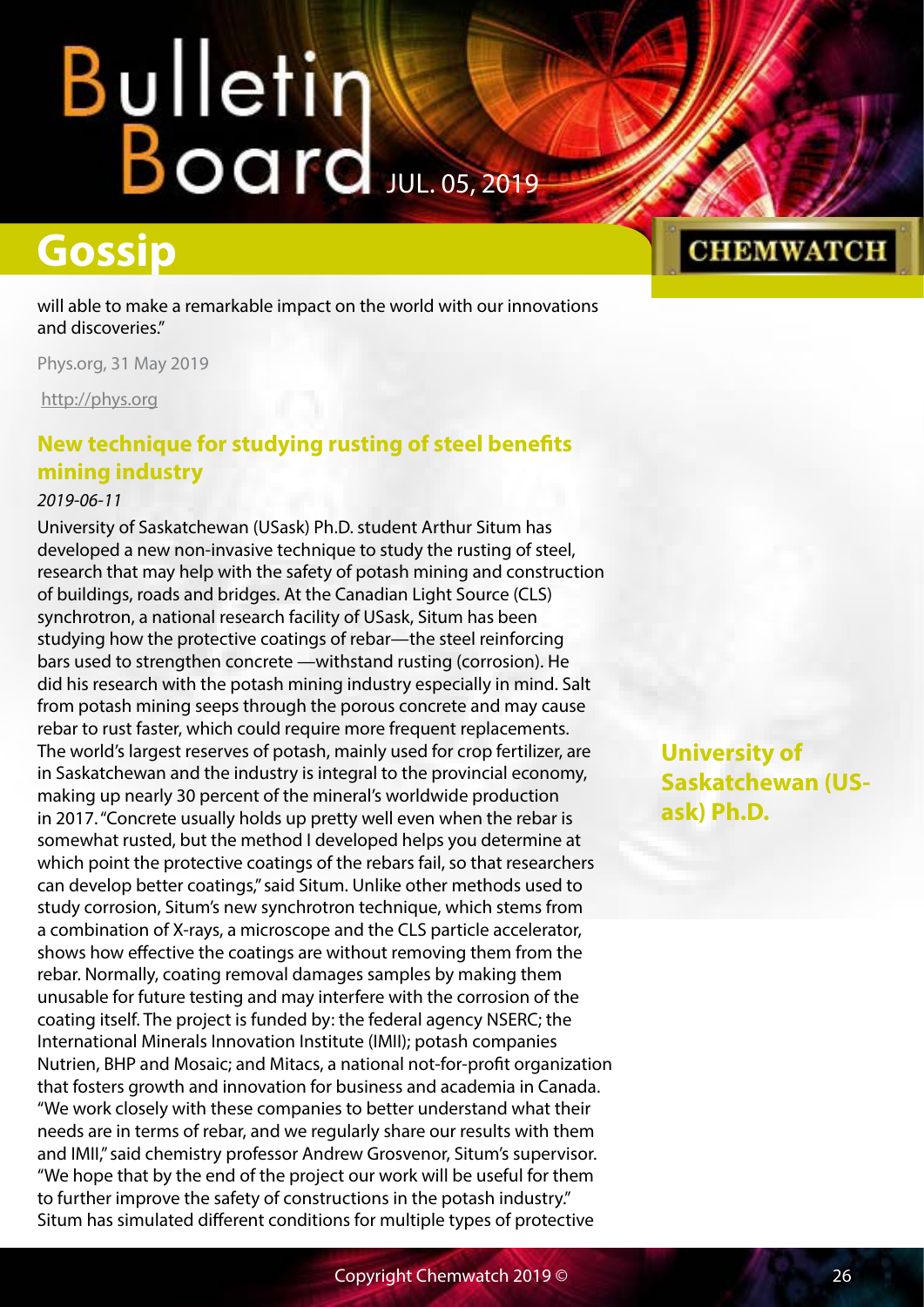## <span id="page-26-0"></span>**Gossip**

coatings in the lab to understand how the materials and surface chemicals can respond. His results show that a well-known and more expensive coating called "fusion-bonded epoxy" is able to withstand corrosion better than other types of coatings tested. "It's not just the work we do in the lab that can tell us to choose a particular coating. A material performance can change greatly based on the lifetime of the material and environmental exposure, so we are not recommending one coating over others," said Grosvenor. "Arthur was more interested in finding new ways to study corrosion." Situm's technique 'maps' how the chemical elements of a material are placed across its surface, and how they may change in response to corrosion or aging. His results are published in the journals Corrosion Science and Surface and Interface Analysis. "Much like a map of a city, which tells you where parks and buildings are, and how big, my map shows a very accurate distribution of chemicals in a material," he said. Situm plans to extend the applications of his technique to study the stability of the ceramics used to store nuclear waste, using a simulated nuclear fuel.

Phys.org, 28 May 2019

<http://phys.org>

## **New method to evaluate comfort of smart and functional textiles**

## *2019-06-11*

Until now, user-friendliness has been the focus of the development of smart and functional textiles. Now it is time to address comfort when wearing these textiles—a quality factor that should be of interest to the industry. The development of smart and functional e-textiles has gone at a rapid pace, not least when it comes to desired properties such as being lightweight, flexible, being elastic, and the possibility of integrating them into garments. User-friendliness has been the top priority, but when it comes to comfort, how the textiles actually feel on the skin, development has not come so far. This may explain why the market share of these textiles falls behind even though demand is high. Doctoral student Melkie Tadesse has, in his research project, developed a method for assessing this, which should be of great interest for the industry when it comes to quality evaluation of these kinds of textiles. "So far, the research has sought to produce a material that is perceived as an ordinary textile, but without succeeding in finding a method for evaluating the feeling, the comfort, of the material against the skin," he explains. The aim also extends to being able to predict tactile comfort.

## **Until now, userfriendliness has been the focus of the development of smart and functional textiles. Now it is time to address comfort when wearing these textiles—a quality factor that should be of interest to the industry.**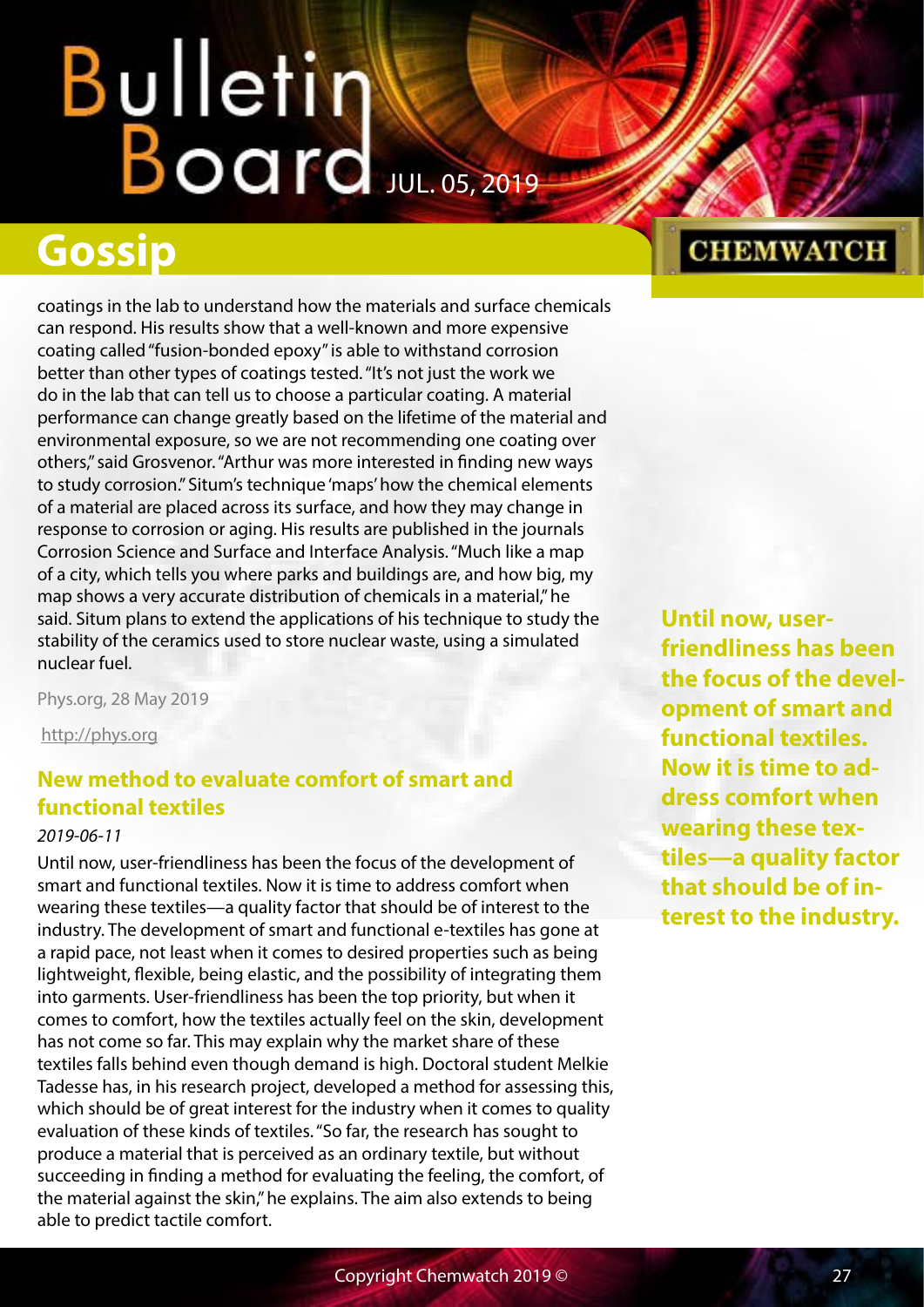## **Gossip**

## **CHEMWATCH**

## Sample material collection

In his project, he has set up a sample material collection by developing and collecting various smart and functional textiles, using 3-D printing, coating, inkjet printing, screen printing on the textile substrate and smart fibres integrated in the knitting process itself. The functional textile materials have different properties such as being thermochromic (they are activated by heat), electrically conductive (activated by an electric current), photochromic (activated when exposed to light), and electroluminescent (they emit light when an electric current passes through it).

## Verification by an expert panel

Various characterisation methods such as durability against washing and mechanical actions, electrical conductivity and surface properties were analysed. Then he examined how the different functional fabrics were experienced in skin contact based on physiological and psychological aspects. Various experiments with visual and blind subjective evaluations were carried out. "We used an expert panel to verify the results. The participants touched and squeezed functional fabric materials and evaluated them based on different bipolar attributes, that is, words and their opposite words, e.g. rough-smooth, that are directly or indirectly related to tactile comfort, i.e. different ways to put words to the experience of touch." Objective data (low-stress mechanical properties) was collected through a measuring system for textiles, the Kawabata Evaluation System, where the physical properties of the textile material are measured under low load conditions, such as how it behaves in regards to, for example, tensile and pressure, bending, surface friction and shearing on contact with the skin, in which the result showed that low stress mechanical properties are directly related to the tactile comfort of fabrics when in contact with the skin. By using different statistical methods, he produced an interpretable result from the collected data. The result shows that it is possible to use visual tests as well as blind tests to evaluate the comfort properties of smart and functional textiles.

## Environmental friendly technologies and chemicals

The project has been framed by a comprehensive approach to sustainable development. "In the project, we have used completely environmentally friendly, resource-efficient and cost-effective techniques and chemicals,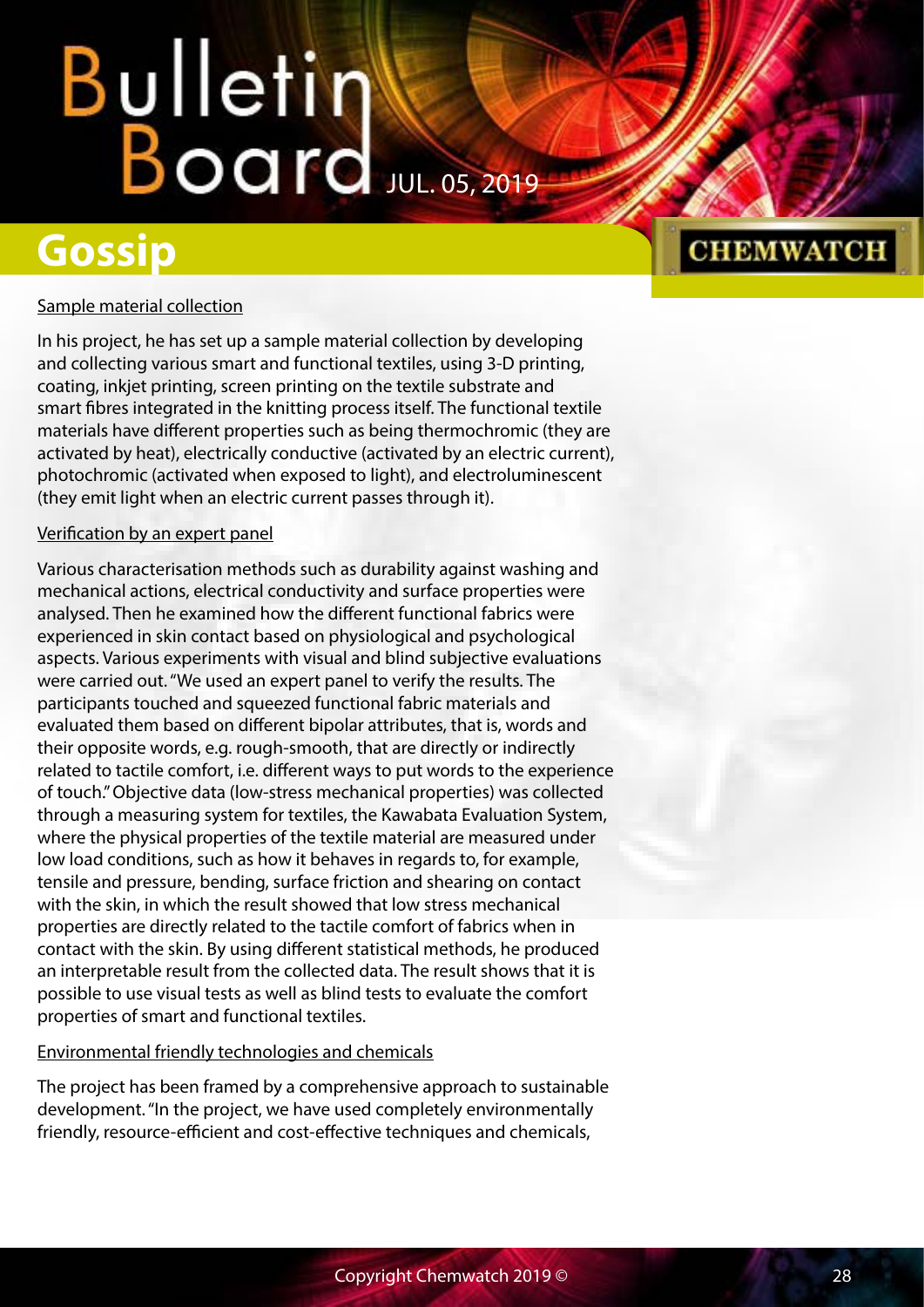## <span id="page-28-0"></span>**Gossip**

not least when it comes to inkjet printing, when we have developed and collected the various textile materials."

Phys.org, 28 May 2019

<http://phys.org>

## **Earth recycles ocean floor into diamonds**

### *2019-06-11*

Traces of salt trapped in many diamonds show the stones are formed from ancient seabeds that became buried deep beneath the Earth's crust, according to new research led by Macquarie University geoscientists in Sydney, Australia. Most diamonds found at the Earth's surface are formed this way; others are created by crystallization of melts deep in the mantle. In experiments recreating the extreme pressures and temperatures found 200 kilometres underground, Dr Michael Förster, Professor Stephen Foley, Dr Olivier Alard, and colleagues at Goethe Universität and Johannes Gutenberg Universität in Germany, have demonstrated that seawater in sediment from the bottom of the ocean reacts in the right way to produce the balance of salts found in diamond. The study, published in Science Advances, settles a long-standing question about the formation of diamonds. "There was a theory that the salts trapped inside diamonds came from marine seawater, but couldn't be tested," says lead author Michael. "Our research showed that they came from marine sediment." Diamonds are crystals of carbon that form beneath the Earth's crust in very old parts of the mantle. They are brought to the surface in volcanic eruptions of a special kind of magma called kimberlite. While gem diamonds are usually made of pure carbon, so-called fibrous diamonds, which are cloudy and less appealing to jewellers, often include small traces of sodium, potassium and other minerals that reveal information about the environment where they formed. These fibrous diamonds are commonly ground down and used in technical applications like drill bits. Fibrous diamonds grow more quickly than gem diamonds, which means they trap tiny samples of fluids around them while they form. "We knew that some sort of salty fluid must be around while the diamonds are growing, and now we have confirmed that marine sediment fits the bill," says Michael. For this process to occur, a large slab of sea floor would have to slip down to a depth of more than 200 kilometres below the surface quite rapidly, in a process known as subduction in which one tectonic plate slides beneath another. The rapid descent is required because the sediment must be compressed to more than four gigapascals (40,000 times atmospheric pressure) before it begins to melt in the temperatures

## **CHEMWATCH**

**The diamond on your finger is most likely made of recycled seabed cooked deep in the Earth.**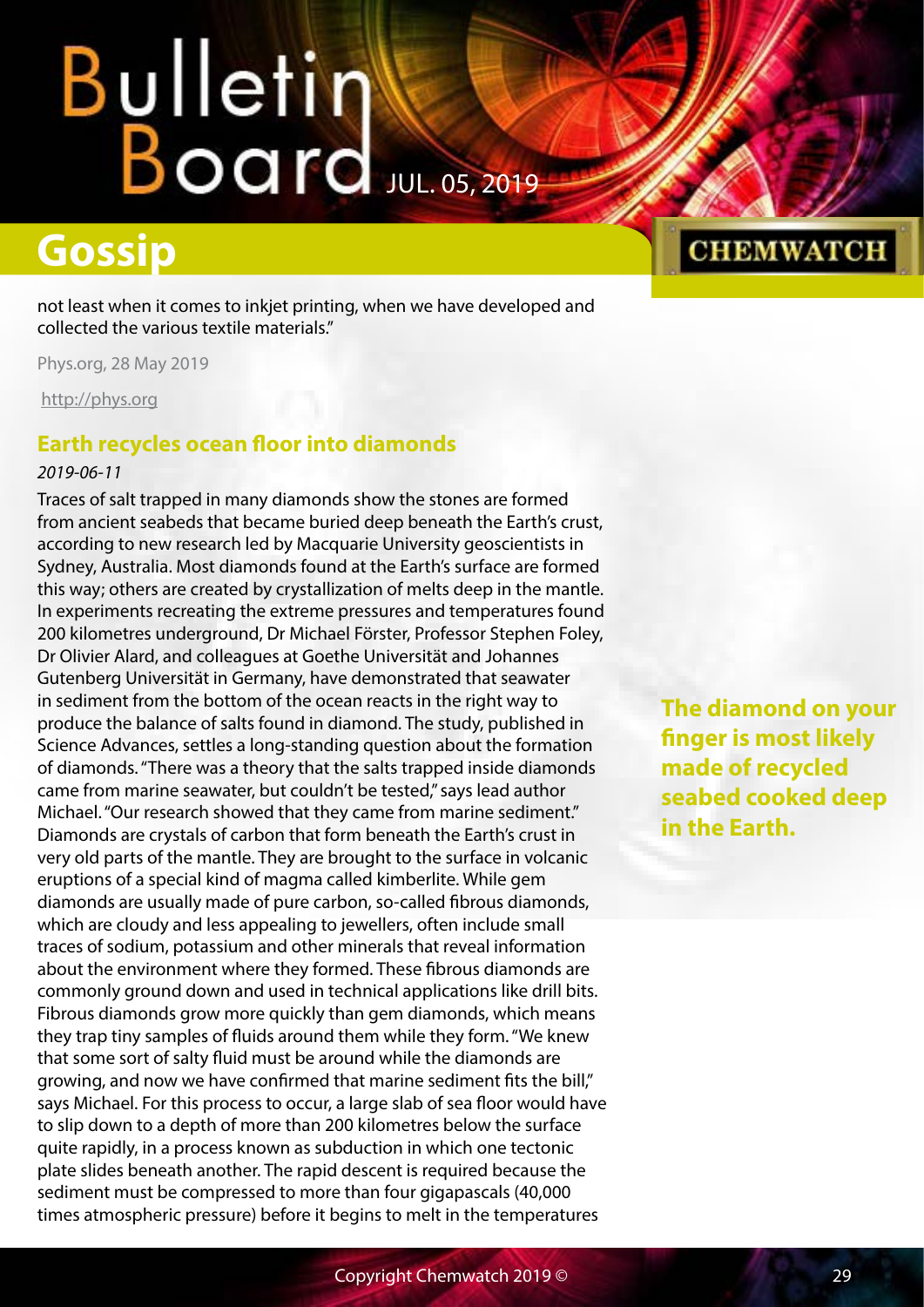## <span id="page-29-0"></span>**Gossip**

of more than 800°C found in the ancient mantle. To test the idea, team members at the Johannes Gutenberg Universität Mainz and Goethe Universität Frankfurt in Germany carried out a series of high-pressure, high-temperature experiments. They placed marine sediment samples in a vessel with a rock called peridotite that is the most common kind of rock found in the part of the mantle where diamonds form. Then they turned up the pressure and the heat, giving the samples time to react with one another in conditions like those found at different places in the mantle. At pressures between four and six gigapascals and temperatures between 800°C and 1100°C, corresponding to depths of between 120 and 180 kilometres below the surface, they found salts formed with a balance of sodium and potassium that closely matches the small traces found in diamonds. "We demonstrated that the processes that lead to diamond growth are driven by the recycling of oceanic sediments in subduction zones," says Michael. "The products of our experiments also resulted in the formation of minerals that are necessary ingredients for the formation of kimberlite magmas, which transport diamonds to the Earth's surface."

EurekAlert, 29 May 2019

<http://www.eurekalert.org>

## **New metamaterial can improve MRI quality and reduce scan time**

### *2019-06-11*

Could a small ringlike structure made of plastic and copper amplify the already powerful imaging capabilities of a magnetic resonance imaging (MRI) machine? Xin Zhang, Stephan Anderson, and their team at the Boston University Photonics Centre can clearly picture such a feat. With their combined expertise in engineering, materials science, and medical imaging, Zhang and Anderson, along with Guangwu Duan and Xiaoguang Zhao, designed a new magnetic metamaterial, reported in Communications Physics, that can improve MRI quality and cut scan time in half. Zhang and Anderson say that their magnetic metamaterial could be used as an additive technology to increase the imaging power of lower-strength MRI machines, increasing the number of patients seen by clinics and decreasing associated costs, without any of the risks that come with using higher-strength magnetic fields. They even envision the metamaterial being used with ultra-low field MRI, which uses magnetic fields that are thousands of times lower than the standard machines currently in use. This would open the door for MRI technology to become widely available around the world. "This [magnetic metamaterial] creates

## **CHEMWATCH**

**New magnetic metamaterial could be used as an additive technology to increase the imaging power of lower-strength MRI machines, increasing the number of patients seen by clinics and decreasing associated costs, without any of the risks that come with using higher-strength magnetic fields.**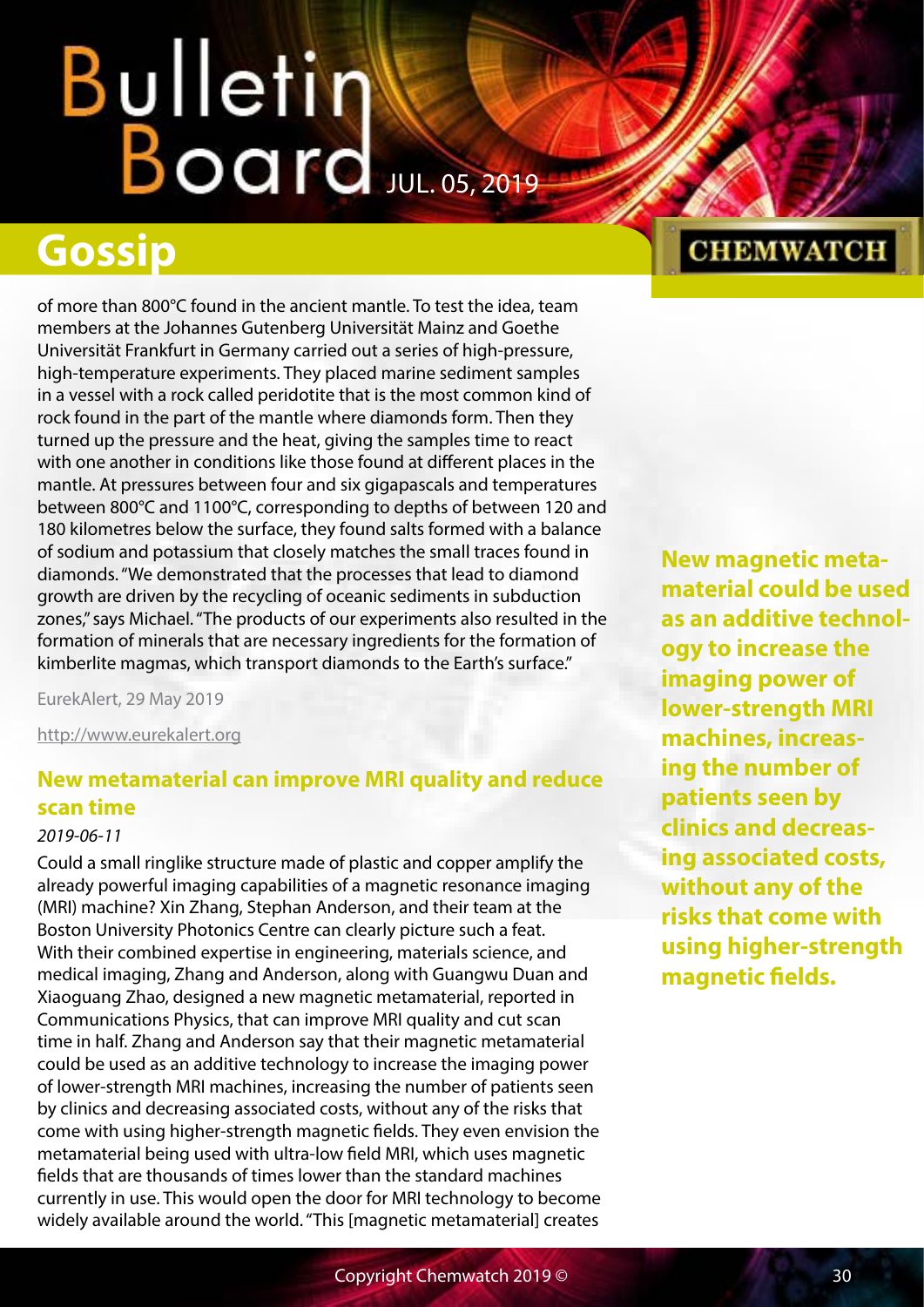## **Gossip**

a clearer image that may be produced at more than double the speed" of a current MRI scan, says Anderson, a School of Medicine professor of radiology and vice chairman of research in Boston Medical Centre's radiology department. MRI uses magnetic fields and radio waves to create images of organs and tissues in the human body, helping doctors diagnose potential problems or diseases. Doctors use MRI to identify abnormalities or diseases in vital organs, as well as many other types of body tissue, including the spinal cord and joints. "[MRI] is one of the most complex systems invented by human beings," says Zhang, a College of Engineering professor of mechanical engineering, electrical and computer engineering, biomedical engineering, materials science and engineering, and a professor at the Photonics Centre. Depending on what part of the body is being analysed and how many images are required, an MRI scan can take up to an hour or more. Patients can face long wait times when scheduling an examination and, for the healthcare system, operating the machines is time-consuming and costly. Strengthening MRI from 1.5 T (the symbol for tesla, the measurement for magnetic field strength) to 7.0 T can definitely "turn up the volume" of images, as Anderson and Zhang describe. But although higher-power MRIs can be done using stronger magnetic fields, they come with a host of safety risks and even higher costs to medical clinics. The magnetic field of an MRI machine is so strong that chairs and objects from across the room can be sucked toward the machine -- posing dangers to operators and patients alike. The magnetic metamaterial designed by the Boston University researchers is made up of an array of units called helical resonators -- three-centimetre-tall structures created from 3-D-printed plastic and coils of thin copper wire -- materials that aren't too fancy on their own. But put together, helical resonators can be grouped in a flexible array, pliable enough to cover a person's kneecap, abdomen, head, or any part of the body in need of imaging. When the array is placed near the body, the resonators interact with the magnetic field of the machine, boosting the signal-to-noise ratio (SNR) of the MRI, "turning up the volume of the image" as Anderson says. "A lot of people are surprised by its simplicity," says Zhang. "It's not some magic material. The 'magical' part is the design and the idea." To test the magnetic array, the team scanned chicken legs, tomatoes, and grapes using a 1.5 T machine. They found that the magnetic metamaterial yielded a 4.2-fold increase in the SNR, a radical improvement, which could mean that lower magnetic fields could be used to take clearer images than currently possible. Now, Zhang and Anderson hope to partner with industry collaborators so that their magnetic metamaterial can be smoothly adapted for real-world clinical applications. "If you are able to deliver something that can increase SNR by a significant margin, we can start to think about possibilities that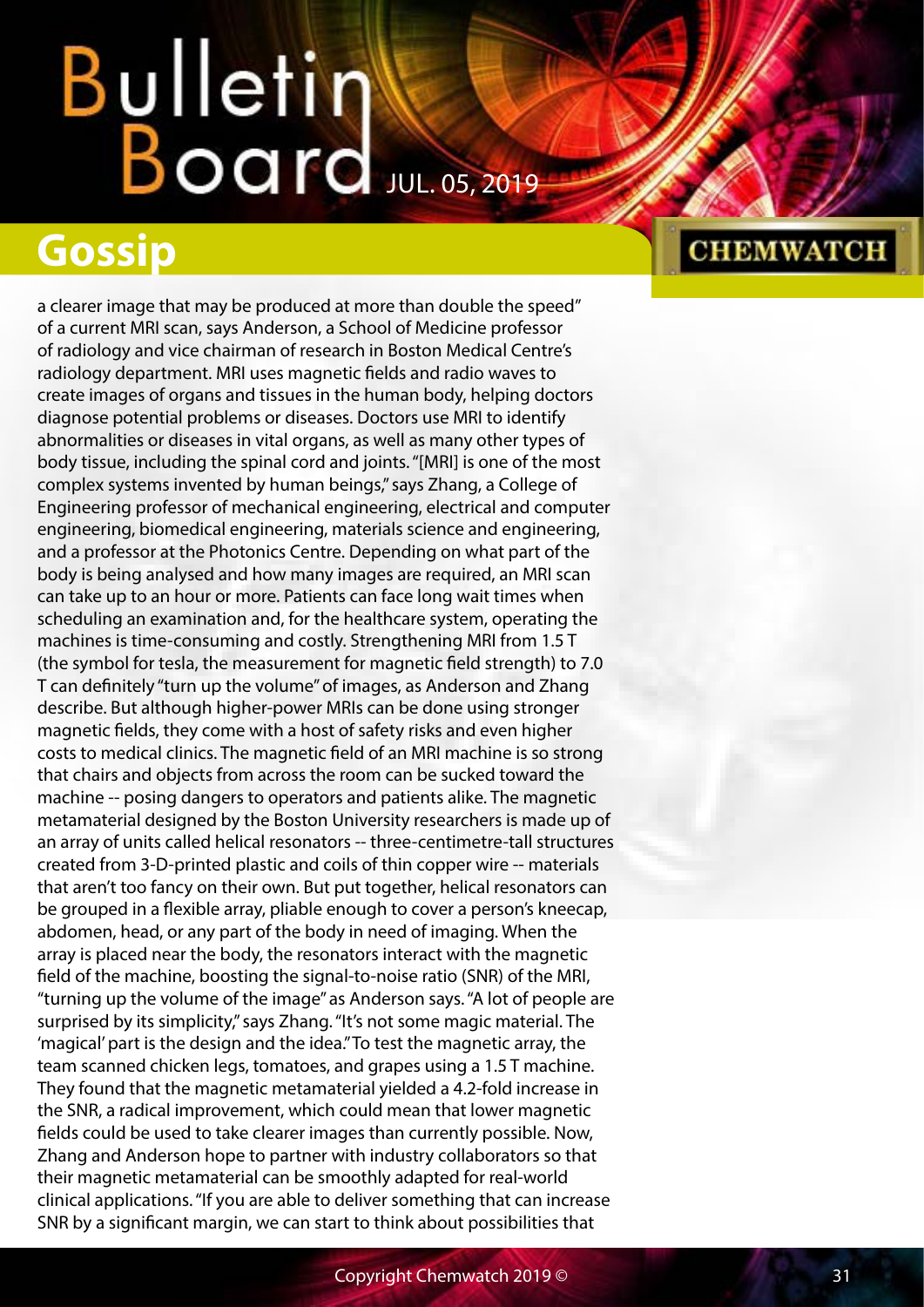# <span id="page-31-0"></span>Bulletin<br>Board

## **Gossip**

didn't exist before," says Anderson, such as the possibility of having MRI near battlefields or in other remote locations. "Being able to simplify this advanced technology is very appealing," he says. This work was supported by the National Institutes of Health, the Boston University College of Engineering Dean's Catalyst Award, the Boston University Wallace H. Coulter Translational Research Partnership Award, and the Boston University Ignition Award.

Science Daily, 10 June 2019

<http://www.sciencedaily.com>

## **Oozing white mucus from giant salamanders makes excellent medical glue**

### *2019-06-11*

Chinese giant salamanders, the largest and longest-living amphibians in the world, excrete a goo from their skin that can be used to seal wounds – and it is better than most medical adhesives available today. When giant salamanders are threatened or injured, their skin oozes a protein-rich mucus. Shrike Zhang at Harvard Medical School and his colleagues used this mucus to make glue for sticking skin back together after surgeries. With the medical adhesives currently on the market, there is an important trade-off. Synthetic adhesives are very strong, but not very flexible and give off heat as they bond with the skin that can be damaging, while natural adhesives are more flexible and biocompatible, but not nearly as strong. To make their glue, Zhang and his colleagues gently scratched the backs of Chinese giant salamanders to trigger mucus secretion. They then collected the white material and freeze-dried into a powder for later use by mixing with water to rehydrate. "I think if you happened to have a giant salamander by your side, putting the mucus right on should probably work too," says Zhang. "If you happened to have salamanders surrounding you all the time that might be something to try." The salamanders are critically endangered in the wild, though millions live in commercial farms. They tested the strength of the goo on pig skin and found that it was slightly weaker than chemical adhesive but far stronger than the natural kind, while retaining the same flexibility as natural medical adhesive. In live rats, sealing a small wound with salamander adhesive left almost no scar and allowed the hair to regrow almost immediately. It also did not cause significant inflammation and degraded safely in the body. Not only does this glue seem to be safe and effective, it's renewable. "You don't have to kill any animals, you just once in a while very gently scratch their

**Chinese giant salamanders, the largest and longest-living amphibians in the world, excrete a goo from their skin that can be used to seal wounds – and it is better than most medical adhesives available today.**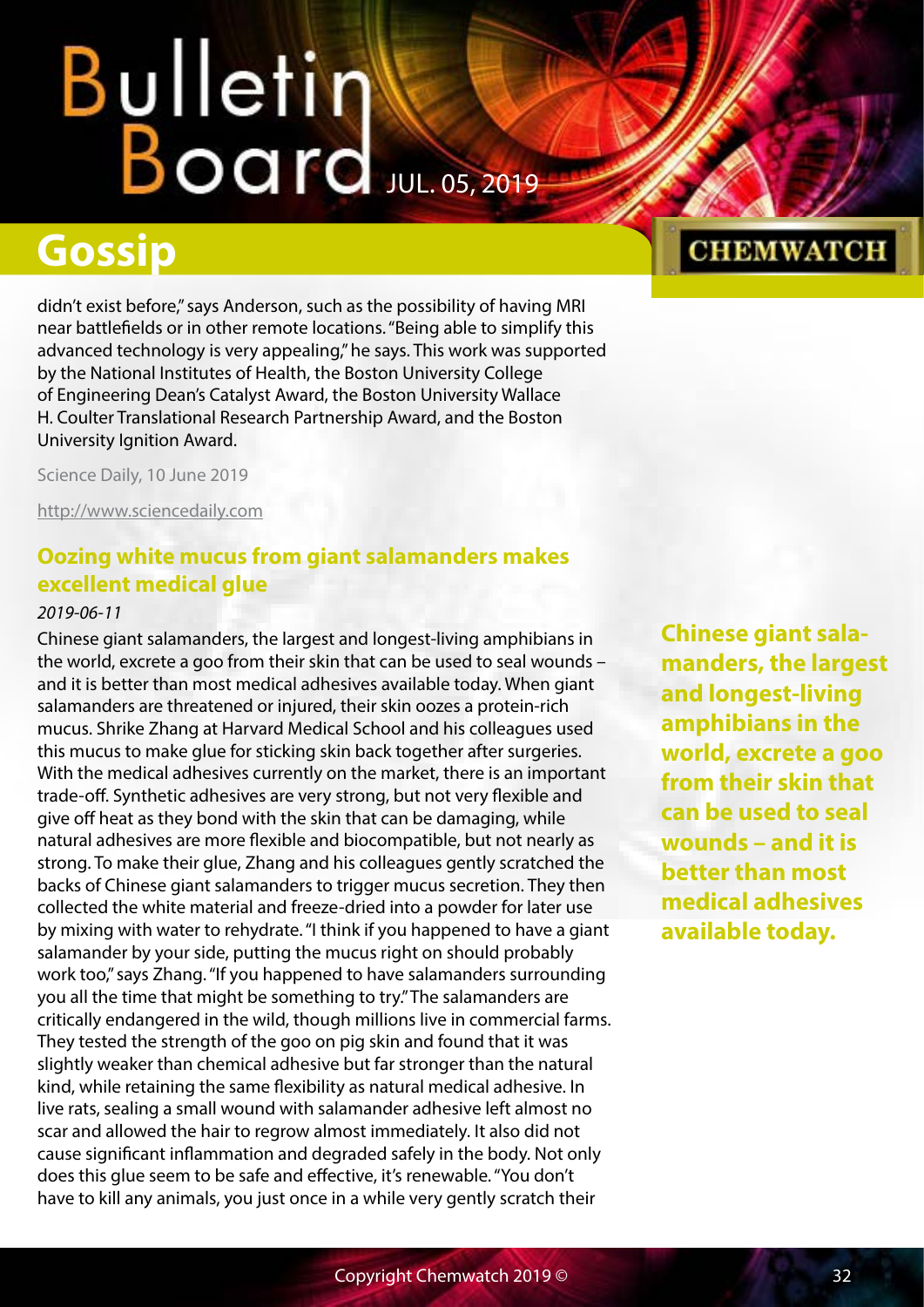## <span id="page-32-0"></span>**Gossip**

skins to harvest the mucus," says Zhang. "It's very sustainable, and you can obtain this adhesive for a long time."

New Scientist, 6 June 2019

<http://www.newscientist.com/>

## **After 40 Years of Searching, Scientists Identify The Key Flaw in Solar Panel Efficiency**

### *2019-06-11*

Solar panels are fantastic pieces of technology, but we need to work out how to make them even more efficient – and scientists just solved a 40-year-old mystery around one of the key obstacles to increased efficiency. A new study outlines a material defect in silicon used to produce solar cells that has previously gone undetected. It could be responsible for the 2 percent efficiency drop that solar cells can see in the first hours of use: Light Induced Degradation (LID). Multiplied by the increasing number of panels installed at solar farms around the world, that drop equals a significant cost in gigawatts that non-renewable energy sources have to make up for. In fact, the estimated loss in efficiency worldwide from LID is estimated to equate to more energy than can be generated by the UK's 15 nuclear power plants. The new discovery could help scientists make up some of that shortfall. "Because of the environmental and financial impact solar panel 'efficiency degradation' has been the topic of much scientific and engineering interest in the last four decades," says one of the researchers, Tony Peaker from the University of Manchester in the UK. "However, despite some of the best minds in the business working on it, the problem has steadfastly resisted resolution until now." To find what 270 research papers across four decades had previously been unable to determine, the latest study used an electrical and optical technique called deep-level transient spectroscopy (DLTS) to find weaknesses in the silicon. Here's what the DLTS analysis found: As the electronic charge in the solar cells gets transformed from sunlight, the flow of electrons gets trapped; in turn, that reduces the level of electrical power that can be produced. This defect lies dormant until the solar panel gets heated, the team found. "We've proved the defect exists, it's now an engineering fix that is needed," says one of the researchers, Iain Crowe from the University of Manchester. The researchers also found that higher quality silicon had charge carriers (electrons which carry the photon energy) with a longer 'lifetime', which backs up the idea that these traps are linked to the efficiency degradation. What's more, heating the material in the dark, a process often used to remove traps from silicon,

**A new study outlines a material defect in silicon used to produce solar cells that has previously gone undetected.**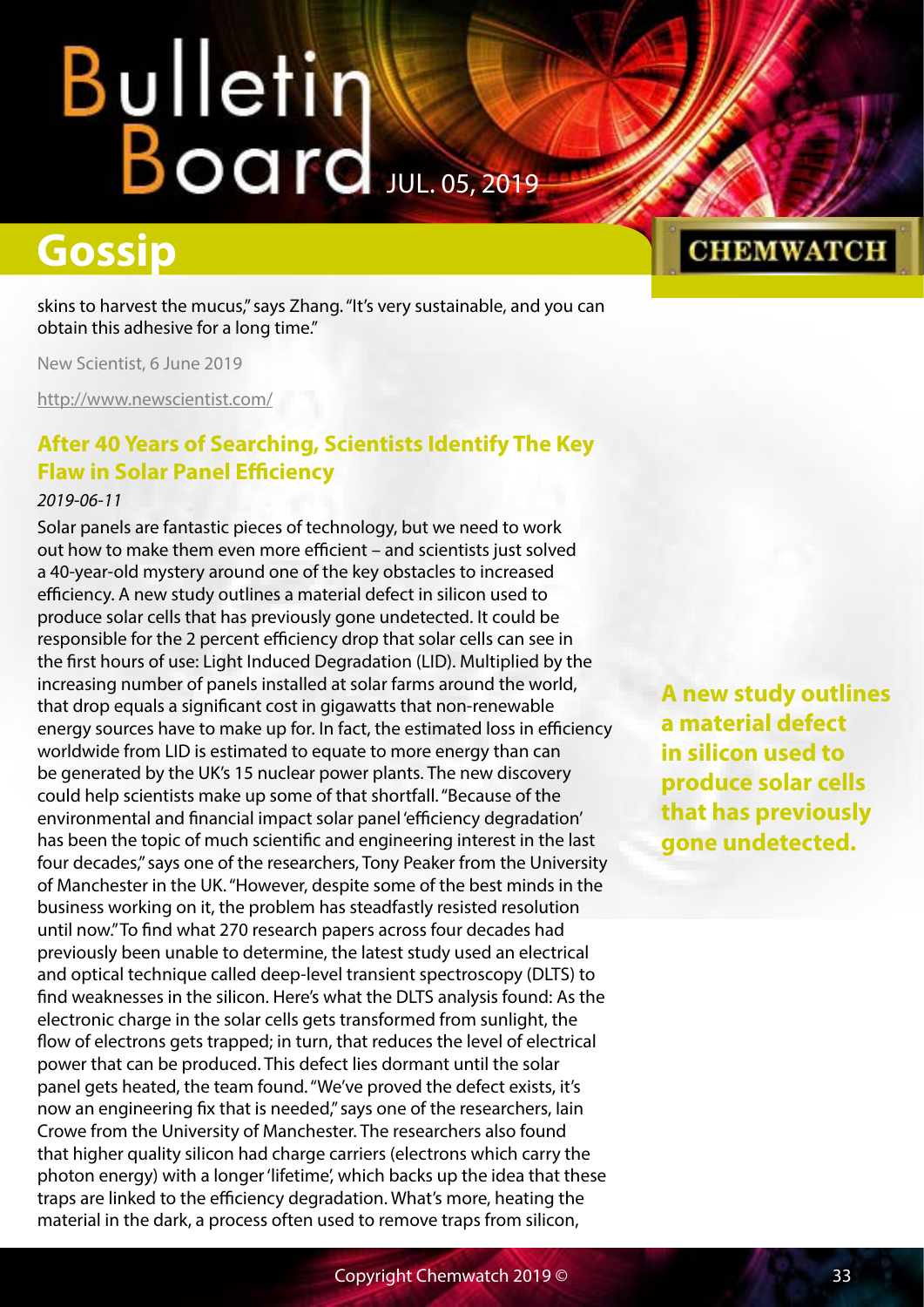## <span id="page-33-0"></span>**Gossip**

seems to reverse the degradation. The work to push solar panel efficiency rates higher continues, with breakthroughs continuing to happen in the lab, and nature offering up plenty of efficiency tips as well. Now that the Light Induced Degradation mystery has been solved, solar farms across the globe should benefit. "An absolute drop of 2 percent in efficiency may not seem like a big deal, but when you consider that these solar panels are now responsible for delivering a large and exponentially growing fraction of the world's total energy needs, it's a significant loss of electricity generating capacity," says Peaker. The research has been published in the Journal of Applied Physics.

Science Alert, 8 June 2019

<http://www.sciencealert.com.au>

## **To Clean Up Heavy Metals, Give Soil A Chemical 'Bath'**

### *2019-06-11*

A new way to wash heavy metals from contaminated soils uses a chemical process that's a bit like brewing coffee. When poisonous heavy metals like lead and cadmium escape from factories or mines, they can pollute the nearby soil. With no easy ways to remove these contaminants, fields must be cordoned off to prevent these toxins from entering the food chain where they threaten human and animal health. According to the Environmental Protection Agency, heavy metals have been found at thousands of locations nationwide. While some have been cleaned up through a combination of federal, state, and private efforts, the need remains for new technologies to address heavy metal contamination. As researchers from Stanford University describe in Nature Communications, they started by rinsing contaminated soil with a mixture of water and a chemical that attracts heavy metals. When that mixture percolates through the soil, the chemical pulls heavy metals loose. The team members then collected this toxic brew and ran it through an electrochemical filter that captured the heavy metals out of the water. In this way they cleansed the soil of heavy metals and recycled the water and chemical mixture to percolate through more contaminated ground. "This is a new approach to soil clean-up," says Yi Cui, who is a professor of materials science and engineering and photon science. "Our next step is a pilot test to make sure that what works in the lab is practical in the field, and to figure out how much this process will cost." So far, his team has cleansed soils contaminated with lead and cadmium—two prevalent and dangerous toxins—as well as with copper, which is only dangerous in high concentrations. Cui believes this process of chemical cleansing and

**A new way to wash heavy metals from contaminated soils uses a chemical process that's a bit like brewing coffee.**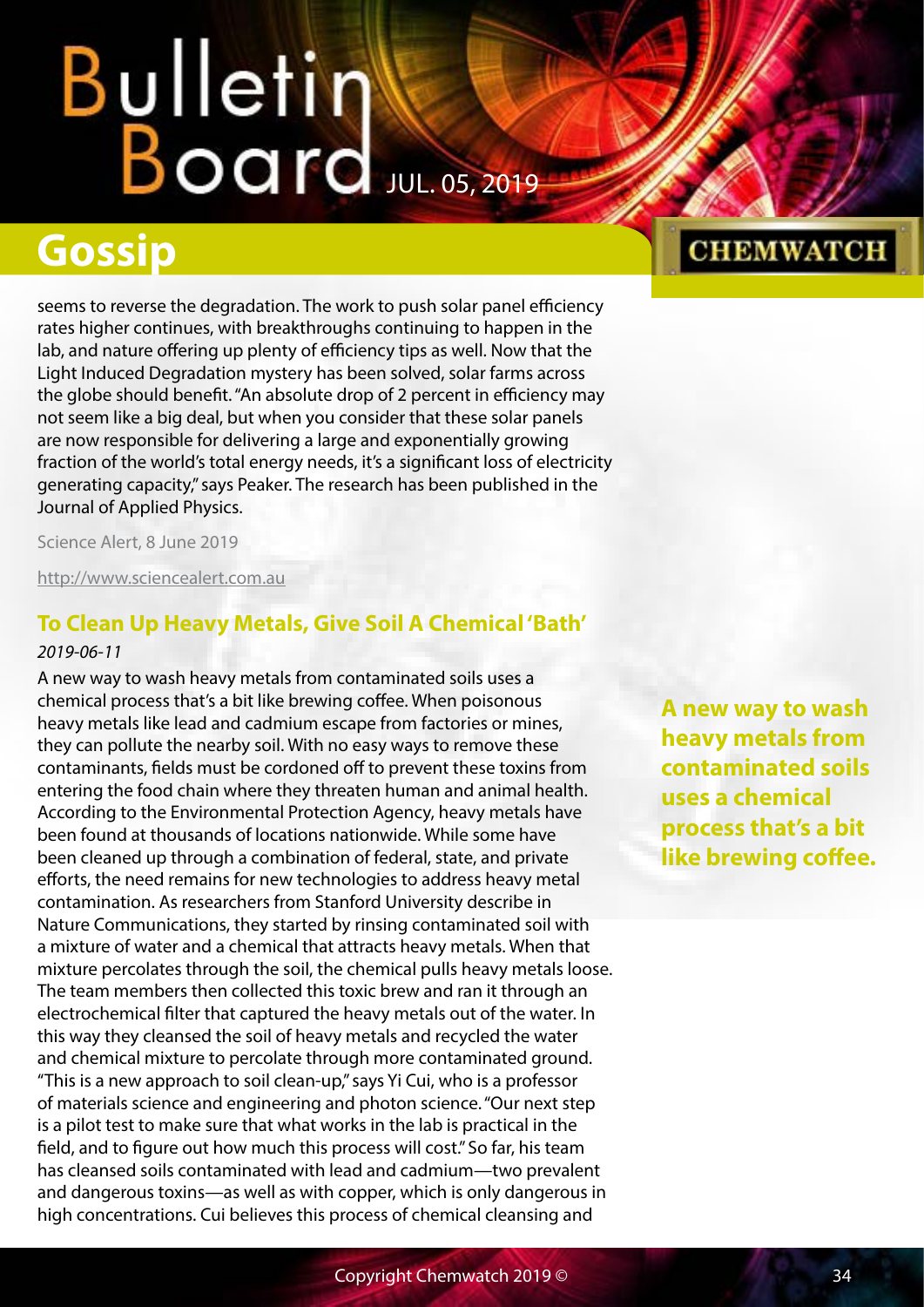# Bulletin Water

## **Gossip**

electrochemical filtering will work with other dangerous heavy metals like mercury and chromium, but further lab experiments will need to demonstrate that.

## Washing Contaminated Soil

Cui says the project began two years ago when he and graduate student Jinwei Xu brainstormed about how to solve the basic problem: Heavy metals bind to the soil and become virtually inextricable. Today, Cui says, clean-up may involve digging up contaminated soils and sequestering them somewhere. Agricultural researchers have also developed phytoremediation techniques—growing sacrificial plants in contaminated soil to absorb heavy metals, then harvesting these crops and taking them to an extraction and disposal facility. But phytoremediation can take many years of repeated harvests. Seeking a quick, cost-effective way to extract heavy metals from contaminated fields, the researchers tried washing toxic soil samples with plain water. They soon realised that plain water couldn't break the chemical bond between the heavy metals and the soil. They needed some additive to pry the contaminants loose. They found the answer in a common chemical known by its initials: EDTA. In retrospect, EDTA was the obvious choice because this same chemical is used to treat patients with lead or mercury poisoning. Negatively charged EDTA bonds so strongly to positively charged heavy metal particles that it pulls the lead or mercury from the patient's tissues. The researchers reasoned that, when dissolved in water, EDTA's negative hooks would rip heavy metals loose from soils. Experiments bore this out. When EDTA-treated water percolated through contaminated soil, it carried the heavy metals away. But the team's job was only half done. The soil was clean, but the treated water was still toxic. They needed a way to separate the EDTA from the heavy metals in the rinse water and capture those toxins once and for all.

## Heavy Metal Rinse Water

The scientists knew that EDTA remained strongly negative even after it captured a positively charged metal particle. So, the researchers built a sieve with the electrical and chemical properties to pull the negatively charged EDTA and positively charged heavy metals apart. The result was isolated heavy metals and a mixture of water and EDTA ready to purify more soil. In addition to lead and cadmium, the researchers tested the process on copper, which is only dangerous in high concentrations. Next Cui would like to run the experiment on other heavy metals like mercury, which are so toxic they require special handling to protect the researchers. But he thinks the chemistry is so sound that he is confident of success in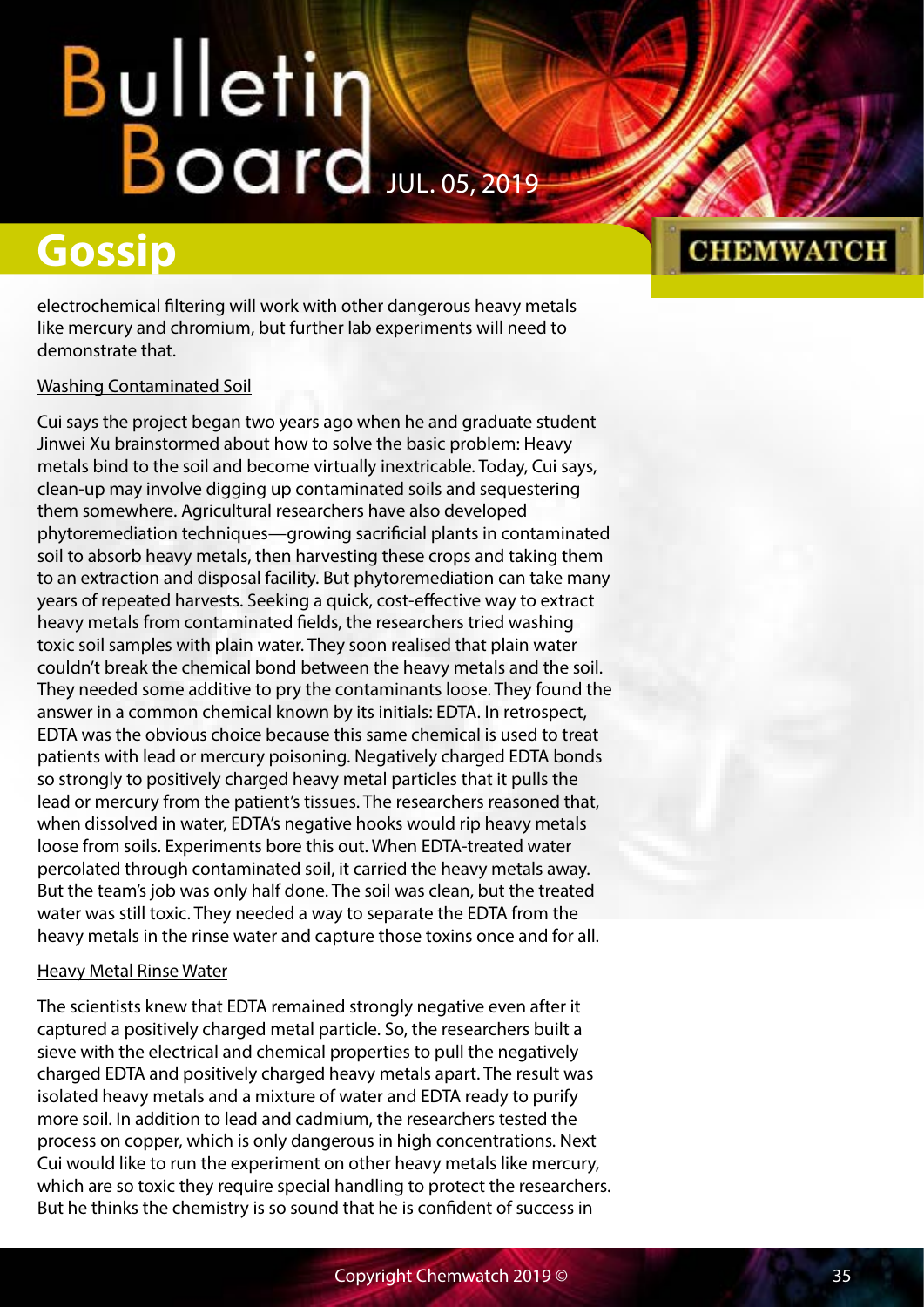## <span id="page-35-0"></span>**Gossip**

the lab. The bigger question is whether the process can be scaled up to treat tons of contaminated soil. The researchers have sought to patent the process through the Stanford Office of Technology Licensing and would like to find an opportunity to run a pilot project in a contaminated field. "We really have no good remediation technology for heavy metals," Cui says. "If this proves practical on a large scale it will be a significant advance."

Futurity, 10 June 2019

<http://www.futurity.org>

## **Polar bears inspire strong, elastic, heat-insulating aerogel**

### *2019-06-11*

A polar bear's shaggy coat provides exceptional defence against icy, Arctic conditions. Each hollow strand of fur traps heat, collectively forming a waterproof mat that keeps the animals warm and dry. Inspired by this structure, researchers have made a strong, insulating aerogel that is also elastic and waterproof (Chem 2019, DOI: 10.1016/j.chempr.2019.04.025). Materials that mimic polar bear hair could be used for thermal and sound insulation in buildings and airplanes, but they tend to be weak and not very pliable, limiting applications. So, Shu-Hong Yu, a chemist at the University of Science and Technology of China, turned to tough carbon tubes, which are thicker than common nanotubes. Working with Yong Ni, Jian-Wei Liu, and colleagues, Yu soaked 35 nm wide, 5 µm long tellurium nanowires in a glucose solution and heated them, creating a mesh of interconnected wires with a smooth carbon shell. The group then heated the material in an inert atmosphere to remove the nanowires, yielding a carbon-based aerogel. The product is lighter and traps heat better than most aerogels and commercial insulators, Yu says. It also bounces back and does not lose its insulating nature when squished more than 10,000 times to 10% of its volume. The team aims to cut production costs by finding an inexpensive substitute for the tellurium nanowire template.

Chemical & Engineering News, 9 June 2019

<http://pubs.acs.org/cen/news>

## **CHEMWATCH**

**Made of hollow carbon tubes, the durable insulator outperforms most aerogels**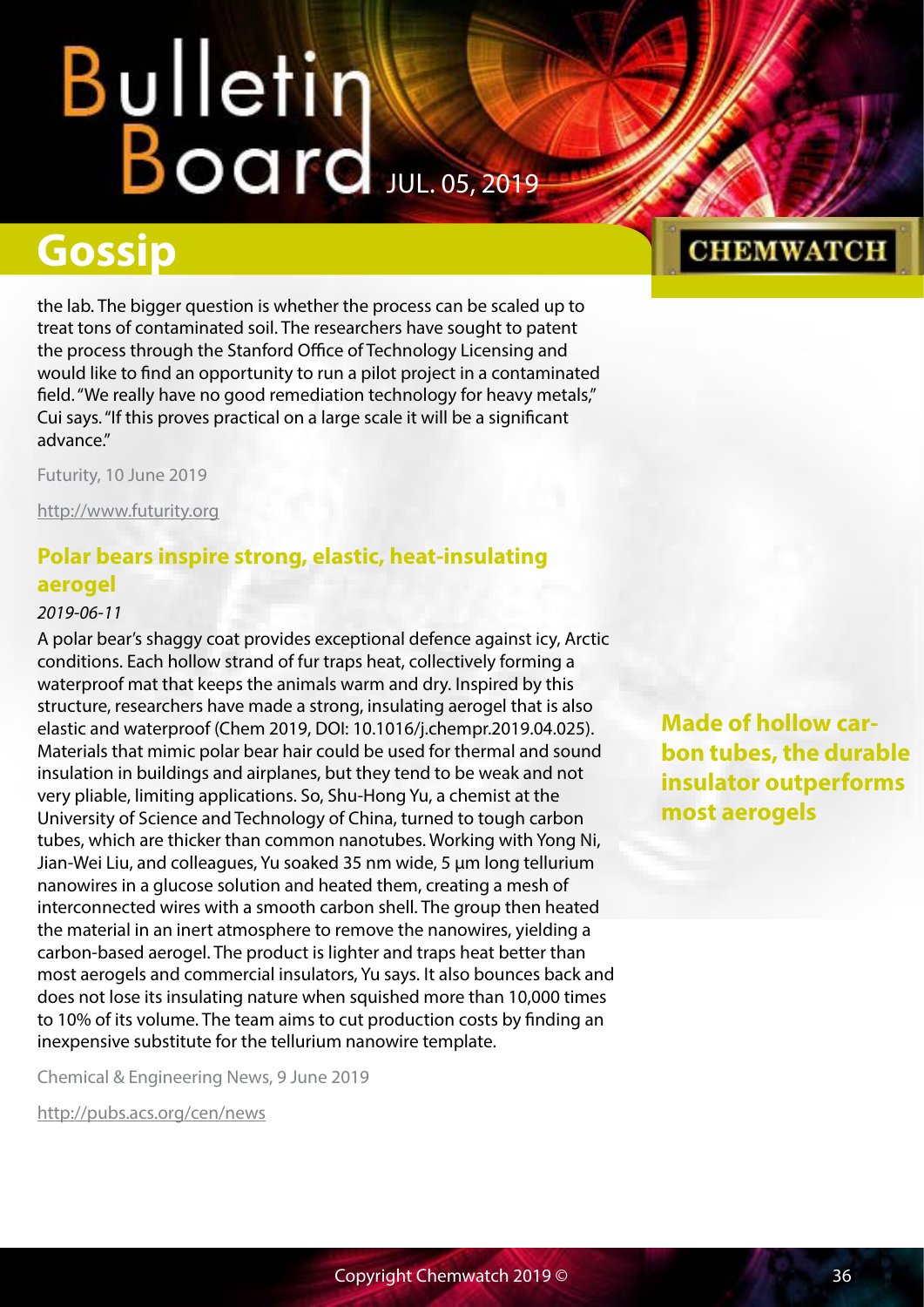### **Gossip**

#### **Extreme pressure alters element properties**

*2019-06-11*

Material properties change at high pressure. Scientists can generate pressures millions of times above ambient pressure and, in doing so, have found near-room-temperature superconductors, polymeric nitrogen, and other surprises. To better understand how elements behave under pressure, Martin Rahm of Chalmers University of Technology and colleagues predicted the electronegativity and electron configuration of individual atoms of elements 1 through 96—except for thorium, uranium, and neptunium, which they could not calculate—in a nonreactive environment up to 300 GPa (J. Am. Chem. Soc. 2019, DOI: 10.1021/ jacs.9b02634).

Chemical & Engineering News, 9 June 2019

<http://pubs.acs.org/cen/news>

#### **Chemists could make 'smart glass' smarter by manipulating it at the nanoscale**

#### *2019-06-11*

"Smart glass," an energy-efficiency product found in newer windows of cars, buildings and airplanes, slowly changes between transparent and tinted at the flip of a switch. "Slowly" is the operative word; typical smart glass takes several minutes to reach its darkened state, and many cycles between light and dark tend to degrade the tinting quality over time. Colorado State University chemists have devised a potentially major improvement to both the speed and durability of smart glass by providing a better understanding of how the glass works at the nanoscale. They offer an alternative nanoscale design for smart glass in new research published June 3 in Proceedings of the National Academy of Sciences. The project started as a grant-writing exercise for graduate student and first author R. Colby Evans, whose idea -- and passion for the chemistry of colourchanging materials -- turned into an experiment involving two types of microscopy and enlisting several collaborators. Evans is advised by Justin Sambur, assistant professor in the Department of Chemistry, who is the paper's senior author. The smart glass that Evans and colleagues studied is "electrochromic," which works by using a voltage to drive lithium ions into and out of thin, clear films of a material called tungsten oxide. "You can think of it as a battery you can see through," Evans said. Typical tungstenoxide smart glass panels take 7-12 minutes to transition between clear and tinted. The researchers specifically studied electrochromic tungsten-oxide

**Chemists have devised a potentially major improvement to both the speed and durability of smart glass by providing a better understanding of how the glass works at the nanoscale.**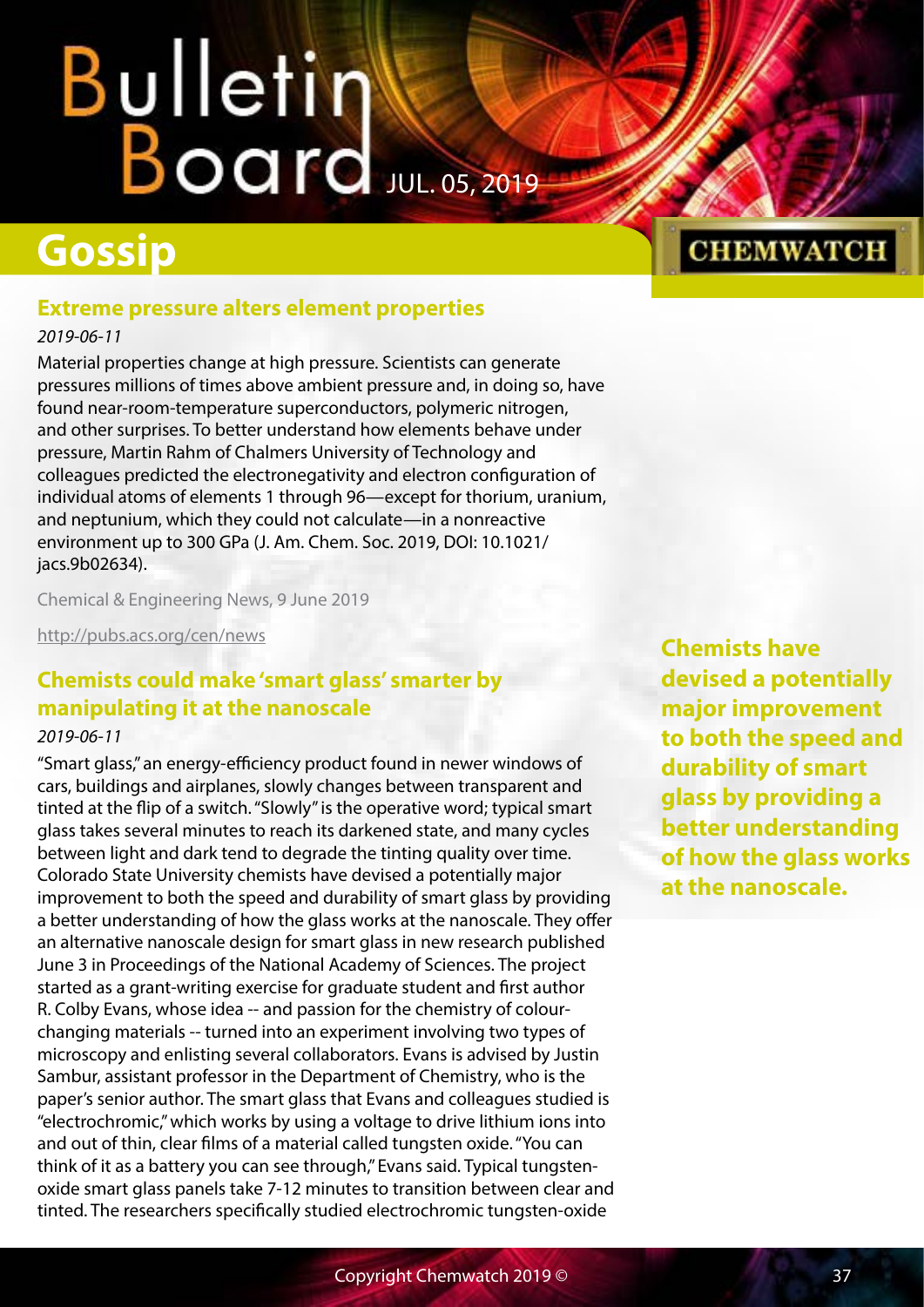## Bulletin Water

### **Gossip**

nanoparticles, which are 100 times smaller than the width of a human hair. Their experiments revealed that single nanoparticles, by themselves, tint four times faster than films of the same nanoparticles. That's because interfaces between nanoparticles trap lithium ions, slowing down tinting behaviour. Over time, these ion traps also degrade the material's performance. To support their claims, the researchers used bright field transmission microscopy to observe how tungsten-oxide nanoparticles absorb and scatter light. Making sample "smart glass," they varied how much nanoparticle material they placed in their samples and watched how the tinting behaviours changed as more and more nanoparticles came into contact with each other. They then used scanning electron microscopy to obtain higher-resolution images of the length, width and spacing of the nanoparticles, so they could tell, for example, how many particles were clustered together, and how many were spread apart. Based on their experimental findings, the authors proposed that the performance of smart glass could be improved by making a nanoparticlebased material with optimally spaced particles, to avoid ion-trapping interfaces. Their imaging technique offers a new method for correlating nanoparticle structure and electrochromic properties; improvement of smart window performance is just one application that could result. Their approach could also guide applied research in batteries, fuel cells, capacitors and sensors. "Thanks to Colby's work, we have developed a new way to study chemical reactions in nanoparticles, and I expect that we will leverage this new tool to study underlying processes in a wide range of important energy technologies," Sambur said. The paper's coauthors include Austin Ellingworth, a former Research Experience for Undergraduates student from Winona State University; Christina Cashen, a CSU chemistry graduate student; and Christopher R. Weinberger, a professor in CSU's Department of Mechanical Engineering

**CHEMWATCH** 

**Emissions of methane from the industrial sector have been vastly underestimated, researchers have found.**

Science Daily, 6 June 2019

<http://www.sciencedaily.com>

#### **Fertiliser plants emit 100 times more methane than reported**

#### *2019-06-11*

Emissions of methane from the industrial sector have been vastly underestimated, researchers from Cornell University and Environmental Defence Fund have found. Using a Google Street View car equipped with a high-precision methane sensor, the researchers discovered that methane emissions from ammonia fertiliser plants were 100 times higher than the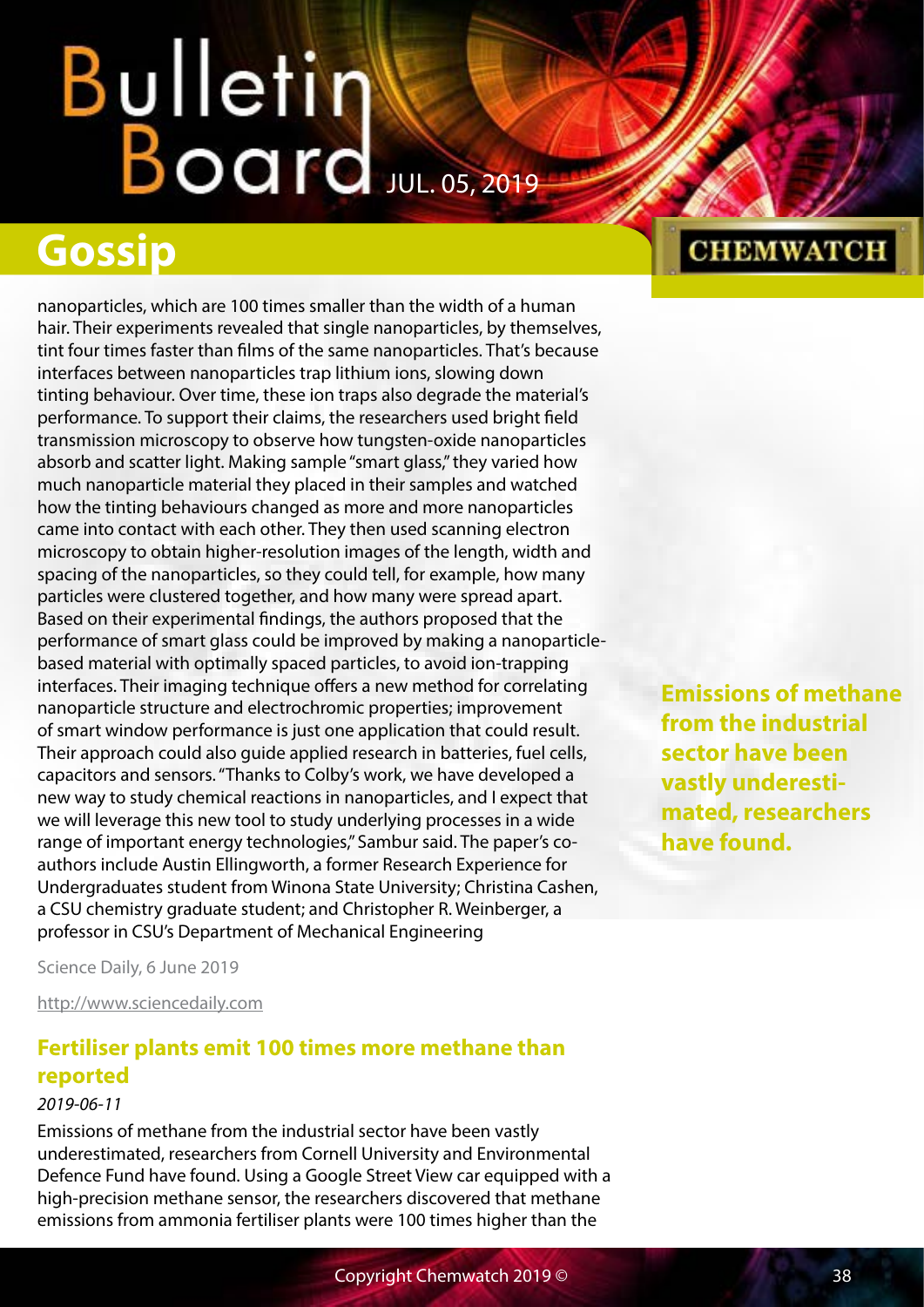### **Gossip**

fertiliser industry's self-reported estimate. They also were substantially higher than the Environmental Protection Agency (EPA) estimate for all industrial processes in the United States. "We took one small industry that most people have never heard of and found that its methane emissions were three times higher than the EPA assumed was emitted by all industrial production in the United States," said John Albertson, coauthor and professor of civil and environmental engineering. "It shows us that there's a huge gap between a priori estimates and real-world measurements." The researchers' findings are reported in "Estimation of Methane Emissions From the U.S. Ammonia Fertiliser Industry Using a Mobile Sensing Approach," published in Elementa. The use of natural gas has grown in recent years, bolstered by improved efficiency in shale gas extraction and the perception that natural gas is a less dirty fossil fuel. "But natural gas is largely methane, which molecule-per-molecule has a stronger global warming potential than carbon dioxide," Albertson said. "The presence of substantial emissions or leaks anywhere along the supply chain could make natural gas a more significant contributor to climate change than previously thought." To evaluate methane emissions from downstream industrial sources, the researchers focused on the fertiliser industry, which uses natural gas both as the fuel and one of the main ingredients for ammonia and urea products. Ammonia fertilizer is produced at only a couple dozen plants in the U.S.; factories are often located near public roadways, where emissions carried downwind can be detected -- in this case by mobile sensors. For this study, the Google Street View vehicle travelled public roads near six representative fertiliser plants in the country's midsection to quantify "fugitive methane emissions" -- defined as inadvertent losses of methane to the atmosphere, likely due to incomplete chemical reactions during fertiliser production, incomplete fuel combustion or leaks. The team discovered that, on average, 0.34 percent of the gas used in the plants is emitted to the atmosphere. Scaling this emission rate from the six plants to the entire industry suggests total annual methane emissions of 28 gigagrams -- 100 times higher than the fertilizer industry's self-reported estimate of 0.2 gigagrams per year. In addition, this figure far exceeds the EPA's estimate that all industrial processes in the United States produce only 8 gigagrams of methane emissions per year. "Even though a small percentage is being leaked, the fact that methane is such a powerful greenhouse gas makes the small leaks very important," said Joseph Rudek, co-author and lead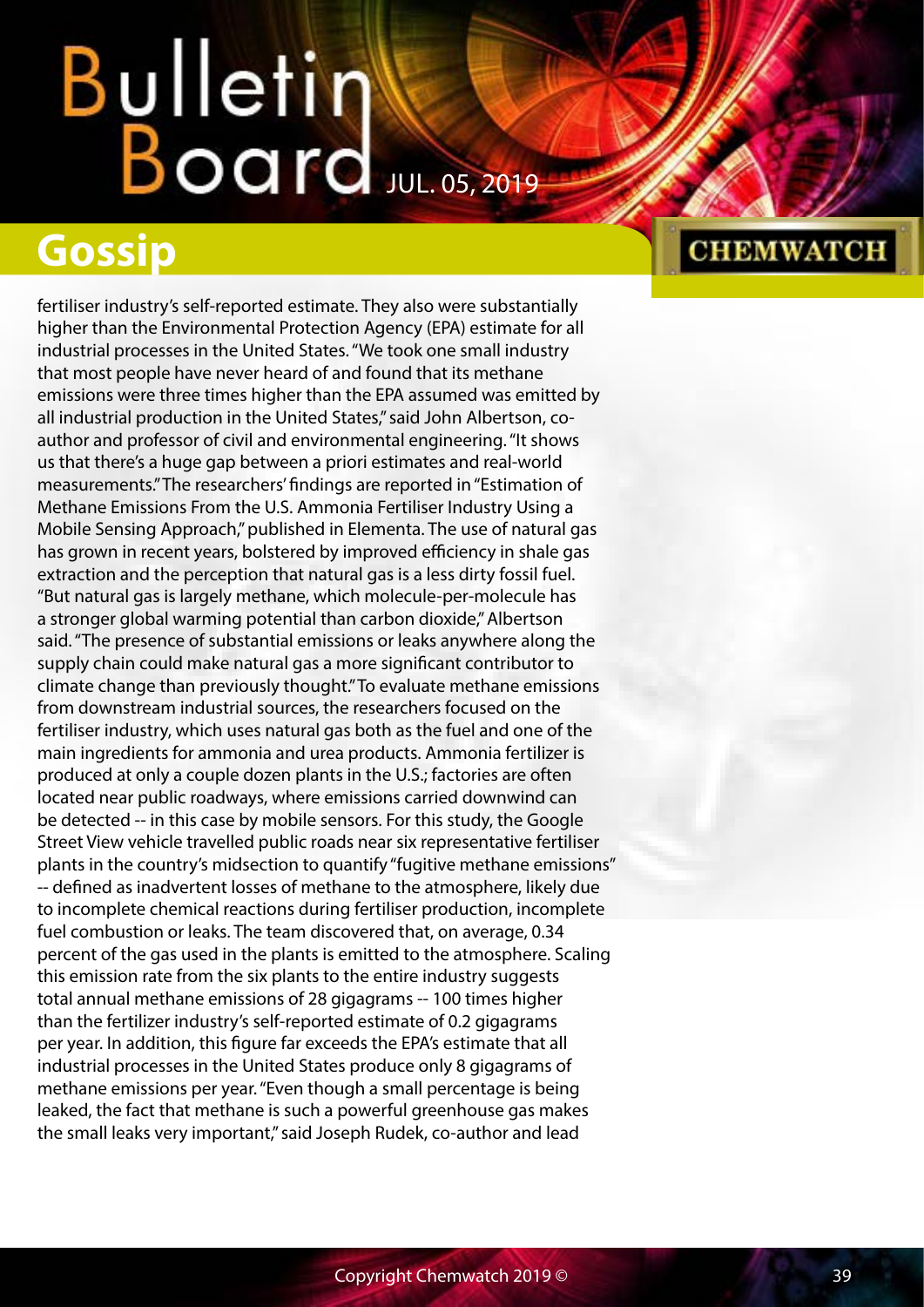# Bulletin<br>Board

### **Gossip**

senior scientist at Environmental Defence Fund. "In a 20-year timeframe, methane's global warming potential is 84 times that of carbon dioxide."

Science Daily, 6 June 2019

<http://www.sciencedaily.com>

#### **Molecular bait can help hydrogels heal wounds**

#### *2019-06-11*

Like fishermen, Rice University bioengineers are angling for their daily catch. But their bait, biomolecules in a hydrogel scaffold, lures microscopic stem cells instead of fish. These, they say, will seed the growth of new tissue to heal wounds. The team led by Brown School of Engineering bioengineer Antonios Mikos and graduate student Jason Guo have developed modular, injectable hydrogels enhanced by bioactive molecules anchored in the chemical crosslinkers that give the gels structure. Hydrogels for healing have until now been biologically inert and require growth factors and other biocompatible molecules to be added to the mix. The new process makes these essential molecules part of the hydrogel itself, specifically the crosslinkers that allow the material to keep its structure when swollen with water. Their work, reported in Science Advances, is intended to help repair bone, cartilage and other tissues able to regenerate themselves. Best of all, the Rice lab's customised, active hydrogels can be mixed at room temperature for immediate application, Mikos said. "This is important not only for the ease of preparation and synthesis, but also because these molecules may lose their biological activity when they're heated," he said. "This is the biggest problem with the development of biomaterials that rely on high temperatures or the use of organic solvents." Experiments with cartilage and bone biomolecules showed how crosslinkers made of a soluble polymer can bond small peptides or large molecules, like tissue-specific extracellular matrix components, simply by mixing them together in water with a catalyst. As the injected gel swells to fill the space left by a tissue defect, the embedded molecules can interact with the body's mesenchymal stem cells, drawing them in to seed new growth. As native tissue populates the area, the hydrogel can degrade and eventually disappear. "With our previous hydrogels, we typically needed to have a secondary system to deliver the biomolecules to effectively produce tissue repair," Guo said. "In this case, our big advantage is that we directly incorporate those biomolecules for the specific tissue right into the crosslinker itself. Then once we inject the hydrogel, the biomolecules are right where they need to be." To make the reaction work, the researchers depended on

#### **CHEMWATCH**

**The hydrogels can be mixed at room temperature and customised to help heal a variety of wounds.**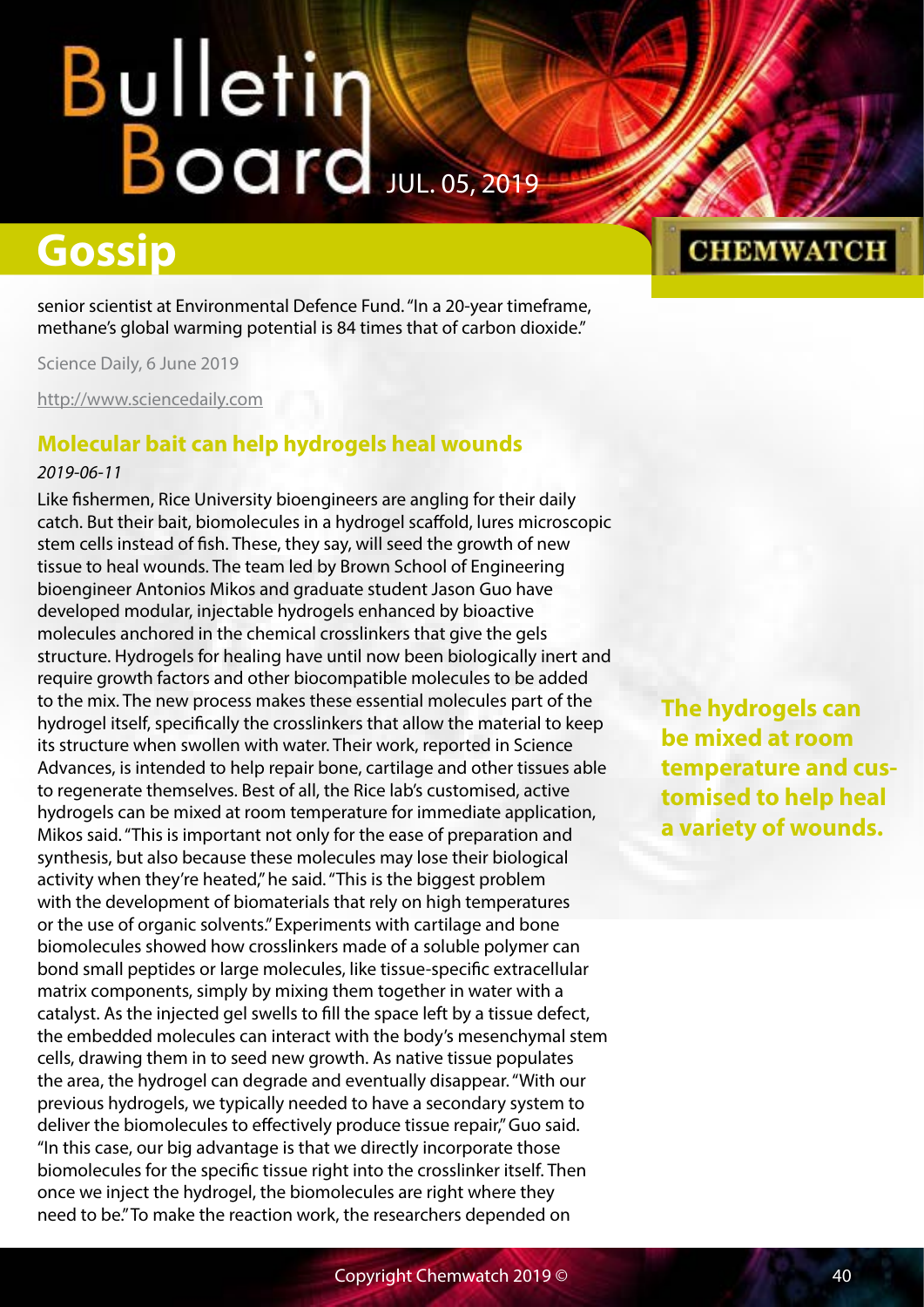### **Gossip**

a variant of click chemistry, which facilitates the assembly of molecular modules. Click chemistry catalysts don't usually work in water. But with the helpful guidance of Rice chemist and co-author Paul Engel, they settled on a biocompatible and soluble ruthenium-based catalyst. "There's one specific ruthenium-based catalyst we can use," Guo said. "Others are often cytotoxic, or they're inactive under aqueous conditions, or they might not work with the specific kind of alkyne on the polymer. "This particular catalyst works under all those conditions -- namely, conditions that are very mild, aqueous and favourable to biomolecules," he said. "But it had not been used for biomolecules yet."

Science Daily, 5 June 2019

<http://www.sciencedaily.com>

#### **For hydrogen power, mundane materials might be almost as good as pricey platinum**

#### *2019-06-11*

As anyone who has purchased jewellery can attest, platinum is expensive. That's tough for consumers but also a serious hurdle for a promising source of electricity for vehicles: the hydrogen fuel cell, which relies on platinum. Now a research team led by Bruce E. Koel, a professor of biological and chemical engineering at Princeton University, has opened a door to finding far cheaper alternatives. In a paper published April 4 in the journal Nature Communications, the researchers reported that a chemical compound based on hafnium worked about 60 percent as effectively as platinum-related materials but at about one-fifth the cost. "We hope to find something that is more abundant and cheaper to catalyse reactions," said Xiaofang Yang, principal scientist at HiT Nano Inc. and visiting collaborator at Princeton who is working with Koel on the project. Fuel cells work by converting energy stored in hydrogen atoms directly into electricity. NASA has long used fuel cells to power satellites and other space missions. Today, they're beginning to be used for electric cars and buses. Hydrogen is the simplest and most abundant element not just on this planet, but also in the known universe. At the most basic level, fuel cells produce electricity by splitting hydrogen into its two components, a proton and an electron. The protons flow through a membrane and combine with oxygen to form water. The negatively charged electrons flow toward a positively charged pole in the fuel cell. This flow of electrons is the current that the fuel cell generates, which can power engines or other electrical devices. This splitting requires a material such as platinum to catalyse the reaction. Catalysts are also used in

**Researchers used plasma to create new catalysts that are much cheaper than and almost as effective as standard, platinum-group versions.**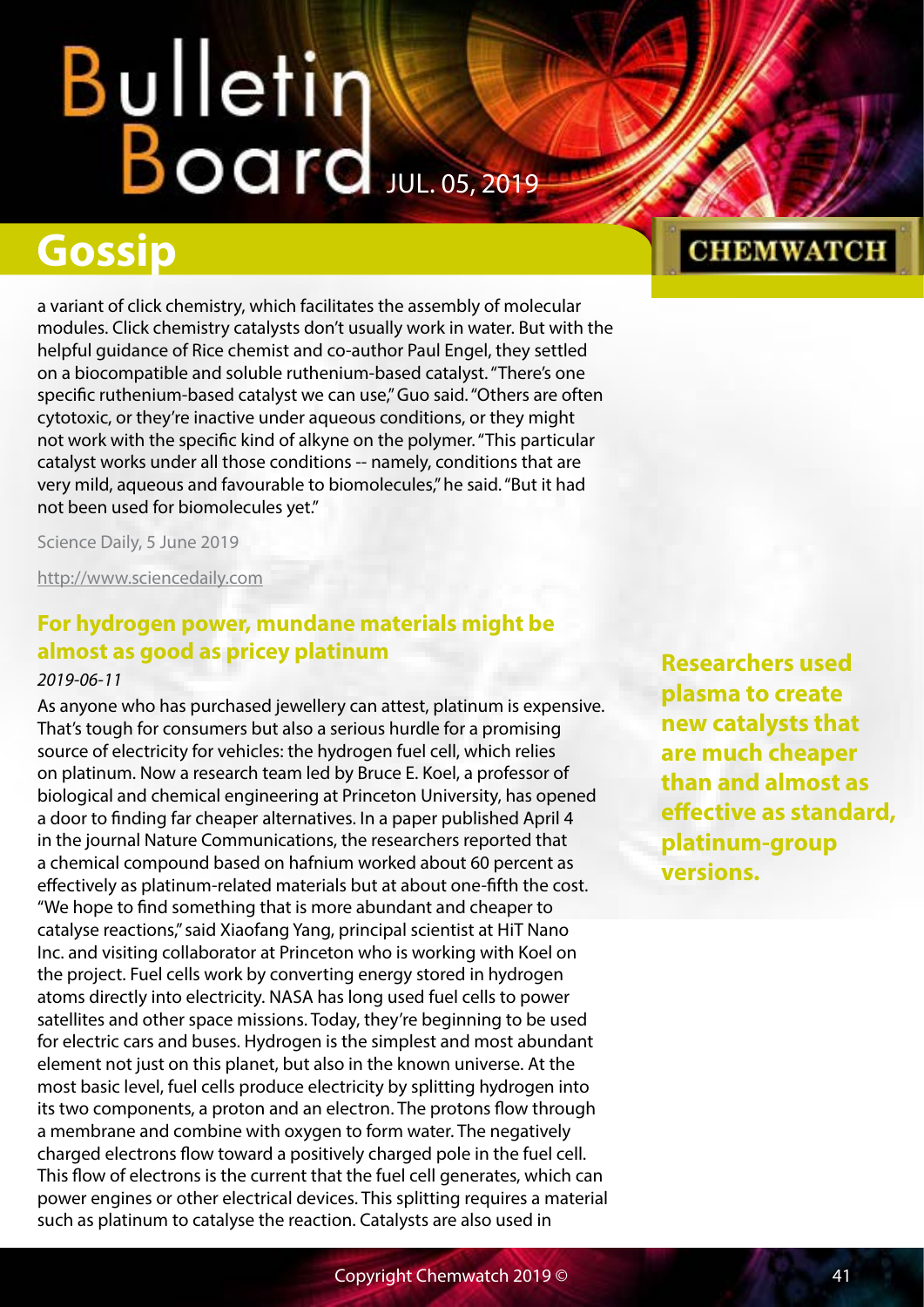# Bulletin<br>Board

### **Gossip**

reactions that create the hydrogen gas that serves as fuel for the fuel cell. In the most desirable, fossil-fuel independent case, renewable electrical energy can be used to split water molecules (two hydrogen atoms and one oxygen) in the presence of a catalyst. The reaction splits the water into oxygen and hydrogen gases. The more efficient the catalyst, the less energy is needed to split the water. Some advanced fuel cells, called regenerative fuel cells, combine both reactions. But most current fuel cells rely on hydrogen created by separate systems and sold as fuel. Princeton researchers have developed a method to create lower-cost catalysts for fuel cells and hydrogen fuel production. Right now, the best catalysts for both reactions are platinum group metals. The researchers don't think that will change because "platinum is almost perfect," Koel said. With platinum group metals, the electrochemical reactions to draw out the hydrogen are quick and efficient, plus the metals can stand up to the harsh acidic conditions currently required for such reactions. The problem, though, is that the platinum is rare and costly. "You can't really imagine replacing the transportation infrastructure with fuel cells based on platinum," Koel said. "It's too rare and too expensive to use at that scale." For such applications, platinum's perfection may not be needed. One good-enough substitute, the researchers found, is hafnium oxyhydroxide that has been treated with a nitrogen plasma (plasma is an ionized gas and is a state of matter found in fluorescent lights and the sun) to incorporate nitrogen atoms into the material. Previously, many materials have been overlooked for electrochemistry applications because they are non-conducting. However, the researchers found that processing hafnium oxide with the nitrogen plasma forms a thin film of material that functions as a highly active catalyst that also survives in strong acid conditions. While this hafniumbased film is only about two-thirds as effective as platinum, hafnium is far cheaper than platinum. The researchers plan to test zirconium, which is even cheaper, next. Although they could be useful in fuel cells, Yang and Koel believe that these kinds of materials could be most valuable in systems that deploy a catalyst to electrochemically split water to produce hydrogen for use as fuel. "The future renewable economy heavily depends on how we can efficiently split water to generate hydrogen," Yang said. "This step is pretty important." But Yang and Koel emphasize that their discovery isn't going to lead to a rush of new affordable technologies just yet—or even in the near future. Right now, the procedure to create the material is complex and confined to the lab. While they've confirmed the performance of the film, one always has to consider the engineering required for making it practically on a large scale. Instead, this discovery is opening the door to further exploration of materials that may be able to replace platinum. "We still don't understand why this particular material is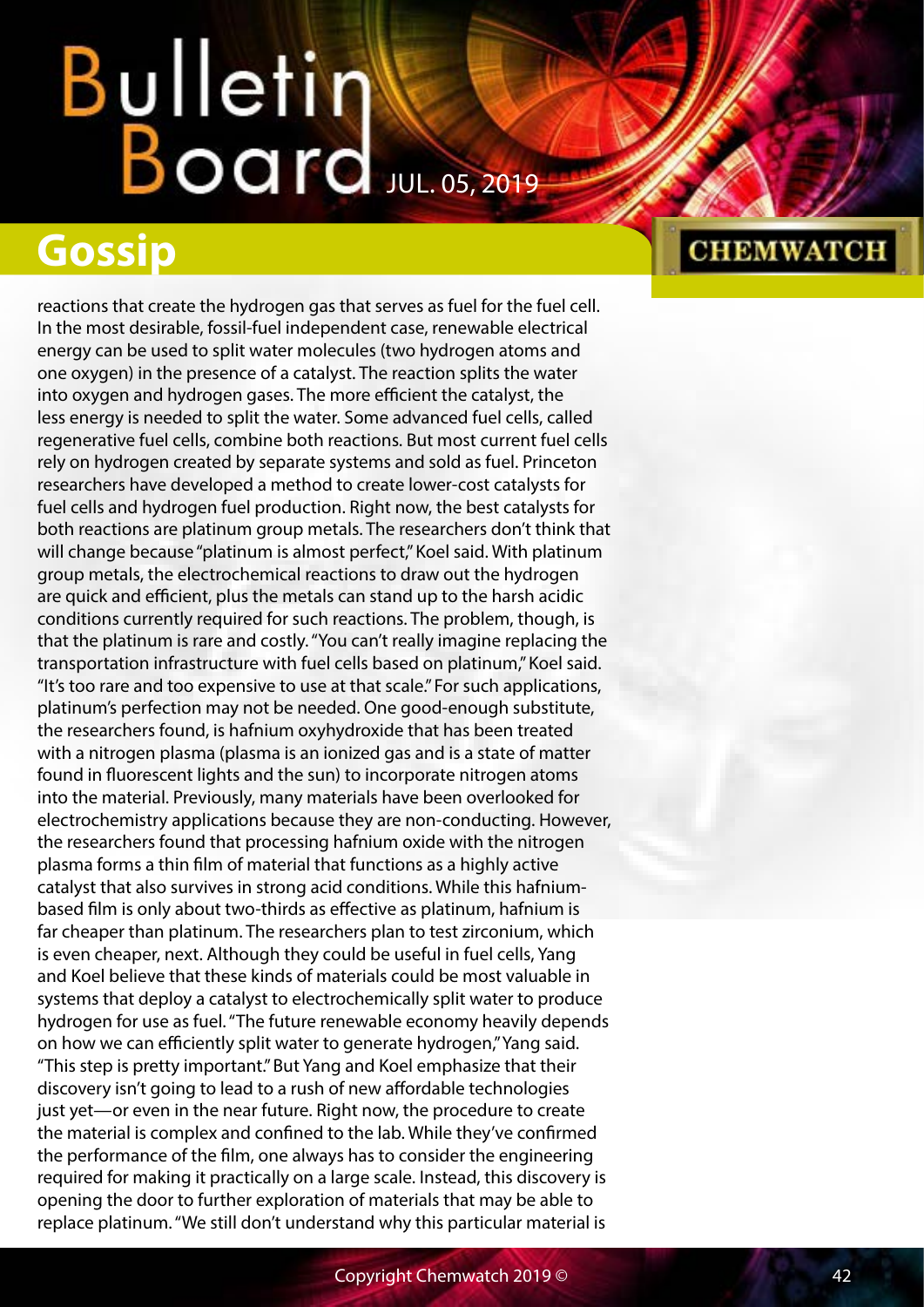## Bulletin Water

### **Gossip**

so special, but we're confident about the properties that we've measured," Koel said. "The material is complicated, so we have a lot of work to do."

Phys.org, 10 June 2019

<http://phys.org>

#### **Getting the oil out of befouled water**

#### *2019-06-11*

Oil and water are famously reluctant to mix fully together. But separating them completely—for example, when cleaning up an oil spill or purifying water contaminated through fracking—is a devilishly hard and inefficient process that frequently relies on membranes that tend to get clogged up, or "fouled." A new imaging technique developed at MIT could provide a tool for developing better membrane materials that can resist or prevent fouling. The new work is described in the journal Applied Materials and Interfaces, in a paper by MIT graduate students Yi-Min Lin and Chen Song and professor of chemical engineering Gregory Rutledge. Cleaning up oily wastewater is necessary in many industries, including petroleum refining, food processing, and metal finishing, and the untreated waste can be damaging to aquatic ecosystems. Methods of removing oily contaminants vary, depending on the relative amounts of oil and water and the sizes of the oil droplets. When the oil is emulsified, the most efficient clean-up method is the use of membranes that filter out the tiny oil droplets, but these membranes quickly get fouled by the droplets and require timeconsuming cleaning. But the fouling process is very hard to observe, making it difficult to assess the relative advantages of different materials and architectures for the membranes themselves. The new technique developed by the MIT team could make such evaluations much easier to carry out, the researchers say. These filtration membranes "tend to be very hard to look inside of," Rutledge says. "There's a lot of effort to develop new types of membranes, but when they get put in service, you want to see how they interact with the contaminated water, and they don't lend themselves to easy examination. They are usually designed to pack in as much membrane area as possible, and being able to look inside is very hard." The solution they developed uses confocal laser scanning microscopy, a technique in which two lasers are scanned across the material, and at the point where the two beams cross, a material marked with a fluorescent dye will glow. In their approach, the team introduced two fluorescent dyes, one to mark the oily material in the fluid, the other to mark the fibres in the filtration membrane. The technique allows the material to be scanned not only across the area of the membrane, but

**A new imaging technique developed at MIT could provide a tool for developing better membrane materials that can resist or prevent fouling.**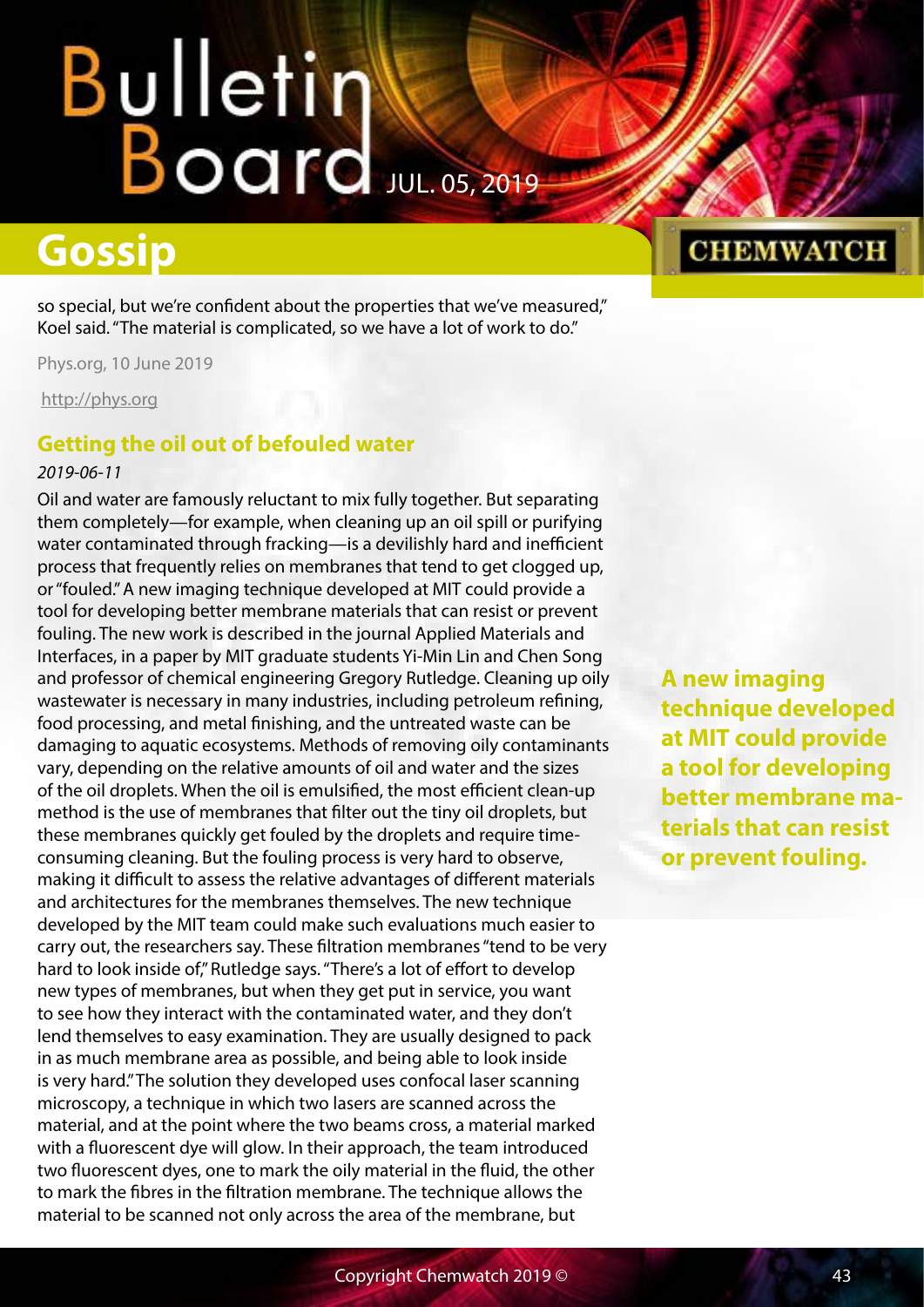### **Gossip**

also into the depth of the material, layer by layer, to build up a full 3-D image of the way the oil droplets are dispersed in the membrane, which in this case is composed of an array of microscopic fibres. The basic method has been used in biological research, to observe cells and proteins within a sample, Rutledge explains, but it has not been applied much to studying membrane materials, and never with both the oil and the fibres labelled. In this case, the researchers are observing droplets that range in size from about 10 to 20 microns (millionths of a metre), down to a few hundred nanometres (billionths of a metre). Until now, he says, "methods for imaging pore spaces in membranes were pretty crude." For the most part, the pore characteristics were inferred by measuring flow rates and pressure changes through the material, giving no direct information about how the oily material actually builds up in the pores. With the new process, he says, "now you can actually measure the geometry, and build a three-dimensional model and characterize the material in some detail. So, what's new now is that we can really look at how separation takes place in these membranes." By doing so, and by testing the effects using different materials and different arrangements of the fibres, "this should give us a better understanding of what fouling really is," Rutledge says. The team has already demonstrated that the interaction between the oil and the membrane can be very different depending on the material used. In some cases, the oil forms tiny droplets that gradually coalesce to form larger drops, while in other cases the oil spreads out in a layer along the fibres, a process called wetting. "The hope is that with a better understanding of the mechanism of fouling, people will be able to spend more time on the techniques that are more likely to succeed" in limiting that fouling, Rutledge says. The new observational method has clear applications for engineers trying to design better filtration systems, he says, but it also can be used for research on the basic science of how mixed fluids interact. "Now we can begin to think about some fundamental science on the interaction between two-phase liquid flows and porous media," he says. "Now, you can develop some detailed models" of the process. And the detailed information about how different structures or chemistries perform could make it easier to engineer specific kinds of membranes for different applications, depending on the types of contaminants to be removed, the typical sizes of the droplets in these contaminants, and so on. "In designing membranes, it's not a one-size-fits-all," he says. "Potentially you can have different types of membranes for different effluents." The method could also be used to observe the separation of different kinds of mixtures, such as solid particles in a liquid, or a reverse situation where the oil is dominant and the membrane is used to filter out water droplets, such as in a fuel filtration system, Rutledge says. "When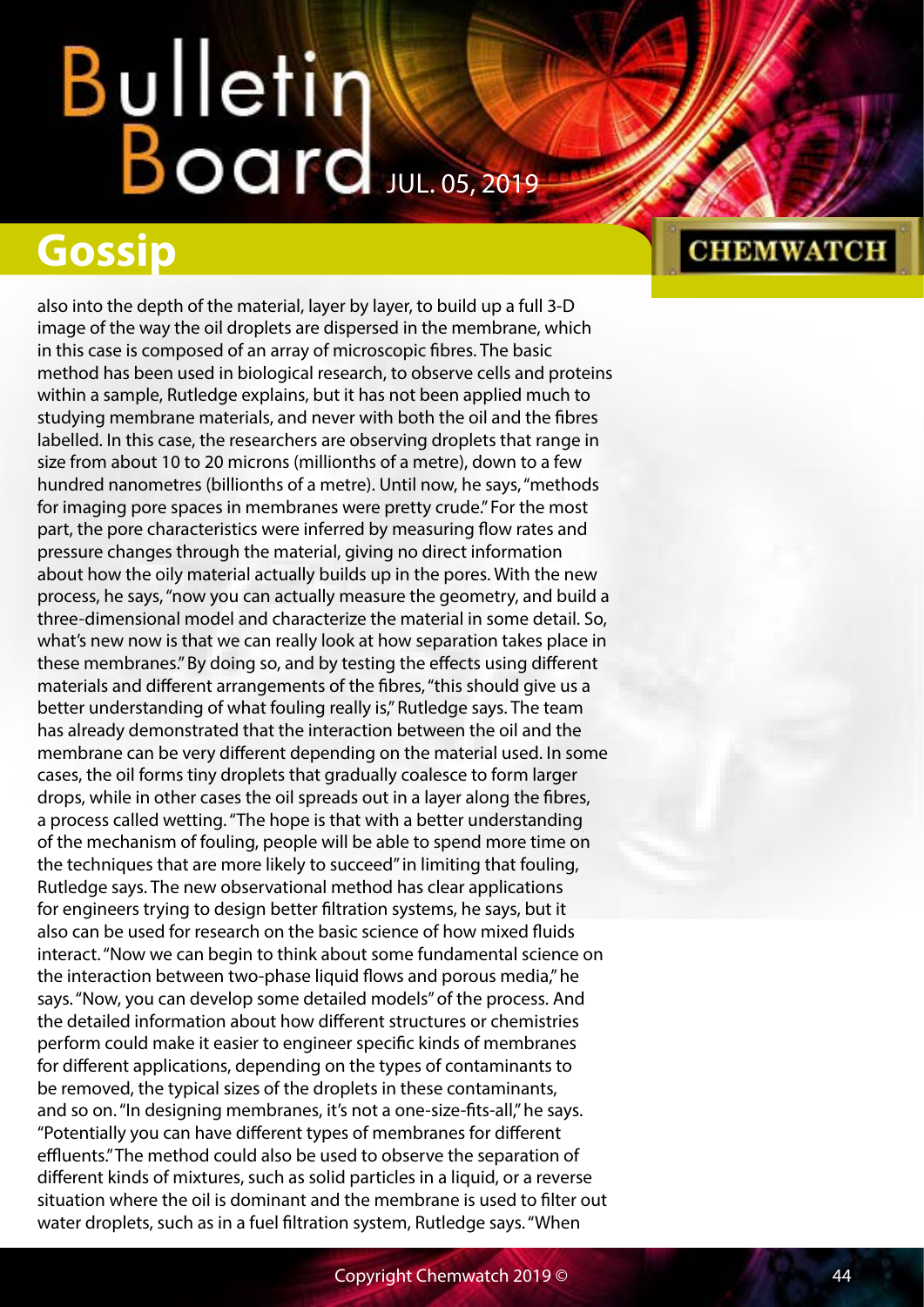### **Gossip**

I read his paper in depth, I was impressed by Greg's way of using 3-D imaging to understand the complex fouling process in membranes used for oil-water emulsions," says William J. Koros, the Roberto C. Goizueta Chair for Excellence in Chemical Engineering and GRA Eminent Scholar in Membranes at the Georgia Institute of Technology, who was not involved in this research.

Phys.org, 10 June 2019

<http://phys.org>

#### **Settling the debate: Solving the electronic surface states of samarium hexaboride**

#### *2019-06-11*

A team led by Osaka University used angle-resolved photoelectron spectroscopy to probe the unusual surface conductivity of samarium hexaboride crystals. They showed that the material is a co-existing phase of "topological insulator" in which electrical current can flow along the surface but not through the bulk of the sample, a "Kondo insulator", which undergoes a metal-to-insulator transition due to the strong electron correlation. This work, which demonstrates that topological insulators can simultaneously have strong electron correlations, may allow for the development of quantum spin devices that use the magnetic spins of individual electrons to outperform current computers. A long-standing debate has existed regarding the metallic surface electronic structure of samarium hexaboride (SmB6). SmB6 is known to be an insulator only at low temperatures due to strong electron correlations, called the "Kondo effect." Unlike most materials, the resistance in Kondo insulators actually increases with decreasing temperature. However, the origin of the remnant conductivity at low temperatures has not yet been revealed. A popular hypothesis is that SmB6 is also a topological insulator, which can have metallic electronic states on its surface. However, the surface electronic structures of SmB6 obtained so far have been complex and difficult to interpret and thus this question of whether or not SmB6 is indeed topological has been a long-standing debate. In this work, the team observed the surface states from a new crystal orientation and succeeded in significantly simplifying the surface states. The main insight was measuring along a particular surface direction, which had previously been difficult to do. To obtain this surface, the researchers first had to prepare an atomically flat, extremely clean surface of the crystal in a very precise manner. They accomplished this by heating a single crystal of samarium hexaboride to very high temperatures in an ultra-high

**A team led by Osaka University used angle-resolved photoelectron spectroscopy to probe the unusual surface conductivity of samarium hexaboride crystals.**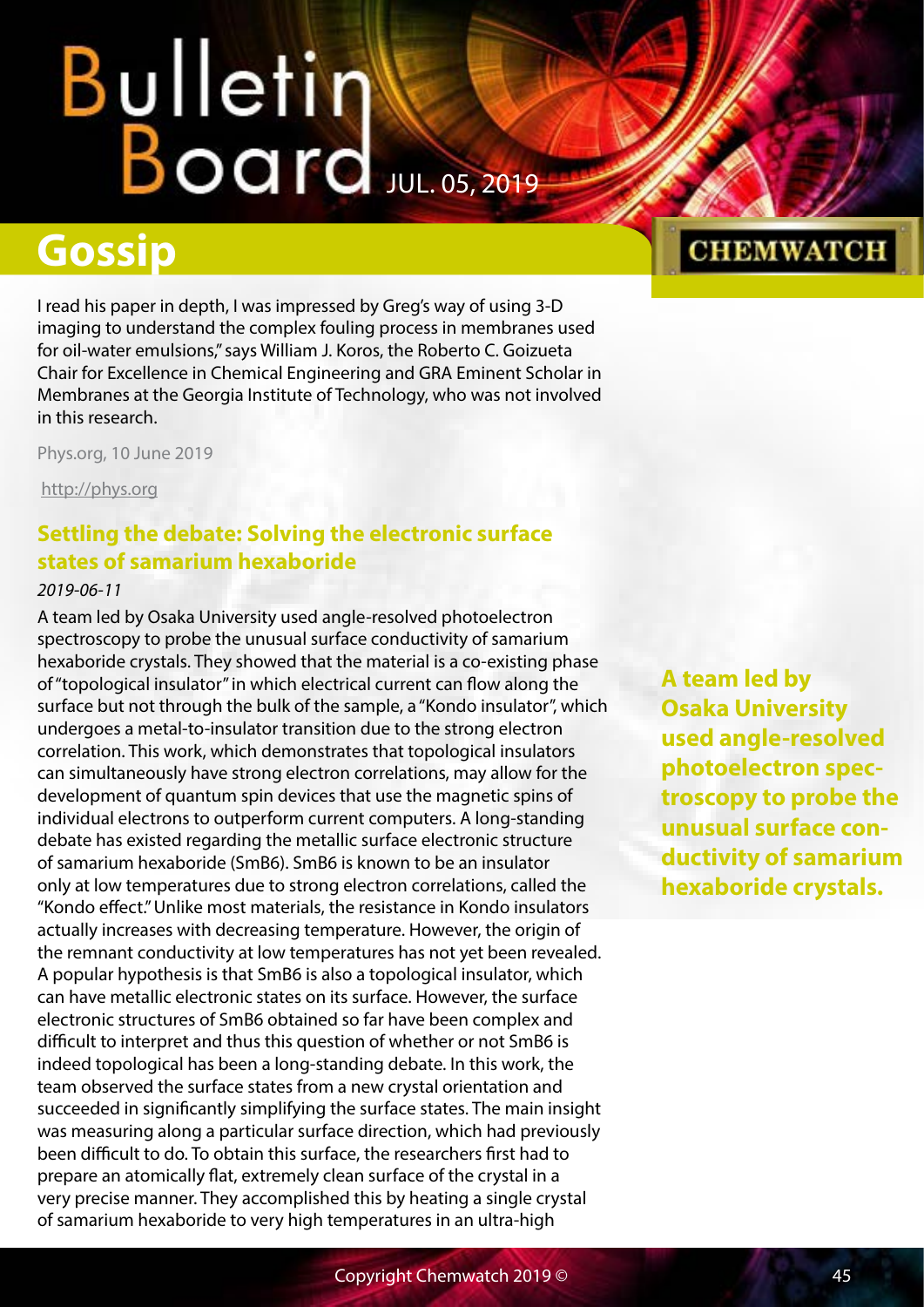## Bulletin Water

### **Gossip**

vacuum chamber. They then performed angle-resolved photoelectron spectroscopy, which monitors the electrons ejected from the crystal when exposed to intense beams of light. Using a ferromagnetic detector, they were able to determine not only the speeds of the electrons, but also if they had their spins oriented up or down. "We were able to show that samarium hexaboride is a topological insulator, without any ambiguity," says lead author Shin-ichi Kimura. "This opens a new research area in which strong correlations and topological effects can exist in the same material."

EurekAlert, 10 June 2019

<http://www.eurekalert.org>

#### **Structuring sweetness: What makes Stevia 200 times sweeter than sugar**

#### *2019-06-11*

New research from Washington University in St. Louis reveals the molecular machinery behind the high-intensity sweetness of the stevia plant. The results could be used to engineer new non-caloric products without the aftertaste that many associate with sweetener marketed as Stevia. Although the genes and proteins in the biochemical pathway responsible for stevia synthesis are almost completely known, this is the first time that the three-dimensional structure of the proteins that make rebaudioside A -- or 'RebA,' the major ingredient in the product Stevia -- has been published, according to the authors of a new paper in the Proceedings of the National Academy of Sciences. "If someone is diabetic or obese and needs to remove sugar from their diet, they can turn to artificial sweeteners made from chemical synthesis (aspartame, saccharin, etc), but all of these have 'off-tastes' not associated with sugar, and some have their own health issues," said Joseph Jez, professor of biology in Arts & Sciences and lead author of the new study. "Stevias and their related molecules occur naturally in plants and are more than 200 times sweeter than sugar," he said. "They've been consumed for centuries in Central and South America, and are safe for consumers. Many major food and beverage companies are looking ahead and aiming to reduce sugar/calories in various projects over the next few years in response to consumer demands worldwide." Researchers determined the structure of the RebA protein by x-ray crystallography. Their analysis shows how RebA is synthesised by a key plant enzyme and how the chemical structure needed for that high-intensity sweetness is built biochemically. To make something 200 times sweeter than a single glucose molecule, the plant

**New research from Washington University in St.**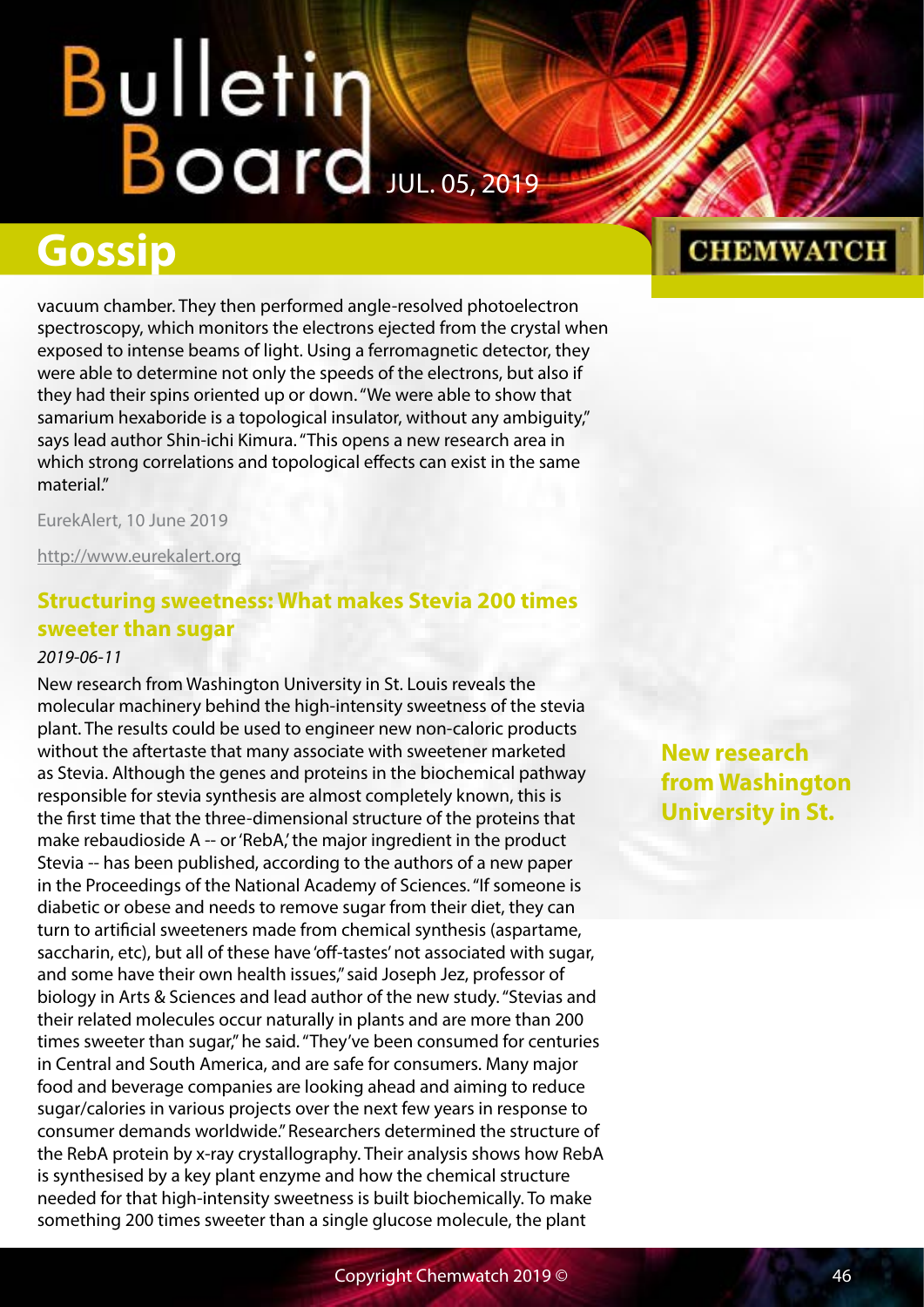# Bulletin<br>Board

### **Gossip**

enzyme decorates a core terpene scaffold with three special sugars. That extra-sweet taste from the stevia plant comes with an unwanted flavour downside, however. "For me, the sweetness of Stevia comes with an aftertaste of licked aluminium foil," Jez said. Many consumers experience this slightly metallic aftertaste. "The taste is particular to the predominant molecules in the plant leaf: the stevioside and RebA," he said. "It is their chemical structure that hits the taste receptors on the tongue that trigger 'sweet,' but they also hit other taste receptors that trigger the other tastes." "RebA is abundant in the stevia plant and was the first product made from the plant because it was easy to purify in bulk. Call this 'Stevia 1.0", Jez said. "But in the leaf are other related compounds with different structures that hit the 'sweet' without the aftertaste. Those are 'Stevia 2.0,' and they will be big." There are many ways that the newly published protein structure information could be used to help improve sweeteners. "One could use the snapshot of the protein that makes RebA to guide protein engineering efforts to tailor the types and/or pattern of sugars in the stevias," Jez said. "This could be used to explore the chemical space between 'sweet' and 'yuck'." "There are also molecules in other plants that are not 'stevias' but can deliver intense sweetness," he said. "We could use the information of how the stevia plant does it as a way of finding those details."

EurekAlert, 10 June 2019

<http://www.eurekalert.org>

#### **New core-shell catalyst for ethanol fuel cells**

#### *2019-06-11*

Scientists at the U.S. Department of Energy's (DOE) Brookhaven National Laboratory and the University of Arkansas have developed a highly efficient catalyst for extracting electrical energy from ethanol, an easyto-store liquid fuel that can be generated from renewable resources. The catalyst, described in the Journal of the American Chemical Society, steers the electro-oxidation of ethanol down an ideal chemical pathway that releases the liquid fuel's full potential of stored energy. "This catalyst is a game changer that will enable the use of ethanol fuel cells as a promising high-energy-density source of 'off-the-grid' electrical power," said Jia Wang, the Brookhaven Lab chemist who led the work. One particularly promising application: liquid fuel-cell-powered drones. "Ethanol fuel cells are lightweight compared to batteries. They would provide sufficient power for operating drones using a liquid fuel that's easy to refill between flights- -even in remote locations," Wang noted. Much of ethanol's potential power is locked up in the carbon-carbon bonds that form the backbone of the

#### **Greatly boosts efficiency of ethanol electro-oxidation, offering promise for liquid-fuel-cellpowered drones**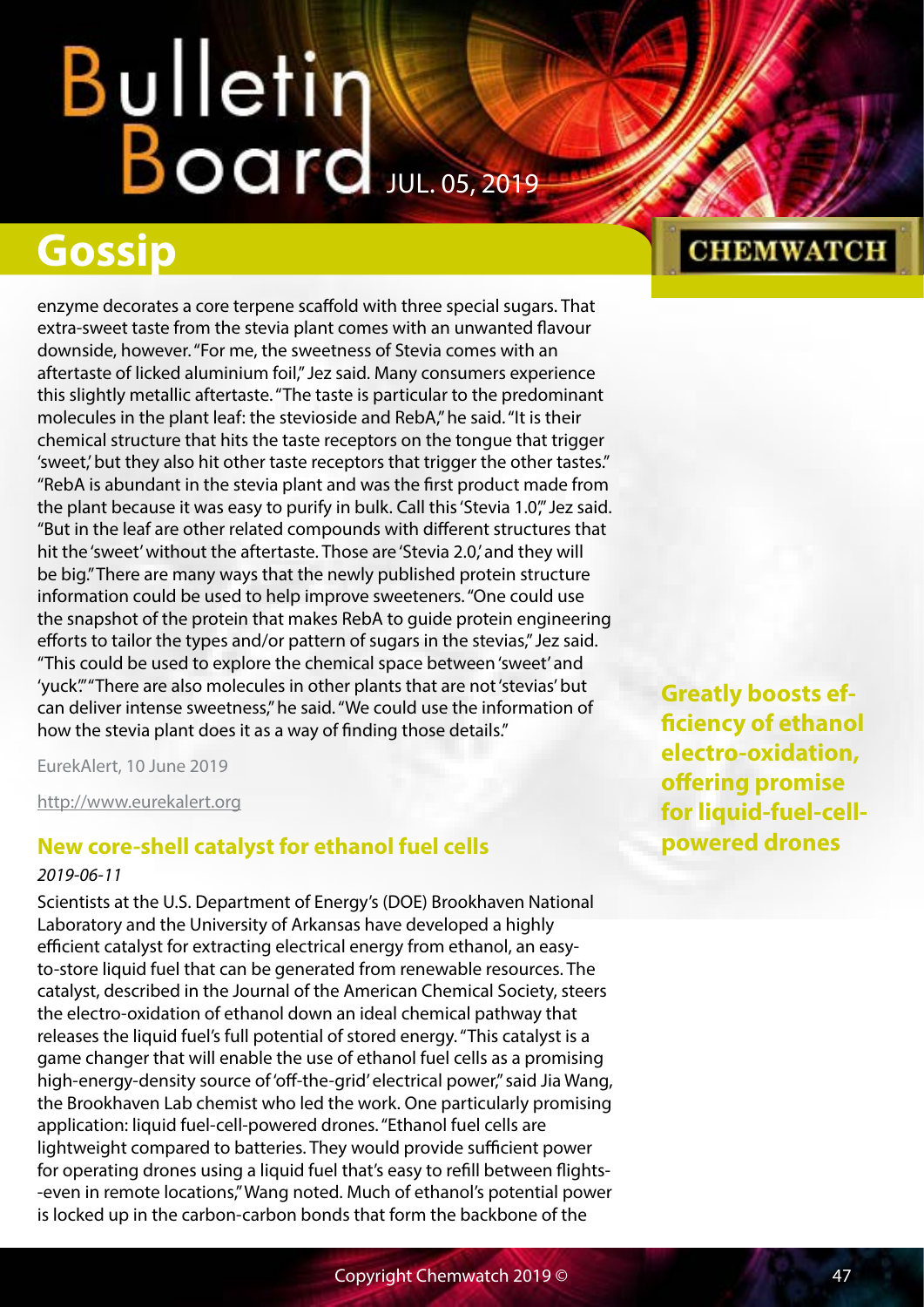### **Gossip**

molecule. The catalyst developed by Wang's group reveals that breaking those bonds at the right time is the key to unlocking that stored energy. "Electro-oxidation of ethanol can produce 12 electrons per molecule," Wang said. "But the reaction can progress by following many different pathways." Most of these pathways result in incomplete oxidation: The catalysts leave carbon-carbon bonds intact, releasing fewer electrons. They also strip off hydrogen atoms early in the process, exposing carbon atoms to the formation of carbon monoxide, which "poisons" the catalysts' ability to function over time. "The 12-electron full oxidation of ethanol requires breaking the carbon-carbon bond at the beginning of the process, while hydrogen atoms are still attached, because the hydrogen protects the carbon and prevents the formation of carbon monoxide," Wang said. Then, multiple steps of dehydrogenation and oxidation are needed to complete the process. The new catalyst--which combines reactive elements in a unique core-shell structure that Brookhaven scientists have been exploring for a range of catalytic reactions--speeds up all of these steps. To make the catalyst, Jingyi Chen of the University of Arkansas, who was a visiting scientist at Brookhaven during part of this project, developed a synthesis method to co-deposit platinum and iridium on gold nanoparticles. The platinum and iridium form "monoatomic islands" across the surface of the gold nanoparticles. That arrangement, Chen noted, is the key that accounts for the catalyst's outstanding performance. "The gold nanoparticle cores induce tensile strain in the platinum-iridium monoatomic islands, which increases those elements' ability to cleave the carbon-carbon bonds, and then strip away its hydrogen atoms," she said. Zhixiu Liang, a Stony Brook University graduate student and the first author of the paper, performed studies in Wang's lab to understand how the catalyst achieves its record-high energy conversion efficiency. He used "in situ infrared reflection-absorption spectroscopy" to identify the reaction intermediates and products, comparing those produced by the new catalyst with reactions using a gold-core/platinum-shell catalyst and also a platinum-iridium alloy catalyst. "By measuring the spectra produced when the infrared light is absorbed at different steps in the reaction, this method allows us to track, at each step, what species have been formed and how much of each product," Liang said. "The spectra revealed that the new catalyst steers ethanol toward the 12-electron full oxidation pathway, releasing the fuel's full potential of stored energy." The next step, Wang noted, is to engineer devices that incorporate the new catalyst. The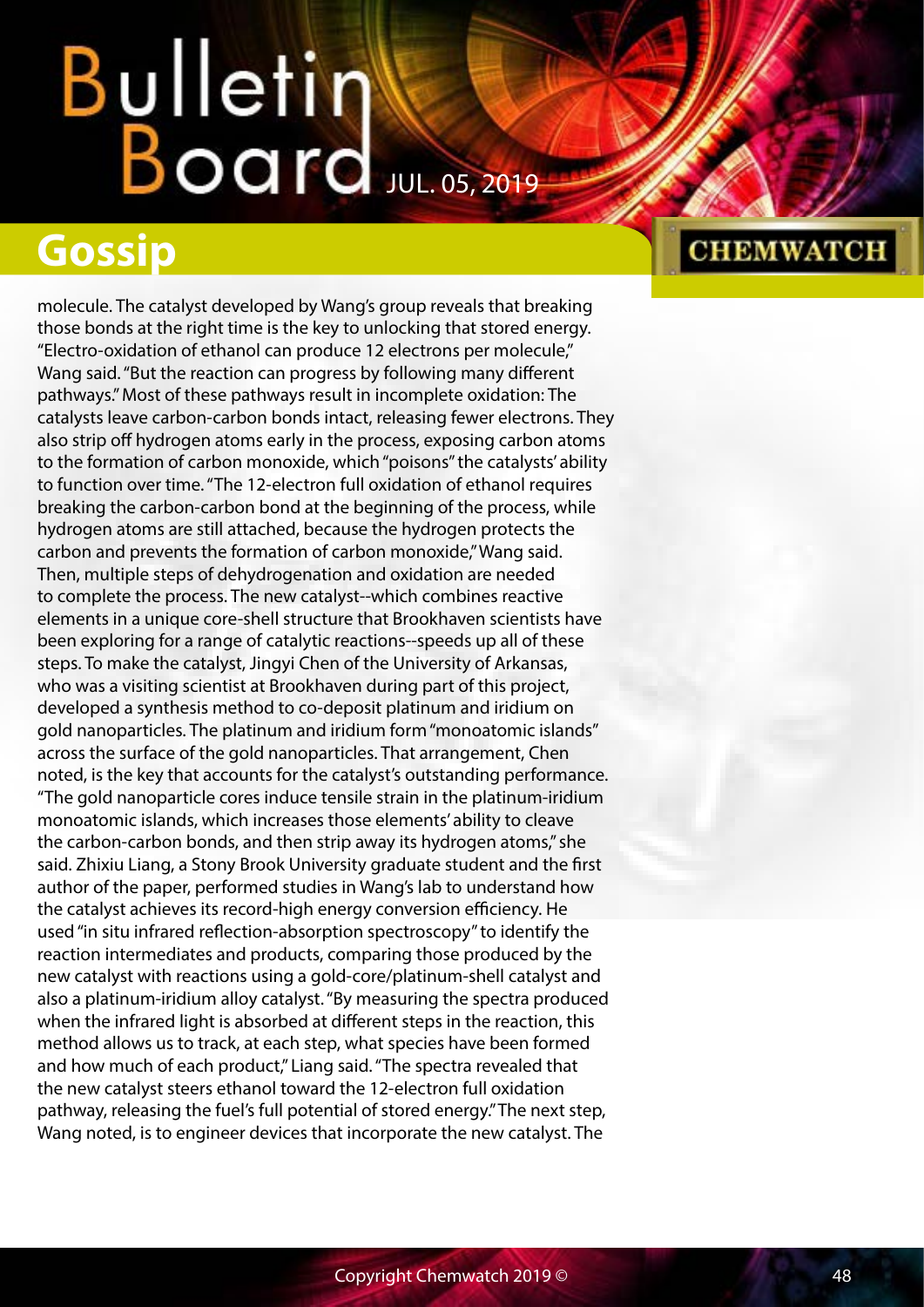### **Gossip**

mechanistic details revealed by this study may also help guide the rational design of future multicomponent catalysts for other applications.

EurekAlert, 7 June 2019

<http://www.eurekalert.org>

#### **Neutrons allow analysis of polymer gels' unusual attributes**

#### *2019-06-11*

Products like cosmetics, adhesives, and paints rely on a common key component: gels. Polymer gels, a gel type with unique properties, have piqued the interest of researchers because of their potential uses in medical applications. Studies have shown that modifying the structures of polymer gels can significantly affect their properties, but it is unclear why. To learn how and why that happens, a team of researchers from the Massachusetts Institute of Technology (MIT) and the Department of Energy's (DOE's) Oak Ridge National Laboratory (ORNL) are using neutron scattering to take a deeper look. Polymer gels are made up of polymer chains with junctions connecting them. As thermodynamic conditions change, the sizes of the junctions change relative to the chains connecting them. The changes can cause the gels to become stronger and develop better response properties. To investigate these relationships, the researchers are using the EQ-SANS instrument at ORNL's Spallation Neutron Source—a DOE Office of Science User Facility. "We're trying to understand the role of the junction size and how the junction interactions contribute to the mechanical properties of the gel," said Christopher Lam, a postdoctoral research associate at ORNL. Polymer gels are useful for drug delivery because their structures adapt to changes in their environment. For example, a polymer gel with temperature response properties could flow easily at room temperature but then stiffen in a warmer environment like the human body. These types of gels can help ensure that when a drug is injected into the body, it stays in the area it is meant to impact. Similarly, polymer gels with pressure response properties can be designed to flow easily while under low pressure in a syringe but then stiffen as the gel is ejected and pressure increases. Neutrons are good probes of materials like polymer gels, largely because of their sensitivity to hydrogen and its isotope, deuterium. Using a unique technique known as contrast matching, researchers replaced some of the hydrogen atoms in the gel with deuterium, which allowed specific structural components to be highlighted by the neutrons. Using the EQ-SANS instrument's new rheo-SANS environment enabled the researchers to subject the gels to shear

**Products like cosmetics, adhesives, and paints rely on a common key component: gels.**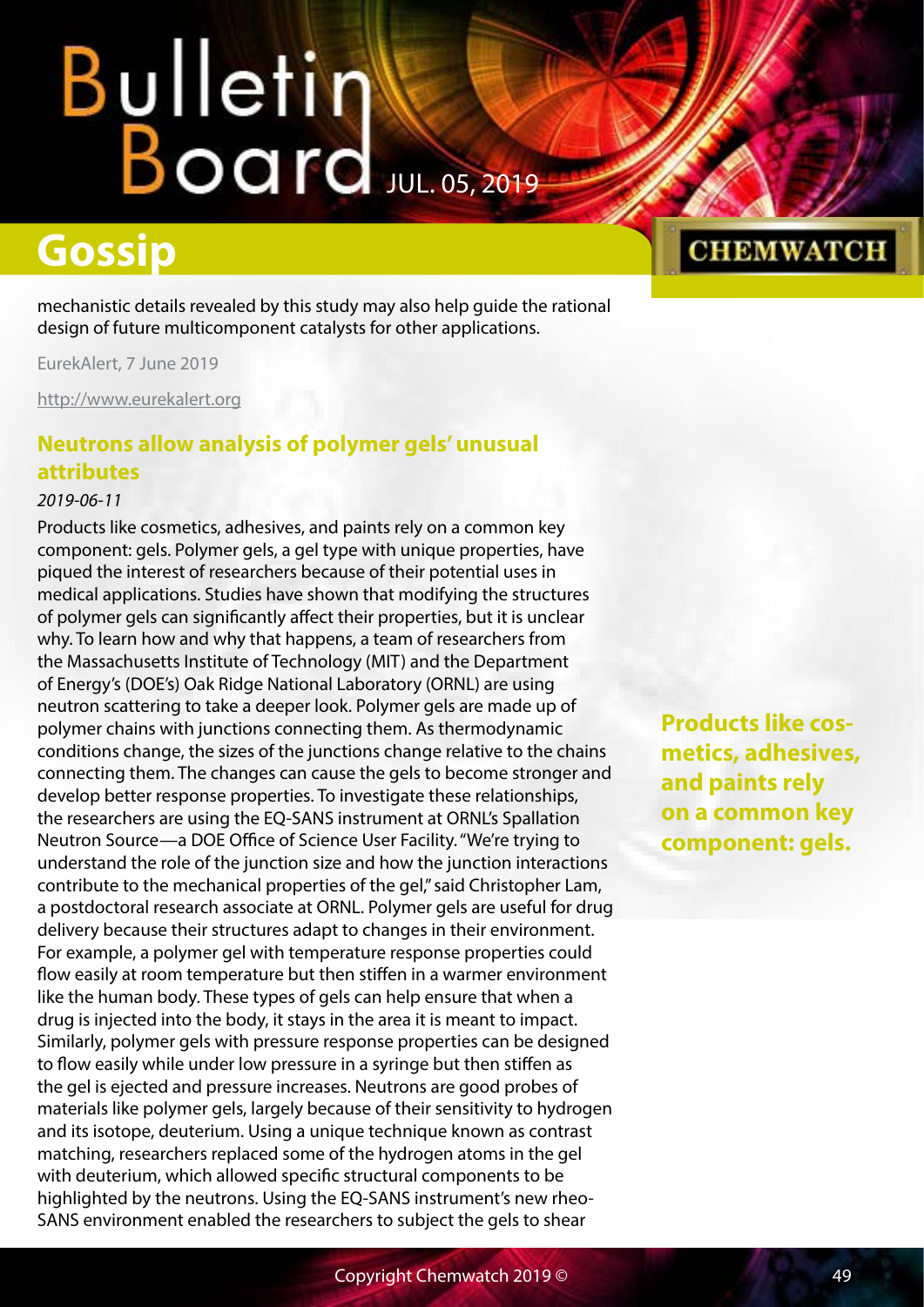### **Gossip**

stress—which is stress parallel to the cross section of the material, like two plates sliding past each other—and observe the corresponding changes in structure. By comparing how the structures of gels with large junctions and those with small junction's shear and deform, the researchers can begin to understand how the sizes of gel junctions can impact the gel properties. Using their findings, the researchers can find ways to develop improved polymer gels. "If we have an understanding of the structure of the gels, that basically gives us a better framework," said Lam. "Then we can say 'we need this property, this chemical design, and this ratio of components and concentration.' "I'm always trying to find a balance between how much we do fundamentally and how we can think about applying that to something we'll use. I'm trying to use this fundamental understanding to really design better biomedical gels." Other researchers on this experiment include lead principal investigators Bradley D. Olsen of the Department of Chemical Engineering at MIT, ORNL's Wei-Ren Chen, and Michelle Calabrese, a postdoctoral researcher at MIT. The research is supported by DOE's Office of Science.

Phys.org, 7 June 2019

<http://phys.org>

#### **New polymer tackles PFAS pollution**

#### *2019-06-11*

The problem of cleaning up toxic polyfluorinated alkyl substances (PFAS) pollution—commonly used in non-stick and protective coatings, lubricants and aviation fire-fighting foams—has been solved through the discovery of a new low-cost, safe and environmentally friendly method that removes PFAS from water. In The US, contamination by PFAS and other so-called "forever chemicals" has been detected in foods including grocery store meats and seafoods by FDA tests, prompting calls for regulations to be applied to manmade compounds. Consistent associations between very high levels of the industrial compounds in peoples' blood and health risks have been reported but insufficient evidence has been presented to prove the compounds as the cause. In Australia, PFAS pollution—which does not break down readily in the environment—has been a hot news item due to the extensive historical use of fire-fighting foams containing PFAS at airports and defence sites, resulting in contaminated ground water and surface water being reported in these areas. Researchers from the Flinders University Institute for NanoScale Science and Technology have—on World Environment Day revealed a new type of absorbent polymer, made from waste cooking oil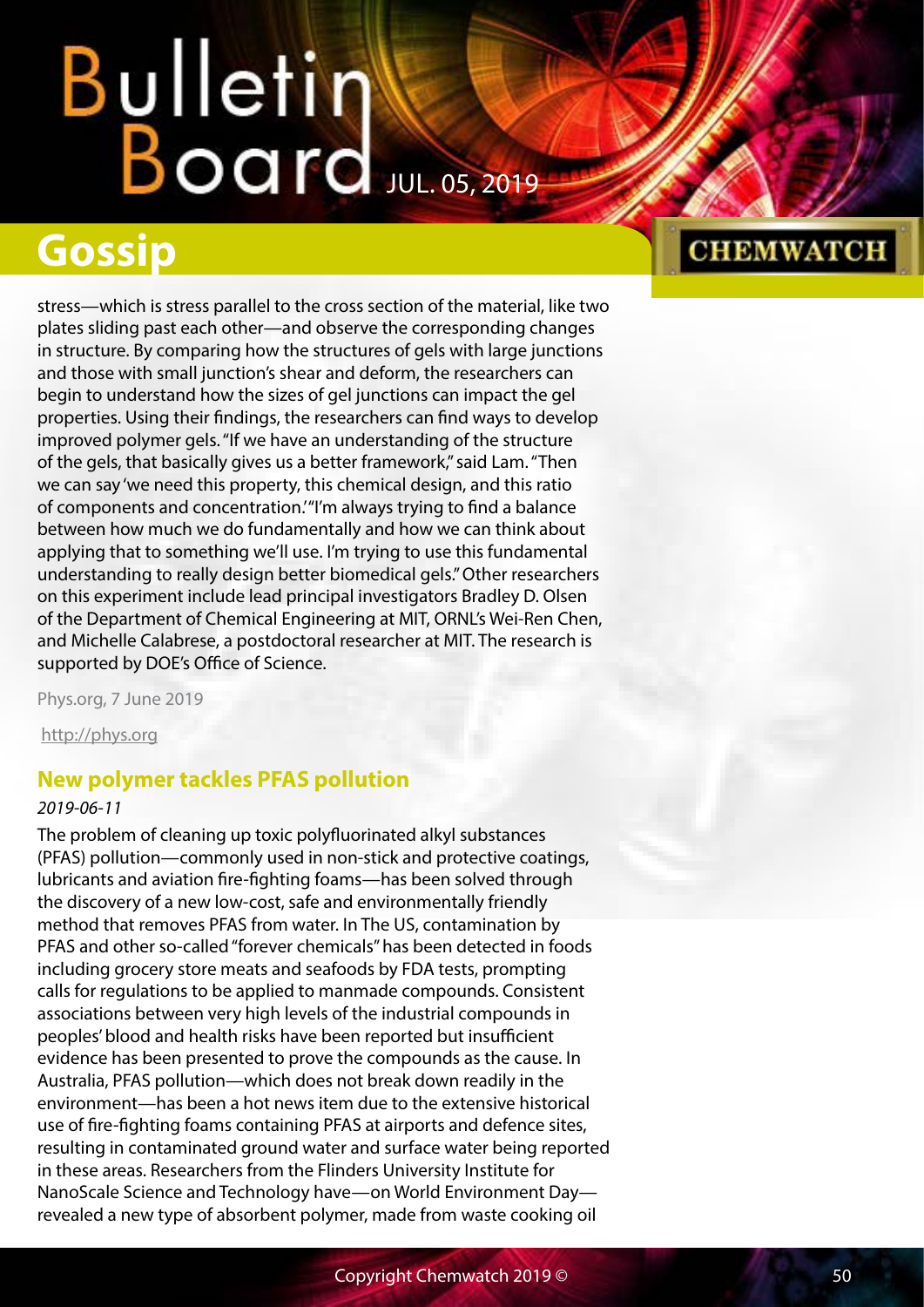### **Gossip**

and sulfur combined with powdered activated carbon (PAC). While there have been few economic solutions for removing PFAS from contaminated water, the new polymer adheres to carbon in a way that prevents caking during water filtration. It works faster at PFAS uptake than the commonly used and more expensive granular activated carbon method, and it dramatically lowers the amount of dust generated during handling PAC that lowers respiratory risks faced by clean-up workers. "We need safe, low-cost and versatile methods for removing PFAS from water, and our polymer-carbon blend is a promising step in this direction," says Flinders University's Dr. Justin Chalker, co-director of the study. "The next stage for us is to test this sorbent on a commercial scale and demonstrate its ability to purify thousands of litres of water. We are also investigating methods to recycle the sorbent and destroy the PFAS." During the testing phase, the research team was able to directly observe the self-assembly of PFOA hemi-micelles on the surface of the polymer. "This is an important fundamental discovery about how PFOA interacts with surfaces," explains Dr. Chalker. The team demonstrated the effectiveness of the polymercarbon blend by purifying a sample of surface water obtained near a RAAF airbase. The new filter material reduced the PFAS content of this water from 150 parts per trillion (ppt) to less than 23 parts per trillion (ppt), which is well below the 70 ppt guidance values for PFAS limits in drinking water issues by the Australian Government Department of Health. The core technology for this PFAS sorbent is protected by a provisional patent. "Our canola oil polysulfide was found to be highly effective as a support material for powdered activated carbon, enhancing its efficiency and prospects for implementation," says Nicholas Lundquist, Ph.D. candidate at Flinders University and first author in the groundbreaking study. The research paper, "Polymer supported carbon for safe and effective remediation of PFOA- and PFOS-contaminated water", by Nicholas Lundquist, Martin Sweetman, Kymberley Scroggie, Max Worthington, Louisa Esdaile, Salah Alboaiji, Sally Plush, John Hayball and Justin Chalker, has been published in the published in ACS Sustainable Chemistry & Engineering. This project was a collaboration funded by the South Australian Defence Innovation Partnership, with further support from industry partners Puratap and the Salisbury Council. Co-directors of the study were A/Prof Sally Plush and Prof John Hayball at UniSA and Dr. Justin Chalker at Flinders University. Flinders Ph.D. student Nicholas Lundquist was the lead author of the study in collaboration with Research Fellow Dr. Martin Sweetman of UniSA. "This successful project has laid the groundwork for significant ongoing, collaborative research between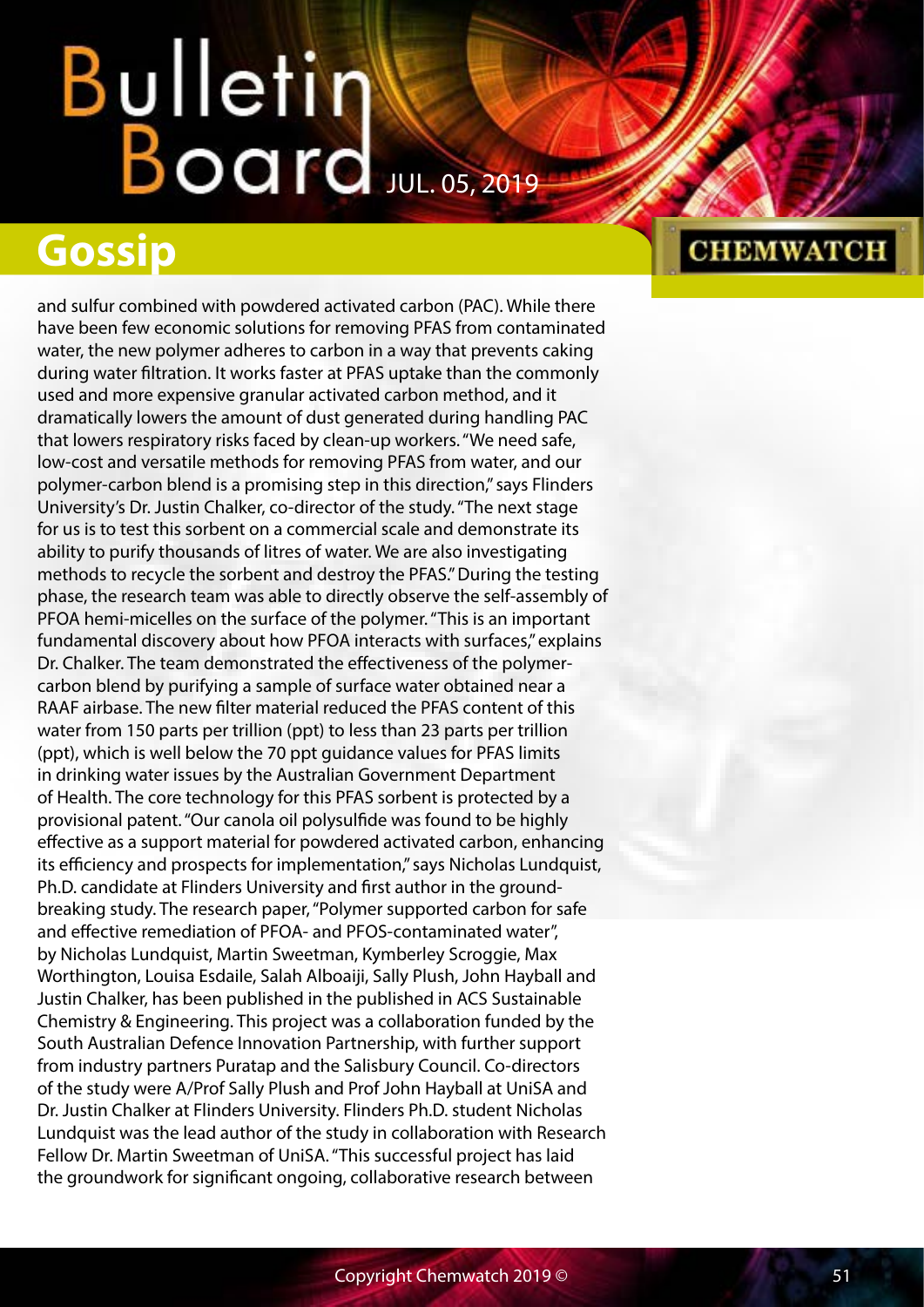## Bulletin Board JUL. 05, 2019

## **Curiosities**

**Ultra-processed food link to disease and death grows so do we need to shift our food policy?** *2019-06-12*

Just weeks after researchers showed a cause-and-effect relationship between ultra-processed food and weight gain, two more studies have linked these foods with disease and death. The pair of studies, published in the BMJ today, both looked at consumption of ultra-processed food and health outcomes and — perhaps unsurprisingly — it's not good news. The first, which was based in France, found increasing the proportion of ultraprocessed food in the diet by 10 per cent was associated with significantly higher rates of cardiovascular disease and cerebrovascular disease (such as stroke). The second, based in Spain, found people who consumed more than four servings of ultra-processed food per day were 62 per cent more likely to die of any cause compared to those who had less than two servings per day. In both studies, large groups of adults completed food intake questionnaires, then their rates of disease were tracked for up to 10 years. The findings provide further weight to the already sizeable pile of evidence that highly processed food is linked to poorer health, said Mark Lawrence, who co-wrote an editorial on the topic, also published today. We might need to reconsider what it is about these foods that makes them unhealthy, said Professor Lawrence, a food policy expert from Deakin University. "It's not just about the so-called 'risky' nutrients in foods," he said. "The nature of the cause is associated with the physical and chemical changes that happen to the food as a result of this high degree of industrial processing. "It's an independent risk factor irrespective of the presence of, say, sodium or added sugar in the food." Australian adults get more than a third of their energy from "discretionary foods", according to a recent Australian Institute of Health and Welfare report. This definition isn't exactly the same as "ultra-processed" but there is a fair bit of overlap between the two.

#### What is an 'ultra-processed' food?

If the term "ultra-processed" food conjures images of fluoro-orange cheese-flavoured snacks and sour gummy lollies, you wouldn't be wrong. But there are other foods you might not realise also fall into this category. Packaged biscuits, sausages, instant soups and fruit yoghurts are all classed as ultra-processed under the NOVA food classification system, which is recognised by global health agencies including the UN Food and Agriculture Organisation. Ultra-processed foods tend to be higher in nutrients we know are not good for us, namely salt, fat and added sugar, but this new wave of evidence suggests their health impact is more than

## **CHEMWATCH**

**Just weeks after researchers showed a cause-and-effect relationship between ultra-processed food and weight gain, two more studies have linked these foods with disease and death.**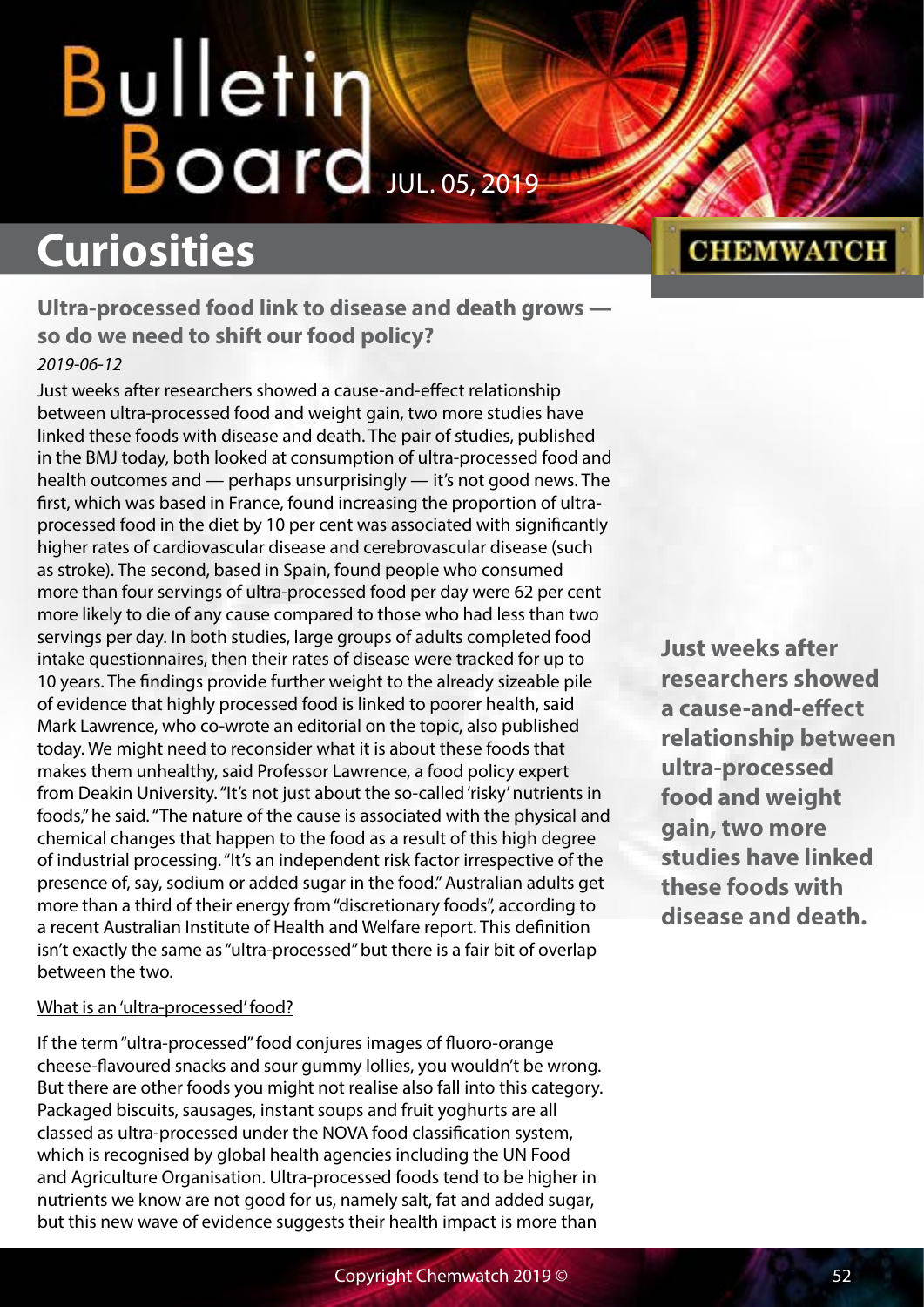### **Curiosities**

the sum of their parts, said Alexandra Jones from the George Institute for Global Health. This means a common approach for reformulating packaged foods by simply reducing their salt, fat and sugar content, or fortifying them with fibre and vitamins, might not be enough, Ms Jones said. "This evidence suggests that perhaps there are some foods that because they're ultra-processed — it doesn't matter what we do to their nutrient content, it's not going to make them better for us," she said. "You basically can't make an ultra-processed food healthy by just pumping it full of nutrients. Current food labelling in Australia focuses on salt, fat and sugar. But both Professor Lawrence and Ms Jones said evidence was mounting to suggest the degree of processing should also be communicated to consumers.

#### Health star rating should be 'mandatory', experts say

Obesity experts are calling for more regulation around food manufacturing as half of all processed supermarket food is revealed to be "discretionary" — or junk. "This has implications across a lot of different areas. I think the front of pack labelling is the most tangible one at the moment," Professor Lawrence said. "It could be something as simple as, is this an ultra-processed food or not." Ms Jones said Australia's current labelling systems, which include nutrient breakdowns, ingredient lists and the opt-in health star ratings, were useful and evidence based — but these studies suggested we may need to go further in the future. "As we watch this evidence evolving, we will be looking at whether we need to review all our nutritional policies to factor in processing as an additional consideration," Ms Jones said. But that doesn't mean we should ignore information about fats, sugar and salt in a product. "We shouldn't be scrapping what we already do know well and which is supported by a lot of evidence, which is that there's a lot of risks associated with consumption of foods which are high in salt, sugar and fat, so stay with that advice. "A lot of these ultra-processed foods are going to be high in these nutrients anyway."

ABC News, 30 May 2019

<http://www.abc.net.au/news/>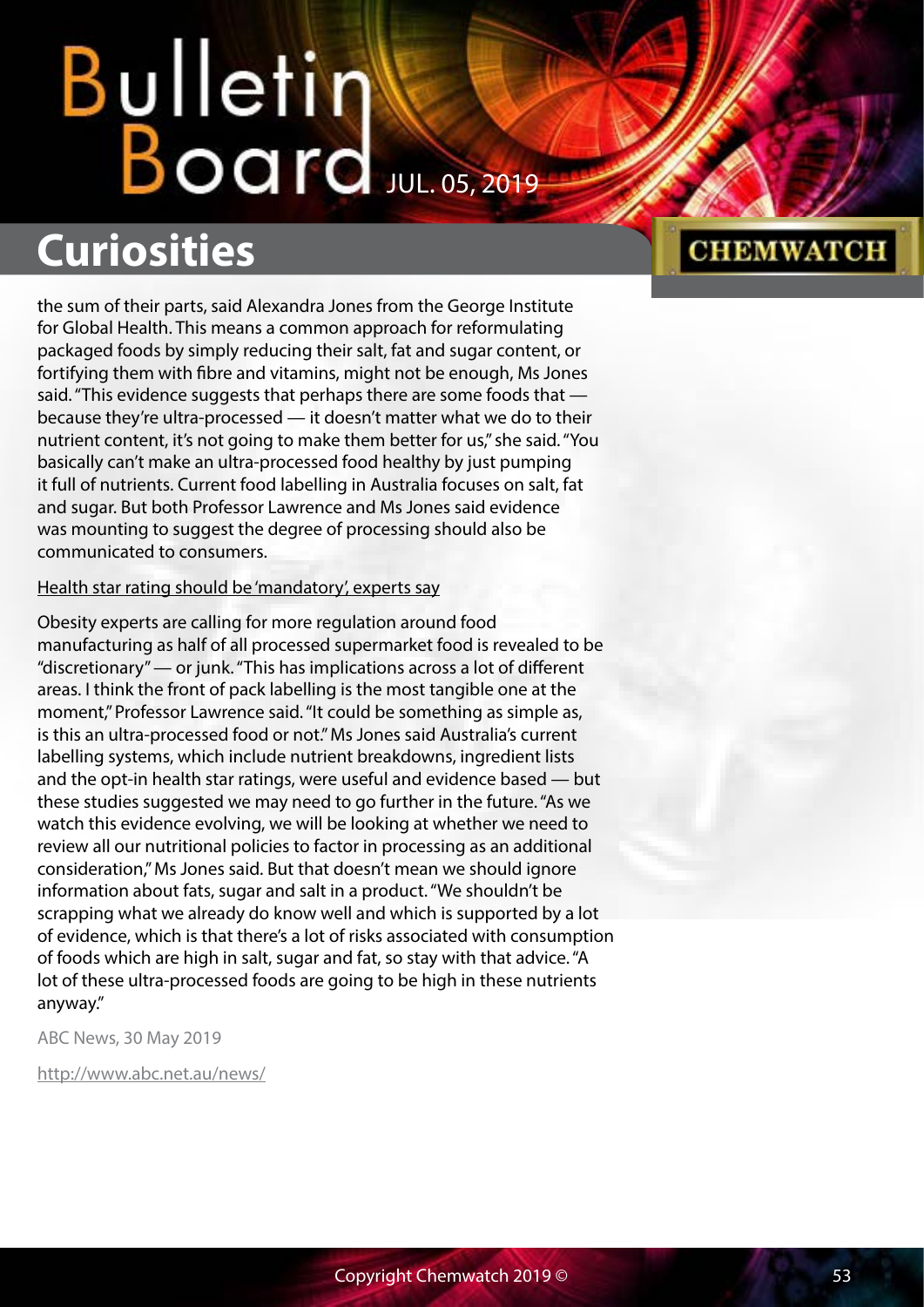## Bulletin  $B$ oard Jul. 05, 2019

### **Curiosities**

#### **Coffee not as bad for heart and circulatory system as previously thought** *2019-06-12*

Drinking coffee might keep us up at night, but new research has given us a reason to sleep easy knowing that the popular drink isn't as bad for our arteries as some previous studies would suggest. The research from Queen Mary University of London has shown that drinking coffee, including in people who drink up to 25 cups a day, is not associated with having stiffer arteries. The research, led by Professor Steffen Petersen, was presented today at the British Cardiovascular Society (BCS) Conference in Manchester and part-funded by the British Heart Foundation (BHF). Arteries carry blood containing oxygen and nutrients from your heart to the rest of your body. If they become stiff, it can increase the workload on the heart and increase a person's chance of having a heart attack or stroke. The study of over 8,000 people in the UK debunks previous studies that claimed drinking coffee increases arterial stiffness. Previous suggestions that drinking coffee leads to stiffer arteries are inconsistent and could be limited by lower participant numbers, according to the team behind this new research. Coffee consumption was categorised into three groups for the study. Those who drink less than one cup a day, those who drink between one and three cups a day and those who drink more than three. People who consumed more than 25 cups of coffee a day were excluded, but no increased stiffening of arteries was associated with those who drank up to this high limit when compared with those who drank less than one cup a day. The associations between drinking coffee and artery stiffness measures were corrected for contributing factors like age, gender, ethnicity, smoking status, height, weight, how much alcohol someone drank, what they ate and high blood pressure. Of the 8,412 participants who underwent MRI heart scans and infrared pulse wave tests, the research showed that moderate and heavy coffee drinkers were most likely to be male, smoke, and consume alcohol regularly. Dr. Kenneth Fung, who led the data analysis for the research at Queen Mary University of London, said: "Despite the huge popularity of coffee worldwide, different reports could put people off from enjoying it. Whilst we can't prove a causal link in this study, our research indicates coffee isn't as bad for the arteries as previous studies would suggest. "Although our study included individuals who drink up to 25 cups a day, the average intake amongst the highest coffee consumption group was 5 cups a day. We would like to study these people more closely in our future work so that we can help to advise safe limits." Professor Metin Avkiran, Associate Medical Director at the British Heart Foundation, said: "Understanding the impact that coffee has on our

#### **CHEMWATCH**

**Drinking coffee might keep us up at night, but new research has given us a reason to sleep easy knowing that the popular drink isn't as bad for our arteries as some previous studies would suggest.**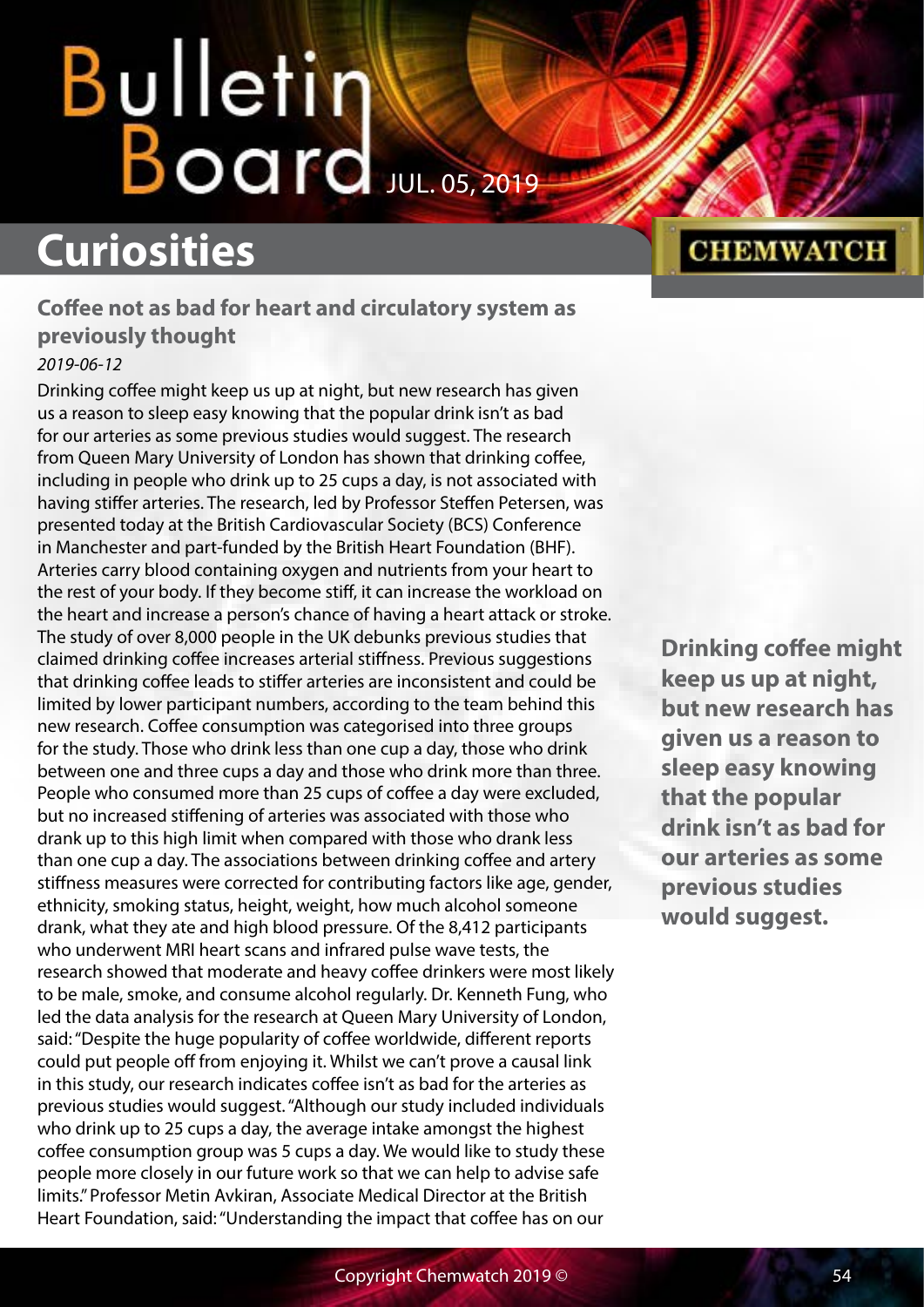## **Curiosities**

heart and circulatory system is something that researchers and the media have had brewing for some time. "There are several conflicting studies saying different things about coffee, and it can be difficult to filter what we should believe and what we shouldn't. This research will hopefully put some of the media reports in perspective, as it rules out one of the potential detrimental effects of coffee on our arteries."

Medical Xpress, 3 June 2019

<http://medicalxpress.com>

#### **High blood pressure is one of Australia's biggest killers, but you can take control** *2019-06-12*

You're sitting at the GP's office, a cuff around your upper arm. As it inflates, so does your creeping worry. Much like a test result at school, a blood pressure result can feel immovable, inevitable and baffling. Cryptic combinations of numbers like 145/90 or 120/80 tell you how well you have done and what your prospects may be. But what do these numbers mean? And is there anything you can do to change them?

#### What is blood pressure?

As your heart pumps, blood is pushed around your body through blood vessels, placing a force on the walls of those vessels. Pressure can build up if your vessels are too narrow, if your heart is beating too fast or too hard, or if the volume of your blood increases due to fluid retention. When this pressure is consistently too great, you have high blood pressure (also known as hypertension), which puts strain on your body. "You've got 100,000 heartbeats in an average day. If each time your heart beats it is beating against an increased pressure, this causes structural and functional damage to the heart, the kidneys, the brain and the arteries themselves," explained James Sharman, deputy director of the Menzies Institute for Medical Research. "Over 50 per cent of heart disease, stroke, and heart failure is attributed to increased blood pressure.

#### How do I know if I have high blood pressure?

The tricky thing is, high blood pressure may be playing havoc with your body without you knowing. That is why it's known as a silent killer. It is worthwhile checking your blood pressure even if you feel fit and healthy, according to Natalie Raffoul, risk reduction manager at the Heart Foundation. "People think if they feel fine, they don't have to worry about **You're sitting at the GP's office, a cuff around your upper arm.**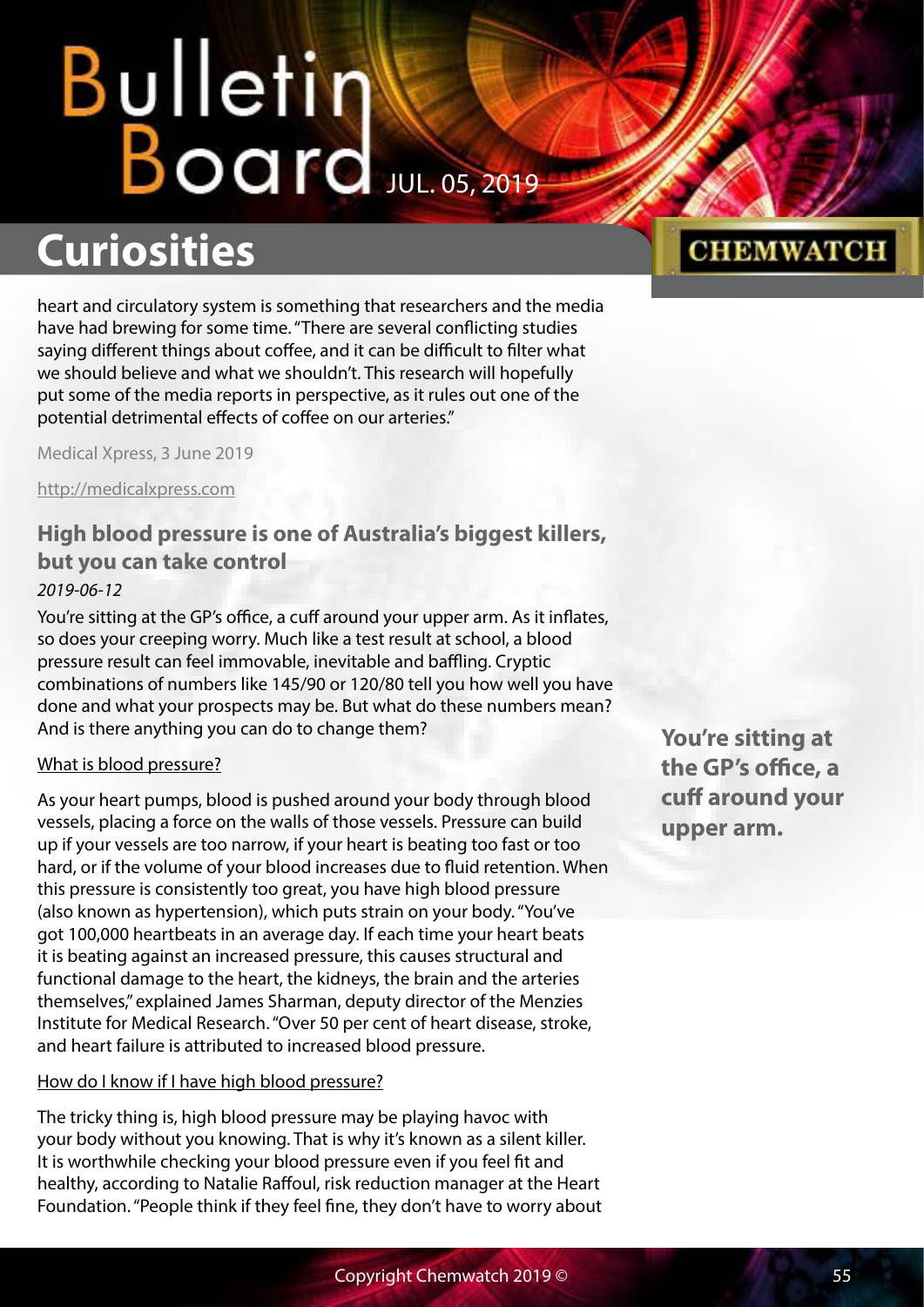### **Curiosities**

it. In fact, that is not correct," she said. To get an accurate picture of you blood pressure your GP will get you to take multiple tests over time. Blood pressure naturally changes throughout the day. It reacts to exercise, rest, caffeine consumption and more. It can even elevate due to the stress of a blood pressure test.

#### So, what do those numbers mean?

The two numbers you receive back are separate measures. The top number in your reading is your systolic blood pressure. This value is always the highest because it measures the pressure in your arteries when your heart contracts. The bottom reading is called diastolic blood pressure. This value is lower because it measures the pressure between contractions. The risk to your health increases on a continuum as both those numbers increase, Dr Sharman said. "However, for convenience, some threshold values of 'normal' and 'raised' blood pressure have been created," he said.

#### How did you rate?

A reading of 120/80 mm Hg is considered normal. Readings between 120/80 and 139/89 mm Hg are considered normal to high. If your reading comes in at 140/90 mm Hg or greater you have high blood pressure.

#### What causes high blood pressure?

It can be hard to pinpoint the exact reason why a person may present with high blood pressure, but the risk factors are well known.

Your blood pressure can be affected by factors such as:

- Eating patterns, including salty foods
- **Weight**
- Alcohol consumption
- How much physical activity you do

The good news? "[Around] 80 to 90 per cent of high blood pressure cases are preventable," Dr Sharman said.

#### What steps can I take to help prevent high blood pressure?

Dr Sharman encourages people to start taking control of their blood pressure by getting active. This may seem counterintuitive as exercise temporarily raises blood pressure. However, inactivity is a big risk factor for this disease. "Exercise addresses so many risk factors in one hit," Dr Sharman said. "It will help improve the structure and function of your arteries and heart, it will make your cholesterol profile more favourable,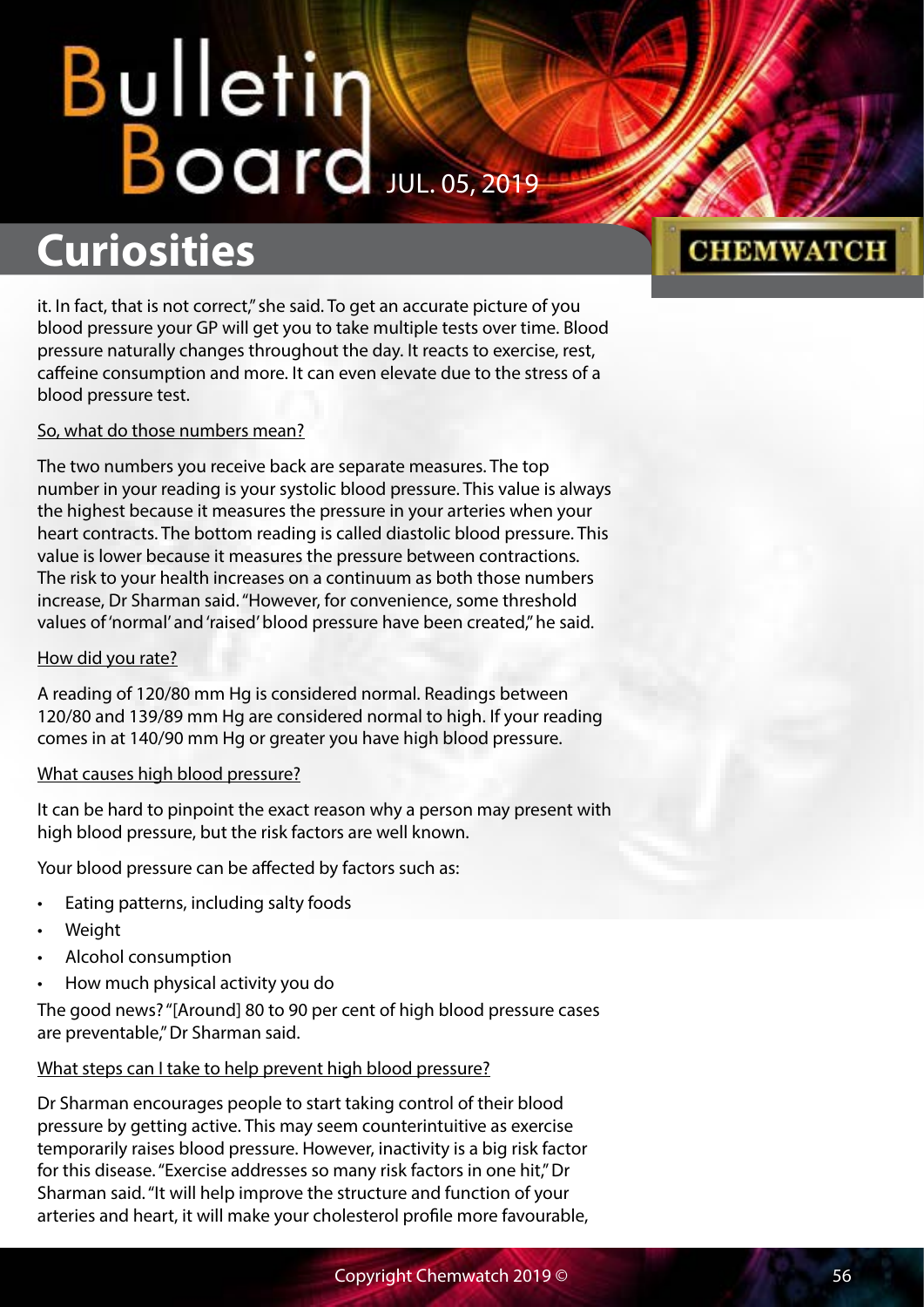## Bulletin Water

## **Curiosities**

improve blood glucose, improve insulin sensitivity, less likely to develop diabetes and of course it's part of a regimen to maintain a healthy body weight." Even a single exercise session can reduce blood pressure for up to 24 hours. When exercise is incorporated into daily life, the effect is more long lasting. A healthy diet packed with fruit and vegies is a great way to lower your risk of high blood pressure. Cutting down on salt will also help, Ms Raffoul said. "The link between high salt intake and high blood pressure is strong," she said. "The higher your salt intake, the more fluid your body retains." Health experts recommend you limit your daily salt intake to no more than one-and-a-half teaspoons a day. The lion's share of most people's salt intake is hidden in highly processed foods, sauces (such as soy or tomato sauce), takeaway or restaurant foods. Salt can hide in surprising places. According on the Australian Healthy Food Guide, just two slices of some breads can provide a third of your recommended daily salt intake. When you are eating packaged food, Ms Raffoul suggests looking for "no salt" or "low salt" options. You can also replace your humble table salt with spicier alternatives. "The simplest thing you can do to reduce your salt intake is to use herbs and spices to flavour your food instead of salt," she said.

Reducing stress may also help — at least in the short term.

When you get a fright, the colour drains from your face. This is a result of the famed "flight or fight response". Small blood vessels in the skin, digestive system and other places contract. This redirects blood to where it needs to go to keep you alive in that moment. "Acute periods of stress, which replicate the flight or fight response, do elevate blood pressure temporarily," Ms Raffoul said. "Getting these temporary spikes daily can cause long-term damage to your blood vessels and increase your risk of a heart event," she said. "The link between chronic anxiety and high blood pressure is not yet fully understood." Quitting smoking is also recommended, Dr Sharman said. "If you have got high blood pressure and you smoke, it amplifies your risk [of stroke or a heart event] substantially," he said.

#### What if high blood pressure runs in my family?

Having a family history of high blood pressure does not mean you are doomed to high blood pressure forever. "People think if they have high blood pressure in their family they can't do anything about it," Ms Raffoul said. "There are still plenty of things you can do about it." Knowing that high blood pressure is common in your family can be a powerful tool.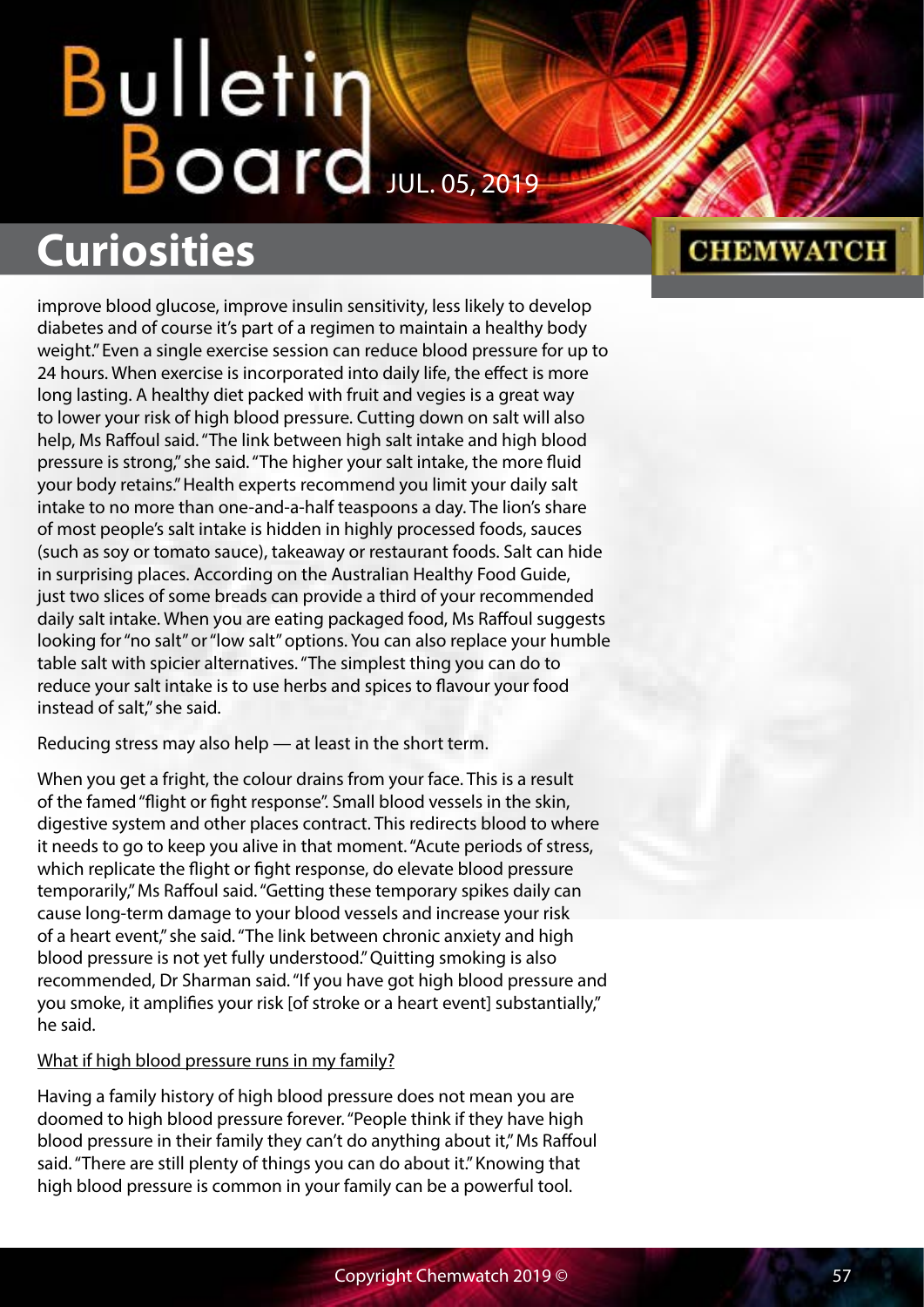## Bulletin Water

### **Curiosities**

Talking to your GP about your family history can help them give treatment and advice.

What happens if I'm diagnosed with high blood pressure?

If lifestyle changes above alone are not enough to help you manage your blood pressure, your GP may also recommend medications, which need to be taken for the long-term. "Often people think if they are on blood pressure lowering medicines, they can stop taking their medicine if their blood pressure becomes normal, when in fact these are usually longer-term medicines." she said. Monitoring your blood pressure using a home testing kit with guidance from a GP on a regular basis can help you take ownership of your treatment. But there can be some pitfalls if you invest in the wrong machine, Ms Raffoul said. "When buying home blood pressure devices, you need to make sure you get a validated device so that the readings that they get at home are accurate and reliable." She recommended buying blood pressure machines from a reputable seller such as your pharmacy, and avoiding using finger or wrist devices. "High blood pressure is usually quite easily managed through positive lifestyle changes and possibly medications." she said.

ABC News, 1 June 2019

<http://www.abc.net.au/news/>

#### **Type A blood converted to universal donor blood with help from bacterial enzymes**

#### *2019-06-12*

On any given day, hospitals across the United States burn through some 16,500 litres (35,000 pints) of donated blood for emergency surgeries, scheduled operations, and routine transfusions. But recipients can't take just any blood: For a transfusion to be successful, the patient and donor blood types must be compatible. Now, researchers analysing bacteria in the human gut have discovered that microbes there produce two enzymes that can convert the common type A into a more universally accepted type. If the process pans out, blood specialists suggest it could revolutionize blood donation and transfusion. "This is a first, and if these data can be replicated, it is certainly a major advance," says Harvey Klein, a blood transfusion expert at the National Institutes of Health's Clinical Centre in Bethesda, Maryland, who was not involved with the work. People typically have one of four blood types—A, B, AB, or O—defined by unusual sugar molecules on the surfaces of their red blood cells. If a person with

**Researchers analysing bacteria in the human gut have discovered that microbes there produce two enzymes that can convert the common type A blood into a more universally accepted type.**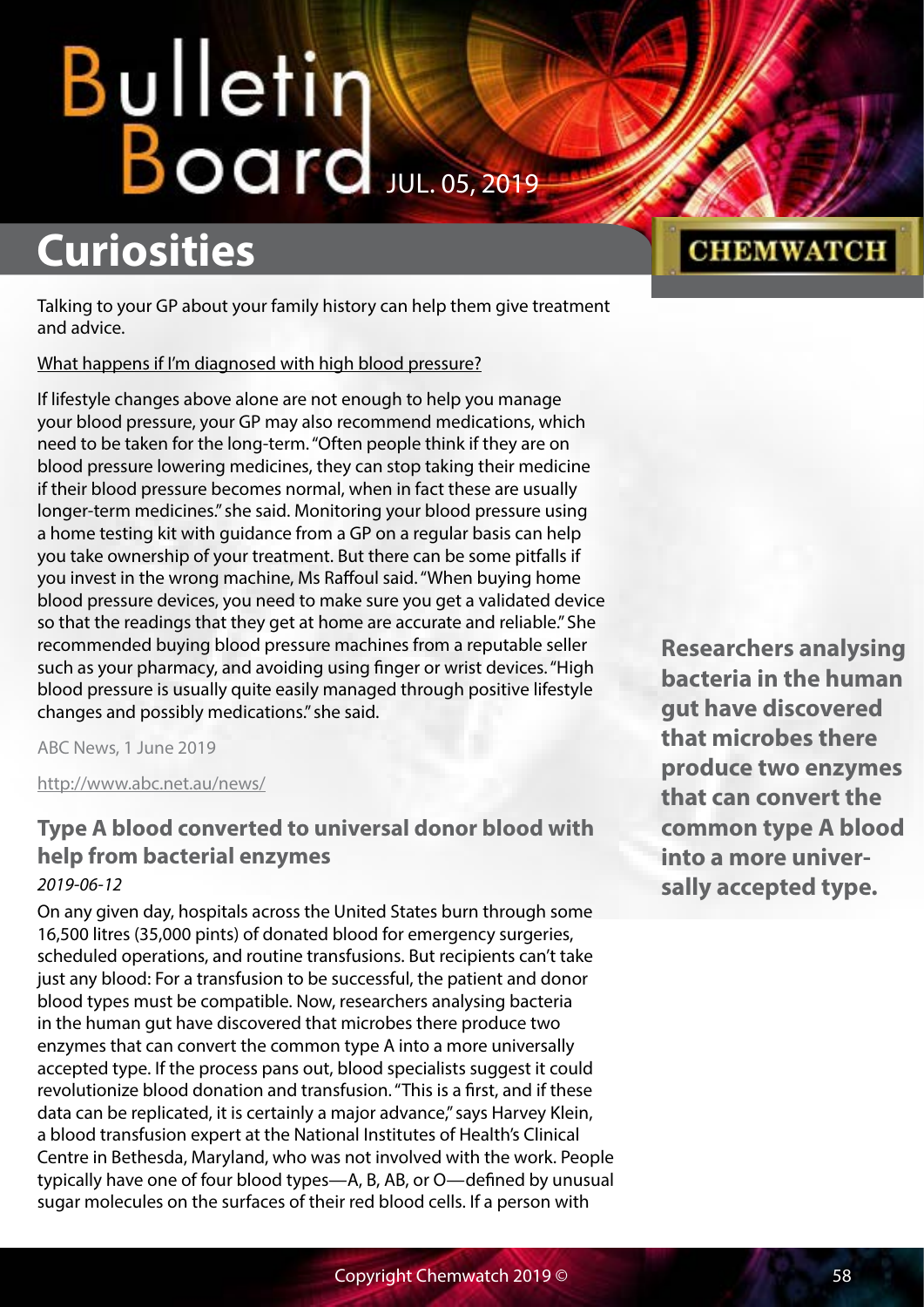## **Curiosities**

type A receives type B blood, or vice versa, these molecules, called blood antigens, can cause the immune system to mount a deadly attack on the red blood cells. But type O cells lack these antigens, making it possible to transfuse that blood type into anyone. That makes this "universal" blood especially important in emergency rooms, where nurses and doctors may not have time to determine an accident victim's blood type. "Around the United States and the rest of the world, there is a constant shortage," says Mohandas Narla, a red blood cell physiologist at the New York Blood Centre in New York City. To up the supply of universal blood, scientists have tried transforming the second most common blood, type A, by removing its "A-defining" antigens. But they've met with limited success, as the known enzymes that can strip the red blood cell of the offending sugars aren't efficient enough to do the job economically. After 4 years of trying to improve on those enzymes, a team led by Stephen Withers, a chemical biologist at the University of British Columbia (UBC) in Vancouver, Canada, decided to look for a better one among human gut bacteria. Some of these microbes, latch onto the gut wall, where they "eat" the sugar-protein combos called mucins that line it. Mucins' sugars are similar to the type-defining ones on red blood cells. So, UBC postdoc Peter Rahfeld collected a human stool sample and isolated its DNA, which in theory would include genes that encode the bacterial enzymes that digest mucins. Chopping this DNA up and loading different pieces into copies of the commonly used lab bacterium Escherichia coli, the researchers monitored whether any of the microbes subsequently produced proteins with the ability to remove A-defining sugars. At first, they didn't see anything promising. But when they tested two of the resulting enzymes at once—adding them to substances that would glow if the sugars were removed—the sugars came right off. The enzymes also worked their magic in human blood. The enzymes originally come from a gut bacterium called Flavonifractor plautii, Rahfeld, Withers, and their colleagues report today in Nature Microbiology. Tiny amounts added to a unit of type A blood could get rid of the offending sugars, they found. "The findings are very promising in terms of their practical utility," Narla says. In the United States, type A blood makes up just under one-third of the supply, meaning the availability of "universal" donor blood could almost double. But Narla says more work is needed to ensure that all the offending A antigens have been removed, a problem in previous efforts. And Withers says researchers need to make sure the microbial enzymes have not inadvertently altered anything else on the red blood cell that could produce problems. For now, the researchers are focusing on only converting type A, as it's more common than type B blood. Having the ability to transform type A to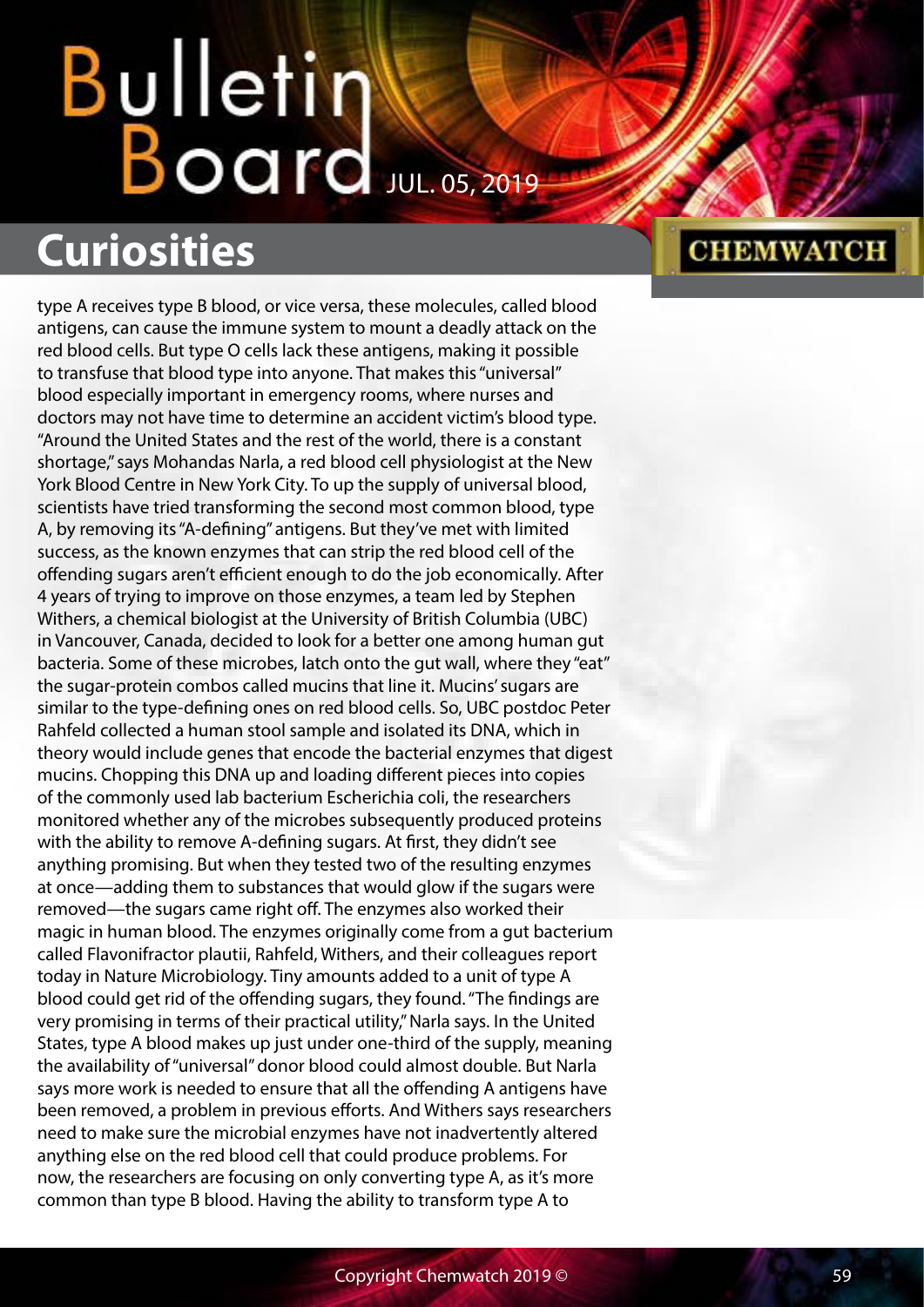### **Curiosities**

type O, Withers says, "would broaden our supply of blood and ease these shortages."

Science, 10 June 2019

<http://sciencemag.org/>

#### **Canada to ban plastic bags and straws as it cleans up its act**

#### *2019-06-12*

Canada plans to ban some single-use plastics like straws, plastic bags and cutlery by early 2021 to reduce non-recyclable waste and protect the world's oceans. Prime Minister Justin Trudeau announced the move from the banks of a lake in Gault Nature Reserve in Quebec on Monday – less than five months out from an election in which climate change and pollution are among the top campaign issues. "To be honest, as a dad, it's tough trying to explain this to my kids," Trudeau said. "How do you explain dead whales washing up on beaches around the world, their stomachs jam-packed with plastic bags? "As parents we're at a point when we take our kids to the beach and we have to search out a patch of sand that isn't littered with straws, Styrofoam or bottles. That's a problem, one that we have to do something about." Canada's move follows one by the European Parliament, which voted earlier this year to ban several single-use plastic products, and recent disputes with the Philippines and Malaysia over the shipment of Canadian waste to Asia. Last year, Canada sponsored a G7 ocean plastics charter intended to spur a reduction in plastics use. In May the United Nations said 180 countries reached a deal to reduce sharply the amount of plastic that gets washed into the oceans. Canada's delay on implementation until 2021 gives time to make a "science-based decision" on exactly which plastics are harmful to the environment and human health, according to a government statement. It will also give businesses time to adjust. Fast-food restaurants will have to find new solutions for straws and cutlery, for example. Canada may require manufacturers to use a set amount of recycled content, the statement said. Also, the federal government will work with provincial authorities so that companies, rather than just municipalities, take more responsibility for the recycling process. Canada recently became entangled in a political dispute with the Philippines over 1500 tons of household waste – mislabelled as recyclable plastics – shipped to South-East Asia in 2013 and 2014. Canada agreed to take it back last month after a protracted diplomatic spat. Malaysia similarly said it would return 3000 tons of plastic waste from Canada, the United States, Japan and the United Kingdom. "The issue of plastic

#### **Canada plans to ban some single-use plastics like straws, plastic bags and cutlery by early 2021 to reduce non-recyclable waste and protect the world's oceans.**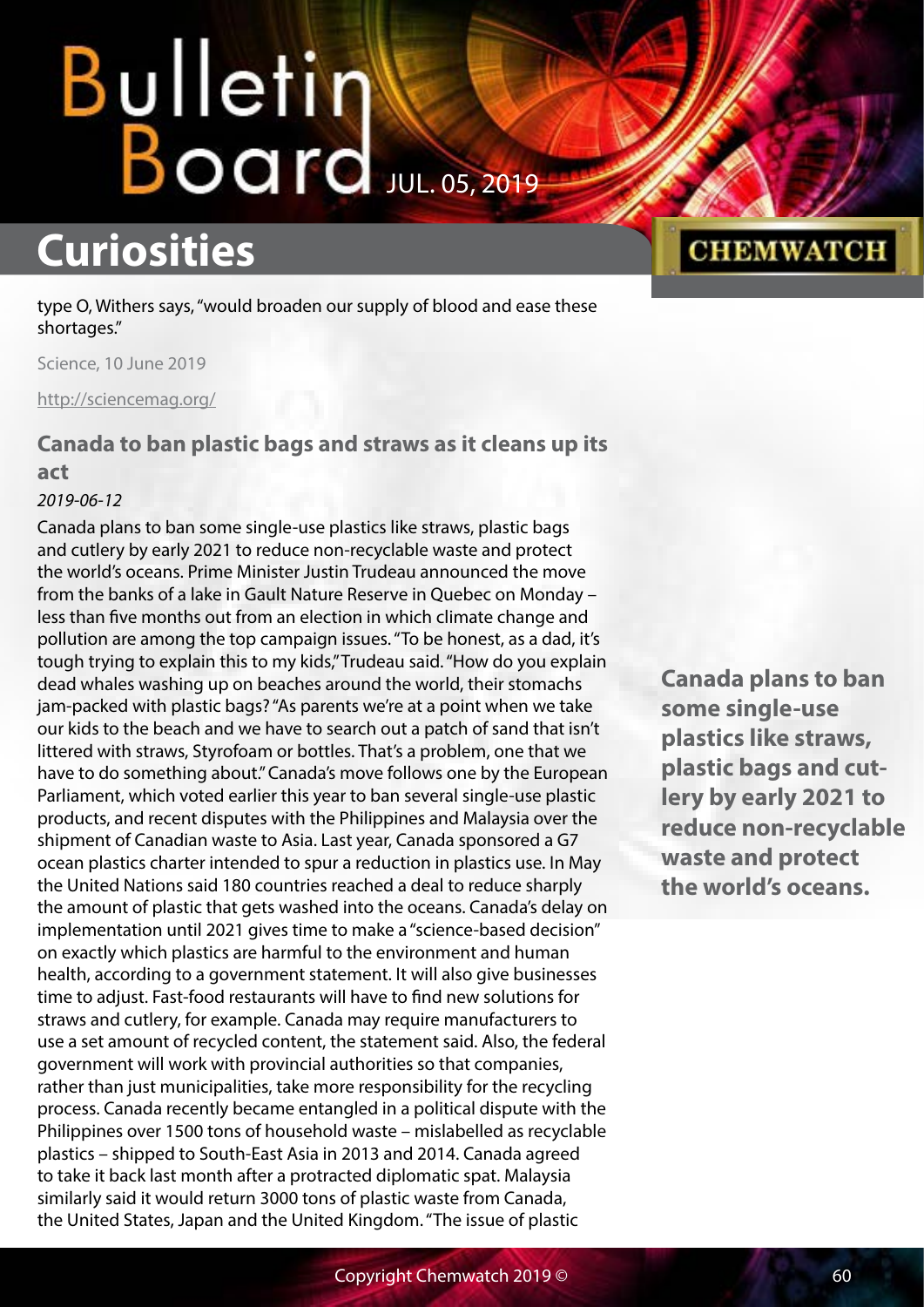## Bulletin Water

### **Curiosities**

pollution will increasingly be seen as an issue for developing countries that feel they are being dumped with waste from rich countries that should be taking care of their own waste internally," said Sara Seck, a Dalhousie University law professor.

Sydney Morning Herald, 11 June 2019

<http://www.smh.com.au/>

#### **Justice Through Citizen Science: How 'Chemical Fingerprinting' Could Change Public Health** *2019-06-12*

In the early 2000s, residents of a small, Rust Belt city called Tonawanda, New York, began noticing something strange: Over the years, it seemed, an increasing number of people were getting sick — primarily with cancer. Tonawanda's a highly industrial city with more than 50 polluting facilities situated within a three-mile radius. It was common for the air to feel dense and to smell like gasoline. Residents wondered what toxic chemicals might be in the air and if they were making them sick. Seeking to answer that question, in 2005 a small group of concerned residents took to their streets armed with five-gallon buckets, plastic baggies, plastic hoses and a handheld vacuum to suck out samples from the heavy, foulsmelling air. Lab testing confirmed their fears: Air samples they'd taken near a plant called Tonawanda Coke, which produced a high-carbon form of coal, contained extremely high levels of industrial toxins, including benzene — a hydrocarbon linked to cancers, infertility, growth problems and an array of blood diseases. It was present in the air at a rate of 25 times what the federal government estimates an average American is exposed to in a lifetime. The group's work resulted in a legal investigation, a federal lawsuit and the eventual shutdown of Tonawanda Coke in 2018. It was a major victory spurred by a small, DIY investigation. But the success didn't end there. It led to a first-of-its-kind "chemical fingerprinting" study that could have far-reaching impacts to hold polluters accountable and even prevent towns like Tonawanda from becoming toxic dumping grounds in the future. In 2013 a judge found Tonawanda Coke guilty of violating 11 counts of the Clean Air Act and three counts of the Resource Conservation and Recovery Act. The company was ordered in 2014 to pay a \$12.5 million penalty plus \$12.2 million for community health and environmental research that could reveal the full extent of the factory's pollution legacy — the first time in history such a legal decision has ever been made. Today the environmental component of that court-ordered research — a \$711,000 soil project that involves testing for specific

#### **CHEMWATCH**

**The technology exists to hold polluters accountable, but can it now be used to help monitor pollution and prevent toxic messes?**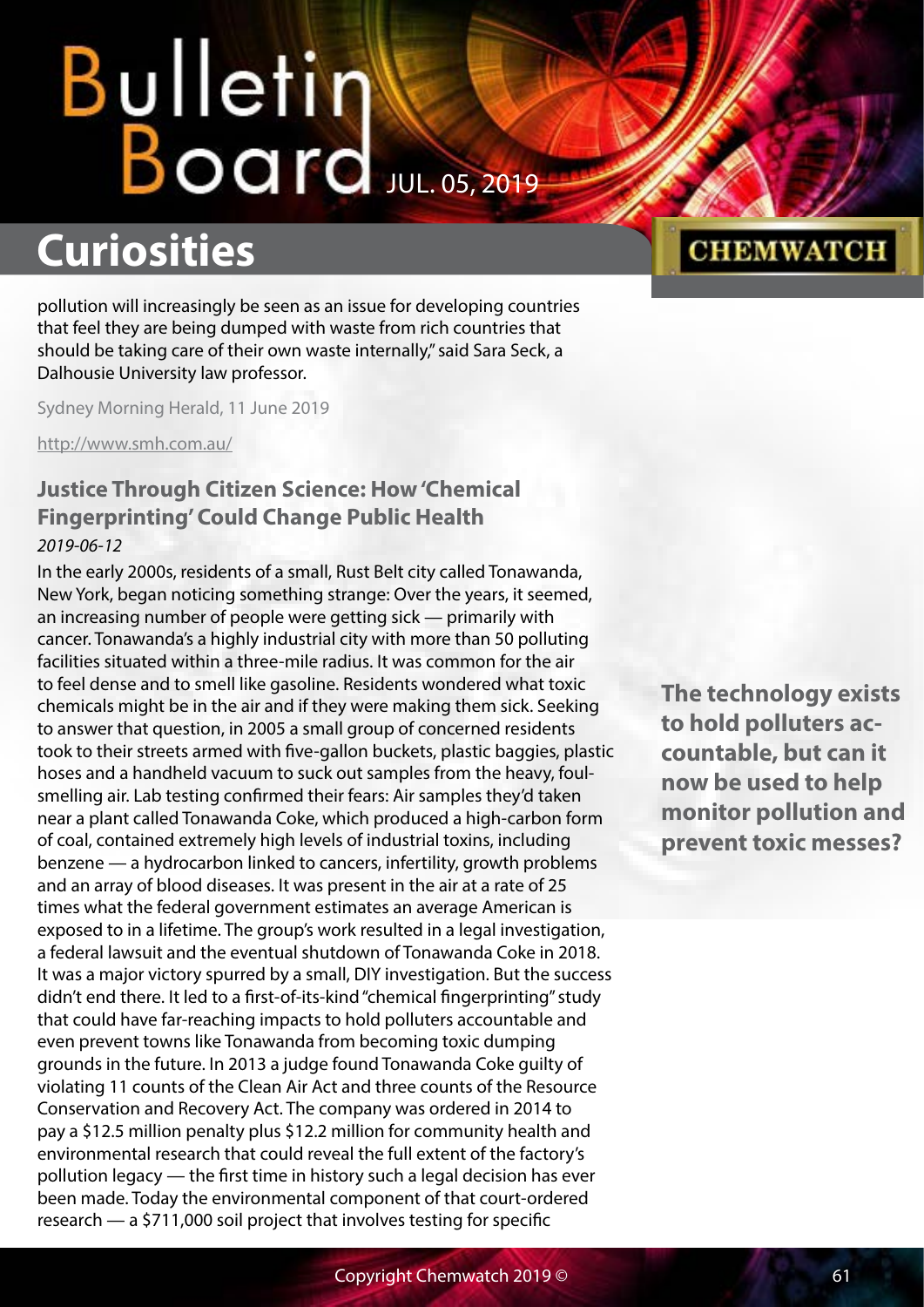# Bulletin<br>Board

## **Curiosities**

chemical signatures in soil to map areas that have been exposed to the highest levels of air pollution — is in its final phase, with its results to be made public later this year. Residents will then learn the extent of the pollution in the region caused by the coke plant. But much has already been accomplished thanks to the continued work of local residents, who have assumed "citizen scientist" roles in collecting soil samples for study. While chemical fingerprinting has been done before to find polluters, this is the first federally court-ordered project funded by a convicted party and designed by local scientists to uncover the extent of an industrial polluter's impacts on its community by testing chemical fingerprints with the help of citizen scientists. Experts believe this kind of community-driven project is a cost-effective way to understand long-term pollution legacies from companies like Tonawanda Coke and also to identify additional polluted areas that need to be cleaned up. "Soil sampling is a surrogate for historic air pollution, especially for the most carcinogenic compounds emitted by industrial plants," says Joseph Gardella Jr., State University of New York at Buffalo chemistry professor and research leader. "Many pollutants in the air end up depositing themselves in soil, providing us with a record of what factories have historically been pouring out, what people have been breathing in and what needs to be cleaned up now."

#### Fingerprinting Polluters

The scientific process of developing a specific chemical fingerprint and tracing it back to a specific source, in this case Tonawanda Coke, is known as "source apportionment." Each factory releases its own specific mixture of pollutants. They perform some kind of combustion process or processes, and so they release chemicals specific to those processes belonging to a class of cancer-causing chemicals called polycyclic aromatic hydrocarbons (PAHs). Burning cigarettes, running vehicles, cooking on a charcoal grill and making a bonfire also releases PAHs — albeit in much smaller amounts. Different types of combustion — including the production of coke, which comes from heating coal at high temperatures — release different types of PAHs and other associated health-harming chemicals, such as particulate matter, sulfur and carbon dioxide. In 2017, while Tonawanda Coke was still running some of its coke ovens, Gardella and his team took air and soil samples on site, as well as a sample of the coke the plant produced, to gather data that could be used to develop a chemical fingerprint unique to the factory. Then they held community meetings where they called on the public for help collecting soil samples from their properties and taught them how to collect samples that could be used for scientific analysis. In total residents collected 182 soil samples, and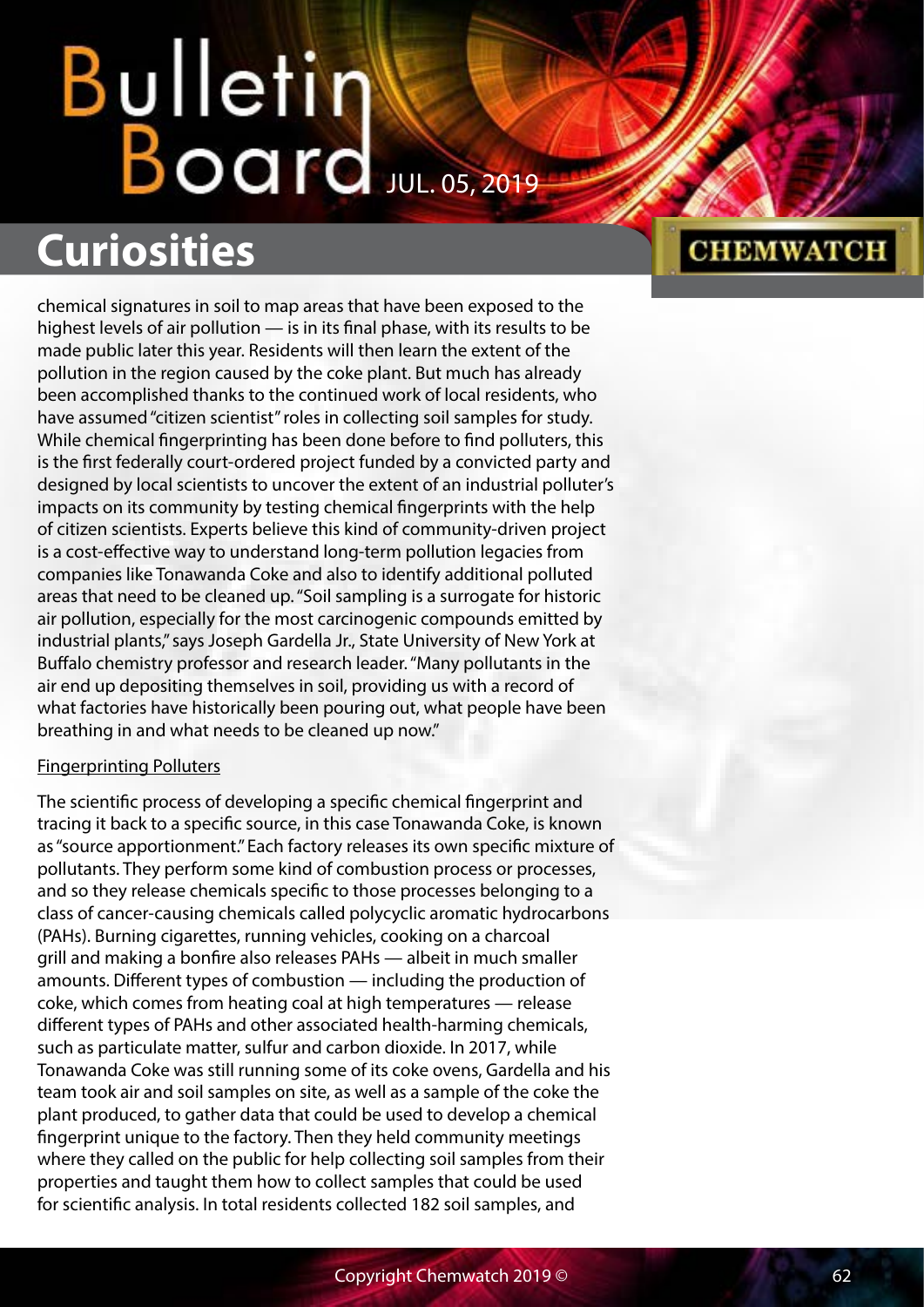## **Curiosities**

Gardella's team also analysed public data on contaminants from 65 toxic release sites in their test area in northwestern Erie County, New York. The scientists sent both the air and soil samples to independent laboratory ALS Environmental to be analysed for 169 different industrial chemicals. The results? "On the Tonawanda Coke property, soil samples had levels of PAHs that were through the roof," says Gardella. "I had never seen anything this contaminated before, and I've seen some pretty contaminated sites." Analysis of the resident-collected soil samples also revealed high levels of pollution, specifically on properties immediately surrounding the plant; as well as properties east, northeast and west of the plant. Chemicals found in soil samples included PAHs, PCBs, cyanide and heavy metals such as lead, mercury and arsenic. Some of the residential samples in the worst polluted areas had levels of toxic chemicals that exceeded federal and state guidelines that would necessitate a clean-up.

#### Mapping the Risks

Understanding the kind of pollutants in the area was just the first step. Next, to understand whether or not the pollutants on residential properties definitely came from Tonawanda Coke and not another industrial polluter, researchers need to do more testing. In 2018 the scientists asked residents to take 130 more samples within the most highly polluted areas and began the process of determining source apportionment — matching the chemical fingerprint. "I am currently building a library of chemical standards from pollutants found on the Tonawanda Coke property so I know what chemicals we are looking for and what its unique chemical fingerprint should look like," says Kaitlin Ordiway, a State University of New York at Buffalo graduate student now working on the source apportionment component of the study. Because Tonawanda was the only coke plant in this highly industrial area of New York, Ordiway says she's using advanced chemical tests to look specifically for PAHs associated with coke production. These include anthracene, phenanthrene, benzo(a)pyrene and benzo(g,h,i)perylene. PAHs are more complex versions of one of the simplest aromatic hydrocarbons, benzene, a very common — and toxic —emission from industries of all kinds.

#### Chemicals from soil samples

"The PAHs I'm looking for have a more complex molecular structure than benzene, and so they can be used to develop a more detailed and accurate fingerprint," Ordiway says. Chemical fingerprinting and the methods used by the University at Buffalo team have been widely used to uncover sources of industrial pollution, according to Paul Boehm, corporate vice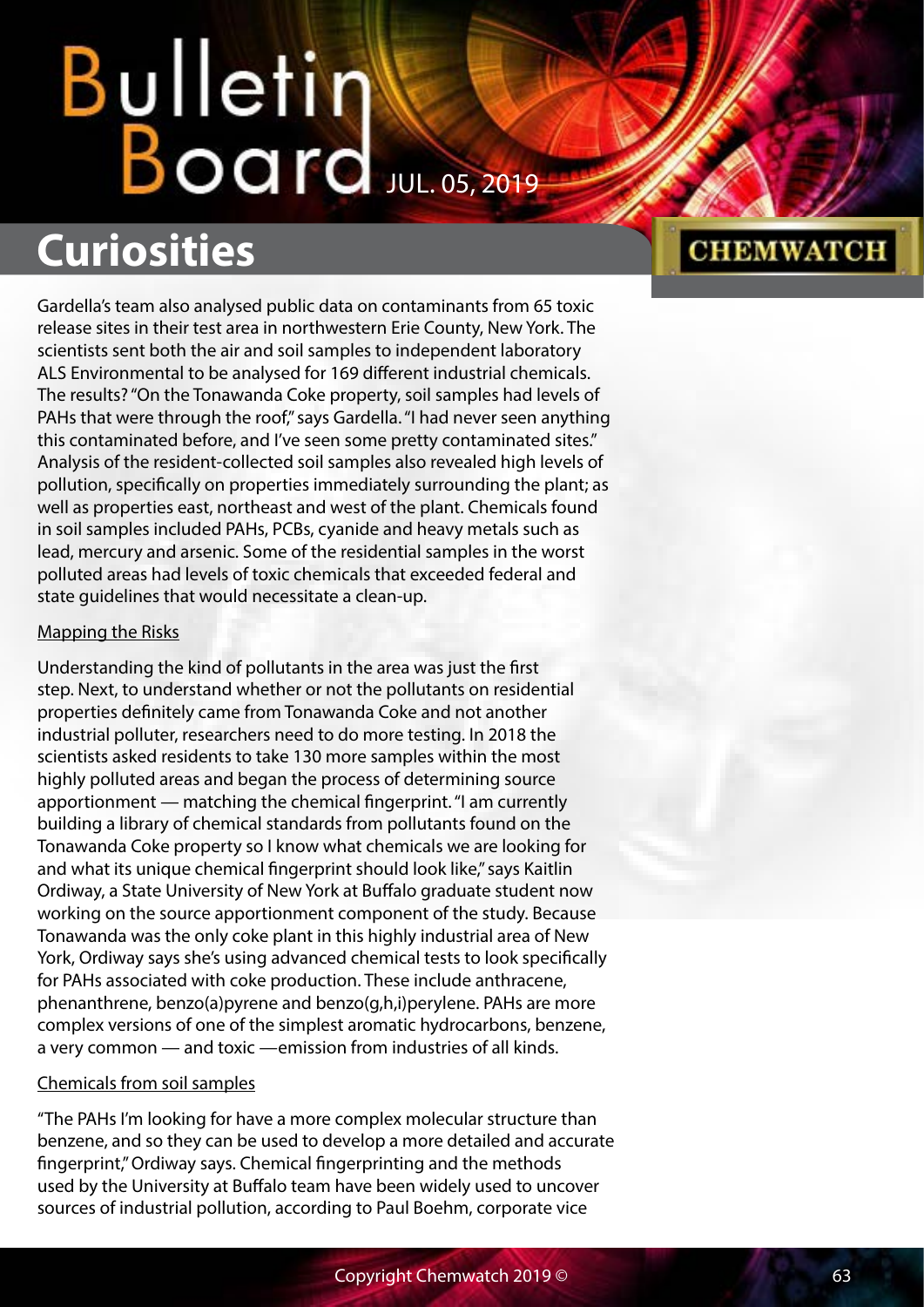### **Curiosities**

president and principal scientist at Exponent, an engineering and scientific consulting firm. This includes cases for all kinds of pollution, he says, such as from the Deepwater Horizon and Exxon Valdez oil spills. He adds that "what makes or breaks such investigations" includes the quantity and quality of samples used to establish the fingerprints, considerations of all other possible chemical sources in the area including natural "background" levels of PAHs, the techniques used to analyse the data, and most importantly, the experience and skills of the scientists who are analysing and interpreting the data.

Gardella and his team say that, after their fingerprinting process is finished, they'll use GIS technology to develop contamination maps with their data that will inform environmental agencies about the exact location of various contaminants. Specifically, they'll determine where a clean-up of toxic soil might be necessary and whether or not Tonawanda Coke is responsible for it or if another polluter is to blame and should be investigated. Gardella says he and his team expect to announce the results in later 2019. Chemical fingerprinting research and map-making can be time consuming, Gardella says, but when citizen scientists are used to help gather data, it's not very expensive. He believes the process should be used routinely by state and federal environmental agencies to identify polluters and polluted areas instead of waiting for a court- order, as in the case of Tonawanda. Because the technology to perform source apportionment already exists and the testing methods are relatively inexpensive, environmental agencies just have to develop the capacity and training to carry it out, he says. "When that happens, this could become proactive work rather than retrospective work, resulting in better pollution monitoring across the country and healthier lives for people living in areas affected by industrial pollution," Gardella says.

The Relevator, 10 June 2019

https://therevelator.org

#### **How your body processes food is only partially down to your genes**

#### *2019-06-12*

As children, Helen Sparre and Sarah Guy appeared identical in both face and figure; a pattern which continued into their twenties – when both twins were underweight – and into their thirties and early forties, when they began to gain some additional pounds. Yet, according to a new study, in which they participated, these similarities are only skin-deep: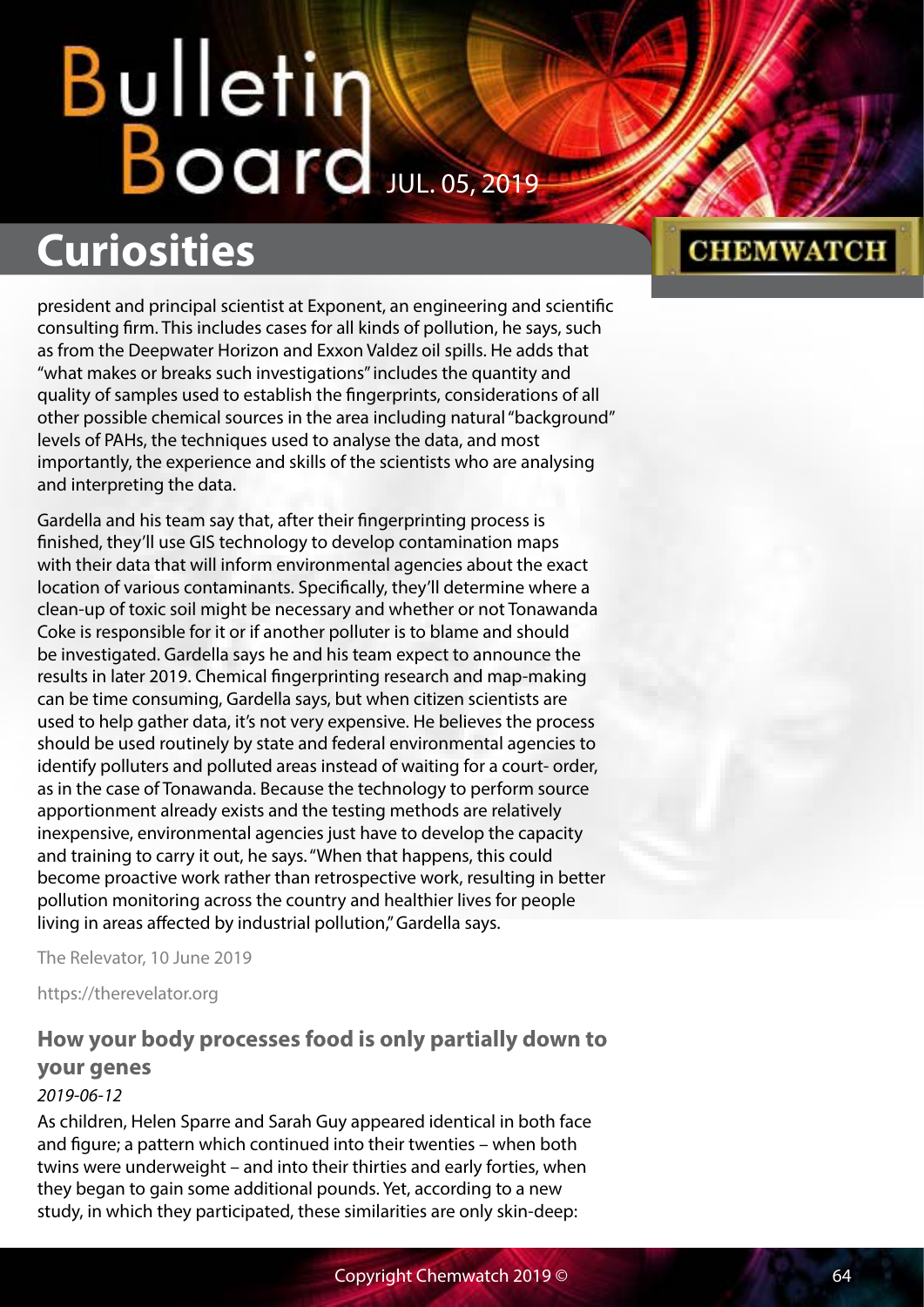# Bulletin<br>Board

### **Curiosities**

Just 50 per cent of our response to glucose, and less than 20 per cent of our response to dietary fats is genetic, meaning that even identical twins respond very differently to the same meal. "Everyone is unique in their food response, which may help explain why one-size-fits-all dietary guidelines often fail," says Tim Spector at Kings College, London, who led the study. He is now developing an app which could ultimately predict the healthiest food choices for any given individual, following a test. The team found that, whereas some people experienced a rapid and prolonged increase in blood sugar and insulin in response to a given meal, such as a high-fat or high-carb muffin, others responded to the same meal with a large and sustained increase in the amount of fat circulating in their bloodstream. The first of these responses is a pattern associated with an increased risk of weight gain and type 2 diabetes, whereas the second is associated with an increased risk of cardiovascular disease. Surprisingly, these differences were also observed in twins sharing identical DNA sequences. For instance, in response to a sugary drink, one twin had more than double the spike in blood glucose of their identical twin — a pattern also observed when they consumed a standard muffin. But when they consumed a high fibre muffin, their responses were more similar. "It shows us that our environment is also important to our response to food," says Isabel Garcia-Perez at the Centre for Translational Nutrition and Food Research at Imperial College London.

#### Gut differences

One possible explanation for these differences, is variation in the participants' gut microbiota. In the study, identical twins were found to share just 37 per cent of the same gut microbes; in unrelated individuals it was 35 per cent. Variability in people's sleep, circadian rhythms, or exercise could also explain the differences, says Spector, who presented the results at the American Diabetes Association conference in San Francisco this week. The team are using the data from the study to try to build a system that can predict how people would respond to untested foods. So far, the system can predict glucose responses with 73 per cent accuracy. The team plan to release an app next year, which will be used to gather more data from individuals, and which they hope could ultimately advise them on the healthiest food choices based on their responses to a test meal, or series of meals. "This is a massive and unprecedented effort to identify the predictors of people's response to caloric and nutrient intake, and it is an approach has the potential to tell us a lot," says Claude Bouchard at Pennington Biomedical Research Centre in Louisiana. Even so, recent studies suggest the metabolic fate of a meal can also be influenced by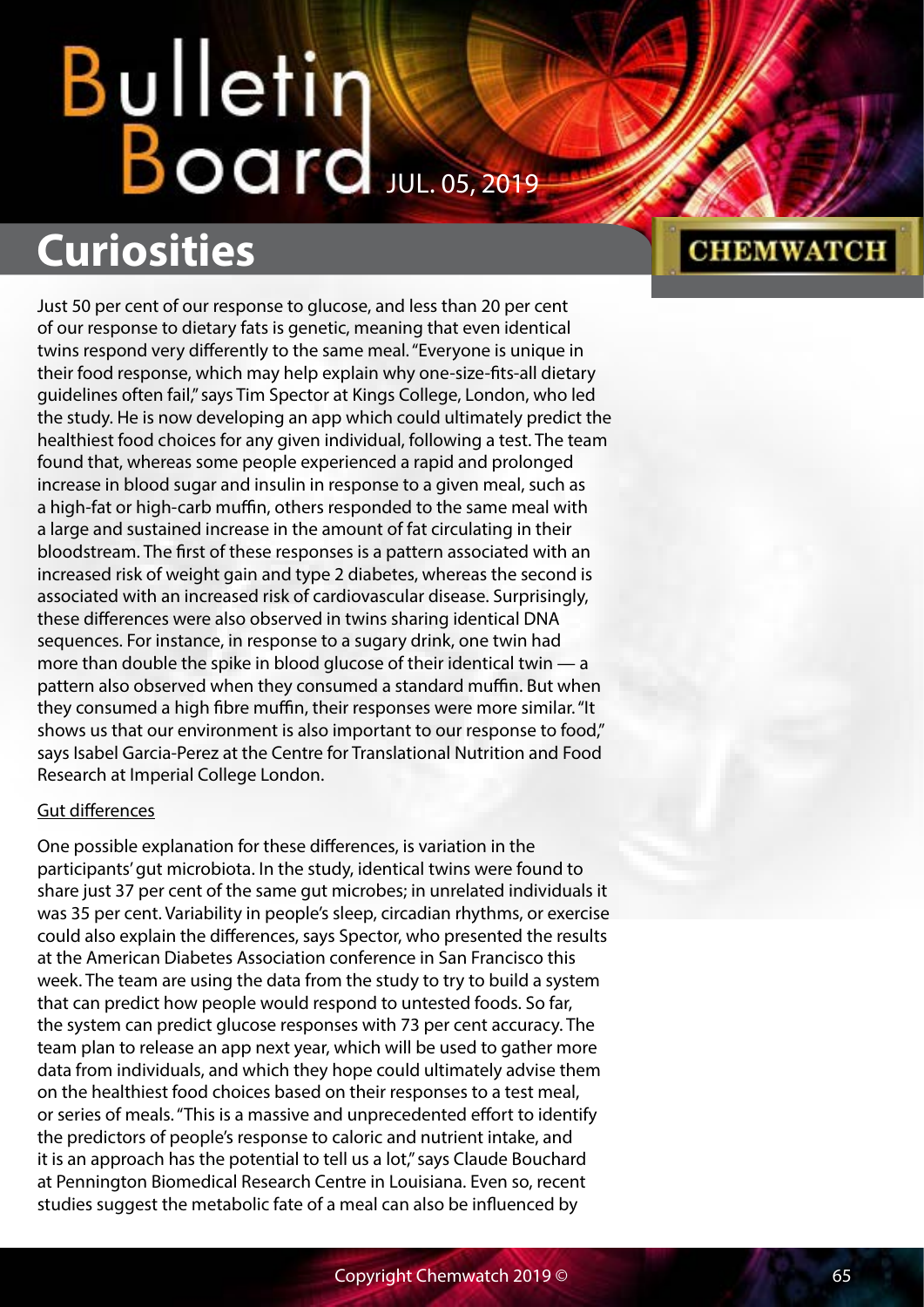### **Curiosities**

what we consumed the day before – something they haven't necessarily accounted for in this study, he says. As for Sarah and Helen, the message they've taken from participating in the study is that, although they may look identical, their responses to foods are very different: Sarah has an 'unhealthy' metabolic response to chocolate, but Helen tolerates it well – whereas she has an 'unhealthy' response to potato crisps, which isn't shared by her twin. "It's funny because when we were little, we always used to say that if you put the two of us together, you'd have one person," says Sarah, "and that's what these results appear to be showing as well."

New Scientist, 10 June 2019

<http://www.newscientist.com/>

#### **How teabags became a secret weapon in the fight against climate change**

#### *2019-06-12*

It is summer on Herschel Island in the Canadian Arctic and Haydn Thomas is digging in the tundra for teabags. One in particular eludes him. He knows he left it around here last year, but now it is nowhere to be found. "Foolishly, I buried it where the permafrost is very unstable," he says. An hour or more later, he abandons the search. This is one that got away. But it is a small defeat: there are at least 5000 more teabags waiting to be recovered from tundra around the world. It may seem bizarre, but burying teabags is all the rage among ecologists. "It's like a treasure hunt, trying to find them after you've left them somewhere for a year, sometimes two years," says Isla Myers-Smith at the University of Edinburgh, UK, who supervises Thomas's research. "I like a good treasure hunt," she says. Of course, there is more to it than fun. Teabags, it turns out, provide an ingenious window onto a largely hidden world: soil. When soil litter – dead leaves, twigs and other organic material – decomposes, it emits carbon dioxide, which contributes to global warming. Being able to measure the rate at which this happens is important – and nowhere more so than in the Arctic, where the tundra holds vast quantities of carbon and is emitting it into the air at an accelerating rate as the land heats up. Sizing up this problem should allow us to better predict the ramifications of a warmer world, and chart a course to avert disastrous climate change. So, how did teabags become a secret weapon in understanding the biggest problem the world faces? It started in 2010, when Joost Keuskamp and Judith Sarneel at Utrecht University in the Netherlands had a eureka moment. Both study soil decomposition, and their research entails painstakingly sewing or gluing together the seams of hundreds of tiny

**Climate change could release a torrent of carbon from the Arctic tundra into a warming world. To gauge the threat, ecologists have recruited the humble teabag**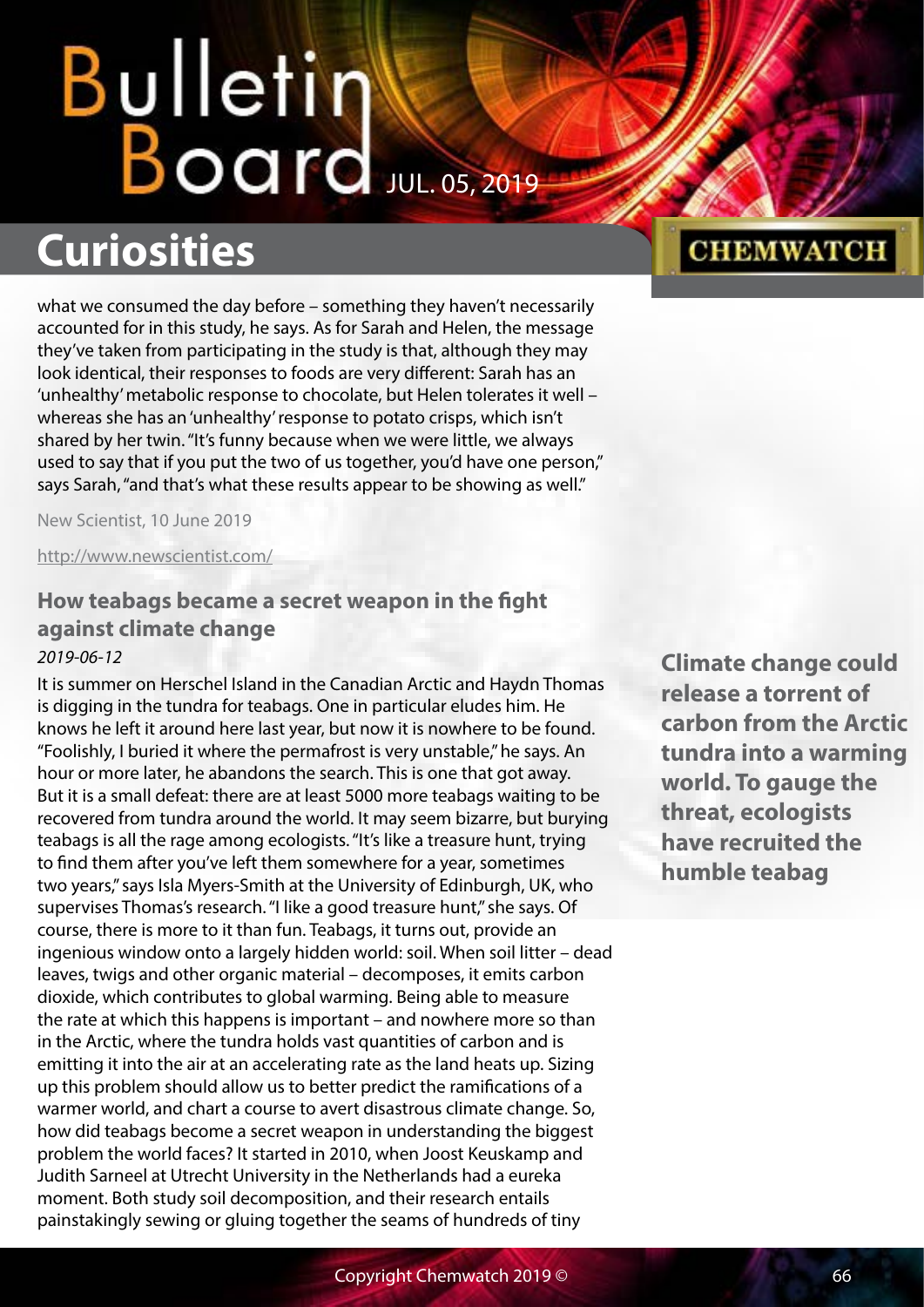### **Curiosities**

bags, filling them with dead plant material, then weighing and burying them in the ground. The ecologists later dig up the bags and reweigh them to track the progress of decay. During a well-earned tea break, the pair were bemoaning the tedium of this time-consuming job. If only there were some way to avoid it, they mused, while staring into the depths of their teacups. Teabags! It was a genius idea. Not only would using them bypass all the sewing and gluing, but if ecologists everywhere buried the same type and brand of teabag instead of homemade litterbags, it would also give them a standard piece of kit with which to do their studies. Soil decomposition occurs when microorganisms, including fungi and bacteria, digest dead plant material, transforming it into nutrients and releasing carbon dioxide. The rate of decay depends on environmental conditions such as humidity, temperature, soil acidity and nutrient content, together with the chemical properties of the litter and the types of microorganisms present. It is a two-stage process. Typically, decay is fast at first, as microbes consume all the easily degraded organic material. In the next phase, the decomposition rate is slower because the material left behind is more resistant and takes longer to break down.

#### Tea for two

After much trial and error, Sarneel, now at Umeå University in Sweden, and Keuskamp realised that, by burying two different types of tea for two or three months, they could capture data on both phases at the same time. Woody rooibos tea, also known as redbush, is slow to decompose, so the amount of weight lost gives a measure of the initial decay rate. Meanwhile, rapidly decomposing green tea quickly reaches the slower phase of decay, so can be used to measure its rate. The Tea Bag Index was born. Since they went public with their method in 2013, teabag ecology has taken off. Last year, the first global comparative study of soil litter decomposition was published by the TeaComposition initiative, a collaboration of researchers from more than 190 institutions. They looked at early stage decay rates of the two types of teabags in soil at 336 sites within nine different biomes, including boreal forests, equatorial regions, the Mediterranean and Arctic tundra. They found that rooibos tea always decayed much slower than green tea, reassuring them that the Tea Bag Index works in vastly different geographic regions and biomes. As expected, decay of both tea types was faster in warmer, more humid environments. However, for tea at least, moisture levels have more impact on decomposition rates than temperature. Being able to make such global comparisons is a huge leap forward for soil scientists. But the group acknowledged that data from the Arctic was sparse. That matters because tundra contains huge amounts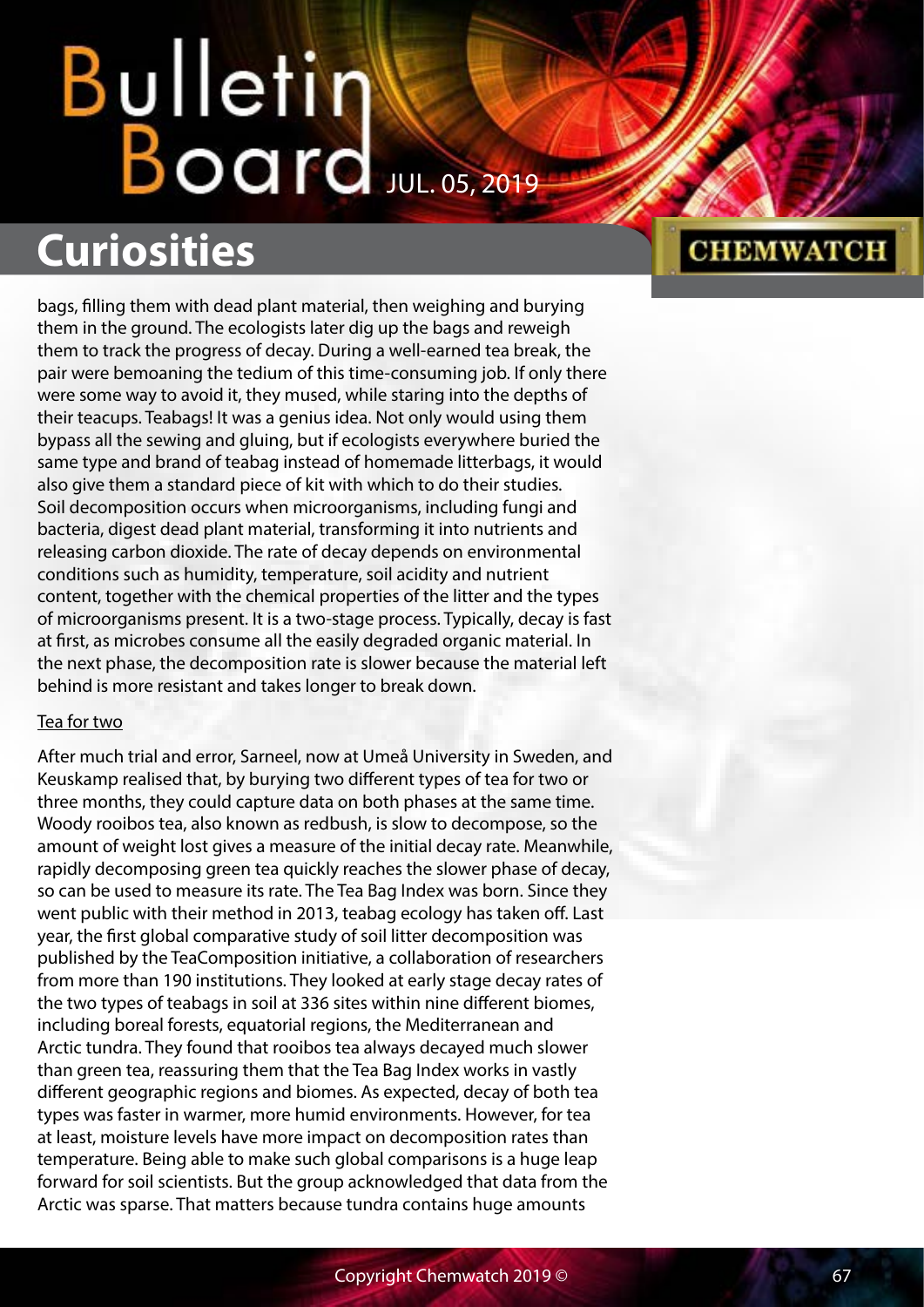# Bulletin<br>Board

## **Curiosities**

of carbon – almost twice as much as the atmosphere – in the form of dead vegetation. Historically, low temperatures in the Arctic have kept the decomposition rates in tundra soil low, locking up this carbon. With global warming, that is no longer the case. However, we don't know how fast carbon dioxide is being released from the tundra into the atmosphere or what impact this will have. That is what Myers-Smith and her team are trying to find out. They are particularly keen to see what is going on in places like Herschel Island, where rising temperatures are leading to increased plant growth. "One of the big questions is, what happens to that biomass once it gets deposited into the soil," says Myers-Smith. Might it rapidly decompose, creating a feedback loop that makes things worse? To tackle this question, Thomas heads up the Tundra Tea Bag Experiment, an international collaboration involving some 50 researchers. It has buried teabags at over 350 sites worldwide and aims to find out how decomposition rates across the tundra differ with changes in soil and air temperature and moisture. Analysis is ongoing, but early hints are concerning. In the Arctic, soils are often below 0°C but warm up through the summer. As temperature and moisture increase, decomposition speeds up. The researchers had predicted – in line with assumptions used by many climate models – that after an initial spurt, rates of decay would begin to level off. That isn't happening. "We're seeing a linear relationship across the whole tundra," says Myers-Smith. "Some of the highest rates of decomposition occurred at sites that were the warmest and the wettest." She hopes that the findings, which will be published soon, will be used to update climate models and improve our ability to predict the effects of climate change at high latitudes. Sarneel and Keuskamp never imagined that their labour-saving innovation would one day have such global reach. "Sometimes, it's really good to follow your crazy ideas and see where it all ends up," says Sarneel. That remains to be seen: results are still brewing, as all over the world bags of rooibos and green tea are steeping.

**CHEMWATCH** 

**television or light on in the room may be a risk factor for gaining weight or developing obesity, according to scientists.**

**Sleeping with a** 

New Scientist, 5 June 2019

<http://www.newscientist.com/>

#### **Sleeping with artificial light at night associated with weight gain in women** *2019-06-12*

Sleeping with a television or light on in the room may be a risk factor for gaining weight or developing obesity, according to scientists at the National Institutes of Health. The research, which was published online June 10 in JAMA Internal Medicine, is the first to find an association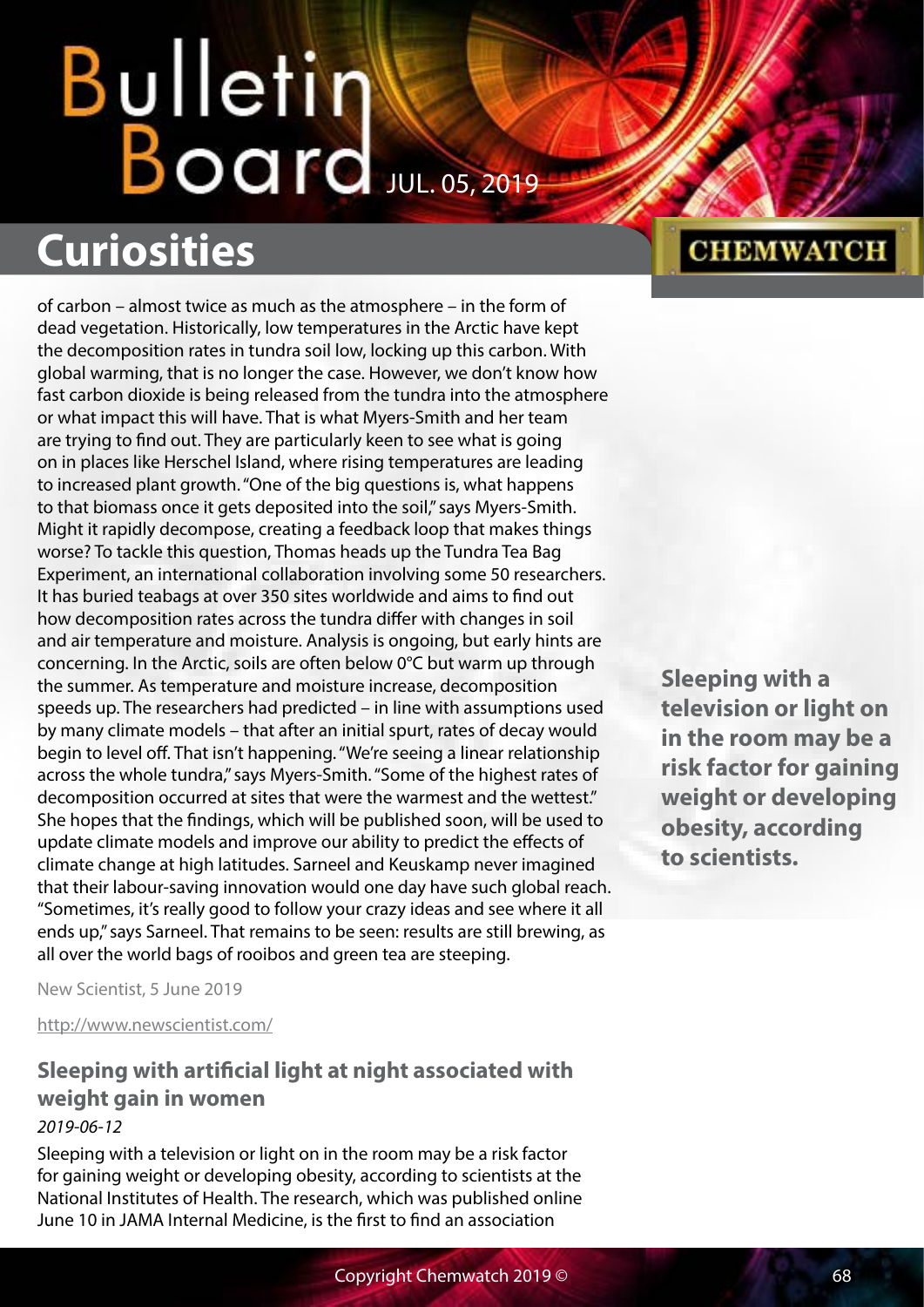## Bulletin  $B$ oard  $JUL.$  05, 2019

## **Curiosities**

between any exposure to artificial light at night while sleeping and weight gain in women. The results suggest that cutting off lights at bedtime could reduce women's chances of becoming obese. The research team used questionnaire data from 43,722 women in the Sister Study, a cohort study that examines risk factors for breast cancer and other diseases. The participants, aged 35-74 years, had no history of cancer or cardiovascular disease and were not shift workers, daytime sleepers, or pregnant when the study began. The study questionnaire asked whether the women slept with no light, a small nightlight, light outside of the room, or a light or television on in the room. The scientists used weight, height, waist and hip circumference, and body mass index measurements taken at baseline, as well as self-reported information on weight at baseline and follow-up five years later. Using this information, the scientists were able to study obesity and weight gain in women exposed to artificial light at night with women who reported sleeping in dark rooms. The results varied with the level of artificial light at night exposure. For example, using a small nightlight was not associated with weight gain, whereas women who slept with a light or television on were 17% more likely to have gained 5 kilograms, approximately 11 pounds, or more over the follow-up period. The association with having light coming from outside the room was more modest. Also, the scientists wondered if not getting enough rest factored into the findings. "Although poor sleep by itself was associated with obesity and weight gain, it did not explain the associations between exposure to artificial light while sleeping and weight," said corresponding author Dale Sandler, Ph.D., chief of the Epidemiology Branch at the National Institute of Environmental Health Sciences (NIEHS), part of NIH. Co-author Chandra Jackson, Ph.D., head of the NIEHS Social and Environmental Determinants of Health Equity Group, is interested in racial disparities in sleep health. She notes that for many who live in urban environments, light at night is more common and should be considered. Streetlights, store front neon signs, and other light sources can suppress the sleep hormone melatonin and the natural 24-hour light-dark cycle of circadian rhythms. "Humans are genetically adapted to a natural environment consisting of sunlight during the day and darkness at night," Jackson said. "Exposure to artificial light at night may alter hormones and other biological processes in ways that raise the risk of health conditions like obesity." The authors acknowledge that other confounding factors could explain the associations between artificial light at night and weight gain. However, their findings did not change when analyses controlled for characteristics that may be associated with exposure to light at night. These factors included age, having an older spouse or children in the home, race, socioeconomic status, calories consumed, and physical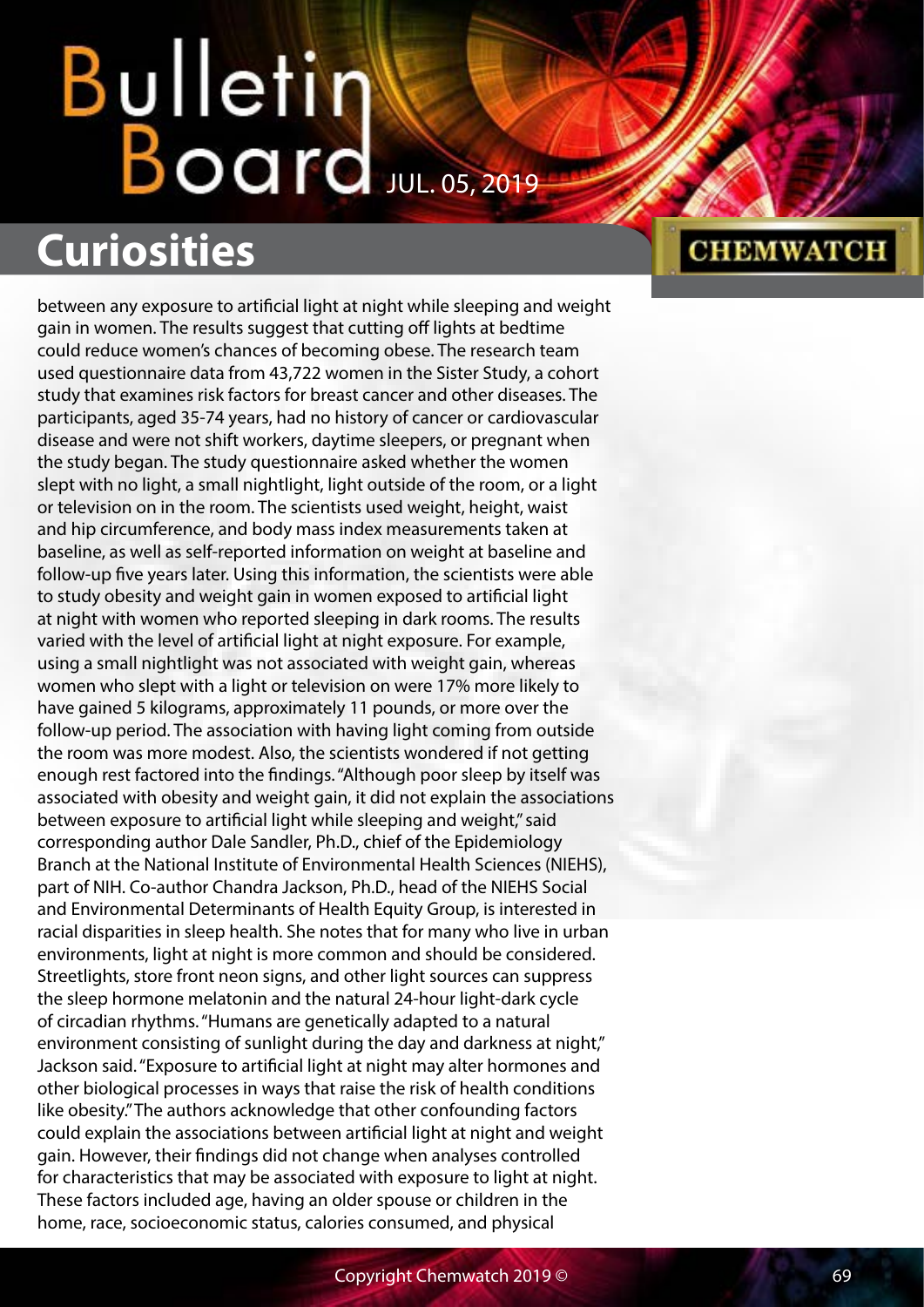# Bulletin Water

### **Curiosities**

activity. Also, the study did not include men. Lead author Yong-Moon (Mark) Park, M.D., Ph.D., is a postdoctoral fellow in Sandler's group. He said the research suggests a viable public health strategy to reduce obesity incidence in women. "Unhealthy high-calorie diet and sedentary behaviours have been the most commonly cited factors to explain the continuing rise in obesity," Park said. "This study highlights the importance of artificial light at night and gives women who sleep with lights or the television on a way to improve their health."

Science Daily, 10 June 2019

<http://www.sciencedaily.com>

#### **Undetected diabetes linked to heart attack and gum disease**

#### *2019-06-12*

People with undetected glucose disorders run a higher risk of both myocardial infarction and periodontitis, according to a study published in the journal Diabetes Care by researchers at Karolinska Institutet in Sweden. The results demonstrate the need of greater collaboration between dentistry and healthcare, say the researchers, and possibly of screening for diabetes at dental clinics. Severe periodontitis is already known to be associated with a higher risk of myocardial infarction and lowered glucose tolerance, and diabetes to be more common in people who have suffered a heart attack. The researchers behind these earlier findings have now studied whether undetected glucose disorders (dysglycaemia) -- that is, a reduced ability to metabolise sugar -- is linked to both these conditions: myocardial infarction and periodontitis. The results are published in the journal Diabetes Care. The study was a collaboration between cardiologists and dentists at Karolinska Institutet and was based on data from a previous study called PAROKRANK. It included 805 myocardial infarction patients from 17 Swedish cardiology clinics and 805 controls, who were matched by age, sex and post code. The patients' periodontitic status was assessed with X-rays and dysglycaemic status with glucose load tests. Participants with a diabetes diagnosis were excluded from the study, which left 712 patients and 731 controls with data on both periodontitic status and glucose status, the latter of which was divided into three categories: normal, reduced glucose tolerance, newly detected diabetes. Comparisons were made after adjusting for age, sex, smoking habits, education and civil status. The study shows that previously undetected glucose disorders, which include diabetes and impaired glucose tolerance, were linked to myocardial infarction. It was roughly twice as common

**People with undetected glucose disorders run a higher risk of both myocardial infarction and periodontitis, according to a new study.**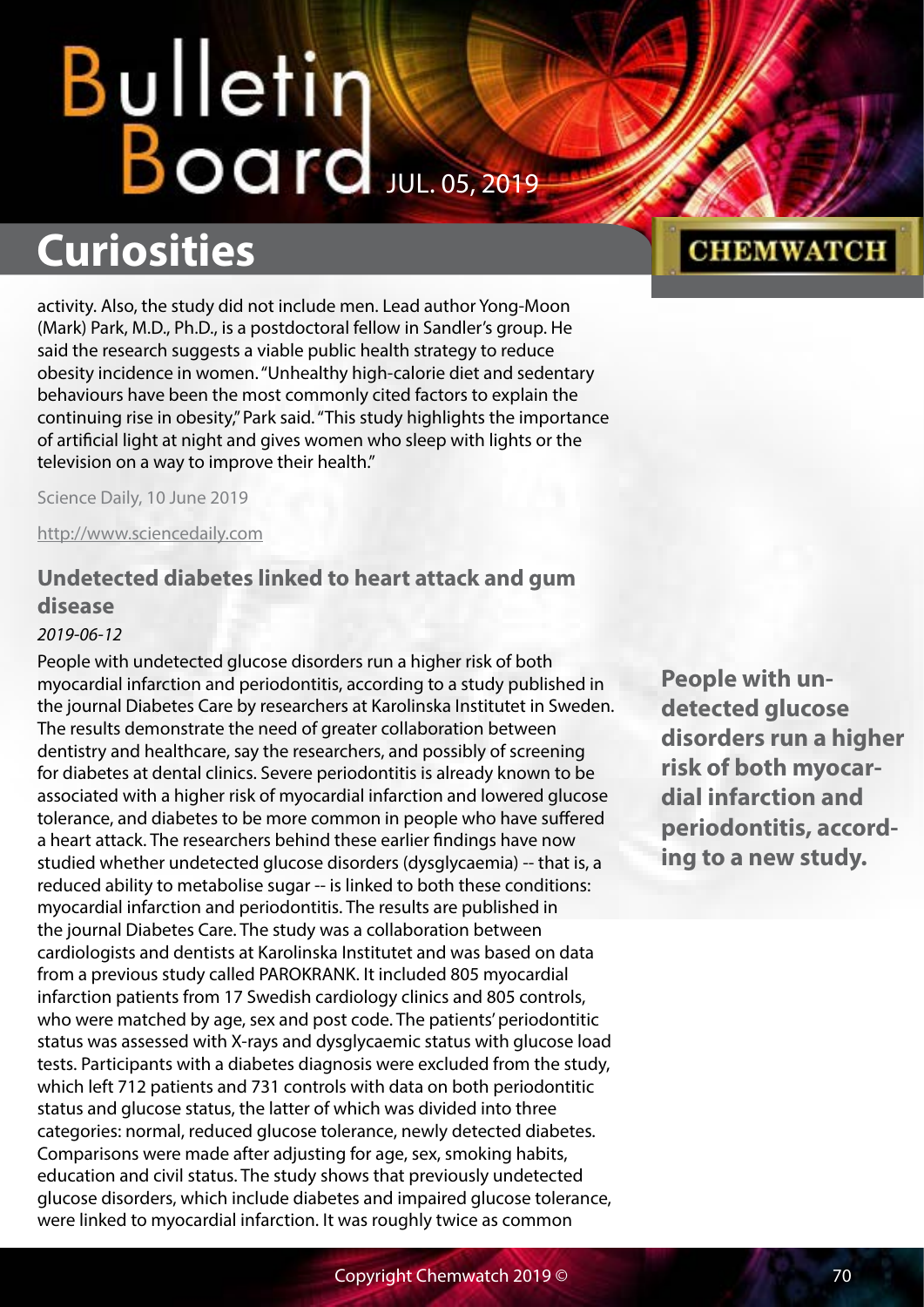## Bulletin Board Jul. 05, 2019

## **Curiosities**

for myocardial infarction patients to have undetected dysglycaemia as for healthy controls, confirming the research group's earlier findings. Myocardial infarction affects approximately 30,000 people in Sweden annually. Undetected diabetes was also found to be linked to severe periodontitis. When myocardial infarction patients and controls were analysed separately, the association was clearer in the patients than in the controls, which is possibly because many of the controls were very healthy and few had severe periodontitis and undetected diabetes. "Our findings indicate that dysglycaemia is a key risk factor in both severe periodontitis and myocardial infarction and that the combination of severe periodontitis and undetected diabetes further increases the risk of myocardial infarction," says the study's lead author Anna Norhammar, cardiologist and Associate Professor at Karolinska Institutet's Department of Medicine in Solna. The results substantiate previously known links between periodontitis and diabetes and show that such an association also exists in previously unknown diabetes. According to the researchers, the findings should make diabetes specialists consider their patients' dental health and the need for closer collaboration with dentists. "The PAROKRANK study is a good example of such collaboration," says the present study's senior author Lars Rydén, Professor at Karolinska Institutet's Department of Medicine in Solna and chair of the academically initiated PAROKRANK study. "Our study shows that undetected glucose disorders are common in two major diseases -- myocardial infarction and periodontitis," says Dr Norhammar. "Many people visit the dentist regularly and maybe it's worth considering taking routine blood-sugar tests in patients with severe periodontitis to catch these patients." One of the study's limitations is that despite the large number of participants, the number of patients and controls with severe periodontitis and undetected diabetes was low. The observed differences in the links between undetected diabetes and severe periodontitis in patients and controls can therefore be attributable either to the low number of patients or to genuine differences in correlation. The study was financed with grants from AFA Insurance, the Swedish Heart and Lung Foundation, the Swedish Research Council and Region Stockholm (ALF funding).

Science Daily, 10 June 2019

<http://www.sciencedaily.com>

#### **CHEMWATCH**

**A new study backs up what we've long suspected – the way chocolate is packaged creates a stronger emotional pull than what it actually tastes like.**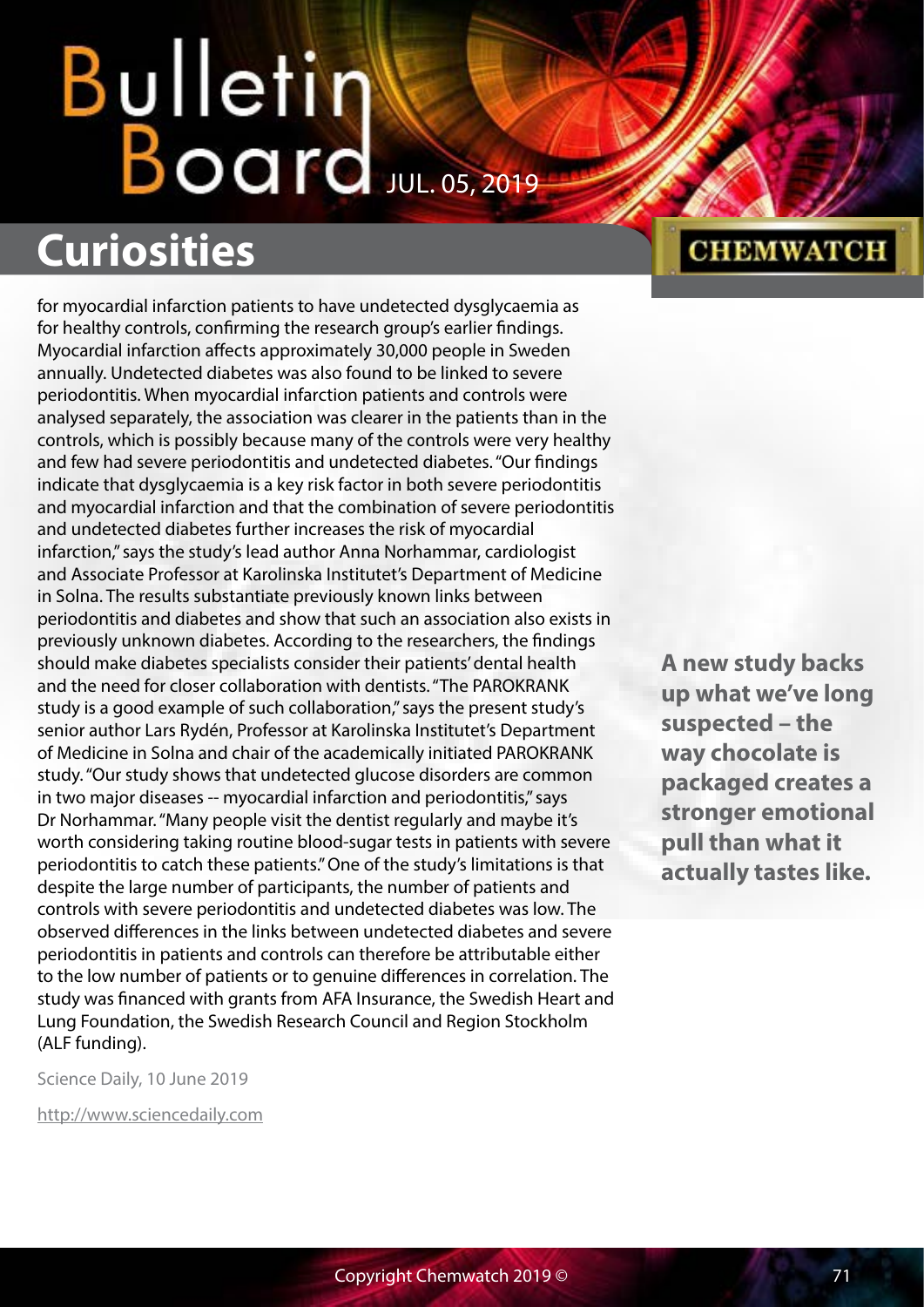## **Curiosities**

#### **Scientists May Have Found Why We Love Fancy Chocolate So Much, And It's Not The Taste** *2019-06-12*

How much of your chocolate buying is based on taste, and how much is based on the shininess of its wrapping? A new study backs up what we've long suspected – the way chocolate is packaged creates a stronger emotional pull than what it actually tastes like. And while the chocolate we buy in the future is mostly dependent on how it tastes, the research suggests, how we perceive that taste on our tongue is influenced to some extent on the way the treat was wrapped up. The team behind the study, from the University of Melbourne in Australia, says their work could be helpful for companies looking for ideas for how to market their products – as well as making us more aware of how we're choosing what to put in our shopping baskets. "There's a difference in how consumers perceive intrinsic product cues – like flavour, aroma, and texture – which are associated with sensory and perceptual systems, and how they perceive external cues – like packaging materials, information, brand name, and price – which are associated with cognitive and psychological mechanisms," says one of the team, Frank R. Dunshea. "The information provided via packaging can influence customers' expectations and affect their emotional response when their sensory experience confirms or doesn't confirm their initial impression." For this experiment, 75 chocolate tasting volunteers were asked questions based on three conditions: a taste test with no packaging, a look at the packaging with no tasting, and a taste test with the packaging visible. For the last part, samples of the same chocolate were wrapped in six different packaging concepts – bold, fun, everyday, special, healthy and premium. Participants were asked to rate the taste of the product, the emotions it prompted, and how likely they would be to buy the chocolate in the future. People rated a chocolate's taste lower if the wrapper didn't match what was inside. What's more, when the wrappers mentioned positive words, there was a positive link between liking both the packaging and the taste of the chocolate. Where the packaging made a real difference was in the emotions the volunteers reported while they were tasting, and the emotional associations were much stronger when the wrappers were visible. Ultimately, positive emotions prompted by the packaging had a direct influence on the acceptability of the chocolate itself. Previous research has identified how emotions and packaging can guide our food choices – particularly if our expectations about the food we're eating match up with the way it was presented on the shelf – and this new study draws the two ideas together. Even though the chocolate taste ended up as the biggest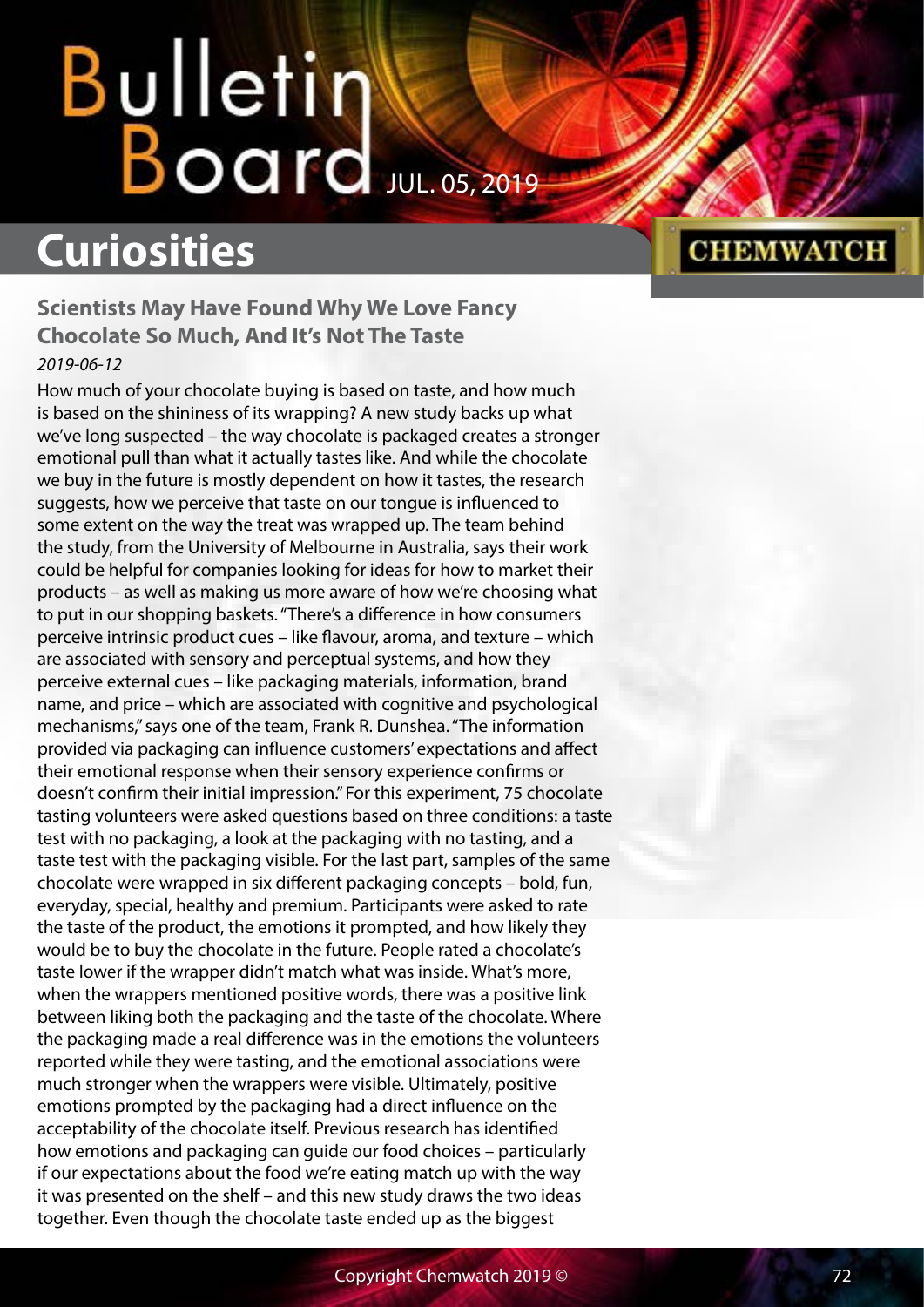# Bulletin<br>Board

## **Curiosities**

influence on which bar the volunteers would buy in the future, how it's presented definitely plays a part – which is something to bear in mind the next time you're out shopping. "An estimated 60 percent of consumers' initial decisions about products are made in stores solely by judging the packaging," says one of the researchers, Sigfredo Fuentes. "As a result, our findings offer important insights that can be used in product design and development to control product intrinsic and extrinsic attributes by enhancing the emotional attachment towards the food products." The research has been published in Heliyon.

Science Alert, 10 June 2019

<http://www.sciencealert.com.au>

### **Scientists Have Some Disappointing News For All of Us Hitting The Snooze Button**

#### *2019-06-12*

To sleep or to snooze? You probably know the answer, but you don't prefer it. Most of us probably use the snooze function on our alarm clocks at some point in our lives. Just a few more minutes under the covers, a time to gather our thoughts, right? While such snoozing might seem harmless, it may not be. For starters, it is important to understand why we are using the snooze button in the first place. For some it's a habit that started early on. But for many, it can signal a significant problem with sleep. Poor sleep has been shown to be associated with a number of health disorders including high blood pressure, memory problems and even weight control. I'm a facial pain specialist and have extensively studied sleep and how it impacts painful conditions. With testing, we discover that many of our chronic pain patients also suffer with various sleep disorders.

#### What does normal sleep look like?

If one is tired when the alarm goes off, is it helpful to use the snooze button? While there are no scientific studies that address this topic specifically, the answer is probably not. Our natural body clock regulates functions through what's known as circadian rhythms – physical, mental and behavioural changes that follow a daily cycle. Most adults require approximately seven and a half to eight hours of good sleep per night. This enables us to spend adequate time in the stages of sleep known as nonrapid eye movement sleep (NREM) and rapid eye movement sleep (REM). We tend to cycle from the three stages of NREM into REM sleep four to six

**To sleep or to snooze? You probably know the answer, but you don't prefer it.**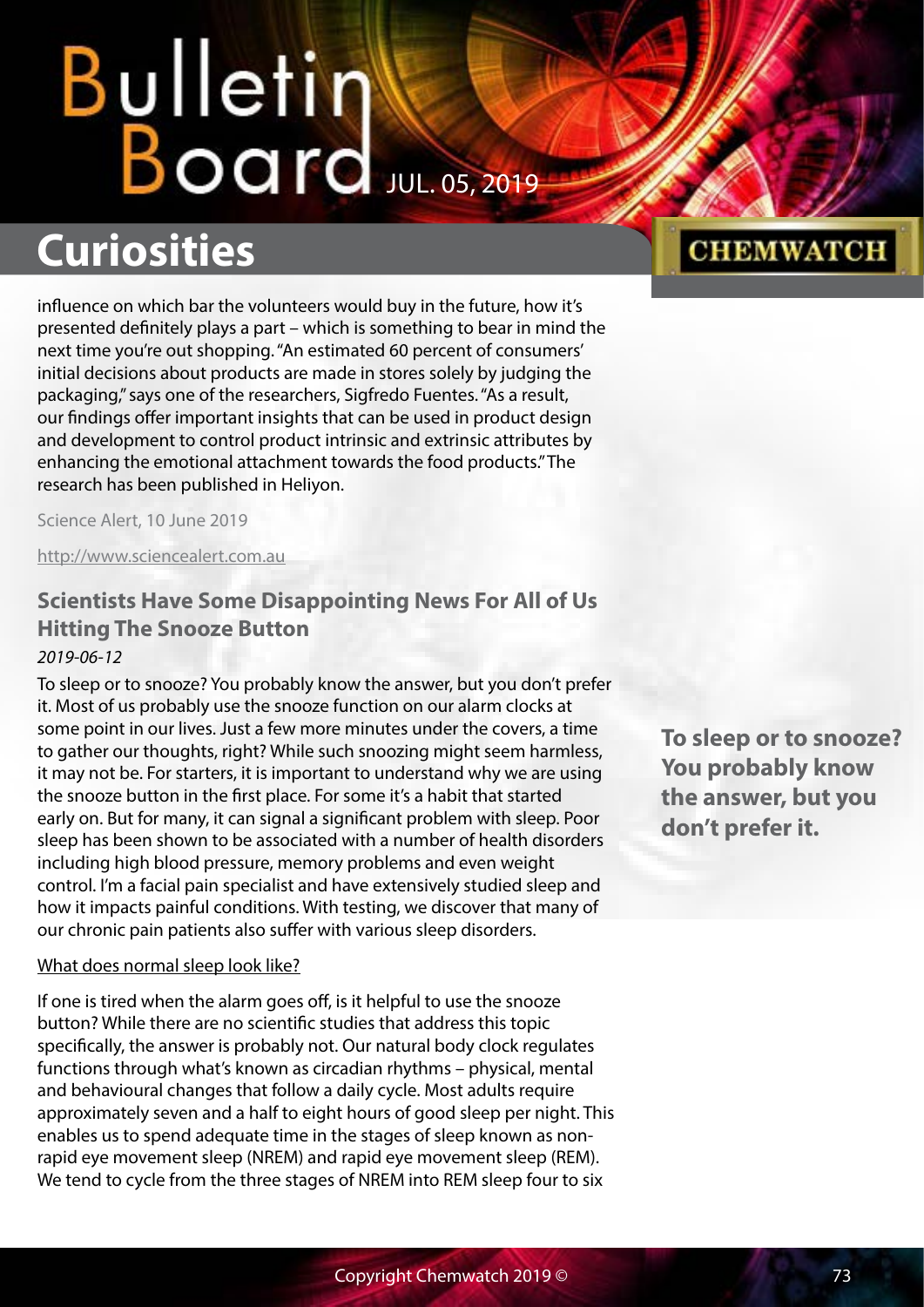# Bulletin Water

## **Curiosities**

times per night. The first portion of the night is mostly NREM deep sleep and the last portion consists of mostly REM sleep.

#### Good sleep is important

Maintaining this well-defined structure is important for good, restful sleep. If this process is disturbed, we tend to awaken still feeling tired in the morning. A number of factors can affect the sleep cycles. For example, if a person is not breathing well during sleep (snoring or sleep apnoea), this will disturb the normal sequences and cause the individual to awaken feeling unrestored. Sleep quality can be diminished by the use of electronic devices, tobacco or alcohol in the evening. Even eating too close to bedtime can be problematic. The use of snooze buttons often starts during the teenage years, when our circadian rhythms are altered somewhat, causing us to want to stay up later and get up later in the morning. Delaying getting out of bed for nine minutes by hitting the snooze is simply not going to give us any more restorative sleep. In fact, it may serve to confuse the brain into starting the process of secreting more neurochemicals that cause sleep to occur, according to some hypotheses. Bottom line: It's probably best to set your alarm for a specific time and get up then. If you are consistently tired in the morning, consult with a sleep specialist to find out why.

Science Alert, 9 June 2019

<http://www.sciencealert.com.au>

### **Algorithm provides customized caffeine strategy for alertness**

#### *2019-06-12*

A web-based caffeine optimization tool successfully designs effective strategies to maximize alertness while avoiding excessive caffeine consumption, according to preliminary results from a new study. Using multiple sleep-deprivation and shift-work scenarios, the researchers generated caffeine-consumption guidance using the open-access tool 2B-Alert Web 2.0, and then they compared the results with the U.S. Army guidelines. Their analysis found that the solutions suggested by the quantitative caffeine optimisation tool either required on average 40% less caffeine or enhanced alertness by an additional 40%. "Our 2B-Alert Web tool allows an individual, in our case our service members, to optimise the beneficial effects of caffeine while minimising its consumption," said principal investigator Jaques Reifman, Ph.D., a Department of the Army

## **CHEMWATCH**

**A web-based caffeine optimisation tool successfully designs effective strategies to maximise alertness while avoiding excessive caffeine consumption, according to preliminary results from a new study.**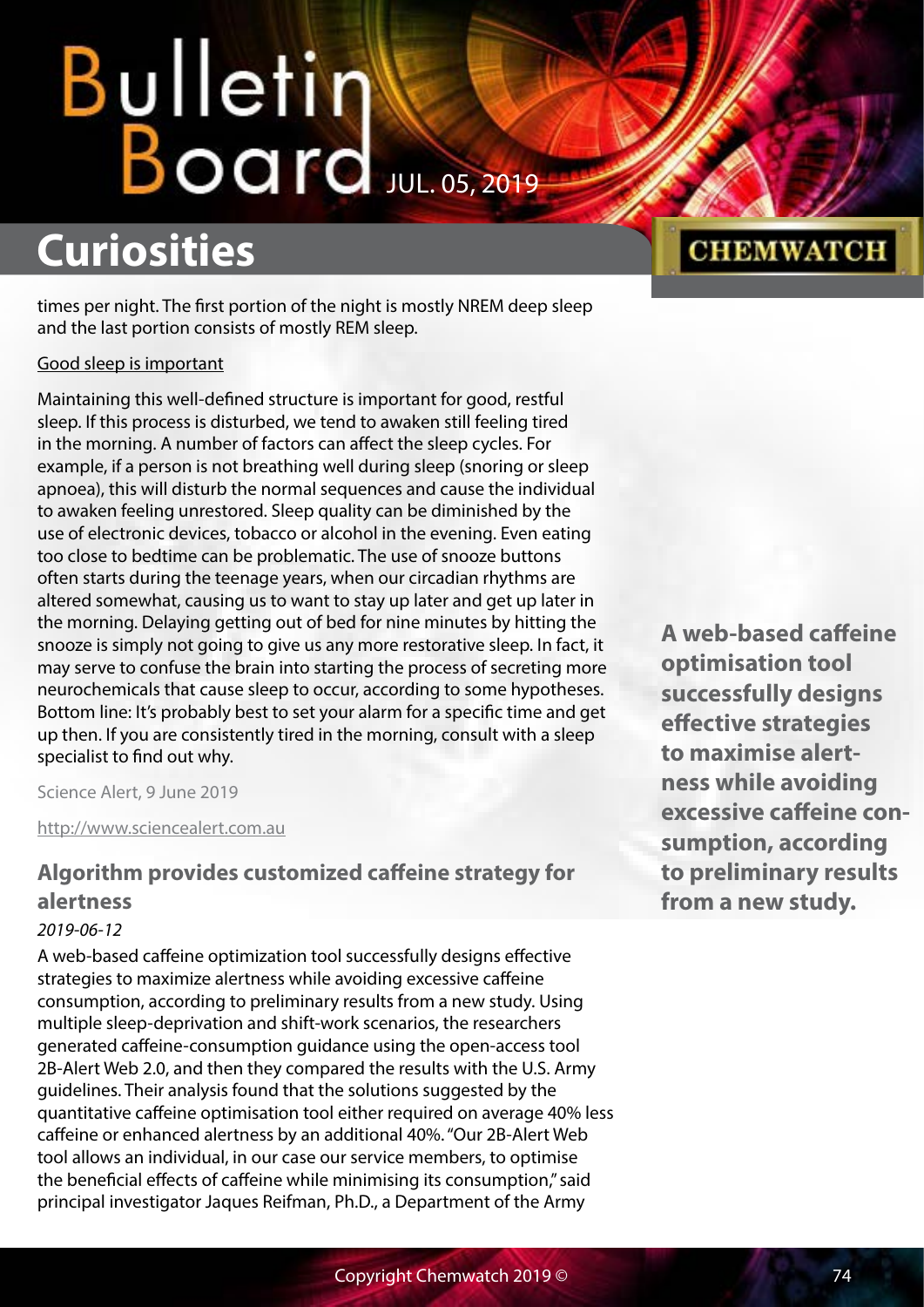# **Curiosities**

Senior Research Scientist for Advanced Medical Technology, serving at the U.S. Army Medical Research and Development Command at Ft. Detrick, Maryland. According to the authors, caffeine is the most widely consumed stimulant to counter the effects of sleep deprivation on alertness. However, to be safe and most effective, the right amount must be consumed at the right time. Last year at SLEEP 2018 in Baltimore, Reifman presented data comparing the algorithm with the caffeine dosing strategies of four previously published experimental studies of sleep loss. The current study extended his team's previous work by incorporating the automated caffeine-guidance algorithm in an open-access tool so that users can input several factors: the desirable peak-alertness periods within a sleep/wake schedule, the minimum desirable level of alertness, and the maximum tolerable daily caffeine intake. With this added capability, the 2B-Alert Web 2.0 tool now allows users to predict the alertness of an "average" individual as a function of his or her sleep/wake schedule and caffeine schedule. It also enables users to automatically obtain optimal caffeine timing and doses to achieve peak alertness at the desired times. This freely available tool will have practical applications that extend beyond the realms of the military and the research lab, noted Reifman. "For example, if you pull an all-nighter, need to be at peak alertness between, say, 9 a.m. and 5 p.m., and desire to consume as little caffeine as possible, when and how much caffeine should you consume?" he said. "This is the type of question 2B-Alert was designed to answer." The research abstract was published recently in an online supplement of the journal Sleep and will be presented Wednesday, June 12, in San Antonio at SLEEP 2019, the 33rd annual meeting of the Associated Professional Sleep Societies LLC (APSS), which is a joint venture of the American Academy of Sleep Medicine and the Sleep Research Society.

Science Daily, 7 June 2019

<http://www.sciencedaily.com>

### **What do cold and flu medicines actually do? Our guide, from pseudoephedrine and paracetamol to vitamin C** *2019-06-12*

Your head feels like it's been stuffed with cotton wool and your throat like you've swallowed a thousand razors. Achy-jointed and bleary-eyed, you stare at the pharmacy shelf, wondering what combination of potions and pills might help you feel human again. How do you know which medicines will work, and which ones will make you feel wired, drowsy, or do nothing at all? Take your tissue box and head back to bed, friend. We've got you.

#### Copyright Chemwatch 2019 © 75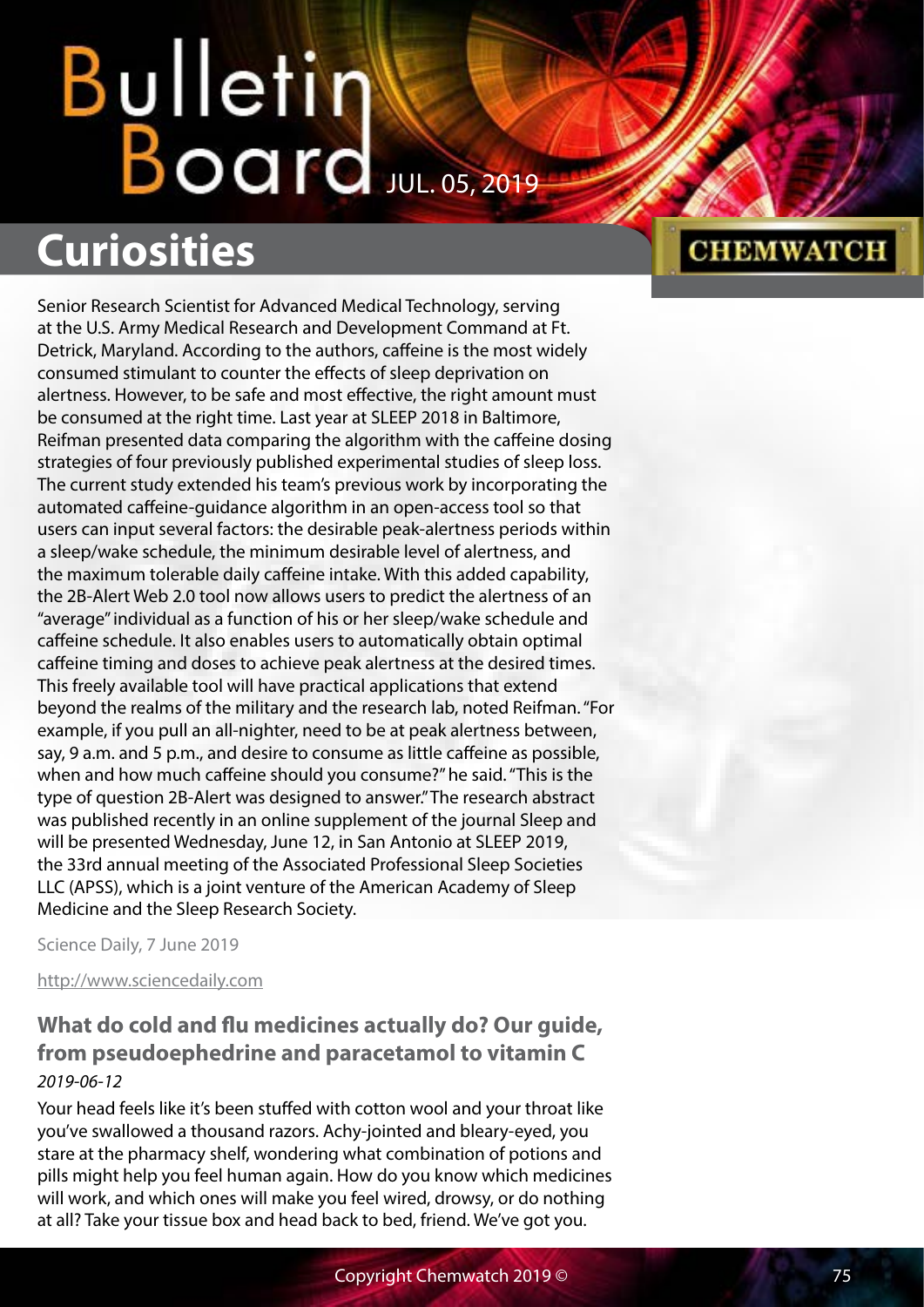# **Curiosities**

## **CHEMWATCH**

#### Your body on a cold or flu

First things first: what's actually happening in your body when you've got a lurgy? Colds are caused by one of hundreds of strains of virus, usually rhinovirus or respiratory syncytial virus. "There's quite a constellation of viruses that cause them," said Jill Thistlethwaite, a Sydney GP and spokesperson for NPS Medicinewise. Viruses spread when droplets of moisture from a sick person's nose or mouth find their way into your nose or mouth, where the virus takes up residence and begins to multiply.

#### Putting cold and flu vitamins to the test

When you're in the grip of a phlegm-fuelled misery fest, you can become desperate for any sort of relief. So which supplements help? Those unpleasantly familiar symptoms — runny nose, sore throat, coughing and sneezing — are caused when the virus invades the tissues of your nose and throat, triggering your body's immune system to fight back. The resulting blood flow to those areas causes swelling and nasal discharge (otherwise known as snot) and can also contribute to the headache that sometimes comes with a stuffed-up nose. But while being sick with a cold can be deeply unpleasant, they're not usually a severe illness, and generally last a few days. The average Australian adult gets between two and four colds per year. Flu, on the other hand, is a different, more dangerous beast. Similar to a cold, it occurs when a strain of influenza virus infects your respiratory system, but it can last a week or two and has more severe symptoms, including fevers, chills and muscle aches. Flu can be life-threatening in some people and can cause serious complications like pneumonia, so see a doctor if you're concerned, especially if you're at higher risk due to age, pregnancy or chronic health problems. "One of the issues is that in the early stages of flu, the symptoms are very similar to what you may get with a cold. So, unless you actually do a test to see which virus is causing your symptoms, you don't always know what the problem is," Dr Thistlethwaite said. One of the most effective things you can do to avoid getting colds and flu is to practice good hygiene. You can also guard against the flu by getting vaccinated — but because it's so prone to mutating, you need to get a flu shot every year to have the best chance of being protected. But that's no help to you if you're already sick, is it? So, let's talk medicines.

#### Ingredients to look for

Here are some of the most common active ingredients in cold and flu medications and what they do.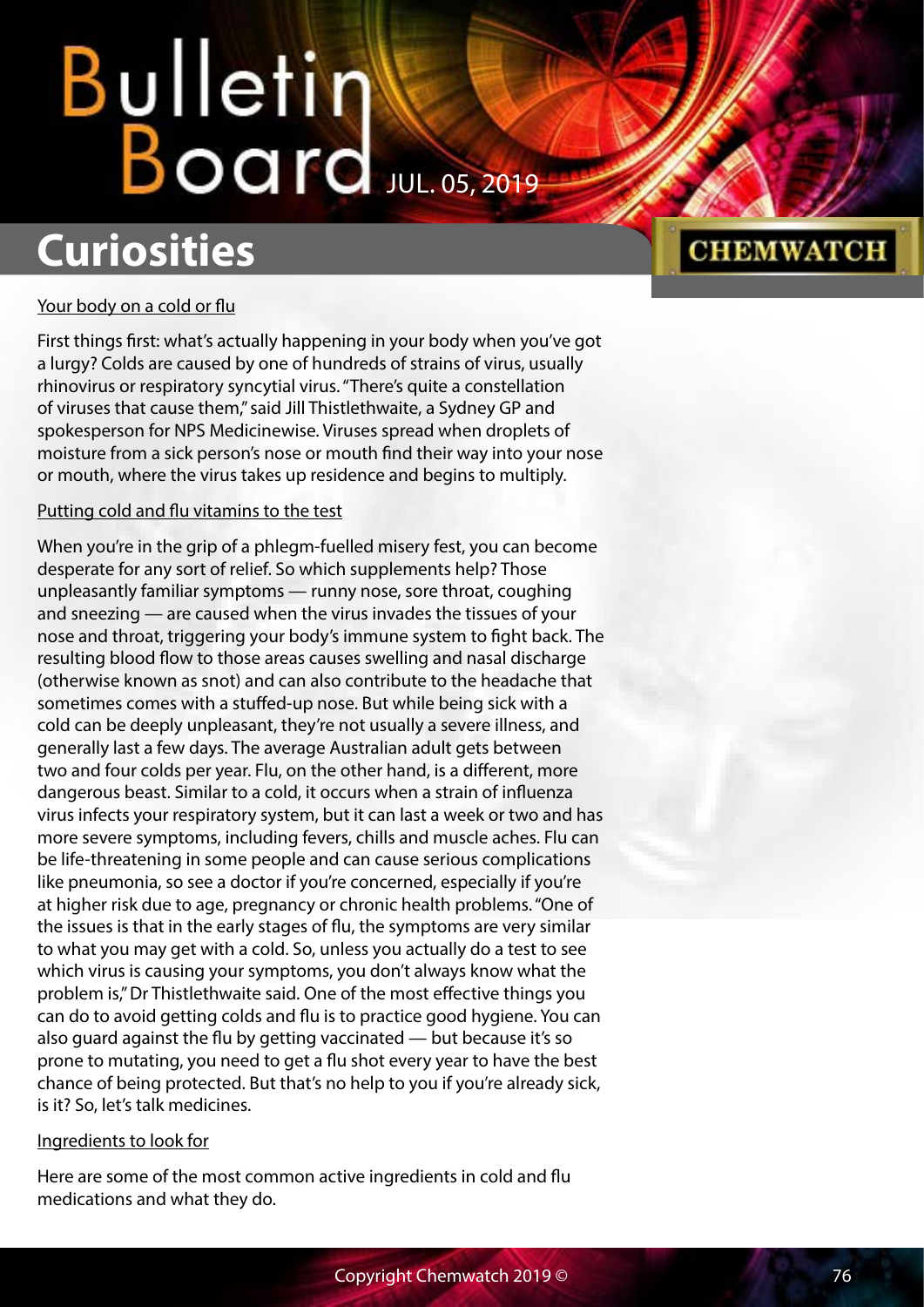# Bulletin<br>Board

## **Curiosities**

- Pseudoephedrine: Pseudoephedrine is a decongestant, which means it helps dry up a runny nose. It does that through vasoconstriction, or tightening up the blood vessels in your nose. This stops so much fluid leaking out, thus drying up your runny nose and blocked sinuses. It's also a stimulant, so it might give you a boost in energy too, said Geraldine Moses, a pharmacy expert at the University of Queensland. That means it has the potential to be abused and can be used to make amphetamines, so the sale of pseudoephedrine is tightly restricted. It can also have a rebound effect on symptoms, according to Dr Moses. "One problem with pseudoephedrine is that it's so effective that when it wears off, the blood vessels rebound so they 'boing' back to being dilated, and you can get a worse blocked nose when each dose wears off."
- Phenylephrine: Phenylephrine is also a decongestant, but it's not as effective as pseudoephedrine, especially in the lower doses most medicines contain, Dr Moses said. She pointed out both decongestant drugs only relieved symptoms, and weren't necessary to treat the illness. "This feeling like you have to take something is one we need to challenge."
- Paracetamol and ibuprofen: Pain relievers paracetamol and ibuprofen can both help ease cold and flu symptoms. Paracetamol can help reduce fever, Dr Moses said, and ibuprofen can be particularly effective for sore throats because it is anti-inflammatory. But it's important to watch out for how much you're taking. Many cold and flu medications already include ibuprofen and paracetamol, so if you're also taking them individually you could risk overdosing, which can cause damage to your kidneys and liver. It's not just tablets to watch out for either some remedies, such as flavoured powders designed to be dissolved in hot water, also contain paracetamol.
- Nasal sprays: Some sprays contain vasoconstrictor drugs that do a similar job to decongestants in that they dry up the nose. Delivering them straight to the nasal membranes means they work without affecting the rest of your body. But rebound congestion — where the stuffed nose comes back worse than ever as soon as the drug wears off — can be even more of a problem with these, Dr Moses said. Salt water sprays are a better choice because they're extremely safe and very effective, she said. "Most nasal sprays sold in pharmacies these days only have saline in them and they're terrific."
- Menthol: Menthol is often found in lozenges that promise to help clear the nose. Dr Moses said they do work but the effect is incredibly brief. "They might clear your nose but maybe for five seconds — maybe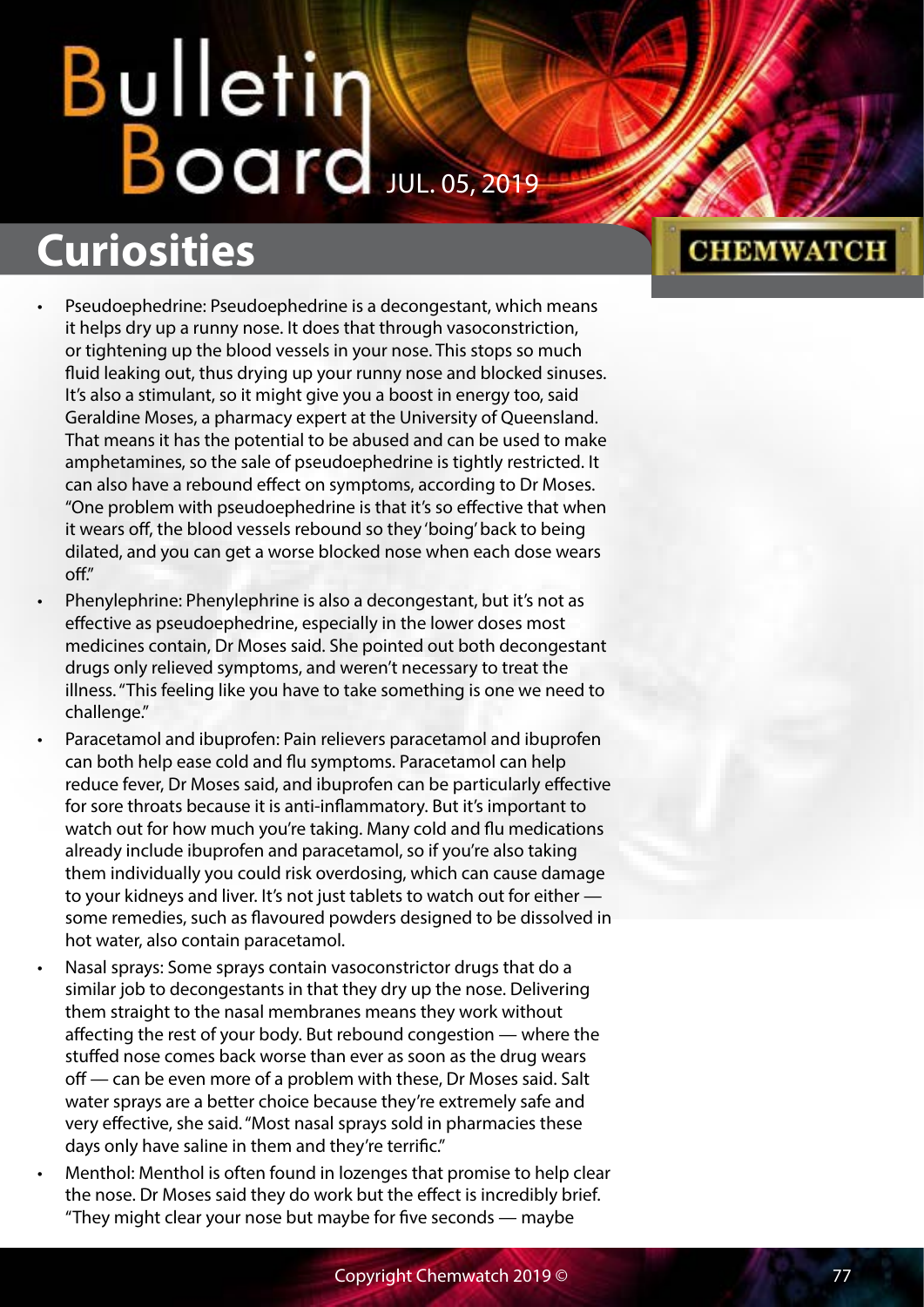## **Curiosities**

six," she said. "Plus, they are usually delivered in a very sugary lozenge because menthol tastes disgusting. "So really the benefit is minimal and you're risking ... rotting your teeth."

• Cough medicines: Evidence that cough medicines are effective is very limited. They're not recommended for young children because of the risk of side effects that would outweigh the benefit. According to the World Health Organisation, you're probably better off using a remedy that's in your pantry, not your medicine cupboard: honey.

#### Should you bother with cold and flu drugs?

While medicines can give you some relief, they're only masking your symptoms and won't make you get better more quickly or stop you from being contagious. You can infect other people before you even start having symptoms, Dr Thistlethwaite warned, so even if your nose isn't running because you're taking a decongestant, you're still shedding the virus everywhere you go. So, think about staying home from work. That doesn't mean drugs are useless, however. Dr Moses suggests being selective about what you really need. "It can help support you to get through that week of having a cold but understand it's not going to reduce the duration of the cold or magically make it go away. "What we often encourage is taking these medicines in separate tablets and not just racing out and getting a thing called a cough and cold remedy and hoping that all the right drugs will be in one tablet." And if you're thinking of stocking up on vitamins or supplements when you're at the pharmacy, you're probably better off saving your money. There's little to no evidence that vitamin C, zinc, echinacea or garlic protect you from getting infected, or ease symptoms. At best, some of them may reduce the duration of those symptoms by about a day. What's more, some herbal remedies can interact with conventional medicines and cause adverse reactions, Dr Moses warned, so be sure to talk to your doctor or pharmacist.

ABC News, 11 June 2019

<http://www.abc.net.au/news/>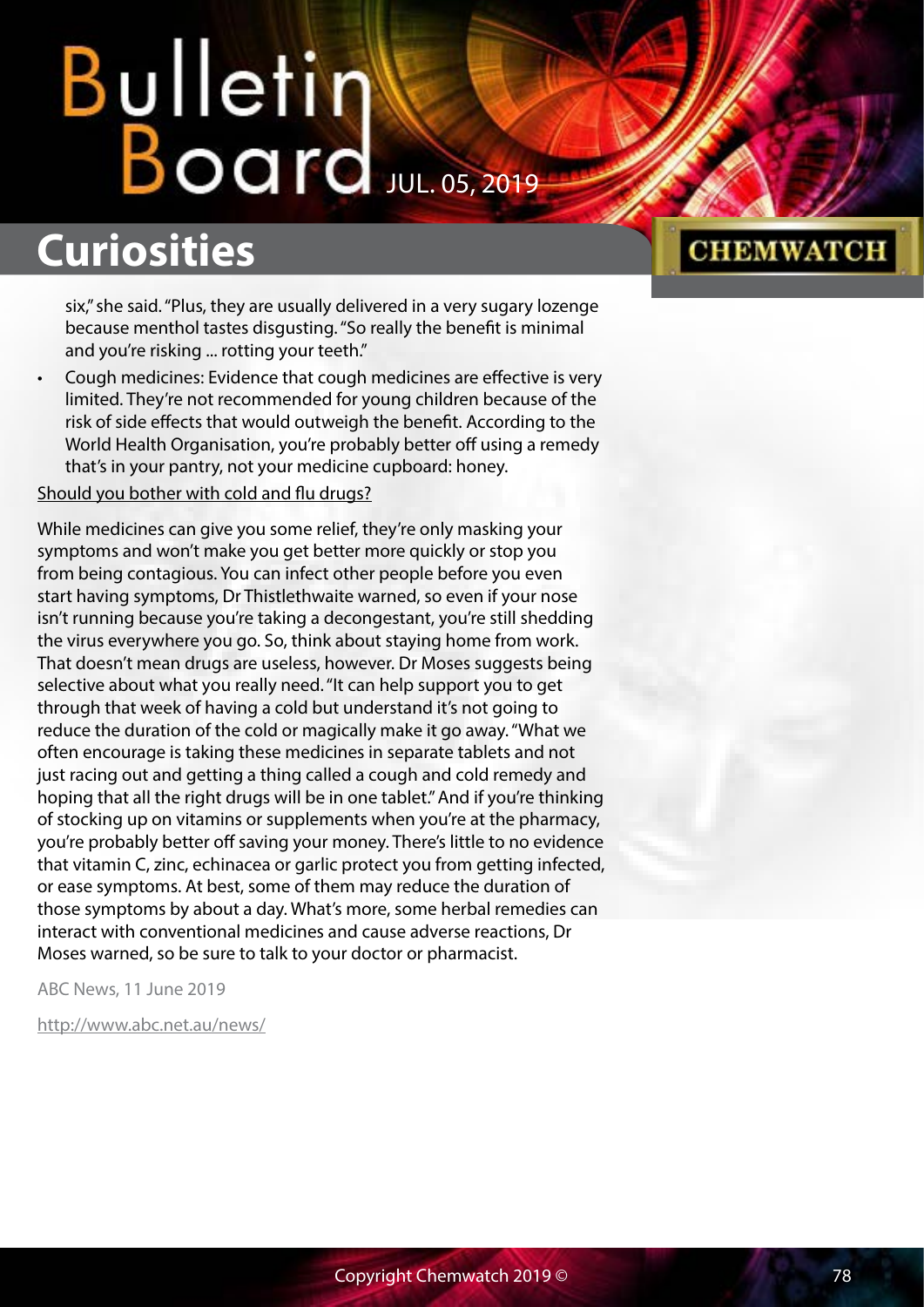## **Technical Notes**

#### **(NOTE: OPEN YOUR WEB BROWSER AND CLICK ON HEADING TO LINK TO SECTION)**

#### **ENVIRONMENTAL RESEARCH**

[Validation of quantitative real-time RT-PCR assays for the detection of six](ftp://ftp.chemwatch.net/pub/chemwatch/Bulletin/2019/07/050719/190705-Technical.pdf)  [honeybee viruses](ftp://ftp.chemwatch.net/pub/chemwatch/Bulletin/2019/07/050719/190705-Technical.pdf)

[Review of remediation goals at contaminated sediment sites in the United](ftp://ftp.chemwatch.net/pub/chemwatch/Bulletin/2019/07/050719/190705-Technical.pdf)  **[States](ftp://ftp.chemwatch.net/pub/chemwatch/Bulletin/2019/07/050719/190705-Technical.pdf)** 

[Reduction in morbidity and mortality of dairy calves from an injectable](ftp://ftp.chemwatch.net/pub/chemwatch/Bulletin/2019/07/050719/190705-Technical.pdf)  [trace mineral supplement](ftp://ftp.chemwatch.net/pub/chemwatch/Bulletin/2019/07/050719/190705-Technical.pdf)

[Effect of Individual and Combined Treatments of Pesticide, Fertiliser, and](ftp://ftp.chemwatch.net/pub/chemwatch/Bulletin/2019/07/050719/190705-Technical.pdf)  [Salt on Growth and Corticosterone Levels of Larval Southern Leopard](ftp://ftp.chemwatch.net/pub/chemwatch/Bulletin/2019/07/050719/190705-Technical.pdf)  [Frogs \(Lithobates sphenocephala\)](ftp://ftp.chemwatch.net/pub/chemwatch/Bulletin/2019/07/050719/190705-Technical.pdf)

[Environmental benchmarks based on ecotoxicological assessment with](ftp://ftp.chemwatch.net/pub/chemwatch/Bulletin/2019/07/050719/190705-Technical.pdf)  [planktonic species might not adequately protect benthic assemblages in](ftp://ftp.chemwatch.net/pub/chemwatch/Bulletin/2019/07/050719/190705-Technical.pdf)  [lotic systems](ftp://ftp.chemwatch.net/pub/chemwatch/Bulletin/2019/07/050719/190705-Technical.pdf)

#### **MEDICAL RESEARCH**

[Evaluation of some biological, biochemical, and haematological aspects](ftp://ftp.chemwatch.net/pub/chemwatch/Bulletin/2019/07/050719/190705-Technical.pdf)  [in male albino rats after acute exposure to the nano-structured oxides of](ftp://ftp.chemwatch.net/pub/chemwatch/Bulletin/2019/07/050719/190705-Technical.pdf)  [nickel and cobalt](ftp://ftp.chemwatch.net/pub/chemwatch/Bulletin/2019/07/050719/190705-Technical.pdf)

[Metabolism and Lung Toxicity of Inhaled Naphthalene: Effects of Postnatal](ftp://ftp.chemwatch.net/pub/chemwatch/Bulletin/2019/07/050719/190705-Technical.pdf)  [Age and Sex](ftp://ftp.chemwatch.net/pub/chemwatch/Bulletin/2019/07/050719/190705-Technical.pdf)

[Pancreatic safety of vildagliptin in patients with type 2 diabetes mellitus: A](ftp://ftp.chemwatch.net/pub/chemwatch/Bulletin/2019/07/050719/190705-Technical.pdf)  [European, noninterventional, post-authorisation safety study](ftp://ftp.chemwatch.net/pub/chemwatch/Bulletin/2019/07/050719/190705-Technical.pdf)

[Alzheimer and depressive cognitive-like behaviours in male and female](ftp://ftp.chemwatch.net/pub/chemwatch/Bulletin/2019/07/050719/190705-Technical.pdf)  [rats: A new method for exposure to ambient air pollution](ftp://ftp.chemwatch.net/pub/chemwatch/Bulletin/2019/07/050719/190705-Technical.pdf)

[Neurotoxicity Associated with Traumatic Brain Injury, Blast, Chemical,](ftp://ftp.chemwatch.net/pub/chemwatch/Bulletin/2019/07/050719/190705-Technical.pdf)  [Heavy Metal and Quinoline Drug Exposure](ftp://ftp.chemwatch.net/pub/chemwatch/Bulletin/2019/07/050719/190705-Technical.pdf)

Assessing in vitro dermal absorption of dry residues of agrochemical [sprays using human skin within OECD TG 428](ftp://ftp.chemwatch.net/pub/chemwatch/Bulletin/2019/07/050719/190705-Technical.pdf)